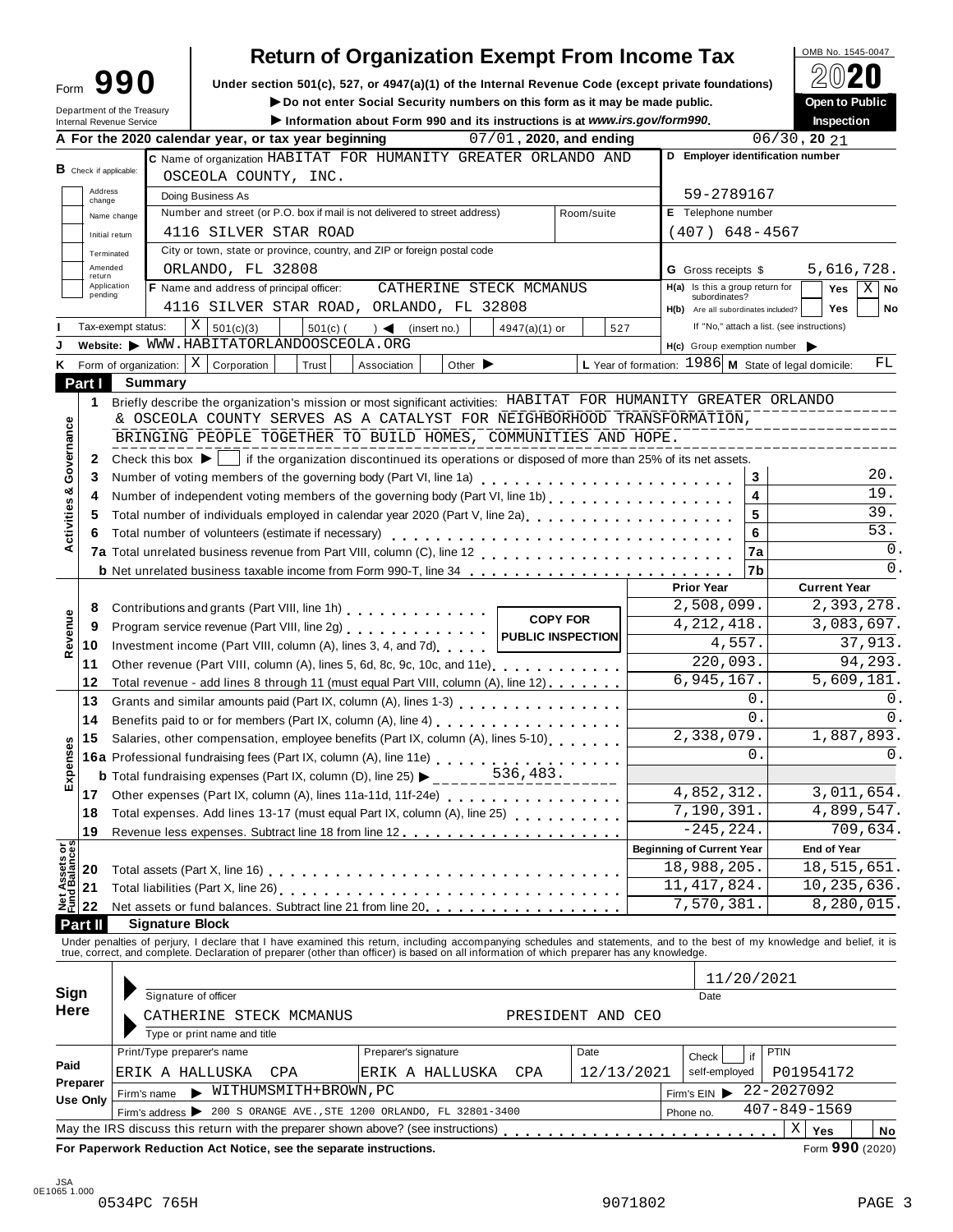| Page 2<br>Form 990 (2020)                                                                                                                                                                 |
|-------------------------------------------------------------------------------------------------------------------------------------------------------------------------------------------|
| Part III<br><b>Statement of Program Service Accomplishments</b>                                                                                                                           |
|                                                                                                                                                                                           |
| 1 Briefly describe the organization's mission:                                                                                                                                            |
| HABITAT FOR HUMANITY GREATER ORLANDO & OSCEOLA'S MISSION IS "SEEKING                                                                                                                      |
| TO PUT GOD'S LOVE INTO ACTION, HABITAT FOR HUMANITY BRINGS PEOPLE                                                                                                                         |
| TOGETHER TO BUILD HOMES, COMMUNITIES, AND HOPE". WE BUILD HOMES. WE                                                                                                                       |
| REVITALIZE NEIGHBORHOODS. WE STRENGTHEN COMMUNITIES.                                                                                                                                      |
| 2 Did the organization undertake any significant program services during the year which were not listed on the<br>∣ X   No<br>Yes<br>If "Yes," describe these new services on Schedule O. |
| 3 Did the organization cease conducting, or make significant changes in how it conducts, any program<br>X<br>No<br>If "Yes," describe these changes on Schedule O.                        |

**4** Describe the organization's program service accomplishments for each of its three largest program services, as measured by expenses. Section 501(c)(3) and 501(c)(4) organizations are required to report the amount of grants and allocations to others, the total expenses, and revenue, if any, for each program service reported.

| 4a (Code: |                                            | $(Express $ 3 \ 2.935.318. including grants of $$                  | ) (Revenue \$ | 3,105,150. |
|-----------|--------------------------------------------|--------------------------------------------------------------------|---------------|------------|
|           |                                            | NEW HOME CONSTRUCTION: A HOME INFLUENCES ALL ASPECTS OF A FAMILY'S |               |            |
|           |                                            | LIFE FROM EDUCATION TO HEALTH, STABILITY AND MUCH MORE. FOR THIS   |               |            |
|           |                                            | REASON, WE BELIEVE THAT EVERYONE DESERVES A SAFE, STABLE PLACE TO  |               |            |
|           |                                            | LIVE - A HOME THAT CAN SERVE AS A FOUNDATION FOR THE FUTURE. IN    |               |            |
|           |                                            | ADDITION TO THE IMPACT TO LOCAL FAMILIES, NEW CONSTRUCTION         |               |            |
|           |                                            | PROVIDES POSITIVE GAINS FOR THE ECONOMY IN THE FORM OF INCREASED   |               |            |
|           |                                            | HOMEOWNER SPENDING DUE TO STABILITY, INCOME TO LOCAL BUSINESSES    |               |            |
|           | AND TAXES AND FEES TO OUR AREA GOVERNMENT. |                                                                    |               |            |
|           |                                            |                                                                    |               |            |

**4b** (Code: ) (Expenses \$ 183,863. including grants of \$ ) (Revenue \$ ) ) HOMEBUYER EDUCATION AND COUNSELING: HOMEBUYER EDUCATION CLASSES EMPOWER HOMEOWNERS TO HAVE THE KNOWLEDGE AND RESOURCES TO BE FINANCIALLY STABLE AND READY FOR HOMEOWNERSHIP. BEFORE A HOMEOWNER PURCHASES THEIR HABITAT HOME, THEY ARE REQUIRED TO COMPLETE CLASSES THAT FOCUS ON TOPICS RANGING FROM FINANCIAL LITERACY TO MINOR HOME MAINTENANCE.

**4c** (Code: ) (Expenses \$ 195,311. including grants of \$ ) (Revenue \$ ) ) NEIGHBORHOOD REVITALIZATION PROGRAM: THROUGH HOME REPAIRS, WE ARE ABLE TO BREATHE NEW LIFE INTO EXISTING HOMES, ALLOWING HOMEOWERS TO AGE IN PLACE AND MAINTAIN THE EQUITY THEY HAVE BUILT IN THEIR HOME. REPAIRS HELP TO PRESERVE THE AFFORDABLE HOUSING THAT ALREADY EXISTS IN OUR COMMUNITY IN A TIME WHEN AFFORDABLE HOUSING IS IN SHORT SUPPLY.

**4d** Other program services (Describe on Schedule O.) (Expenses \$ including grants of \$ ) (Revenue \$ ) 3,614,492.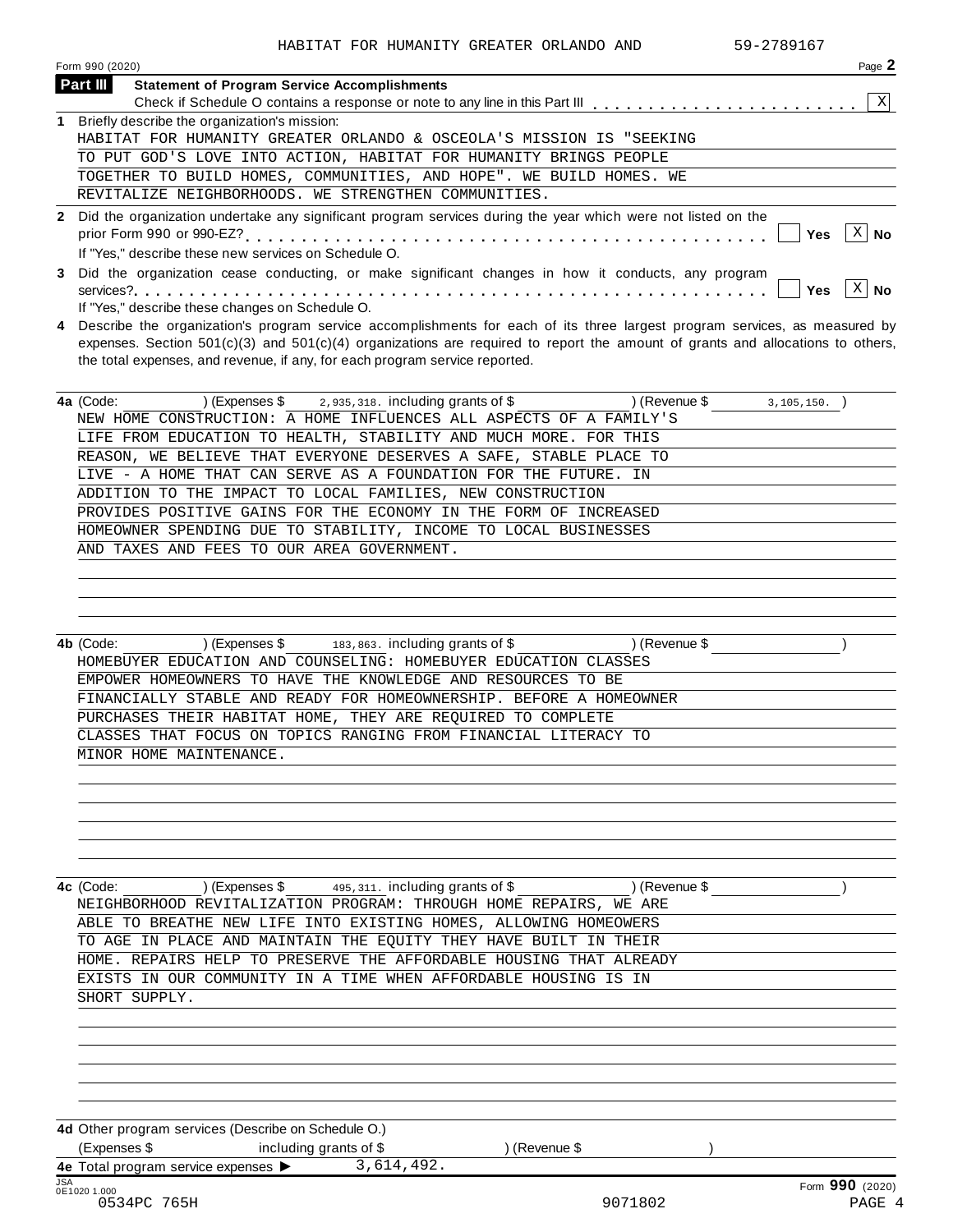|    | Part IV<br><b>Checklist of Required Schedules</b>                                                                         |                 | Yes                     | No |
|----|---------------------------------------------------------------------------------------------------------------------------|-----------------|-------------------------|----|
| 1  | Is the organization described in section $501(c)(3)$ or $4947(a)(1)$ (other than a private foundation)? If "Yes,"         |                 |                         |    |
|    |                                                                                                                           | 1               | Χ                       |    |
| 2  | Is the organization required to complete Schedule B, Schedule of Contributors See instructions?                           | $\mathbf{2}$    | $\overline{\mathbf{x}}$ |    |
| 3  | Did the organization engage in direct or indirect political campaign activities on behalf of or in opposition to          |                 |                         |    |
|    | candidates for public office? If "Yes," complete Schedule C, Part I.                                                      | 3               |                         | X  |
| 4  | Section 501(c)(3) organizations. Did the organization engage in lobbying activities, or have a section 501(h)             |                 |                         |    |
|    |                                                                                                                           | 4               |                         | X  |
| 5  | Is the organization a section $501(c)(4)$ , $501(c)(5)$ , or $501(c)(6)$ organization that receives membership dues,      |                 |                         |    |
|    | assessments, or similar amounts as defined in Revenue Procedure 98-19? If "Yes," complete Schedule C, Part III            | 5               |                         | X  |
| 6  | Did the organization maintain any donor advised funds or any similar funds or accounts for which donors                   |                 |                         |    |
|    | have the right to provide advice on the distribution or investment of amounts in such funds or accounts? If               |                 |                         |    |
|    |                                                                                                                           | 6               |                         | X  |
| 7  | Did the organization receive or hold a conservation easement, including easements to preserve open space,                 |                 |                         |    |
|    | the environment, historic land areas, or historic structures? If "Yes," complete Schedule D, Part II.                     | $\overline{7}$  | Χ                       |    |
| 8  | Did the organization maintain collections of works of art, historical treasures, or other similar assets? If "Yes,"       |                 |                         |    |
|    |                                                                                                                           | 8               |                         | Χ  |
| 9  | Did the organization report an amount in Part X, line 21, for escrow or custodial account liability, serve as a           |                 |                         |    |
|    | custodian for amounts not listed in Part X; or provide credit counseling, debt management, credit repair, or              |                 |                         |    |
|    |                                                                                                                           | 9               |                         | Χ  |
| 10 | Did the organization, directly or through a related organization, hold assets in donor-restricted endowments              |                 |                         |    |
|    |                                                                                                                           | 10              |                         | Χ  |
| 11 | If the organization's answer to any of the following questions is "Yes," then complete Schedule D, Parts VI,              |                 |                         |    |
|    | VII, VIII, IX, or X as applicable.                                                                                        |                 |                         |    |
|    | a Did the organization report an amount for land, buildings, and equipment in Part X, line 10? If "Yes,"                  |                 | Χ                       |    |
|    | <b>b</b> Did the organization report an amount for investments-other securities in Part X, line 12, that is 5% or more    | 11a             |                         |    |
|    | of its total assets reported in Part X, line 16? If "Yes," complete Schedule D, Part VII                                  | 11 <sub>b</sub> |                         | X  |
|    | c Did the organization report an amount for investments-program related in Part X, line 13, that is 5% or more            |                 |                         |    |
|    | of its total assets reported in Part X, line 16? If "Yes," complete Schedule D, Part VIII                                 | 11c             |                         | Χ  |
|    | d Did the organization report an amount for other assets in Part X, line 15, that is 5% or more of its total assets       |                 |                         |    |
|    |                                                                                                                           | 11d             |                         | Χ  |
|    | e Did the organization report an amount for other liabilities in Part X, line 25? If "Yes," complete Schedule D, Part X   | 11e             |                         | Χ  |
|    | f Did the organization's separate or consolidated financial statements for the tax year include a footnote that addresses |                 |                         |    |
|    | the organization's liability for uncertain tax positions under FIN 48 (ASC 740)? If "Yes," complete Schedule D, Part X    | 11f             | Χ                       |    |
|    | 12a Did the organization obtain separate, independent audited financial statements for the tax year? If "Yes," complete   |                 |                         |    |
|    |                                                                                                                           | 12a             | Χ                       |    |
|    | <b>b</b> Was the organization included in consolidated, independent audited financial statements for the tax year? If     |                 |                         |    |
|    | "Yes," and if the organization answered "No" to line 12a, then completing Schedule D, Parts XI and XII is optional        | 12 <sub>b</sub> |                         | Χ  |
| 13 | Is the organization a school described in section $170(b)(1)(A)(ii)$ ? If "Yes," complete Schedule E                      | 13              |                         | Χ  |
|    | 14a Did the organization maintain an office, employees, or agents outside of the United States?                           | 14a             |                         | Χ  |
|    | <b>b</b> Did the organization have aggregate revenues or expenses of more than \$10,000 from grantmaking,                 |                 |                         |    |
|    | fundraising, business, investment, and program service activities outside the United States, or aggregate                 |                 |                         |    |
|    | foreign investments valued at \$100,000 or more? If "Yes," complete Schedule F, Parts I and IV                            | 14b             |                         | X  |
| 15 | Did the organization report on Part IX, column (A), line 3, more than \$5,000 of grants or other assistance to or         |                 |                         |    |
|    |                                                                                                                           | 15              |                         | Χ  |
| 16 | Did the organization report on Part IX, column (A), line 3, more than \$5,000 of aggregate grants or other                |                 |                         |    |
|    | assistance to or for foreign individuals? If "Yes," complete Schedule F, Parts III and IV                                 | 16              |                         | X  |
| 17 | Did the organization report a total of more than \$15,000 of expenses for professional fundraising services on            |                 |                         |    |
|    | Part IX, column (A), lines 6 and 11e? If "Yes," complete Schedule G, Part I See instructions                              | 17              |                         | X  |
| 18 | Did the organization report more than \$15,000 total of fundraising event gross income and contributions on               |                 |                         |    |
|    |                                                                                                                           | 18              |                         | X  |
| 19 | Did the organization report more than \$15,000 of gross income from gaming activities on Part VIII, line 9a?              |                 |                         |    |
|    |                                                                                                                           | 19              |                         | Χ  |
|    | 20a Did the organization operate one or more hospital facilities? If "Yes," complete Schedule H                           | 20a             |                         | X  |
|    | <b>b</b> If "Yes" to line 20a, did the organization attach a copy of its audited financial statements to this return?     | 20 <sub>b</sub> |                         |    |
| 21 | Did the organization report more than \$5,000 of grants or other assistance to any domestic organization or               |                 |                         | X  |
|    | domestic government on Part IX, column (A), line 1? If "Yes," complete Schedule I, Parts I and II                         | 21              |                         |    |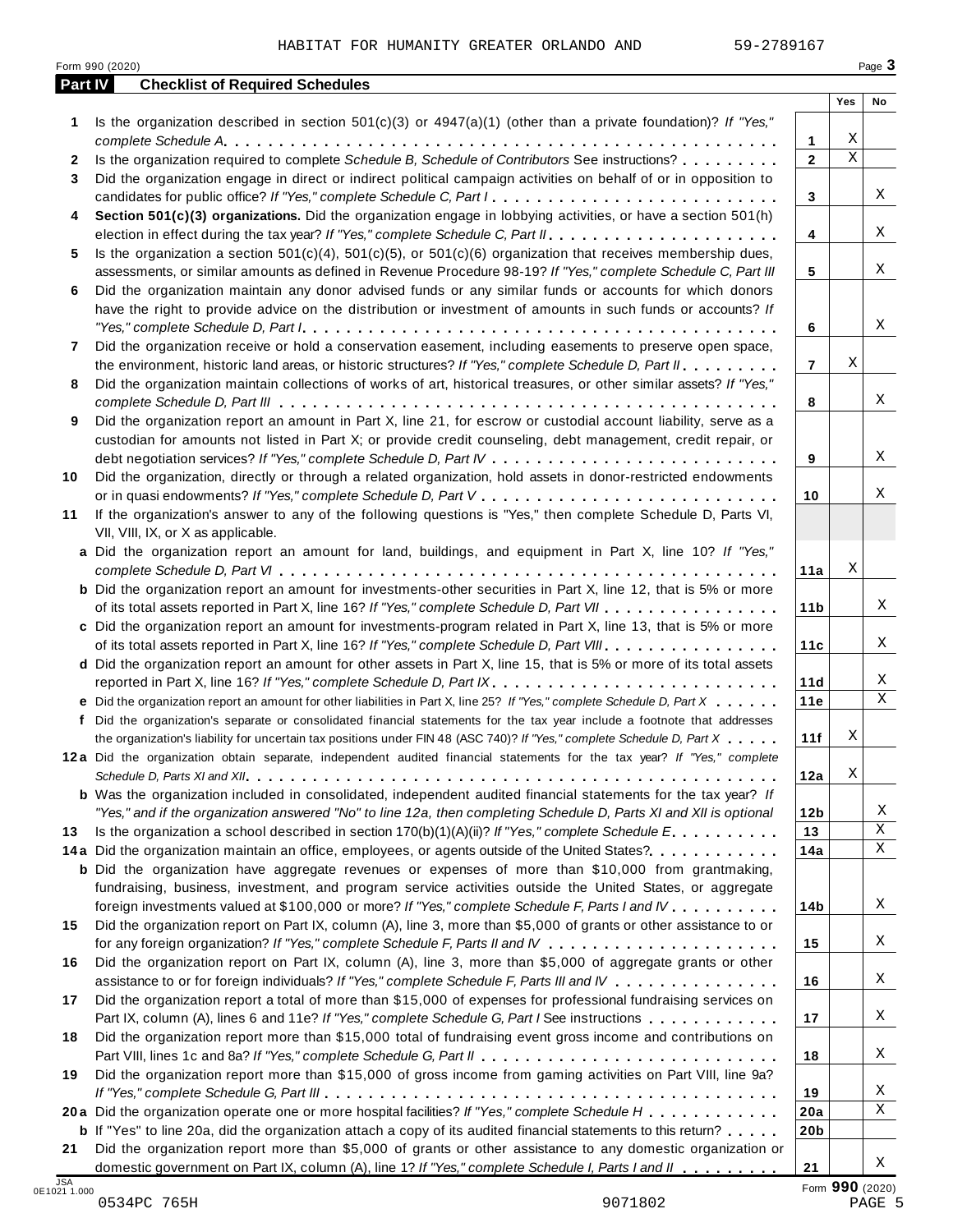Form <sup>990</sup> (2020) Page **4**

|                     | <b>Part IV</b> Checklist of Required Schedules (continued)                                                                                                                                                                 |                 |                 |             |
|---------------------|----------------------------------------------------------------------------------------------------------------------------------------------------------------------------------------------------------------------------|-----------------|-----------------|-------------|
|                     | Did the organization report more than \$5,000 of grants or other assistance to or for domestic individuals on                                                                                                              |                 | Yes             | No          |
| 22                  |                                                                                                                                                                                                                            | 22              |                 | X           |
| 23                  | Did the organization answer "Yes" to Part VII, Section A, line 3, 4, or 5 about compensation of the                                                                                                                        |                 |                 |             |
|                     | organization's current and former officers, directors, trustees, key employees, and highest compensated                                                                                                                    |                 |                 |             |
|                     |                                                                                                                                                                                                                            | 23              | Χ               |             |
|                     | 24a Did the organization have a tax-exempt bond issue with an outstanding principal amount of more than                                                                                                                    |                 |                 |             |
|                     | \$100,000 as of the last day of the year, that was issued after December 31, 2002? If "Yes," answer lines 24b                                                                                                              |                 |                 |             |
|                     | through 24d and complete Schedule K. If "No," go to line 25a                                                                                                                                                               | 24a             |                 | Χ           |
|                     | <b>b</b> Did the organization invest any proceeds of tax-exempt bonds beyond a temporary period exception?                                                                                                                 | 24 <sub>b</sub> |                 |             |
|                     | c Did the organization maintain an escrow account other than a refunding escrow at any time during the year                                                                                                                |                 |                 |             |
|                     |                                                                                                                                                                                                                            | 24c             |                 |             |
|                     | <b>d</b> Did the organization act as an "on behalf of" issuer for bonds outstanding at any time during the year?                                                                                                           | 24d             |                 |             |
|                     | 25a Section 501(c)(3), 501(c)(4), and 501(c)(29) organizations. Did the organization engage in an excess benefit                                                                                                           |                 |                 |             |
|                     | transaction with a disqualified person during the year? If "Yes," complete Schedule L, Part I                                                                                                                              | 25a             |                 | X           |
|                     | <b>b</b> Is the organization aware that it engaged in an excess benefit transaction with a disqualified person in a prior                                                                                                  |                 |                 |             |
|                     | year, and that the transaction has not been reported on any of the organization's prior Forms 990 or 990-EZ?                                                                                                               |                 |                 |             |
|                     |                                                                                                                                                                                                                            | 25b             |                 | X           |
| 26                  | Did the organization report any amount on Part X, line 5 or 22, for receivables from or payables to any current                                                                                                            |                 |                 |             |
|                     | or former officer, director, trustee, key employee, creator or founder, substantial contributor, or 35%                                                                                                                    |                 |                 | X           |
|                     | controlled entity or family member of any of these persons? If "Yes," complete Schedule L, Part II.<br>Did the organization provide a grant or other assistance to any current or former officer, director, trustee, key   | 26              |                 |             |
| 27                  | employee, creator or founder, substantial contributor or employee thereof, a grant selection committee                                                                                                                     |                 |                 |             |
|                     | member, or to a 35% controlled entity (including an employee thereof) or family member of any of these                                                                                                                     |                 |                 |             |
|                     |                                                                                                                                                                                                                            | 27              |                 | X           |
| 28                  | Was the organization a party to a business transaction with one of the following parties (see Schedule L,                                                                                                                  |                 |                 |             |
|                     | Part IV instructions, for applicable filing thresholds, conditions, and exceptions):                                                                                                                                       |                 |                 |             |
|                     | a A current or former officer, director, trustee, key employee, creator or founder, or substantial contributor? If                                                                                                         |                 |                 |             |
|                     |                                                                                                                                                                                                                            | 28a             | Χ               |             |
|                     | <b>b</b> A family member of any individual described in line 28a? If "Yes," complete Schedule L, Part IV.                                                                                                                  | 28 <sub>b</sub> |                 | X           |
|                     | c A 35% controlled entity of one or more individuals and/or organizations described in lines 28a or 28b? If                                                                                                                |                 |                 |             |
|                     |                                                                                                                                                                                                                            | 28c             |                 | X           |
| 29                  | Did the organization receive more than \$25,000 in non-cash contributions? If "Yes," complete Schedule M                                                                                                                   | 29              | X               |             |
| 30                  | Did the organization receive contributions of art, historical treasures, or other similar assets, or qualified                                                                                                             |                 |                 |             |
|                     |                                                                                                                                                                                                                            | 30              |                 | X           |
| 31                  | Did the organization liquidate, terminate, or dissolve and cease operations? If "Yes," complete Schedule N, Part I                                                                                                         | 31              |                 | $\mathbf X$ |
| 32                  | Did the organization sell, exchange, dispose of, or transfer more than 25% of its net assets? If "Yes,"                                                                                                                    |                 |                 |             |
|                     |                                                                                                                                                                                                                            | 32              |                 | Χ           |
| 33                  | Did the organization own 100% of an entity disregarded as separate from the organization under Regulations                                                                                                                 |                 |                 |             |
|                     |                                                                                                                                                                                                                            | 33              | Χ               |             |
| 34                  | Was the organization related to any tax-exempt or taxable entity? If "Yes," complete Schedule R, Part II, III,                                                                                                             |                 |                 |             |
|                     |                                                                                                                                                                                                                            | 34              |                 | Χ           |
|                     | 35a Did the organization have a controlled entity within the meaning of section 512(b)(13)?                                                                                                                                | 35a             | Χ               |             |
|                     | <b>b</b> If "Yes" to line 35a, did the organization receive any payment from or engage in any transaction with a                                                                                                           |                 |                 |             |
|                     | controlled entity within the meaning of section 512(b)(13)? If "Yes," complete Schedule R, Part V, line 2                                                                                                                  | 35 <sub>b</sub> |                 | X           |
| 36                  | Section 501(c)(3) organizations. Did the organization make any transfers to an exempt non-charitable                                                                                                                       |                 |                 |             |
|                     | related organization? If "Yes," complete Schedule R, Part V, line 2.                                                                                                                                                       | 36              |                 | X           |
| 37                  | Did the organization conduct more than 5% of its activities through an entity that is not a related organization                                                                                                           |                 |                 | X           |
|                     | and that is treated as a partnership for federal income tax purposes? If "Yes," complete Schedule R, Part VI<br>Did the organization complete Schedule O and provide explanations in Schedule O for Part VI, lines 11b and | 37              |                 |             |
| 38                  | 19? Note: All Form 990 filers are required to complete Schedule O.                                                                                                                                                         | 38              | Χ               |             |
| <b>Part V</b>       | <b>Statements Regarding Other IRS Filings and Tax Compliance</b>                                                                                                                                                           |                 |                 |             |
|                     | Check if Schedule O contains a response or note to any line in this Part V                                                                                                                                                 |                 |                 |             |
|                     |                                                                                                                                                                                                                            |                 | Yes             | No          |
|                     | 7<br>1a Enter the number reported in Box 3 of Form 1096. Enter -0- if not applicable   1a                                                                                                                                  |                 |                 |             |
|                     | 0.<br><b>b</b> Enter the number of Forms W-2G included in line 1a. Enter -0- if not applicable $\ldots \ldots$ ,                                                                                                           |                 |                 |             |
|                     | c Did the organization comply with backup withholding rules for reportable payments to vendors and                                                                                                                         |                 |                 |             |
|                     |                                                                                                                                                                                                                            | 1c              | Χ               |             |
| JSA<br>0E1030 1.000 |                                                                                                                                                                                                                            |                 | Form 990 (2020) |             |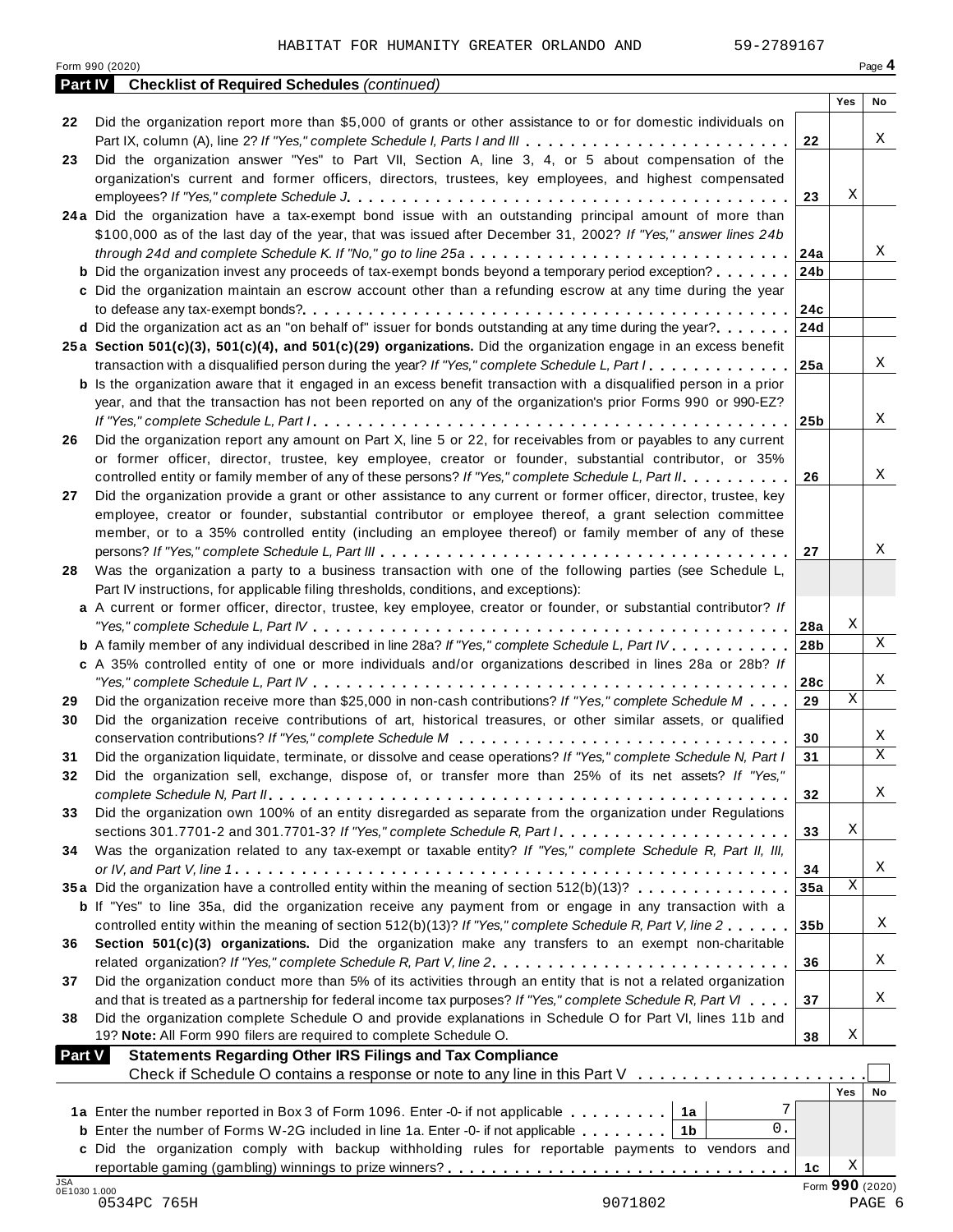|        | Form 990 (2020)                                                                                                                                              |     |     | Page 5 |
|--------|--------------------------------------------------------------------------------------------------------------------------------------------------------------|-----|-----|--------|
| Part V | Statements Regarding Other IRS Filings and Tax Compliance (continued)                                                                                        |     |     |        |
|        |                                                                                                                                                              |     | Yes | No     |
|        | 2a Enter the number of employees reported on Form W-3, Transmittal of Wage and Tax                                                                           |     |     |        |
|        | 39<br>Statements, filed for the calendar year ending with or within the year covered by this return. $2a$                                                    |     |     |        |
|        | <b>b</b> If at least one is reported on line 2a, did the organization file all required federal employment tax returns?                                      | 2b  | X   |        |
|        | <b>Note:</b> If the sum of lines 1a and 2a is greater than 250, you may be required to e-file (see instructions).                                            |     |     |        |
|        | 3a Did the organization have unrelated business gross income of \$1,000 or more during the year?                                                             | 3a  |     | Χ      |
|        | <b>b</b> If "Yes," has it filed a Form 990-T for this year? If "No" to line 3b, provide an explanation on Schedule O                                         | 3b  |     |        |
|        | 4a At any time during the calendar year, did the organization have an interest in, or a signature or other authority over,                                   |     |     |        |
|        | a financial account in a foreign country (such as a bank account, securities account, or other financial account)?                                           | 4a  |     | Χ      |
|        | <b>b</b> If "Yes," enter the name of the foreign country $\blacktriangleright$                                                                               |     |     |        |
|        | See instructions for filing requirements for FinCEN Form 114, Report of Foreign Bank and Financial Accounts (FBAR).                                          |     |     |        |
|        | 5a Was the organization a party to a prohibited tax shelter transaction at any time during the tax year?                                                     | 5a  |     | Χ      |
|        | <b>b</b> Did any taxable party notify the organization that it was or is a party to a prohibited tax shelter transaction?                                    | 5b  |     | Χ      |
|        | c If "Yes" to line 5a or 5b, did the organization file Form 8886-T?                                                                                          | 5c  |     |        |
|        | 6a Does the organization have annual gross receipts that are normally greater than \$100,000, and did the                                                    |     |     |        |
|        | organization solicit any contributions that were not tax deductible as charitable contributions?                                                             | 6a  |     | Χ      |
|        | <b>b</b> If "Yes," did the organization include with every solicitation an express statement that such contributions or                                      |     |     |        |
|        |                                                                                                                                                              | 6b  |     |        |
| 7      | Organizations that may receive deductible contributions under section 170(c).                                                                                |     |     |        |
|        | a Did the organization receive a payment in excess of \$75 made partly as a contribution and partly for goods                                                |     |     |        |
|        |                                                                                                                                                              | 7а  |     | Χ      |
|        | <b>b</b> If "Yes," did the organization notify the donor of the value of the goods or services provided?                                                     | 7b  |     |        |
|        | c Did the organization sell, exchange, or otherwise dispose of tangible personal property for which it was                                                   |     |     |        |
|        |                                                                                                                                                              | 7с  |     | Χ      |
|        | 7d<br>d If "Yes," indicate the number of Forms 8282 filed during the year                                                                                    |     |     |        |
|        | e Did the organization receive any funds, directly or indirectly, to pay premiums on a personal benefit contract?                                            | 7е  |     | Χ      |
|        | f Did the organization, during the year, pay premiums, directly or indirectly, on a personal benefit contract?                                               | 7f  |     | Χ      |
|        | g If the organization received a contribution of qualified intellectual property, did the organization file Form 8899 as required?                           | 7g  |     |        |
|        | h If the organization received a contribution of cars, boats, airplanes, or other vehicles, did the organization file a Form 1098-C?                         | 7h  |     |        |
| 8      | Sponsoring organizations maintaining donor advised funds. Did a donor advised fund maintained by the                                                         |     |     |        |
|        | sponsoring organization have excess business holdings at any time during the year?                                                                           | 8   |     |        |
| 9      | Sponsoring organizations maintaining donor advised funds.                                                                                                    |     |     |        |
|        | a Did the sponsoring organization make any taxable distributions under section 4966?                                                                         | 9а  |     |        |
|        | <b>b</b> Did the sponsoring organization make a distribution to a donor, donor advisor, or related person?                                                   | 9b  |     |        |
|        | 10 Section 501(c)(7) organizations. Enter:                                                                                                                   |     |     |        |
|        | 10a <br>a Initiation fees and capital contributions included on Part VIII, line 12                                                                           |     |     |        |
|        | 10b<br><b>b</b> Gross receipts, included on Form 990, Part VIII, line 12, for public use of club facilities                                                  |     |     |        |
| 11     | Section 501(c)(12) organizations. Enter:                                                                                                                     |     |     |        |
|        | 11a                                                                                                                                                          |     |     |        |
|        | b Gross income from other sources (Do not net amounts due or paid to other sources                                                                           |     |     |        |
|        | 11b                                                                                                                                                          |     |     |        |
|        | 12a Section 4947(a)(1) non-exempt charitable trusts. Is the organization filing Form 990 in lieu of Form 1041?                                               | 12a |     |        |
|        | 12b<br><b>b</b> If "Yes," enter the amount of tax-exempt interest received or accrued during the year                                                        |     |     |        |
| 13.    | Section 501(c)(29) qualified nonprofit health insurance issuers.                                                                                             |     |     |        |
|        | a Is the organization licensed to issue qualified health plans in more than one state?                                                                       | 13а |     |        |
|        | Note: See the instructions for additional information the organization must report on Schedule O.                                                            |     |     |        |
|        | <b>b</b> Enter the amount of reserves the organization is required to maintain by the states in which                                                        |     |     |        |
|        | 13b<br>the organization is licensed to issue qualified health plans $\ldots \ldots \ldots \ldots \ldots \ldots \ldots$                                       |     |     |        |
|        | 13c                                                                                                                                                          |     |     |        |
|        |                                                                                                                                                              | 14a |     | Χ      |
|        | 14a Did the organization receive any payments for indoor tanning services during the tax year?                                                               | 14b |     |        |
|        | <b>b</b> If "Yes," has it filed a Form 720 to report these payments? If "No," provide an explanation on Schedule O                                           |     |     |        |
| 15     | Is the organization subject to the section 4960 tax on payment(s) of more than \$1,000,000 in remuneration or                                                | 15  |     | Χ      |
|        |                                                                                                                                                              |     |     |        |
|        | If "Yes," see instructions and file Form 4720, Schedule N.                                                                                                   | 16  |     | Χ      |
| 16     | Is the organization an educational institution subject to the section 4968 excise tax on net investment income?<br>If "Yes," complete Form 4720, Schedule O. |     |     |        |

Form **990** (2020)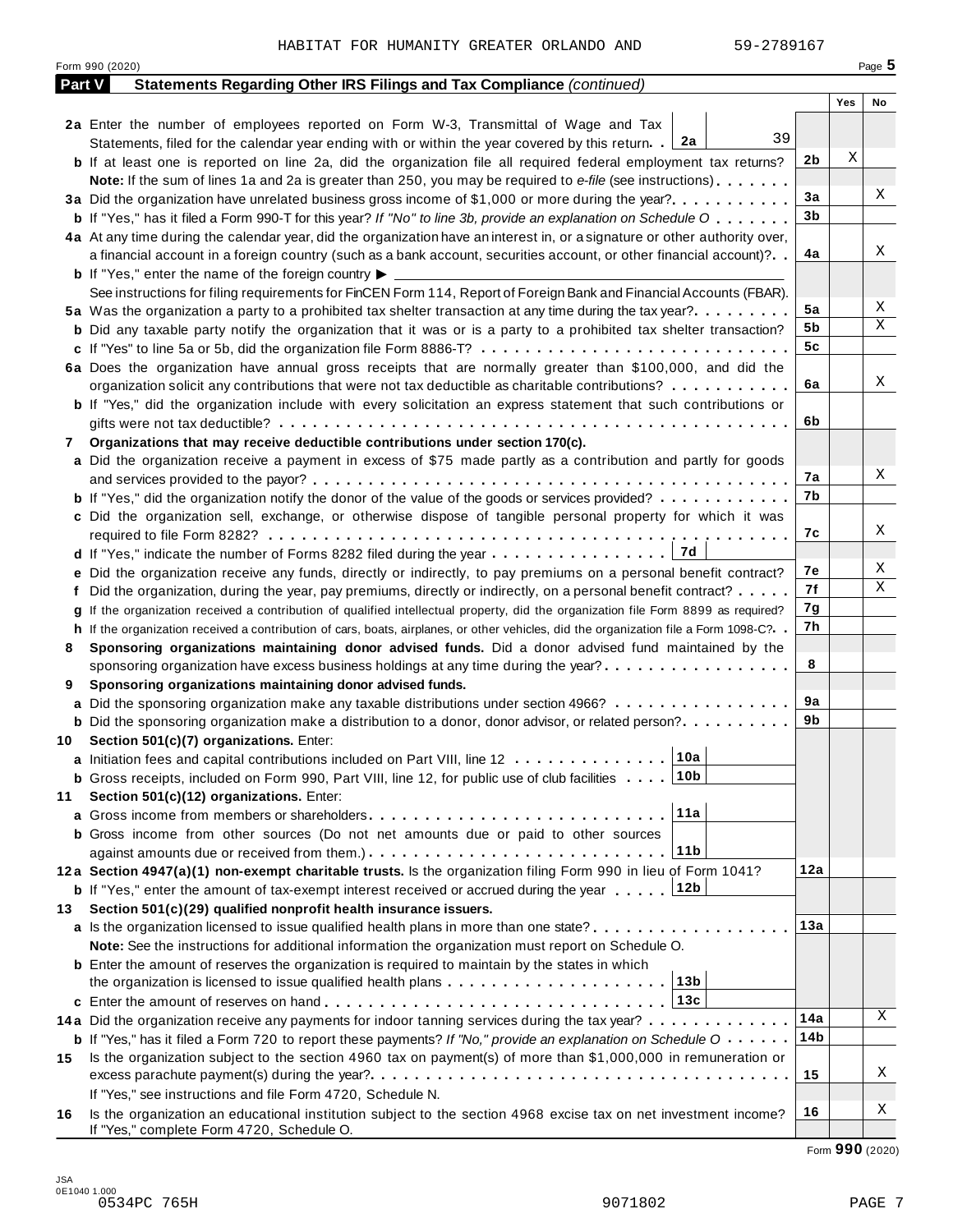| Part VI<br>Governance, Management, and Disclosure For each "Yes" response to lines 2 through 7b below, and for a "No"<br>response to line 8a, 8b, or 10b below, describe the circumstances, processes, or changes on Schedule O. See instructions.<br><b>Section A. Governing Body and Management</b><br><b>Yes</b><br><b>No</b><br>20<br>1a<br>1a Enter the number of voting members of the governing body at the end of the tax year<br>If there are material differences in voting rights among members of the governing body, or<br>if the governing body delegated broad authority to an executive committee or similar<br>committee, explain on Schedule O.<br>19<br>1b<br>Enter the number of voting members included on line 1a, above, who are independent<br>Did any officer, director, trustee, or key employee have a family relationship or a business relationship with<br>X<br>$\mathbf{2}$<br>Did the organization delegate control over management duties customarily performed by or under the direct<br>Χ<br>3<br>supervision of officers, directors, trustees, or key employees to a management company or other person?<br>X<br>4<br>Did the organization make any significant changes to its governing documents since the prior Form 990 was filed?<br>X<br>5<br>Did the organization become aware during the year of a significant diversion of the organization's assets?<br>X<br>6<br>Did the organization have members, stockholders, or other persons who had the power to elect or appoint<br>X<br>7а<br>b Are any governance decisions of the organization reserved to (or subject to approval by) members,<br>Χ<br>7b<br>Did the organization contemporaneously document the meetings held or written actions undertaken during<br>the year by the following:<br>Χ<br>8a<br>Χ<br>8b<br>Is there any officer, director, trustee, or key employee listed in Part VII, Section A, who cannot be reached at<br>Χ<br>the organization's mailing address? If "Yes," provide the names and addresses on Schedule O.<br>9<br>Section B. Policies (This Section B requests information about policies not required by the Internal Revenue Code.)<br>Yes<br>Χ<br>10a<br>10a Did the organization have local chapters, branches, or affiliates?<br><b>b</b> If "Yes," did the organization have written policies and procedures governing the activities of such chapters,<br>10 <sub>b</sub><br>affiliates, and branches to ensure their operations are consistent with the organization's exempt purposes?<br>Χ<br>11a<br>11a Has the organization provided a complete copy of this Form 990 to all members of its governing body before filing the form?<br>Describe in Schedule O the process, if any, used by the organization to review this Form 990.<br>b<br>X<br>12a<br>Did the organization have a written conflict of interest policy? If "No," go to line 13<br><b>b</b> Were officers, directors, or trustees, and key employees required to disclose annually interests that could give<br>X<br>12 <sub>b</sub><br>Did the organization regularly and consistently monitor and enforce compliance with the policy? If "Yes,"<br>X<br>12c<br>Χ<br>13<br>Did the organization have a written whistleblower policy?<br>Χ<br>14<br>Did the organization have a written document retention and destruction policy?<br>Did the process for determining compensation of the following persons include a review and approval by<br>independent persons, comparability data, and contemporaneous substantiation of the deliberation and decision?<br>Χ<br>15a<br>Χ<br>15b<br>If "Yes" to line 15a or 15b, describe the process in Schedule O (see instructions).<br>16a Did the organization invest in, contribute assets to, or participate in a joint venture or similar arrangement<br>X<br>16a<br><b>b</b> If "Yes," did the organization follow a written policy or procedure requiring the organization to evaluate its<br>participation in joint venture arrangements under applicable federal tax law, and take steps to safeguard the<br>16 <sub>b</sub><br><b>Section C. Disclosure</b><br>List the states with which a copy of this Form 990 is required to be filed $\blacktriangleright^{\text{FL}}$ .<br>Section 6104 requires an organization to make its Forms 1023 (1024 or 1024-A, if applicable), 990, and 990-T (Section 501(c)<br>(3)s only) available for public inspection. Indicate how you made these available. Check all that apply.<br>$\mathbf{X}$<br>X<br>Own website<br>Another's website<br>Upon request<br>X  <br>Other (explain on Schedule O)<br>Describe on Schedule O whether (and if so, how) the organization made its governing documents, conflict of interest policy, |     | 59-2789167<br>HABITAT FOR HUMANITY GREATER ORLANDO AND<br>Form 990 (2020) |  | Page $6$ |
|-------------------------------------------------------------------------------------------------------------------------------------------------------------------------------------------------------------------------------------------------------------------------------------------------------------------------------------------------------------------------------------------------------------------------------------------------------------------------------------------------------------------------------------------------------------------------------------------------------------------------------------------------------------------------------------------------------------------------------------------------------------------------------------------------------------------------------------------------------------------------------------------------------------------------------------------------------------------------------------------------------------------------------------------------------------------------------------------------------------------------------------------------------------------------------------------------------------------------------------------------------------------------------------------------------------------------------------------------------------------------------------------------------------------------------------------------------------------------------------------------------------------------------------------------------------------------------------------------------------------------------------------------------------------------------------------------------------------------------------------------------------------------------------------------------------------------------------------------------------------------------------------------------------------------------------------------------------------------------------------------------------------------------------------------------------------------------------------------------------------------------------------------------------------------------------------------------------------------------------------------------------------------------------------------------------------------------------------------------------------------------------------------------------------------------------------------------------------------------------------------------------------------------------------------------------------------------------------------------------------------------------------------------------------------------------------------------------------------------------------------------------------------------------------------------------------------------------------------------------------------------------------------------------------------------------------------------------------------------------------------------------------------------------------------------------------------------------------------------------------------------------------------------------------------------------------------------------------------------------------------------------------------------------------------------------------------------------------------------------------------------------------------------------------------------------------------------------------------------------------------------------------------------------------------------------------------------------------------------------------------------------------------------------------------------------------------------------------------------------------------------------------------------------------------------------------------------------------------------------------------------------------------------------------------------------------------------------------------------------------------------------------------------------------------------------------------------------------------------------------------------------------------------------------------------------------------------------------------------------------------------------------------------------------------------------------------------------------------------------------------------------------------------------------------------------------------------------------------------------------------------------------------------------------------------------------------------------------------------------------------------------------------------------------------------------------------------------------------------------------|-----|---------------------------------------------------------------------------|--|----------|
|                                                                                                                                                                                                                                                                                                                                                                                                                                                                                                                                                                                                                                                                                                                                                                                                                                                                                                                                                                                                                                                                                                                                                                                                                                                                                                                                                                                                                                                                                                                                                                                                                                                                                                                                                                                                                                                                                                                                                                                                                                                                                                                                                                                                                                                                                                                                                                                                                                                                                                                                                                                                                                                                                                                                                                                                                                                                                                                                                                                                                                                                                                                                                                                                                                                                                                                                                                                                                                                                                                                                                                                                                                                                                                                                                                                                                                                                                                                                                                                                                                                                                                                                                                                                                                                                                                                                                                                                                                                                                                                                                                                                                                                                                                                                           |     |                                                                           |  |          |
|                                                                                                                                                                                                                                                                                                                                                                                                                                                                                                                                                                                                                                                                                                                                                                                                                                                                                                                                                                                                                                                                                                                                                                                                                                                                                                                                                                                                                                                                                                                                                                                                                                                                                                                                                                                                                                                                                                                                                                                                                                                                                                                                                                                                                                                                                                                                                                                                                                                                                                                                                                                                                                                                                                                                                                                                                                                                                                                                                                                                                                                                                                                                                                                                                                                                                                                                                                                                                                                                                                                                                                                                                                                                                                                                                                                                                                                                                                                                                                                                                                                                                                                                                                                                                                                                                                                                                                                                                                                                                                                                                                                                                                                                                                                                           |     |                                                                           |  |          |
|                                                                                                                                                                                                                                                                                                                                                                                                                                                                                                                                                                                                                                                                                                                                                                                                                                                                                                                                                                                                                                                                                                                                                                                                                                                                                                                                                                                                                                                                                                                                                                                                                                                                                                                                                                                                                                                                                                                                                                                                                                                                                                                                                                                                                                                                                                                                                                                                                                                                                                                                                                                                                                                                                                                                                                                                                                                                                                                                                                                                                                                                                                                                                                                                                                                                                                                                                                                                                                                                                                                                                                                                                                                                                                                                                                                                                                                                                                                                                                                                                                                                                                                                                                                                                                                                                                                                                                                                                                                                                                                                                                                                                                                                                                                                           |     |                                                                           |  | X        |
|                                                                                                                                                                                                                                                                                                                                                                                                                                                                                                                                                                                                                                                                                                                                                                                                                                                                                                                                                                                                                                                                                                                                                                                                                                                                                                                                                                                                                                                                                                                                                                                                                                                                                                                                                                                                                                                                                                                                                                                                                                                                                                                                                                                                                                                                                                                                                                                                                                                                                                                                                                                                                                                                                                                                                                                                                                                                                                                                                                                                                                                                                                                                                                                                                                                                                                                                                                                                                                                                                                                                                                                                                                                                                                                                                                                                                                                                                                                                                                                                                                                                                                                                                                                                                                                                                                                                                                                                                                                                                                                                                                                                                                                                                                                                           |     |                                                                           |  |          |
|                                                                                                                                                                                                                                                                                                                                                                                                                                                                                                                                                                                                                                                                                                                                                                                                                                                                                                                                                                                                                                                                                                                                                                                                                                                                                                                                                                                                                                                                                                                                                                                                                                                                                                                                                                                                                                                                                                                                                                                                                                                                                                                                                                                                                                                                                                                                                                                                                                                                                                                                                                                                                                                                                                                                                                                                                                                                                                                                                                                                                                                                                                                                                                                                                                                                                                                                                                                                                                                                                                                                                                                                                                                                                                                                                                                                                                                                                                                                                                                                                                                                                                                                                                                                                                                                                                                                                                                                                                                                                                                                                                                                                                                                                                                                           |     |                                                                           |  |          |
|                                                                                                                                                                                                                                                                                                                                                                                                                                                                                                                                                                                                                                                                                                                                                                                                                                                                                                                                                                                                                                                                                                                                                                                                                                                                                                                                                                                                                                                                                                                                                                                                                                                                                                                                                                                                                                                                                                                                                                                                                                                                                                                                                                                                                                                                                                                                                                                                                                                                                                                                                                                                                                                                                                                                                                                                                                                                                                                                                                                                                                                                                                                                                                                                                                                                                                                                                                                                                                                                                                                                                                                                                                                                                                                                                                                                                                                                                                                                                                                                                                                                                                                                                                                                                                                                                                                                                                                                                                                                                                                                                                                                                                                                                                                                           |     |                                                                           |  |          |
|                                                                                                                                                                                                                                                                                                                                                                                                                                                                                                                                                                                                                                                                                                                                                                                                                                                                                                                                                                                                                                                                                                                                                                                                                                                                                                                                                                                                                                                                                                                                                                                                                                                                                                                                                                                                                                                                                                                                                                                                                                                                                                                                                                                                                                                                                                                                                                                                                                                                                                                                                                                                                                                                                                                                                                                                                                                                                                                                                                                                                                                                                                                                                                                                                                                                                                                                                                                                                                                                                                                                                                                                                                                                                                                                                                                                                                                                                                                                                                                                                                                                                                                                                                                                                                                                                                                                                                                                                                                                                                                                                                                                                                                                                                                                           |     |                                                                           |  |          |
|                                                                                                                                                                                                                                                                                                                                                                                                                                                                                                                                                                                                                                                                                                                                                                                                                                                                                                                                                                                                                                                                                                                                                                                                                                                                                                                                                                                                                                                                                                                                                                                                                                                                                                                                                                                                                                                                                                                                                                                                                                                                                                                                                                                                                                                                                                                                                                                                                                                                                                                                                                                                                                                                                                                                                                                                                                                                                                                                                                                                                                                                                                                                                                                                                                                                                                                                                                                                                                                                                                                                                                                                                                                                                                                                                                                                                                                                                                                                                                                                                                                                                                                                                                                                                                                                                                                                                                                                                                                                                                                                                                                                                                                                                                                                           |     |                                                                           |  |          |
|                                                                                                                                                                                                                                                                                                                                                                                                                                                                                                                                                                                                                                                                                                                                                                                                                                                                                                                                                                                                                                                                                                                                                                                                                                                                                                                                                                                                                                                                                                                                                                                                                                                                                                                                                                                                                                                                                                                                                                                                                                                                                                                                                                                                                                                                                                                                                                                                                                                                                                                                                                                                                                                                                                                                                                                                                                                                                                                                                                                                                                                                                                                                                                                                                                                                                                                                                                                                                                                                                                                                                                                                                                                                                                                                                                                                                                                                                                                                                                                                                                                                                                                                                                                                                                                                                                                                                                                                                                                                                                                                                                                                                                                                                                                                           |     |                                                                           |  |          |
|                                                                                                                                                                                                                                                                                                                                                                                                                                                                                                                                                                                                                                                                                                                                                                                                                                                                                                                                                                                                                                                                                                                                                                                                                                                                                                                                                                                                                                                                                                                                                                                                                                                                                                                                                                                                                                                                                                                                                                                                                                                                                                                                                                                                                                                                                                                                                                                                                                                                                                                                                                                                                                                                                                                                                                                                                                                                                                                                                                                                                                                                                                                                                                                                                                                                                                                                                                                                                                                                                                                                                                                                                                                                                                                                                                                                                                                                                                                                                                                                                                                                                                                                                                                                                                                                                                                                                                                                                                                                                                                                                                                                                                                                                                                                           | 2   |                                                                           |  |          |
|                                                                                                                                                                                                                                                                                                                                                                                                                                                                                                                                                                                                                                                                                                                                                                                                                                                                                                                                                                                                                                                                                                                                                                                                                                                                                                                                                                                                                                                                                                                                                                                                                                                                                                                                                                                                                                                                                                                                                                                                                                                                                                                                                                                                                                                                                                                                                                                                                                                                                                                                                                                                                                                                                                                                                                                                                                                                                                                                                                                                                                                                                                                                                                                                                                                                                                                                                                                                                                                                                                                                                                                                                                                                                                                                                                                                                                                                                                                                                                                                                                                                                                                                                                                                                                                                                                                                                                                                                                                                                                                                                                                                                                                                                                                                           |     |                                                                           |  |          |
|                                                                                                                                                                                                                                                                                                                                                                                                                                                                                                                                                                                                                                                                                                                                                                                                                                                                                                                                                                                                                                                                                                                                                                                                                                                                                                                                                                                                                                                                                                                                                                                                                                                                                                                                                                                                                                                                                                                                                                                                                                                                                                                                                                                                                                                                                                                                                                                                                                                                                                                                                                                                                                                                                                                                                                                                                                                                                                                                                                                                                                                                                                                                                                                                                                                                                                                                                                                                                                                                                                                                                                                                                                                                                                                                                                                                                                                                                                                                                                                                                                                                                                                                                                                                                                                                                                                                                                                                                                                                                                                                                                                                                                                                                                                                           | 3   |                                                                           |  |          |
|                                                                                                                                                                                                                                                                                                                                                                                                                                                                                                                                                                                                                                                                                                                                                                                                                                                                                                                                                                                                                                                                                                                                                                                                                                                                                                                                                                                                                                                                                                                                                                                                                                                                                                                                                                                                                                                                                                                                                                                                                                                                                                                                                                                                                                                                                                                                                                                                                                                                                                                                                                                                                                                                                                                                                                                                                                                                                                                                                                                                                                                                                                                                                                                                                                                                                                                                                                                                                                                                                                                                                                                                                                                                                                                                                                                                                                                                                                                                                                                                                                                                                                                                                                                                                                                                                                                                                                                                                                                                                                                                                                                                                                                                                                                                           |     |                                                                           |  |          |
|                                                                                                                                                                                                                                                                                                                                                                                                                                                                                                                                                                                                                                                                                                                                                                                                                                                                                                                                                                                                                                                                                                                                                                                                                                                                                                                                                                                                                                                                                                                                                                                                                                                                                                                                                                                                                                                                                                                                                                                                                                                                                                                                                                                                                                                                                                                                                                                                                                                                                                                                                                                                                                                                                                                                                                                                                                                                                                                                                                                                                                                                                                                                                                                                                                                                                                                                                                                                                                                                                                                                                                                                                                                                                                                                                                                                                                                                                                                                                                                                                                                                                                                                                                                                                                                                                                                                                                                                                                                                                                                                                                                                                                                                                                                                           | 4   |                                                                           |  |          |
|                                                                                                                                                                                                                                                                                                                                                                                                                                                                                                                                                                                                                                                                                                                                                                                                                                                                                                                                                                                                                                                                                                                                                                                                                                                                                                                                                                                                                                                                                                                                                                                                                                                                                                                                                                                                                                                                                                                                                                                                                                                                                                                                                                                                                                                                                                                                                                                                                                                                                                                                                                                                                                                                                                                                                                                                                                                                                                                                                                                                                                                                                                                                                                                                                                                                                                                                                                                                                                                                                                                                                                                                                                                                                                                                                                                                                                                                                                                                                                                                                                                                                                                                                                                                                                                                                                                                                                                                                                                                                                                                                                                                                                                                                                                                           | 5   |                                                                           |  |          |
|                                                                                                                                                                                                                                                                                                                                                                                                                                                                                                                                                                                                                                                                                                                                                                                                                                                                                                                                                                                                                                                                                                                                                                                                                                                                                                                                                                                                                                                                                                                                                                                                                                                                                                                                                                                                                                                                                                                                                                                                                                                                                                                                                                                                                                                                                                                                                                                                                                                                                                                                                                                                                                                                                                                                                                                                                                                                                                                                                                                                                                                                                                                                                                                                                                                                                                                                                                                                                                                                                                                                                                                                                                                                                                                                                                                                                                                                                                                                                                                                                                                                                                                                                                                                                                                                                                                                                                                                                                                                                                                                                                                                                                                                                                                                           | 6   |                                                                           |  |          |
|                                                                                                                                                                                                                                                                                                                                                                                                                                                                                                                                                                                                                                                                                                                                                                                                                                                                                                                                                                                                                                                                                                                                                                                                                                                                                                                                                                                                                                                                                                                                                                                                                                                                                                                                                                                                                                                                                                                                                                                                                                                                                                                                                                                                                                                                                                                                                                                                                                                                                                                                                                                                                                                                                                                                                                                                                                                                                                                                                                                                                                                                                                                                                                                                                                                                                                                                                                                                                                                                                                                                                                                                                                                                                                                                                                                                                                                                                                                                                                                                                                                                                                                                                                                                                                                                                                                                                                                                                                                                                                                                                                                                                                                                                                                                           | 7a  |                                                                           |  |          |
|                                                                                                                                                                                                                                                                                                                                                                                                                                                                                                                                                                                                                                                                                                                                                                                                                                                                                                                                                                                                                                                                                                                                                                                                                                                                                                                                                                                                                                                                                                                                                                                                                                                                                                                                                                                                                                                                                                                                                                                                                                                                                                                                                                                                                                                                                                                                                                                                                                                                                                                                                                                                                                                                                                                                                                                                                                                                                                                                                                                                                                                                                                                                                                                                                                                                                                                                                                                                                                                                                                                                                                                                                                                                                                                                                                                                                                                                                                                                                                                                                                                                                                                                                                                                                                                                                                                                                                                                                                                                                                                                                                                                                                                                                                                                           |     |                                                                           |  |          |
|                                                                                                                                                                                                                                                                                                                                                                                                                                                                                                                                                                                                                                                                                                                                                                                                                                                                                                                                                                                                                                                                                                                                                                                                                                                                                                                                                                                                                                                                                                                                                                                                                                                                                                                                                                                                                                                                                                                                                                                                                                                                                                                                                                                                                                                                                                                                                                                                                                                                                                                                                                                                                                                                                                                                                                                                                                                                                                                                                                                                                                                                                                                                                                                                                                                                                                                                                                                                                                                                                                                                                                                                                                                                                                                                                                                                                                                                                                                                                                                                                                                                                                                                                                                                                                                                                                                                                                                                                                                                                                                                                                                                                                                                                                                                           |     |                                                                           |  |          |
|                                                                                                                                                                                                                                                                                                                                                                                                                                                                                                                                                                                                                                                                                                                                                                                                                                                                                                                                                                                                                                                                                                                                                                                                                                                                                                                                                                                                                                                                                                                                                                                                                                                                                                                                                                                                                                                                                                                                                                                                                                                                                                                                                                                                                                                                                                                                                                                                                                                                                                                                                                                                                                                                                                                                                                                                                                                                                                                                                                                                                                                                                                                                                                                                                                                                                                                                                                                                                                                                                                                                                                                                                                                                                                                                                                                                                                                                                                                                                                                                                                                                                                                                                                                                                                                                                                                                                                                                                                                                                                                                                                                                                                                                                                                                           |     |                                                                           |  |          |
|                                                                                                                                                                                                                                                                                                                                                                                                                                                                                                                                                                                                                                                                                                                                                                                                                                                                                                                                                                                                                                                                                                                                                                                                                                                                                                                                                                                                                                                                                                                                                                                                                                                                                                                                                                                                                                                                                                                                                                                                                                                                                                                                                                                                                                                                                                                                                                                                                                                                                                                                                                                                                                                                                                                                                                                                                                                                                                                                                                                                                                                                                                                                                                                                                                                                                                                                                                                                                                                                                                                                                                                                                                                                                                                                                                                                                                                                                                                                                                                                                                                                                                                                                                                                                                                                                                                                                                                                                                                                                                                                                                                                                                                                                                                                           | 8   |                                                                           |  |          |
|                                                                                                                                                                                                                                                                                                                                                                                                                                                                                                                                                                                                                                                                                                                                                                                                                                                                                                                                                                                                                                                                                                                                                                                                                                                                                                                                                                                                                                                                                                                                                                                                                                                                                                                                                                                                                                                                                                                                                                                                                                                                                                                                                                                                                                                                                                                                                                                                                                                                                                                                                                                                                                                                                                                                                                                                                                                                                                                                                                                                                                                                                                                                                                                                                                                                                                                                                                                                                                                                                                                                                                                                                                                                                                                                                                                                                                                                                                                                                                                                                                                                                                                                                                                                                                                                                                                                                                                                                                                                                                                                                                                                                                                                                                                                           |     |                                                                           |  |          |
|                                                                                                                                                                                                                                                                                                                                                                                                                                                                                                                                                                                                                                                                                                                                                                                                                                                                                                                                                                                                                                                                                                                                                                                                                                                                                                                                                                                                                                                                                                                                                                                                                                                                                                                                                                                                                                                                                                                                                                                                                                                                                                                                                                                                                                                                                                                                                                                                                                                                                                                                                                                                                                                                                                                                                                                                                                                                                                                                                                                                                                                                                                                                                                                                                                                                                                                                                                                                                                                                                                                                                                                                                                                                                                                                                                                                                                                                                                                                                                                                                                                                                                                                                                                                                                                                                                                                                                                                                                                                                                                                                                                                                                                                                                                                           | a   |                                                                           |  |          |
|                                                                                                                                                                                                                                                                                                                                                                                                                                                                                                                                                                                                                                                                                                                                                                                                                                                                                                                                                                                                                                                                                                                                                                                                                                                                                                                                                                                                                                                                                                                                                                                                                                                                                                                                                                                                                                                                                                                                                                                                                                                                                                                                                                                                                                                                                                                                                                                                                                                                                                                                                                                                                                                                                                                                                                                                                                                                                                                                                                                                                                                                                                                                                                                                                                                                                                                                                                                                                                                                                                                                                                                                                                                                                                                                                                                                                                                                                                                                                                                                                                                                                                                                                                                                                                                                                                                                                                                                                                                                                                                                                                                                                                                                                                                                           |     |                                                                           |  |          |
|                                                                                                                                                                                                                                                                                                                                                                                                                                                                                                                                                                                                                                                                                                                                                                                                                                                                                                                                                                                                                                                                                                                                                                                                                                                                                                                                                                                                                                                                                                                                                                                                                                                                                                                                                                                                                                                                                                                                                                                                                                                                                                                                                                                                                                                                                                                                                                                                                                                                                                                                                                                                                                                                                                                                                                                                                                                                                                                                                                                                                                                                                                                                                                                                                                                                                                                                                                                                                                                                                                                                                                                                                                                                                                                                                                                                                                                                                                                                                                                                                                                                                                                                                                                                                                                                                                                                                                                                                                                                                                                                                                                                                                                                                                                                           | 9   |                                                                           |  |          |
|                                                                                                                                                                                                                                                                                                                                                                                                                                                                                                                                                                                                                                                                                                                                                                                                                                                                                                                                                                                                                                                                                                                                                                                                                                                                                                                                                                                                                                                                                                                                                                                                                                                                                                                                                                                                                                                                                                                                                                                                                                                                                                                                                                                                                                                                                                                                                                                                                                                                                                                                                                                                                                                                                                                                                                                                                                                                                                                                                                                                                                                                                                                                                                                                                                                                                                                                                                                                                                                                                                                                                                                                                                                                                                                                                                                                                                                                                                                                                                                                                                                                                                                                                                                                                                                                                                                                                                                                                                                                                                                                                                                                                                                                                                                                           |     |                                                                           |  |          |
|                                                                                                                                                                                                                                                                                                                                                                                                                                                                                                                                                                                                                                                                                                                                                                                                                                                                                                                                                                                                                                                                                                                                                                                                                                                                                                                                                                                                                                                                                                                                                                                                                                                                                                                                                                                                                                                                                                                                                                                                                                                                                                                                                                                                                                                                                                                                                                                                                                                                                                                                                                                                                                                                                                                                                                                                                                                                                                                                                                                                                                                                                                                                                                                                                                                                                                                                                                                                                                                                                                                                                                                                                                                                                                                                                                                                                                                                                                                                                                                                                                                                                                                                                                                                                                                                                                                                                                                                                                                                                                                                                                                                                                                                                                                                           |     |                                                                           |  | No       |
|                                                                                                                                                                                                                                                                                                                                                                                                                                                                                                                                                                                                                                                                                                                                                                                                                                                                                                                                                                                                                                                                                                                                                                                                                                                                                                                                                                                                                                                                                                                                                                                                                                                                                                                                                                                                                                                                                                                                                                                                                                                                                                                                                                                                                                                                                                                                                                                                                                                                                                                                                                                                                                                                                                                                                                                                                                                                                                                                                                                                                                                                                                                                                                                                                                                                                                                                                                                                                                                                                                                                                                                                                                                                                                                                                                                                                                                                                                                                                                                                                                                                                                                                                                                                                                                                                                                                                                                                                                                                                                                                                                                                                                                                                                                                           |     |                                                                           |  |          |
|                                                                                                                                                                                                                                                                                                                                                                                                                                                                                                                                                                                                                                                                                                                                                                                                                                                                                                                                                                                                                                                                                                                                                                                                                                                                                                                                                                                                                                                                                                                                                                                                                                                                                                                                                                                                                                                                                                                                                                                                                                                                                                                                                                                                                                                                                                                                                                                                                                                                                                                                                                                                                                                                                                                                                                                                                                                                                                                                                                                                                                                                                                                                                                                                                                                                                                                                                                                                                                                                                                                                                                                                                                                                                                                                                                                                                                                                                                                                                                                                                                                                                                                                                                                                                                                                                                                                                                                                                                                                                                                                                                                                                                                                                                                                           |     |                                                                           |  |          |
|                                                                                                                                                                                                                                                                                                                                                                                                                                                                                                                                                                                                                                                                                                                                                                                                                                                                                                                                                                                                                                                                                                                                                                                                                                                                                                                                                                                                                                                                                                                                                                                                                                                                                                                                                                                                                                                                                                                                                                                                                                                                                                                                                                                                                                                                                                                                                                                                                                                                                                                                                                                                                                                                                                                                                                                                                                                                                                                                                                                                                                                                                                                                                                                                                                                                                                                                                                                                                                                                                                                                                                                                                                                                                                                                                                                                                                                                                                                                                                                                                                                                                                                                                                                                                                                                                                                                                                                                                                                                                                                                                                                                                                                                                                                                           |     |                                                                           |  |          |
|                                                                                                                                                                                                                                                                                                                                                                                                                                                                                                                                                                                                                                                                                                                                                                                                                                                                                                                                                                                                                                                                                                                                                                                                                                                                                                                                                                                                                                                                                                                                                                                                                                                                                                                                                                                                                                                                                                                                                                                                                                                                                                                                                                                                                                                                                                                                                                                                                                                                                                                                                                                                                                                                                                                                                                                                                                                                                                                                                                                                                                                                                                                                                                                                                                                                                                                                                                                                                                                                                                                                                                                                                                                                                                                                                                                                                                                                                                                                                                                                                                                                                                                                                                                                                                                                                                                                                                                                                                                                                                                                                                                                                                                                                                                                           |     |                                                                           |  |          |
|                                                                                                                                                                                                                                                                                                                                                                                                                                                                                                                                                                                                                                                                                                                                                                                                                                                                                                                                                                                                                                                                                                                                                                                                                                                                                                                                                                                                                                                                                                                                                                                                                                                                                                                                                                                                                                                                                                                                                                                                                                                                                                                                                                                                                                                                                                                                                                                                                                                                                                                                                                                                                                                                                                                                                                                                                                                                                                                                                                                                                                                                                                                                                                                                                                                                                                                                                                                                                                                                                                                                                                                                                                                                                                                                                                                                                                                                                                                                                                                                                                                                                                                                                                                                                                                                                                                                                                                                                                                                                                                                                                                                                                                                                                                                           |     |                                                                           |  |          |
|                                                                                                                                                                                                                                                                                                                                                                                                                                                                                                                                                                                                                                                                                                                                                                                                                                                                                                                                                                                                                                                                                                                                                                                                                                                                                                                                                                                                                                                                                                                                                                                                                                                                                                                                                                                                                                                                                                                                                                                                                                                                                                                                                                                                                                                                                                                                                                                                                                                                                                                                                                                                                                                                                                                                                                                                                                                                                                                                                                                                                                                                                                                                                                                                                                                                                                                                                                                                                                                                                                                                                                                                                                                                                                                                                                                                                                                                                                                                                                                                                                                                                                                                                                                                                                                                                                                                                                                                                                                                                                                                                                                                                                                                                                                                           | 12a |                                                                           |  |          |
|                                                                                                                                                                                                                                                                                                                                                                                                                                                                                                                                                                                                                                                                                                                                                                                                                                                                                                                                                                                                                                                                                                                                                                                                                                                                                                                                                                                                                                                                                                                                                                                                                                                                                                                                                                                                                                                                                                                                                                                                                                                                                                                                                                                                                                                                                                                                                                                                                                                                                                                                                                                                                                                                                                                                                                                                                                                                                                                                                                                                                                                                                                                                                                                                                                                                                                                                                                                                                                                                                                                                                                                                                                                                                                                                                                                                                                                                                                                                                                                                                                                                                                                                                                                                                                                                                                                                                                                                                                                                                                                                                                                                                                                                                                                                           |     |                                                                           |  |          |
|                                                                                                                                                                                                                                                                                                                                                                                                                                                                                                                                                                                                                                                                                                                                                                                                                                                                                                                                                                                                                                                                                                                                                                                                                                                                                                                                                                                                                                                                                                                                                                                                                                                                                                                                                                                                                                                                                                                                                                                                                                                                                                                                                                                                                                                                                                                                                                                                                                                                                                                                                                                                                                                                                                                                                                                                                                                                                                                                                                                                                                                                                                                                                                                                                                                                                                                                                                                                                                                                                                                                                                                                                                                                                                                                                                                                                                                                                                                                                                                                                                                                                                                                                                                                                                                                                                                                                                                                                                                                                                                                                                                                                                                                                                                                           |     |                                                                           |  |          |
|                                                                                                                                                                                                                                                                                                                                                                                                                                                                                                                                                                                                                                                                                                                                                                                                                                                                                                                                                                                                                                                                                                                                                                                                                                                                                                                                                                                                                                                                                                                                                                                                                                                                                                                                                                                                                                                                                                                                                                                                                                                                                                                                                                                                                                                                                                                                                                                                                                                                                                                                                                                                                                                                                                                                                                                                                                                                                                                                                                                                                                                                                                                                                                                                                                                                                                                                                                                                                                                                                                                                                                                                                                                                                                                                                                                                                                                                                                                                                                                                                                                                                                                                                                                                                                                                                                                                                                                                                                                                                                                                                                                                                                                                                                                                           |     |                                                                           |  |          |
|                                                                                                                                                                                                                                                                                                                                                                                                                                                                                                                                                                                                                                                                                                                                                                                                                                                                                                                                                                                                                                                                                                                                                                                                                                                                                                                                                                                                                                                                                                                                                                                                                                                                                                                                                                                                                                                                                                                                                                                                                                                                                                                                                                                                                                                                                                                                                                                                                                                                                                                                                                                                                                                                                                                                                                                                                                                                                                                                                                                                                                                                                                                                                                                                                                                                                                                                                                                                                                                                                                                                                                                                                                                                                                                                                                                                                                                                                                                                                                                                                                                                                                                                                                                                                                                                                                                                                                                                                                                                                                                                                                                                                                                                                                                                           |     |                                                                           |  |          |
|                                                                                                                                                                                                                                                                                                                                                                                                                                                                                                                                                                                                                                                                                                                                                                                                                                                                                                                                                                                                                                                                                                                                                                                                                                                                                                                                                                                                                                                                                                                                                                                                                                                                                                                                                                                                                                                                                                                                                                                                                                                                                                                                                                                                                                                                                                                                                                                                                                                                                                                                                                                                                                                                                                                                                                                                                                                                                                                                                                                                                                                                                                                                                                                                                                                                                                                                                                                                                                                                                                                                                                                                                                                                                                                                                                                                                                                                                                                                                                                                                                                                                                                                                                                                                                                                                                                                                                                                                                                                                                                                                                                                                                                                                                                                           |     |                                                                           |  |          |
|                                                                                                                                                                                                                                                                                                                                                                                                                                                                                                                                                                                                                                                                                                                                                                                                                                                                                                                                                                                                                                                                                                                                                                                                                                                                                                                                                                                                                                                                                                                                                                                                                                                                                                                                                                                                                                                                                                                                                                                                                                                                                                                                                                                                                                                                                                                                                                                                                                                                                                                                                                                                                                                                                                                                                                                                                                                                                                                                                                                                                                                                                                                                                                                                                                                                                                                                                                                                                                                                                                                                                                                                                                                                                                                                                                                                                                                                                                                                                                                                                                                                                                                                                                                                                                                                                                                                                                                                                                                                                                                                                                                                                                                                                                                                           | 13  |                                                                           |  |          |
|                                                                                                                                                                                                                                                                                                                                                                                                                                                                                                                                                                                                                                                                                                                                                                                                                                                                                                                                                                                                                                                                                                                                                                                                                                                                                                                                                                                                                                                                                                                                                                                                                                                                                                                                                                                                                                                                                                                                                                                                                                                                                                                                                                                                                                                                                                                                                                                                                                                                                                                                                                                                                                                                                                                                                                                                                                                                                                                                                                                                                                                                                                                                                                                                                                                                                                                                                                                                                                                                                                                                                                                                                                                                                                                                                                                                                                                                                                                                                                                                                                                                                                                                                                                                                                                                                                                                                                                                                                                                                                                                                                                                                                                                                                                                           | 14  |                                                                           |  |          |
|                                                                                                                                                                                                                                                                                                                                                                                                                                                                                                                                                                                                                                                                                                                                                                                                                                                                                                                                                                                                                                                                                                                                                                                                                                                                                                                                                                                                                                                                                                                                                                                                                                                                                                                                                                                                                                                                                                                                                                                                                                                                                                                                                                                                                                                                                                                                                                                                                                                                                                                                                                                                                                                                                                                                                                                                                                                                                                                                                                                                                                                                                                                                                                                                                                                                                                                                                                                                                                                                                                                                                                                                                                                                                                                                                                                                                                                                                                                                                                                                                                                                                                                                                                                                                                                                                                                                                                                                                                                                                                                                                                                                                                                                                                                                           | 15  |                                                                           |  |          |
|                                                                                                                                                                                                                                                                                                                                                                                                                                                                                                                                                                                                                                                                                                                                                                                                                                                                                                                                                                                                                                                                                                                                                                                                                                                                                                                                                                                                                                                                                                                                                                                                                                                                                                                                                                                                                                                                                                                                                                                                                                                                                                                                                                                                                                                                                                                                                                                                                                                                                                                                                                                                                                                                                                                                                                                                                                                                                                                                                                                                                                                                                                                                                                                                                                                                                                                                                                                                                                                                                                                                                                                                                                                                                                                                                                                                                                                                                                                                                                                                                                                                                                                                                                                                                                                                                                                                                                                                                                                                                                                                                                                                                                                                                                                                           |     |                                                                           |  |          |
|                                                                                                                                                                                                                                                                                                                                                                                                                                                                                                                                                                                                                                                                                                                                                                                                                                                                                                                                                                                                                                                                                                                                                                                                                                                                                                                                                                                                                                                                                                                                                                                                                                                                                                                                                                                                                                                                                                                                                                                                                                                                                                                                                                                                                                                                                                                                                                                                                                                                                                                                                                                                                                                                                                                                                                                                                                                                                                                                                                                                                                                                                                                                                                                                                                                                                                                                                                                                                                                                                                                                                                                                                                                                                                                                                                                                                                                                                                                                                                                                                                                                                                                                                                                                                                                                                                                                                                                                                                                                                                                                                                                                                                                                                                                                           | a   |                                                                           |  |          |
|                                                                                                                                                                                                                                                                                                                                                                                                                                                                                                                                                                                                                                                                                                                                                                                                                                                                                                                                                                                                                                                                                                                                                                                                                                                                                                                                                                                                                                                                                                                                                                                                                                                                                                                                                                                                                                                                                                                                                                                                                                                                                                                                                                                                                                                                                                                                                                                                                                                                                                                                                                                                                                                                                                                                                                                                                                                                                                                                                                                                                                                                                                                                                                                                                                                                                                                                                                                                                                                                                                                                                                                                                                                                                                                                                                                                                                                                                                                                                                                                                                                                                                                                                                                                                                                                                                                                                                                                                                                                                                                                                                                                                                                                                                                                           | b   |                                                                           |  |          |
|                                                                                                                                                                                                                                                                                                                                                                                                                                                                                                                                                                                                                                                                                                                                                                                                                                                                                                                                                                                                                                                                                                                                                                                                                                                                                                                                                                                                                                                                                                                                                                                                                                                                                                                                                                                                                                                                                                                                                                                                                                                                                                                                                                                                                                                                                                                                                                                                                                                                                                                                                                                                                                                                                                                                                                                                                                                                                                                                                                                                                                                                                                                                                                                                                                                                                                                                                                                                                                                                                                                                                                                                                                                                                                                                                                                                                                                                                                                                                                                                                                                                                                                                                                                                                                                                                                                                                                                                                                                                                                                                                                                                                                                                                                                                           |     |                                                                           |  |          |
|                                                                                                                                                                                                                                                                                                                                                                                                                                                                                                                                                                                                                                                                                                                                                                                                                                                                                                                                                                                                                                                                                                                                                                                                                                                                                                                                                                                                                                                                                                                                                                                                                                                                                                                                                                                                                                                                                                                                                                                                                                                                                                                                                                                                                                                                                                                                                                                                                                                                                                                                                                                                                                                                                                                                                                                                                                                                                                                                                                                                                                                                                                                                                                                                                                                                                                                                                                                                                                                                                                                                                                                                                                                                                                                                                                                                                                                                                                                                                                                                                                                                                                                                                                                                                                                                                                                                                                                                                                                                                                                                                                                                                                                                                                                                           |     |                                                                           |  |          |
|                                                                                                                                                                                                                                                                                                                                                                                                                                                                                                                                                                                                                                                                                                                                                                                                                                                                                                                                                                                                                                                                                                                                                                                                                                                                                                                                                                                                                                                                                                                                                                                                                                                                                                                                                                                                                                                                                                                                                                                                                                                                                                                                                                                                                                                                                                                                                                                                                                                                                                                                                                                                                                                                                                                                                                                                                                                                                                                                                                                                                                                                                                                                                                                                                                                                                                                                                                                                                                                                                                                                                                                                                                                                                                                                                                                                                                                                                                                                                                                                                                                                                                                                                                                                                                                                                                                                                                                                                                                                                                                                                                                                                                                                                                                                           |     |                                                                           |  |          |
|                                                                                                                                                                                                                                                                                                                                                                                                                                                                                                                                                                                                                                                                                                                                                                                                                                                                                                                                                                                                                                                                                                                                                                                                                                                                                                                                                                                                                                                                                                                                                                                                                                                                                                                                                                                                                                                                                                                                                                                                                                                                                                                                                                                                                                                                                                                                                                                                                                                                                                                                                                                                                                                                                                                                                                                                                                                                                                                                                                                                                                                                                                                                                                                                                                                                                                                                                                                                                                                                                                                                                                                                                                                                                                                                                                                                                                                                                                                                                                                                                                                                                                                                                                                                                                                                                                                                                                                                                                                                                                                                                                                                                                                                                                                                           |     |                                                                           |  |          |
|                                                                                                                                                                                                                                                                                                                                                                                                                                                                                                                                                                                                                                                                                                                                                                                                                                                                                                                                                                                                                                                                                                                                                                                                                                                                                                                                                                                                                                                                                                                                                                                                                                                                                                                                                                                                                                                                                                                                                                                                                                                                                                                                                                                                                                                                                                                                                                                                                                                                                                                                                                                                                                                                                                                                                                                                                                                                                                                                                                                                                                                                                                                                                                                                                                                                                                                                                                                                                                                                                                                                                                                                                                                                                                                                                                                                                                                                                                                                                                                                                                                                                                                                                                                                                                                                                                                                                                                                                                                                                                                                                                                                                                                                                                                                           |     |                                                                           |  |          |
|                                                                                                                                                                                                                                                                                                                                                                                                                                                                                                                                                                                                                                                                                                                                                                                                                                                                                                                                                                                                                                                                                                                                                                                                                                                                                                                                                                                                                                                                                                                                                                                                                                                                                                                                                                                                                                                                                                                                                                                                                                                                                                                                                                                                                                                                                                                                                                                                                                                                                                                                                                                                                                                                                                                                                                                                                                                                                                                                                                                                                                                                                                                                                                                                                                                                                                                                                                                                                                                                                                                                                                                                                                                                                                                                                                                                                                                                                                                                                                                                                                                                                                                                                                                                                                                                                                                                                                                                                                                                                                                                                                                                                                                                                                                                           |     |                                                                           |  |          |
|                                                                                                                                                                                                                                                                                                                                                                                                                                                                                                                                                                                                                                                                                                                                                                                                                                                                                                                                                                                                                                                                                                                                                                                                                                                                                                                                                                                                                                                                                                                                                                                                                                                                                                                                                                                                                                                                                                                                                                                                                                                                                                                                                                                                                                                                                                                                                                                                                                                                                                                                                                                                                                                                                                                                                                                                                                                                                                                                                                                                                                                                                                                                                                                                                                                                                                                                                                                                                                                                                                                                                                                                                                                                                                                                                                                                                                                                                                                                                                                                                                                                                                                                                                                                                                                                                                                                                                                                                                                                                                                                                                                                                                                                                                                                           |     |                                                                           |  |          |
|                                                                                                                                                                                                                                                                                                                                                                                                                                                                                                                                                                                                                                                                                                                                                                                                                                                                                                                                                                                                                                                                                                                                                                                                                                                                                                                                                                                                                                                                                                                                                                                                                                                                                                                                                                                                                                                                                                                                                                                                                                                                                                                                                                                                                                                                                                                                                                                                                                                                                                                                                                                                                                                                                                                                                                                                                                                                                                                                                                                                                                                                                                                                                                                                                                                                                                                                                                                                                                                                                                                                                                                                                                                                                                                                                                                                                                                                                                                                                                                                                                                                                                                                                                                                                                                                                                                                                                                                                                                                                                                                                                                                                                                                                                                                           | 17  |                                                                           |  |          |
|                                                                                                                                                                                                                                                                                                                                                                                                                                                                                                                                                                                                                                                                                                                                                                                                                                                                                                                                                                                                                                                                                                                                                                                                                                                                                                                                                                                                                                                                                                                                                                                                                                                                                                                                                                                                                                                                                                                                                                                                                                                                                                                                                                                                                                                                                                                                                                                                                                                                                                                                                                                                                                                                                                                                                                                                                                                                                                                                                                                                                                                                                                                                                                                                                                                                                                                                                                                                                                                                                                                                                                                                                                                                                                                                                                                                                                                                                                                                                                                                                                                                                                                                                                                                                                                                                                                                                                                                                                                                                                                                                                                                                                                                                                                                           | 18  |                                                                           |  |          |
|                                                                                                                                                                                                                                                                                                                                                                                                                                                                                                                                                                                                                                                                                                                                                                                                                                                                                                                                                                                                                                                                                                                                                                                                                                                                                                                                                                                                                                                                                                                                                                                                                                                                                                                                                                                                                                                                                                                                                                                                                                                                                                                                                                                                                                                                                                                                                                                                                                                                                                                                                                                                                                                                                                                                                                                                                                                                                                                                                                                                                                                                                                                                                                                                                                                                                                                                                                                                                                                                                                                                                                                                                                                                                                                                                                                                                                                                                                                                                                                                                                                                                                                                                                                                                                                                                                                                                                                                                                                                                                                                                                                                                                                                                                                                           |     |                                                                           |  |          |
|                                                                                                                                                                                                                                                                                                                                                                                                                                                                                                                                                                                                                                                                                                                                                                                                                                                                                                                                                                                                                                                                                                                                                                                                                                                                                                                                                                                                                                                                                                                                                                                                                                                                                                                                                                                                                                                                                                                                                                                                                                                                                                                                                                                                                                                                                                                                                                                                                                                                                                                                                                                                                                                                                                                                                                                                                                                                                                                                                                                                                                                                                                                                                                                                                                                                                                                                                                                                                                                                                                                                                                                                                                                                                                                                                                                                                                                                                                                                                                                                                                                                                                                                                                                                                                                                                                                                                                                                                                                                                                                                                                                                                                                                                                                                           |     |                                                                           |  |          |
|                                                                                                                                                                                                                                                                                                                                                                                                                                                                                                                                                                                                                                                                                                                                                                                                                                                                                                                                                                                                                                                                                                                                                                                                                                                                                                                                                                                                                                                                                                                                                                                                                                                                                                                                                                                                                                                                                                                                                                                                                                                                                                                                                                                                                                                                                                                                                                                                                                                                                                                                                                                                                                                                                                                                                                                                                                                                                                                                                                                                                                                                                                                                                                                                                                                                                                                                                                                                                                                                                                                                                                                                                                                                                                                                                                                                                                                                                                                                                                                                                                                                                                                                                                                                                                                                                                                                                                                                                                                                                                                                                                                                                                                                                                                                           | 19  | and financial statements available to the public during the tax year.     |  |          |

**20** and infancial statements available to the public during the tax year.<br>State the name, address, and telephone number of the person who possesses the organization's books and records <br>KRISTEL ROBINSON, CPA 4116 SILVER STAR R

| $\sim$ Monomont and Discless $F_{\rm{max}}$ West $\sim$ 1. West $\sim$ 1. For $\sim$ |                                          |  |  |  |
|--------------------------------------------------------------------------------------|------------------------------------------|--|--|--|
|                                                                                      | AADIIAI FUN AUMANIII GNEAIEN UNDANDU AND |  |  |  |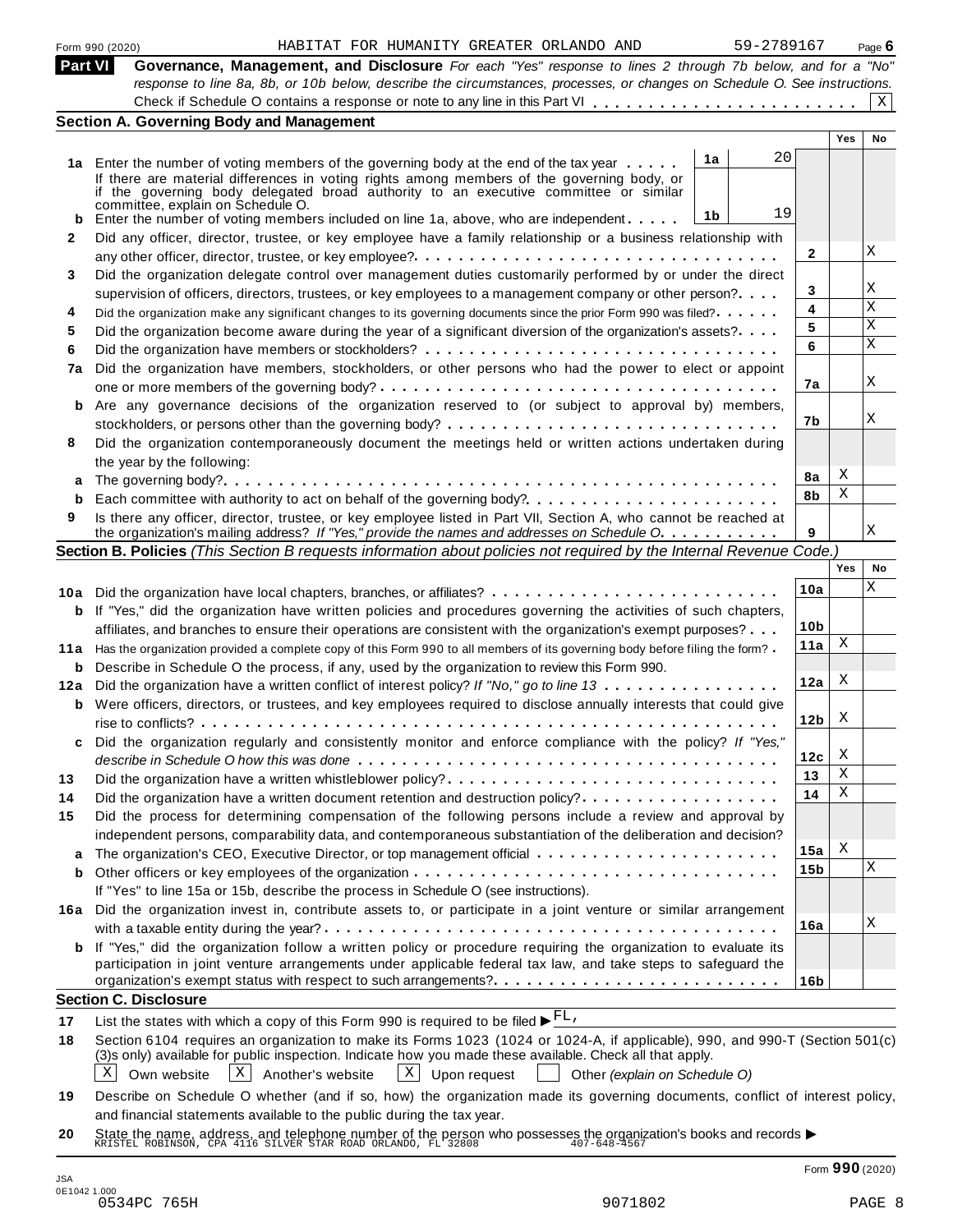| <b>Part VII</b> Compensation of Officers, Directors, Trustees, Key Employees, Highest Compensated Employees, and<br><b>Independent Contractors</b> |  |
|----------------------------------------------------------------------------------------------------------------------------------------------------|--|
| Check if Schedule O contains a response or note to any line in this Part VII $\ldots \ldots \ldots \ldots \ldots \ldots \ldots \ldots \ldots$      |  |
| Section A. Officers, Directors, Trustees, Key Employees, and Highest Compensated Employees                                                         |  |

**1a** Complete this table for all persons required to be listed. Report compensation for the calendar year ending with or within the organization's tax year.

anization's lax year.<br>● List all of the organization's **current** officers, directors, trustees (whether individuals or organizations), regardless of amount of<br>nnensation Enter -0- in columns (D) (E) and (E) if no compensa compensation. Enter -0- in columns (D), (E), and (F) if no compensation was paid.

• List all of the organization's current key employees, if any. See instructions for definition of "key employee."

■ List all of the organization's current key employees, if any. See instructions for definition of "key employee."<br>■ List the organization's five current highest compensated employees (other than an officer, director, tru who received reportable compensation (Box 5 of Form W-2 and/or Box 7 of Form 1099-MISC) of more than \$100,000 from the

organization and any related organizations.<br>• List all of the organization's **former** officers, key employees, and highest compensated employees who received more than<br>\$1.00.000 of reportable componention from the erganiza \$100,000 of reportable compensation from the organization and any related organizations.

% List all of the organization's **former directors or trustees** that received, in the capacity as a former director or trustee of the organization, more than \$10,000 of reportable compensation from the organization and any related organizations. See instructions for the order in which to list the persons above.

Check this box if neither the organization nor any related organization compensated any current officer, director, or trustee.

| (A)                         | (B)                                                                         |                                   |                       |         | (C)<br>Position |                                 |        | (D)                             | (E)                              | (F)                                                   |
|-----------------------------|-----------------------------------------------------------------------------|-----------------------------------|-----------------------|---------|-----------------|---------------------------------|--------|---------------------------------|----------------------------------|-------------------------------------------------------|
| Name and title              | Average                                                                     |                                   |                       |         |                 | (do not check more than one     |        | Reportable                      | Reportable                       | <b>Estimated amount</b>                               |
|                             | hours                                                                       |                                   |                       |         |                 | box, unless person is both an   |        | compensation                    | compensation                     | of other                                              |
|                             | per week                                                                    |                                   |                       |         |                 | officer and a director/trustee) |        | from the                        | from related                     | compensation                                          |
|                             | (list any<br>hours for<br>related<br>organizations<br>below<br>dotted line) | Individual trustee<br>or director | Institutional trustee | Officer | Key employee    | Highest compensated<br>employee | Former | organization<br>(W-2/1099-MISC) | organizations<br>(W-2/1099-MISC) | from the<br>organization and<br>related organizations |
| (1) CATHERINE STECK MCMANUS | 40.00                                                                       |                                   |                       |         |                 |                                 |        |                                 |                                  |                                                       |
| PRESIDENT & CEO             | 0.                                                                          | Χ                                 |                       | Χ       |                 |                                 |        | 181,557.                        | 0.                               | 9,705.                                                |
| (2) GREGORY ALLEN-ANDERSON  | 40.00                                                                       |                                   |                       |         |                 |                                 |        |                                 |                                  |                                                       |
| CHIEF PROGRAM OFFICER       | 0.                                                                          |                                   |                       | Χ       |                 |                                 |        | 107,530                         | $0$ .                            | 5,606.                                                |
| (3) JENNIFER GALLAGHER      | 40.00                                                                       |                                   |                       |         |                 |                                 |        |                                 |                                  |                                                       |
| CHIEF OPERATING OFFICER     | 0.                                                                          |                                   |                       | X       |                 |                                 |        | 91,149                          | 0                                | 4,761.                                                |
| (4) ANDREW FISHER           | 3.00                                                                        |                                   |                       |         |                 |                                 |        |                                 |                                  |                                                       |
| <b>BOARD MEMBER</b>         | 0.                                                                          | X                                 |                       |         |                 |                                 |        | $0$ .                           | $\mathsf{O}$ .                   | 0.                                                    |
| (5) DOUG FOREMAN            | 3.00                                                                        |                                   |                       |         |                 |                                 |        |                                 |                                  |                                                       |
| BOARD MEMBER AT LARGE       | 0.                                                                          | Χ                                 |                       |         |                 |                                 |        | 0                               | 0.                               | 0.                                                    |
| (6) JANICE ABREW-CORIANO    | 3.00                                                                        |                                   |                       |         |                 |                                 |        |                                 |                                  |                                                       |
| SECRETARY                   | 0.                                                                          | Χ                                 |                       | Χ       |                 |                                 |        | 0                               | 0                                | 0.                                                    |
| (7) JASON SCHRAGO           | 3.00                                                                        |                                   |                       |         |                 |                                 |        |                                 |                                  |                                                       |
| <b>BOARD MEMBER</b>         | 0.                                                                          | Χ                                 |                       |         |                 |                                 |        | 0                               | 0                                | 0.                                                    |
| (8) JEFF BITTENBINDER       | 3.00                                                                        |                                   |                       |         |                 |                                 |        |                                 |                                  |                                                       |
| TREASURER                   | 0.                                                                          | X                                 |                       | X       |                 |                                 |        | 0                               | 0                                | 0.                                                    |
| (9) JENNIFER CARROLL        | 3.00                                                                        |                                   |                       |         |                 |                                 |        |                                 |                                  |                                                       |
| VICE CHAIR/CHAIR ELECT      | 0.                                                                          | $\mathbf X$                       |                       | X       |                 |                                 |        | 0                               | $\mathbf 0$                      | $0$ .                                                 |
| (10) KEITH LOVETT           | 3.00                                                                        |                                   |                       |         |                 |                                 |        |                                 |                                  |                                                       |
| BOARD MEMBER AT LARGE       | 0.                                                                          | $\mathbf X$                       |                       |         |                 |                                 |        | 0                               | $0$ .                            | $0$ .                                                 |
| (11) LATRIA GRAHAM          | 3.00                                                                        |                                   |                       |         |                 |                                 |        |                                 |                                  |                                                       |
| <b>BOARD MEMBER</b>         | 0.                                                                          | Χ                                 |                       |         |                 |                                 |        | 0                               | 0.                               | 0.                                                    |
| (12) LENNIE ARNOLD          | 3.00                                                                        |                                   |                       |         |                 |                                 |        |                                 |                                  |                                                       |
| BOARD MEMBER                | 0.                                                                          | Χ                                 |                       |         |                 |                                 |        | 0                               | 0                                | 0.                                                    |
| (13) PAUL LARTONOIX         | 3.00                                                                        |                                   |                       |         |                 |                                 |        |                                 |                                  |                                                       |
| <b>BOARD MEMBER</b>         | 0.                                                                          | Χ                                 |                       |         |                 |                                 |        | 0                               | 0                                | 0.                                                    |
| $(14)$ PETE BARR, JR.       | 3.00                                                                        |                                   |                       |         |                 |                                 |        |                                 |                                  |                                                       |
| CHAIR                       | 0.                                                                          | Χ                                 |                       | Χ       |                 |                                 |        | 0.                              | 0                                | 0.                                                    |

Form **990** (2020)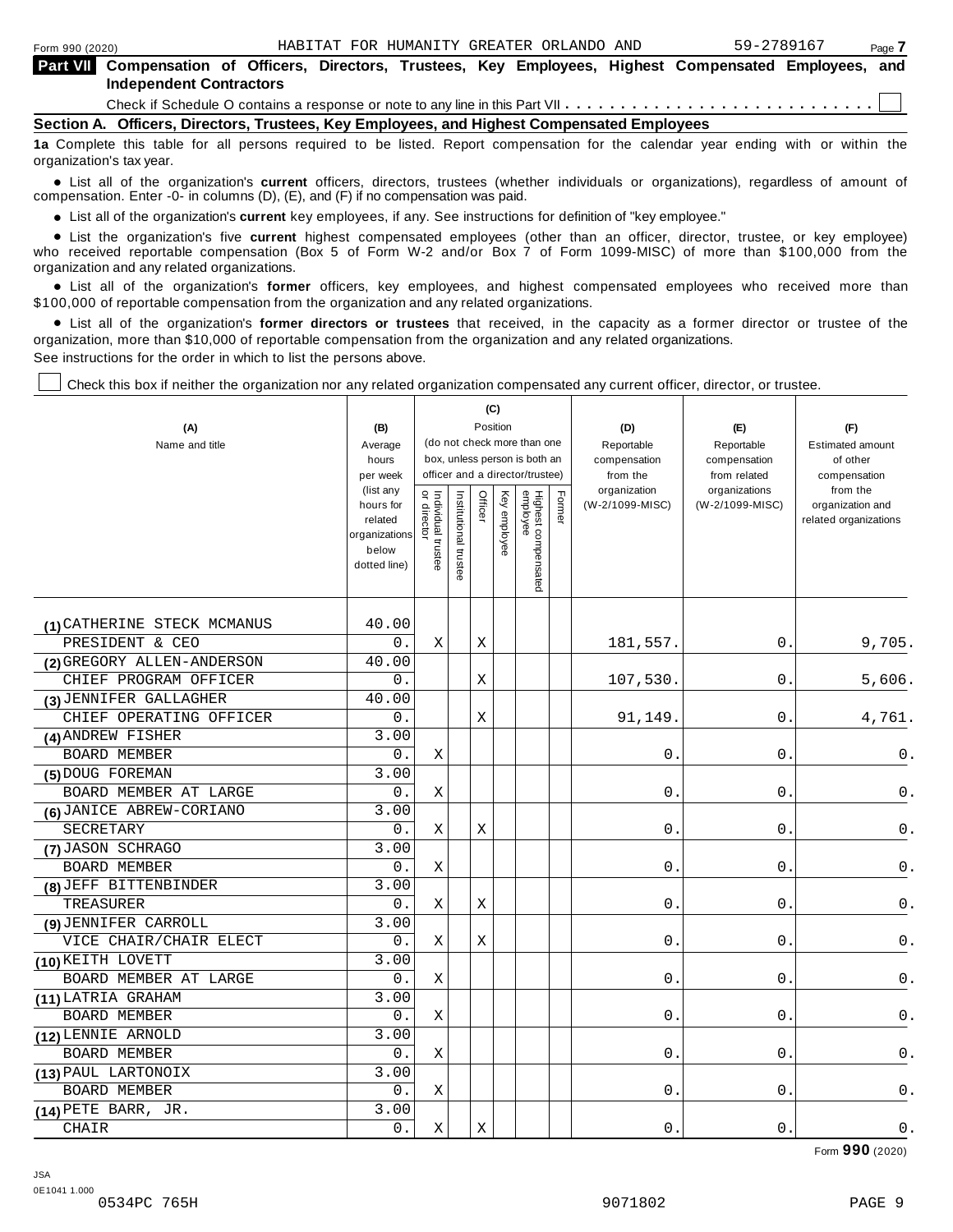| Form 990 (2020) |  |  |
|-----------------|--|--|

| <b>Part VII</b> | Section A. Officers, Directors, Trustees, Key Employees, and Highest Compensated Employees (continued)                                                                                                                                                    |                                                                |                                           |                       |         |                 |                                                                    |        |                                           |                                                   |                                                                          |
|-----------------|-----------------------------------------------------------------------------------------------------------------------------------------------------------------------------------------------------------------------------------------------------------|----------------------------------------------------------------|-------------------------------------------|-----------------------|---------|-----------------|--------------------------------------------------------------------|--------|-------------------------------------------|---------------------------------------------------|--------------------------------------------------------------------------|
|                 | (A)<br>Name and title                                                                                                                                                                                                                                     | (B)<br>Average<br>hours per<br>week (list any                  |                                           |                       |         | (C)<br>Position | (do not check more than one<br>box, unless person is both an       |        | (D)<br>Reportable<br>compensation<br>from | (E)<br>Reportable<br>compensation from<br>related | (F)<br>Estimated<br>amount of<br>other                                   |
|                 |                                                                                                                                                                                                                                                           | hours for<br>related<br>organizations<br>below dotted<br>line) | <br>  Individual trustee<br>  or director | Institutional trustee | Officer | Key employee    | officer and a director/trustee)<br>Highest compensated<br>employee | Former | the<br>organization<br>(W-2/1099-MISC)    | organizations<br>(W-2/1099-MISC)                  | compensation<br>from the<br>organization<br>and related<br>organizations |
|                 | 15) RHONDA RHODES                                                                                                                                                                                                                                         | 3.00                                                           |                                           |                       |         |                 |                                                                    |        |                                           |                                                   |                                                                          |
|                 | BOARD MEMBER AT LARGE<br>(16) RITA MCCAULEY                                                                                                                                                                                                               | $0$ .<br>3.00                                                  | Χ                                         |                       |         |                 |                                                                    |        | 0                                         | 0.                                                | 0.                                                                       |
|                 | <b>BOARD MEMBER</b>                                                                                                                                                                                                                                       | 0.                                                             | Χ                                         |                       |         |                 |                                                                    |        | 0                                         | 0.                                                | 0.                                                                       |
|                 | 17) SURESH GUPTA<br>BOARD MEMBER                                                                                                                                                                                                                          | 3.00<br>0.                                                     | Χ                                         |                       |         |                 |                                                                    |        | 0                                         | 0.                                                |                                                                          |
|                 | 18) TOM HARBERT                                                                                                                                                                                                                                           | 3.00                                                           |                                           |                       |         |                 |                                                                    |        |                                           |                                                   | 0.                                                                       |
|                 | <b>BOARD MEMBER</b>                                                                                                                                                                                                                                       | 0.                                                             | Χ                                         |                       |         |                 |                                                                    |        | 0                                         | 0.                                                |                                                                          |
|                 | 19) TIFFANY HOMLER HAWKINS<br><b>BOARD MEMBER</b>                                                                                                                                                                                                         | 3.00<br>$0$ .                                                  | Χ                                         |                       |         |                 |                                                                    |        | 0                                         | 0.                                                |                                                                          |
|                 | 20) ANGEL BUCHANAN                                                                                                                                                                                                                                        | 3.00                                                           |                                           |                       |         |                 |                                                                    |        |                                           |                                                   |                                                                          |
|                 | <b>BOARD MEMBER</b>                                                                                                                                                                                                                                       | 0.                                                             | Χ                                         |                       |         |                 |                                                                    |        | 0                                         | 0.                                                |                                                                          |
|                 | 21) CHEVALIER LOVETT                                                                                                                                                                                                                                      | 3.00                                                           |                                           |                       |         |                 |                                                                    |        |                                           |                                                   |                                                                          |
|                 | <b>BOARD MEMBER</b><br>22) BUD KIRK                                                                                                                                                                                                                       | 0.<br>3.00                                                     | Χ                                         |                       |         |                 |                                                                    |        | 0                                         | 0.                                                |                                                                          |
|                 | BOARD MEMBER AT LARGE                                                                                                                                                                                                                                     | $0$ .                                                          | Χ                                         |                       |         |                 |                                                                    |        | 0                                         | 0.                                                |                                                                          |
|                 |                                                                                                                                                                                                                                                           |                                                                |                                           |                       |         |                 |                                                                    |        |                                           |                                                   |                                                                          |
|                 |                                                                                                                                                                                                                                                           |                                                                |                                           |                       |         |                 |                                                                    |        |                                           |                                                   |                                                                          |
|                 |                                                                                                                                                                                                                                                           |                                                                |                                           |                       |         |                 |                                                                    |        | 380,236.                                  | 0                                                 | 20,072.                                                                  |
|                 | 1b Sub-total<br>c Total from continuation sheets to Part VII, Section A                                                                                                                                                                                   |                                                                |                                           |                       |         |                 |                                                                    |        | $\mathbf{0}$ .                            | 0                                                 | 0.                                                                       |
|                 |                                                                                                                                                                                                                                                           |                                                                |                                           |                       |         |                 |                                                                    |        | 380,236.                                  | 0                                                 | 20,072.                                                                  |
|                 | 2 Total number of individuals (including but not limited to those listed above) who received more than \$100,000 of<br>reportable compensation from the organization ▶                                                                                    |                                                                |                                           | 2                     |         |                 |                                                                    |        |                                           |                                                   |                                                                          |
| 3               | Did the organization list any former officer, director, or trustee, key employee, or highest compensated<br>employee on line 1a? If "Yes," complete Schedule J for such individual                                                                        |                                                                |                                           |                       |         |                 |                                                                    |        |                                           |                                                   | <b>Yes</b><br>No.<br>X<br>3                                              |
| 4               | For any individual listed on line 1a, is the sum of reportable compensation and other compensation from the<br>organization and related organizations greater than \$150,000? If "Yes," complete Schedule J for such                                      |                                                                |                                           |                       |         |                 |                                                                    |        |                                           |                                                   | Χ<br>4                                                                   |
| 5.              | Did any person listed on line 1a receive or accrue compensation from any unrelated organization or individual<br>for services rendered to the organization? If "Yes," complete Schedule J for such person                                                 |                                                                |                                           |                       |         |                 |                                                                    |        |                                           |                                                   | х<br>5                                                                   |
|                 | <b>Section B. Independent Contractors</b>                                                                                                                                                                                                                 |                                                                |                                           |                       |         |                 |                                                                    |        |                                           |                                                   |                                                                          |
| 1.              | Complete this table for your five highest compensated independent contractors that received more than \$100,000 of<br>compensation from the organization. Report compensation for the calendar year ending with or within the organization's tax<br>year. |                                                                |                                           |                       |         |                 |                                                                    |        |                                           |                                                   |                                                                          |
|                 | (A)<br>Name and business address                                                                                                                                                                                                                          |                                                                |                                           |                       |         |                 |                                                                    |        | (B)<br>Description of services            |                                                   | (C)<br>Compensation                                                      |
|                 |                                                                                                                                                                                                                                                           |                                                                |                                           |                       |         |                 |                                                                    |        |                                           |                                                   |                                                                          |
|                 |                                                                                                                                                                                                                                                           |                                                                |                                           |                       |         |                 |                                                                    |        |                                           |                                                   |                                                                          |

**2** Total number of independent contractors (including but not limited to those listed above) who received more than \$100,000 in compensation from the organization  $\triangleright$  0.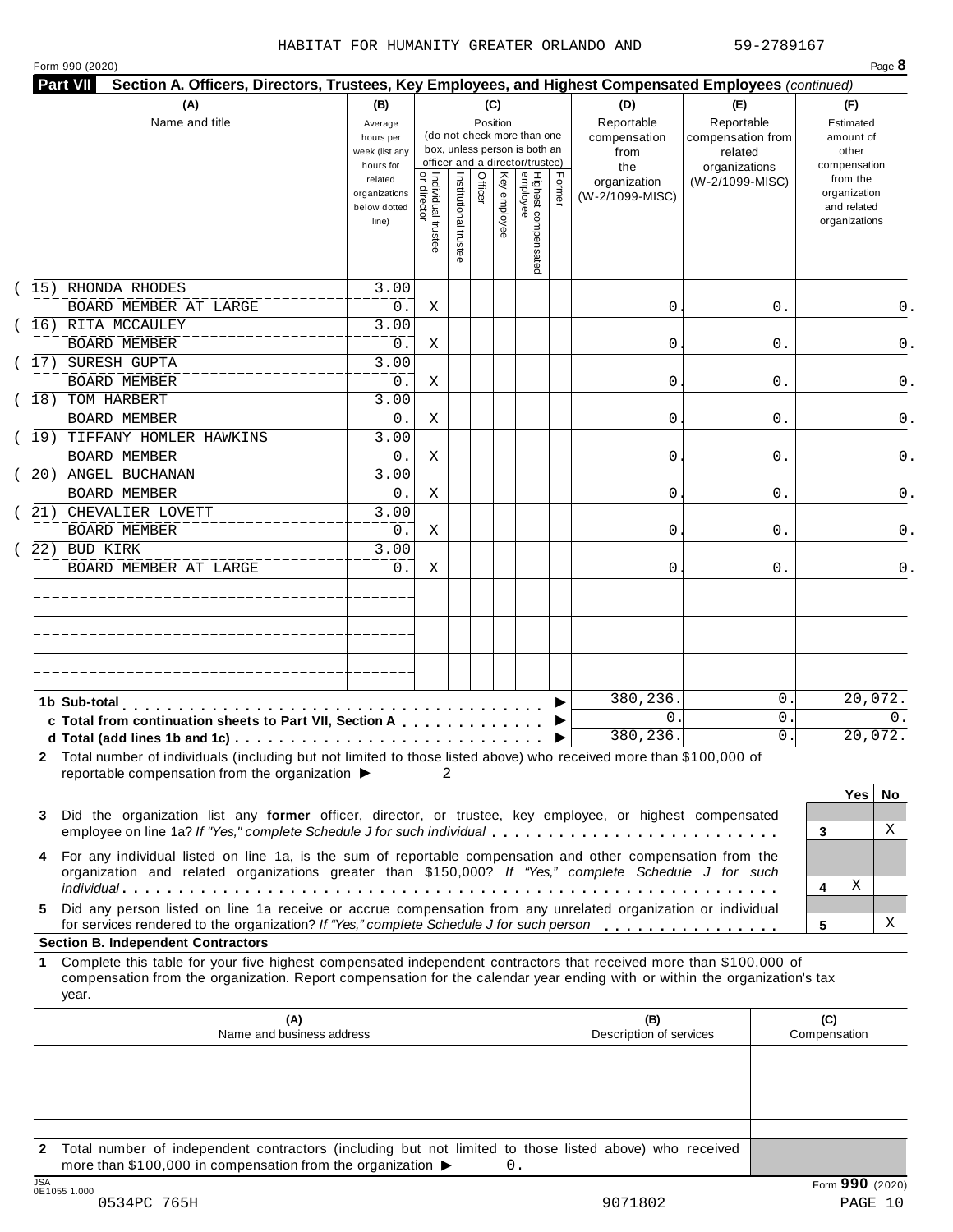**Part VIII Statement of Revenue**

#### Form <sup>990</sup> (2020) Page **9** HABITAT FOR HUMANITY GREATER ORLANDO AND 59-2789167

|                                                           | <b>Part VIII</b> | <b>Statement of Revenue</b>                                                                                                                                                                                                    |                      |                      |                                              |                                      |                                                               |
|-----------------------------------------------------------|------------------|--------------------------------------------------------------------------------------------------------------------------------------------------------------------------------------------------------------------------------|----------------------|----------------------|----------------------------------------------|--------------------------------------|---------------------------------------------------------------|
|                                                           |                  |                                                                                                                                                                                                                                |                      | (A)<br>Total revenue | (B)<br>Related or exempt<br>function revenue | (C)<br>Unrelated<br>business revenue | (D)<br>Revenue excluded<br>from tax under<br>sections 512-514 |
|                                                           | 1a               | Federated campaigns <b>Federated</b><br>1а                                                                                                                                                                                     |                      |                      |                                              |                                      |                                                               |
|                                                           | b                | Membership dues <b>All Accords</b> Membership dues<br>1b                                                                                                                                                                       |                      |                      |                                              |                                      |                                                               |
| Contributions, Gifts, Grants<br>and Other Similar Amounts | c                | Fundraising events <b>Exercises</b><br>1c                                                                                                                                                                                      |                      |                      |                                              |                                      |                                                               |
|                                                           | d                | Related organizations <b>contains</b><br>1d                                                                                                                                                                                    |                      |                      |                                              |                                      |                                                               |
|                                                           | е                | Government grants (contributions)<br>1е                                                                                                                                                                                        | 735,423.             |                      |                                              |                                      |                                                               |
|                                                           | t.               | All other contributions, gifts, grants,                                                                                                                                                                                        |                      |                      |                                              |                                      |                                                               |
|                                                           |                  | and similar amounts not included above<br>1f                                                                                                                                                                                   | 1,657,855.           |                      |                                              |                                      |                                                               |
|                                                           | g                | Noncash contributions included in                                                                                                                                                                                              |                      |                      |                                              |                                      |                                                               |
|                                                           |                  |                                                                                                                                                                                                                                | 159,148.             |                      |                                              |                                      |                                                               |
|                                                           |                  | h Total. Add lines 1a-1f $\ldots$ , $\ldots$ , $\ldots$ , $\blacktriangleright$                                                                                                                                                |                      | 2,393,278.           |                                              |                                      |                                                               |
|                                                           |                  |                                                                                                                                                                                                                                | <b>Business Code</b> |                      |                                              |                                      |                                                               |
|                                                           | 2a               | HOME SALES & MORTGAGES                                                                                                                                                                                                         | 900009               | 3,083,697.           | 3,083,697.                                   |                                      |                                                               |
| Program Service<br>Revenue                                | b                |                                                                                                                                                                                                                                |                      |                      |                                              |                                      |                                                               |
|                                                           | c                |                                                                                                                                                                                                                                |                      |                      |                                              |                                      |                                                               |
|                                                           | d                |                                                                                                                                                                                                                                |                      |                      |                                              |                                      |                                                               |
|                                                           | е                |                                                                                                                                                                                                                                |                      |                      |                                              |                                      |                                                               |
|                                                           | f                | All other program service revenue                                                                                                                                                                                              |                      |                      |                                              |                                      |                                                               |
|                                                           | g                |                                                                                                                                                                                                                                |                      | 3,083,697.           |                                              |                                      |                                                               |
|                                                           | 3                | Investment income (including dividends, interest, and                                                                                                                                                                          |                      |                      |                                              |                                      |                                                               |
|                                                           |                  |                                                                                                                                                                                                                                |                      | 16,460.              |                                              |                                      | 16,460.                                                       |
|                                                           | 4                | Income from investment of tax-exempt bond proceeds $\blacktriangleright$                                                                                                                                                       |                      | $0$ .                |                                              |                                      |                                                               |
|                                                           | 5                |                                                                                                                                                                                                                                |                      | $0$ .                |                                              |                                      |                                                               |
|                                                           |                  | (i) Real                                                                                                                                                                                                                       | (ii) Personal        |                      |                                              |                                      |                                                               |
|                                                           | 6a               | Gross rents  <br>6а                                                                                                                                                                                                            |                      |                      |                                              |                                      |                                                               |
|                                                           | b                | Less: rental expenses<br>6b                                                                                                                                                                                                    |                      |                      |                                              |                                      |                                                               |
|                                                           | c                | Rental income or (loss)<br>6с                                                                                                                                                                                                  |                      |                      |                                              |                                      |                                                               |
|                                                           | d                | Net rental income or (loss) ▶                                                                                                                                                                                                  |                      | $0$ .                |                                              |                                      |                                                               |
|                                                           | 7а               | (i) Securities<br>Gross amount from                                                                                                                                                                                            | (ii) Other           |                      |                                              |                                      |                                                               |
|                                                           |                  | sales<br>of<br>assets                                                                                                                                                                                                          |                      |                      |                                              |                                      |                                                               |
|                                                           |                  | other than inventory<br>7а                                                                                                                                                                                                     | 29,000.              |                      |                                              |                                      |                                                               |
|                                                           | b                | Less: cost or other basis                                                                                                                                                                                                      |                      |                      |                                              |                                      |                                                               |
| evenue                                                    |                  | and sales expenses and<br>7b                                                                                                                                                                                                   | 7,547.               |                      |                                              |                                      |                                                               |
|                                                           |                  | 7c<br><b>c</b> Gain or (loss)                                                                                                                                                                                                  | 21,453.              |                      |                                              |                                      |                                                               |
| Other <sub>R</sub>                                        | d                | Net gain or (loss) $\cdots$ $\cdots$ $\cdots$ $\cdots$ $\cdots$ $\cdots$ $\cdots$                                                                                                                                              |                      | 21, 453.             |                                              |                                      |                                                               |
|                                                           | 8а               | income from fundraising<br>Gross                                                                                                                                                                                               |                      |                      |                                              |                                      |                                                               |
|                                                           |                  | events (not including \$                                                                                                                                                                                                       |                      |                      |                                              |                                      |                                                               |
|                                                           |                  | of contributions reported on line                                                                                                                                                                                              |                      |                      |                                              |                                      |                                                               |
|                                                           |                  | 8а<br>1c). See Part IV, line 18                                                                                                                                                                                                | 0.                   |                      |                                              |                                      |                                                               |
|                                                           | b                | 8b<br>Less: direct expenses                                                                                                                                                                                                    | $\mathbf{0}$ .       |                      |                                              |                                      |                                                               |
|                                                           | c                | Net income or (loss) from fundraising events $\ldots$                                                                                                                                                                          |                      | $0$ .                |                                              |                                      |                                                               |
|                                                           | 9а               | income<br>from<br>gaming<br>Gross                                                                                                                                                                                              |                      |                      |                                              |                                      |                                                               |
|                                                           |                  | activities. See Part IV, line 19<br>9а                                                                                                                                                                                         | 0.                   |                      |                                              |                                      |                                                               |
|                                                           | b                | 9b<br>Less: direct expenses                                                                                                                                                                                                    | 0.                   |                      |                                              |                                      |                                                               |
|                                                           | c                | Net income or (loss) from gaming activities.                                                                                                                                                                                   | ▸                    | 0.                   |                                              |                                      |                                                               |
|                                                           | 10a              | sales of inventory,<br>less<br>Gross                                                                                                                                                                                           |                      |                      |                                              |                                      |                                                               |
|                                                           |                  | returns and allowances<br>10a                                                                                                                                                                                                  | 0.                   |                      |                                              |                                      |                                                               |
|                                                           | b                | Less: cost of goods sold 10b                                                                                                                                                                                                   | $\mathbf{0}$ .       |                      |                                              |                                      |                                                               |
|                                                           | c                | Net income or (loss) from sales of inventory extending the state of                                                                                                                                                            |                      | $\mathbf{0}$ .       |                                              |                                      |                                                               |
|                                                           |                  |                                                                                                                                                                                                                                | <b>Business Code</b> |                      |                                              |                                      |                                                               |
|                                                           | 11a              | OTHER INCOME                                                                                                                                                                                                                   | 900009               | 94,293.              | 94,293.                                      |                                      |                                                               |
|                                                           | $\mathbf b$      |                                                                                                                                                                                                                                |                      |                      |                                              |                                      |                                                               |
|                                                           | c                |                                                                                                                                                                                                                                |                      |                      |                                              |                                      |                                                               |
| Miscellaneous<br>Revenue                                  | d                | All other revenue experience and the set of the set of the set of the set of the set of the set of the set of the set of the set of the set of the set of the set of the set of the set of the set of the set of the set of th |                      |                      |                                              |                                      |                                                               |
|                                                           | е                |                                                                                                                                                                                                                                |                      | 94,293.              |                                              |                                      |                                                               |
| ICA                                                       | 12               | Total revenue. See instructions                                                                                                                                                                                                |                      | 5,609,181.           | 3,177,990.                                   |                                      | 16,460.                                                       |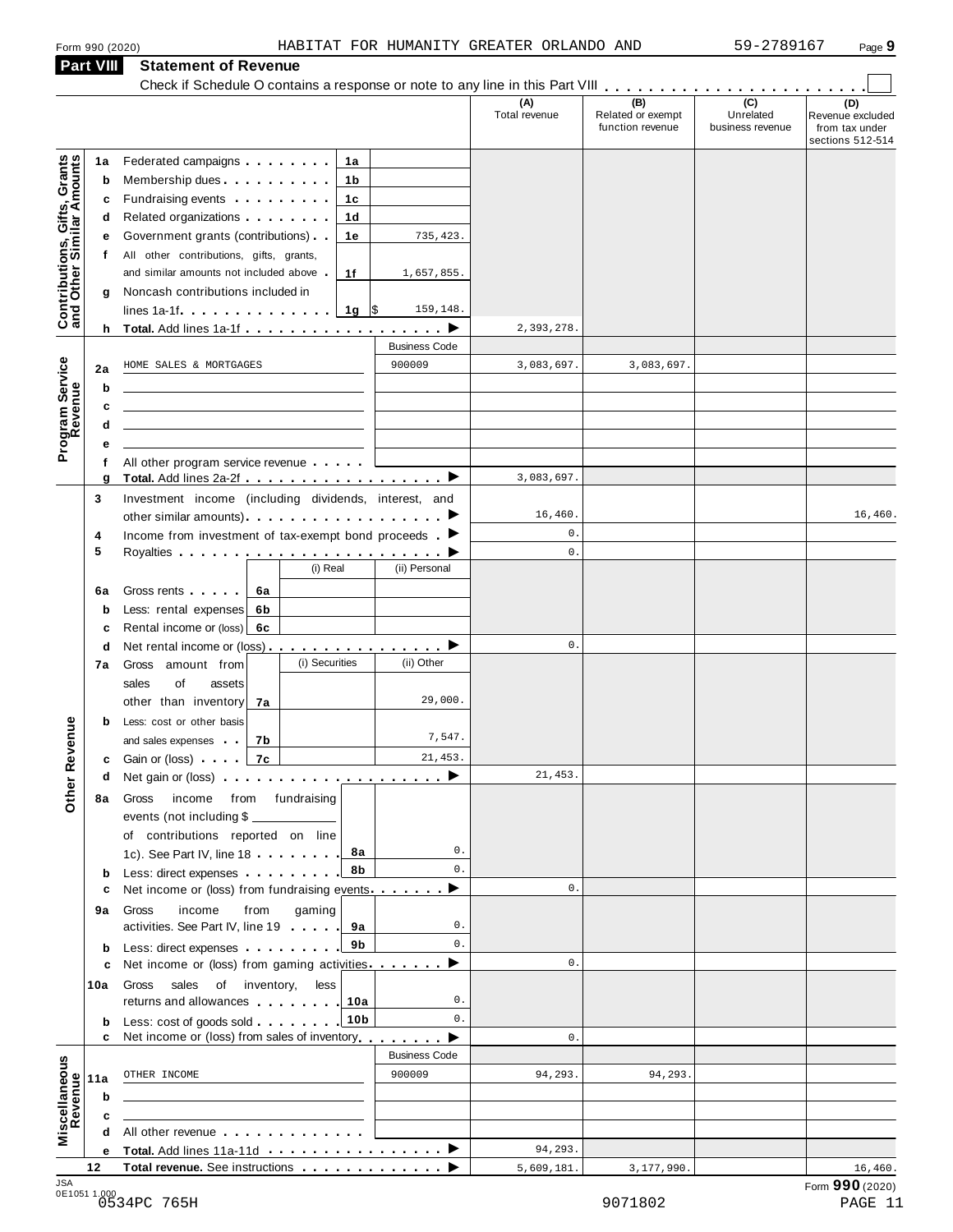**Part IX Statement of Functional Expenses**

|    | Section 501(c)(3) and 501(c)(4) organizations must complete all columns. All other organizations must complete column (A).                                                                                                           |                       |                                    |                                    |                                |
|----|--------------------------------------------------------------------------------------------------------------------------------------------------------------------------------------------------------------------------------------|-----------------------|------------------------------------|------------------------------------|--------------------------------|
|    |                                                                                                                                                                                                                                      |                       |                                    |                                    |                                |
|    | Do not include amounts reported on lines 6b, 7b,<br>8b, 9b, and 10b of Part VIII.                                                                                                                                                    | (A)<br>Total expenses | (B)<br>Program service<br>expenses | Management and<br>general expenses | (D)<br>Fundraising<br>expenses |
|    | 1 Grants and other assistance to domestic organizations                                                                                                                                                                              |                       |                                    |                                    |                                |
|    | and domestic governments. See Part IV, line 21                                                                                                                                                                                       | 0.                    |                                    |                                    |                                |
|    | 2 Grants and other assistance to domestic                                                                                                                                                                                            |                       |                                    |                                    |                                |
|    | individuals. See Part IV, line 22                                                                                                                                                                                                    | 0.                    |                                    |                                    |                                |
|    | other assistance to foreign<br>3 Grants and                                                                                                                                                                                          |                       |                                    |                                    |                                |
|    | organizations,<br>foreign<br>governments,<br>and                                                                                                                                                                                     |                       |                                    |                                    |                                |
|    | foreign individuals. See Part IV, lines 15 and 16                                                                                                                                                                                    | 0.                    |                                    |                                    |                                |
|    | Benefits paid to or for members                                                                                                                                                                                                      | $\Omega$ .            |                                    |                                    |                                |
|    | 5 Compensation of current officers, directors,                                                                                                                                                                                       |                       |                                    |                                    |                                |
|    | trustees, and key employees                                                                                                                                                                                                          | 395,830.              | 215,330.                           | 86,675.                            | 93,825.                        |
|    | Compensation not included above to disqualified                                                                                                                                                                                      |                       |                                    |                                    |                                |
|    | persons (as defined under section 4958(f)(1)) and                                                                                                                                                                                    | $\mathbf 0$ .         |                                    |                                    |                                |
|    | persons described in section 4958(c)(3)(B)                                                                                                                                                                                           | 1, 153, 325.          | 627,404.                           | 252,545.                           | 273, 376.                      |
| 7  | Other salaries and wages<br>interaction in the salar sales and wages<br>interaction in the sales and wages                                                                                                                           |                       |                                    |                                    |                                |
| 8  | Pension plan accruals and contributions (include                                                                                                                                                                                     | $\mathsf{O}$ .        |                                    |                                    |                                |
|    | section 401(k) and 403(b) employer contributions)                                                                                                                                                                                    | 220, 331.             | 119,859.                           | 48,246.                            | 52,226.                        |
|    | Other employee benefits                                                                                                                                                                                                              | 118,407.              | 64, 413.                           | 25,928                             | 28,066.                        |
| 10 |                                                                                                                                                                                                                                      |                       |                                    |                                    |                                |
| 11 | Fees for services (nonemployees):                                                                                                                                                                                                    | $\mathbf 0$ .         |                                    |                                    |                                |
|    | a Management                                                                                                                                                                                                                         | 93,360.               | 23,854.                            | 59,099.                            | 10,407.                        |
|    | $b$ Legal $\ldots$ , $\ldots$ , $\ldots$ , $\ldots$ , $\ldots$ , $\ldots$ , $\ldots$                                                                                                                                                 | 99,115.               | 25,324.                            | 62,742                             | 11,049.                        |
|    | c Accounting                                                                                                                                                                                                                         | $\mathbf 0$ .         |                                    |                                    |                                |
|    | d Lobbying<br>e Professional fundraising services. See Part IV, line 17                                                                                                                                                              | $\mathbf{0}$ .        |                                    |                                    |                                |
|    | f Investment management fees                                                                                                                                                                                                         | $0$ .                 |                                    |                                    |                                |
|    | <b>g</b> Other. (If line 11g amount exceeds 10% of line 25, column                                                                                                                                                                   |                       |                                    |                                    |                                |
|    | (A) amount, list line 11g expenses on Schedule O.).                                                                                                                                                                                  | 144,823.              | 37,003.                            | 91,676.                            | 16,144.                        |
|    | 12 Advertising and promotion                                                                                                                                                                                                         | 23,976.               | 11,838.                            | 4,628.                             | 7,510.                         |
| 13 | Office expenses extensive and the set of the set of the set of the set of the set of the set of the set of the                                                                                                                       | 151,035.              | 104,649.                           | 33,849.                            | 12,537.                        |
| 14 | Information technology.                                                                                                                                                                                                              | 74,839.               | 34,681.                            | 31,087.                            | 9,071.                         |
| 15 |                                                                                                                                                                                                                                      | $\overline{0}$ .      |                                    |                                    |                                |
| 16 | Occupancy                                                                                                                                                                                                                            | 41,812.               | 29,232.                            | 9,244                              | 3,336.                         |
|    |                                                                                                                                                                                                                                      | 26,143.               | 26, 143.                           |                                    |                                |
|    | 18 Payments of travel or entertainment expenses                                                                                                                                                                                      |                       |                                    |                                    |                                |
|    | for any federal, state, or local public officials                                                                                                                                                                                    | $\mathsf{O}$ .        |                                    |                                    |                                |
|    | 19 Conferences, conventions, and meetings                                                                                                                                                                                            | $\Omega$ .            |                                    |                                    |                                |
| 20 | Interest $\ldots$ , $\ldots$ , $\ldots$ , $\ldots$ , $\ldots$ , $\ldots$ , $\ldots$                                                                                                                                                  | 270,656.              | 238,346.                           | 23, 204.                           | 9,106.                         |
| 21 | Payments to affiliates                                                                                                                                                                                                               | 0.                    |                                    |                                    |                                |
| 22 | Depreciation, depletion, and amortization                                                                                                                                                                                            | 64,365.               | 48, 225.                           | 10,758                             | 5,382.                         |
| 23 | Insurance <b>All According to the Contract of the Contract of the Contract of the Contract of the Contract of the Contract of the Contract of the Contract of the Contract of the Contract of the Contract of the Contract of th</b> | 44,973.               | 31,634.                            | 8,891                              | 4,448.                         |
|    | 24 Other expenses. Itemize expenses not covered                                                                                                                                                                                      |                       |                                    |                                    |                                |
|    | above (List miscellaneous expenses on line 24e. If                                                                                                                                                                                   |                       |                                    |                                    |                                |
|    | line 24e amount exceeds 10% of line 25, column                                                                                                                                                                                       |                       |                                    |                                    |                                |
|    | (A) amount, list line 24e expenses on Schedule O.)                                                                                                                                                                                   |                       |                                    |                                    |                                |
|    | aCOST OF GOODS SOLD                                                                                                                                                                                                                  | 1,712,313.            | 1,712,313.                         |                                    |                                |
|    | <b>b</b> DISCOUNTS ON MORTGAGES ISSUE                                                                                                                                                                                                | 68,280.               | 68,280.                            |                                    |                                |
|    | <b>CMORTGAGE ORIGINATION</b>                                                                                                                                                                                                         | 67,111.               | 67,111.                            |                                    |                                |
|    | dPROPERTY MAINTENANCE                                                                                                                                                                                                                | 128,853.              | 128,853.                           |                                    |                                |
|    | <b>e</b> All other expenses                                                                                                                                                                                                          |                       |                                    |                                    |                                |
|    | 25 Total functional expenses. Add lines 1 through 24e                                                                                                                                                                                | 4,899,547.            | 3,614,492.                         | 748,572.                           | 536,483.                       |
| 26 | Joint costs. Complete this line only if the<br>organization reported in column (B) joint costs<br>from a combined educational campaign and                                                                                           |                       |                                    |                                    |                                |
|    | fundraising solicitation. Check here<br>if<br>following SOP 98-2 (ASC 958-720)                                                                                                                                                       | 0.                    |                                    |                                    |                                |
|    |                                                                                                                                                                                                                                      |                       |                                    |                                    |                                |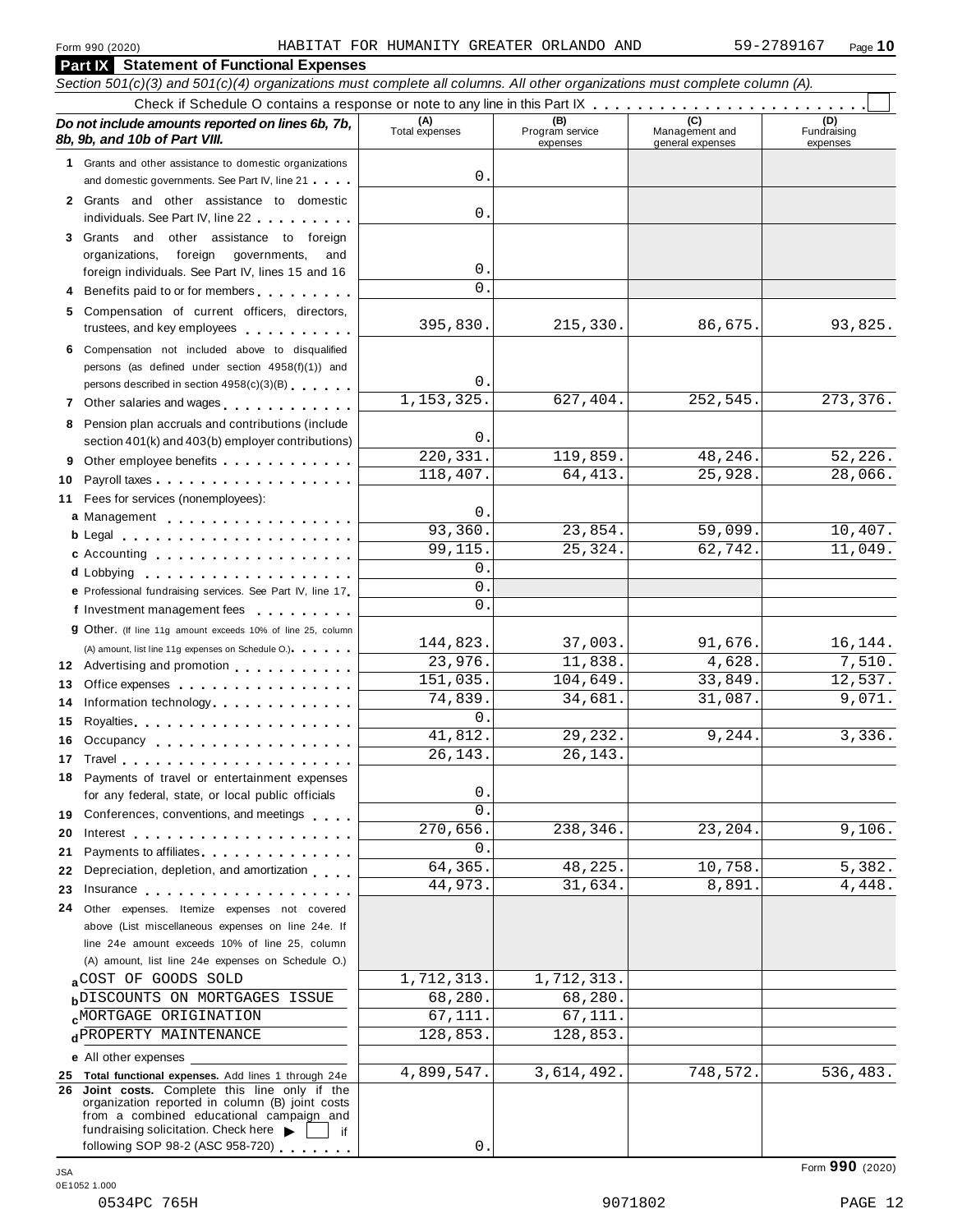HABITAT FOR HUMANITY GREATER ORLANDO AND 59-2789167

| Part X<br><b>Balance Sheet</b><br>(A)<br>Beginning of year<br>1,758,681.<br>1<br>$0$ .<br>2<br>293,916.<br>3<br>$0$ .<br>Accounts receivable, net<br>4<br>Loans and other receivables from any current or former officer, director,<br>5 | $\mathbf{1}$<br>$\mathbf{2}$<br>3 | X<br>(B)<br>End of year |
|------------------------------------------------------------------------------------------------------------------------------------------------------------------------------------------------------------------------------------------|-----------------------------------|-------------------------|
|                                                                                                                                                                                                                                          |                                   |                         |
|                                                                                                                                                                                                                                          |                                   |                         |
|                                                                                                                                                                                                                                          |                                   |                         |
|                                                                                                                                                                                                                                          |                                   | 2, 137, 171.            |
|                                                                                                                                                                                                                                          |                                   | 0.                      |
|                                                                                                                                                                                                                                          |                                   | 442,801.                |
|                                                                                                                                                                                                                                          | $\overline{\mathbf{4}}$           | 0.                      |
|                                                                                                                                                                                                                                          |                                   |                         |
| trustee, key employee, creator or founder, substantial contributor, or 35%                                                                                                                                                               |                                   |                         |
| 0.<br>controlled entity or family member of any of these persons                                                                                                                                                                         | $5\phantom{1}$                    | 0.                      |
| Loans and other receivables from other disqualified persons (as defined<br>6                                                                                                                                                             |                                   |                         |
| 0.<br>under section $4958(f)(1)$ , and persons described in section $4958(c)(3)(B)$                                                                                                                                                      | 6                                 | 0.                      |
| 11,923,970.<br>Notes and loans receivable, net<br>7                                                                                                                                                                                      | $\overline{7}$                    | 11,587,098.             |
| Assets<br>3,076,744.<br>8                                                                                                                                                                                                                | 8                                 | 2,324,736.              |
| $0$ .<br>9                                                                                                                                                                                                                               | 9                                 | 0.                      |
| 10a Land, buildings, and equipment: cost or other                                                                                                                                                                                        |                                   |                         |
| 2,074,808.<br>basis. Complete Part VI of Schedule D 10a                                                                                                                                                                                  |                                   |                         |
| 263,891.<br>$1,753,648.$ 10c                                                                                                                                                                                                             |                                   | 1,810,917.              |
| 0.<br>11                                                                                                                                                                                                                                 | 11                                | 0.                      |
| 0.<br>12<br>Investments - other securities. See Part IV, line 11                                                                                                                                                                         | 12                                | 0.                      |
| 0.<br>13<br>Investments - program-related. See Part IV, line 11                                                                                                                                                                          | 13                                | 0.                      |
| $\mathsf{0}$ .<br>14                                                                                                                                                                                                                     | 14                                | $0$ .                   |
| 181,246.<br>15                                                                                                                                                                                                                           | 15                                | 212,928.                |
| 18,988,205.<br>16<br>Total assets. Add lines 1 through 15 (must equal line 33)                                                                                                                                                           | 16                                | 18,515,651.             |
| $\overline{261}$ , 776.<br>17                                                                                                                                                                                                            | 17                                | 320, 270.               |
| 0.<br>18                                                                                                                                                                                                                                 | 18                                | 0.                      |
| 210,000.<br>19                                                                                                                                                                                                                           | 19                                | 85,000.                 |
| 0.<br>20                                                                                                                                                                                                                                 | 20                                | 0.                      |
| 0.<br>21<br>Escrow or custodial account liability. Complete Part IV of Schedule D.                                                                                                                                                       | 21                                | $0$ .                   |
| 22<br>Loans and other payables to any current or former officer, director,                                                                                                                                                               |                                   |                         |
| Liabilities<br>trustee, key employee, creator or founder, substantial contributor, or 35%                                                                                                                                                |                                   |                         |
| 0.<br>controlled entity or family member of any of these persons                                                                                                                                                                         | 22                                | 0.                      |
| 8,558,837.<br>Secured mortgages and notes payable to unrelated third parties<br>23                                                                                                                                                       | 23                                | 8,466,774.              |
| 2,387,211.<br>24<br>Unsecured notes and loans payable to unrelated third parties.                                                                                                                                                        | 24                                | 1,363,592.              |
| 25<br>Other liabilities (including federal income tax, payables to related third                                                                                                                                                         |                                   |                         |
| parties, and other liabilities not included on lines 17-24). Complete Part X                                                                                                                                                             |                                   |                         |
| 0.<br>of Schedule D $\ldots \ldots \ldots \ldots \ldots \ldots \ldots \ldots \ldots \ldots \ldots$                                                                                                                                       | 25                                | 0.                      |
| 11, 417, 824.<br>26                                                                                                                                                                                                                      | 26                                | 10, 235, 636.           |
| Χ<br>Organizations that follow FASB ASC 958, check here ▶<br>and complete lines 27, 28, 32, and 33.                                                                                                                                      |                                   |                         |
| 7,450,381.<br>27                                                                                                                                                                                                                         | 27                                | 8,069,015.              |
| 120,000.<br>28                                                                                                                                                                                                                           | 28                                | 211,000.                |
| <b>Fund Balances</b><br>Organizations that do not follow FASB ASC 958, check here ▶<br>and complete lines 29 through 33.                                                                                                                 |                                   |                         |
| Capital stock or trust principal, or current funds<br>29                                                                                                                                                                                 | 29                                |                         |
| 30<br>Paid-in or capital surplus, or land, building, or equipment fund.                                                                                                                                                                  | 30                                |                         |
| Assets or<br>31<br>Retained earnings, endowment, accumulated income, or other funds                                                                                                                                                      | 31                                |                         |
| 7,570,381.<br>32                                                                                                                                                                                                                         | 32                                | 8,280,015.              |
| $\frac{1}{2}$<br>18,988,205.<br>33<br>Total liabilities and net assets/fund balances                                                                                                                                                     | 33                                | 18,515,651.             |

Form **990** (2020)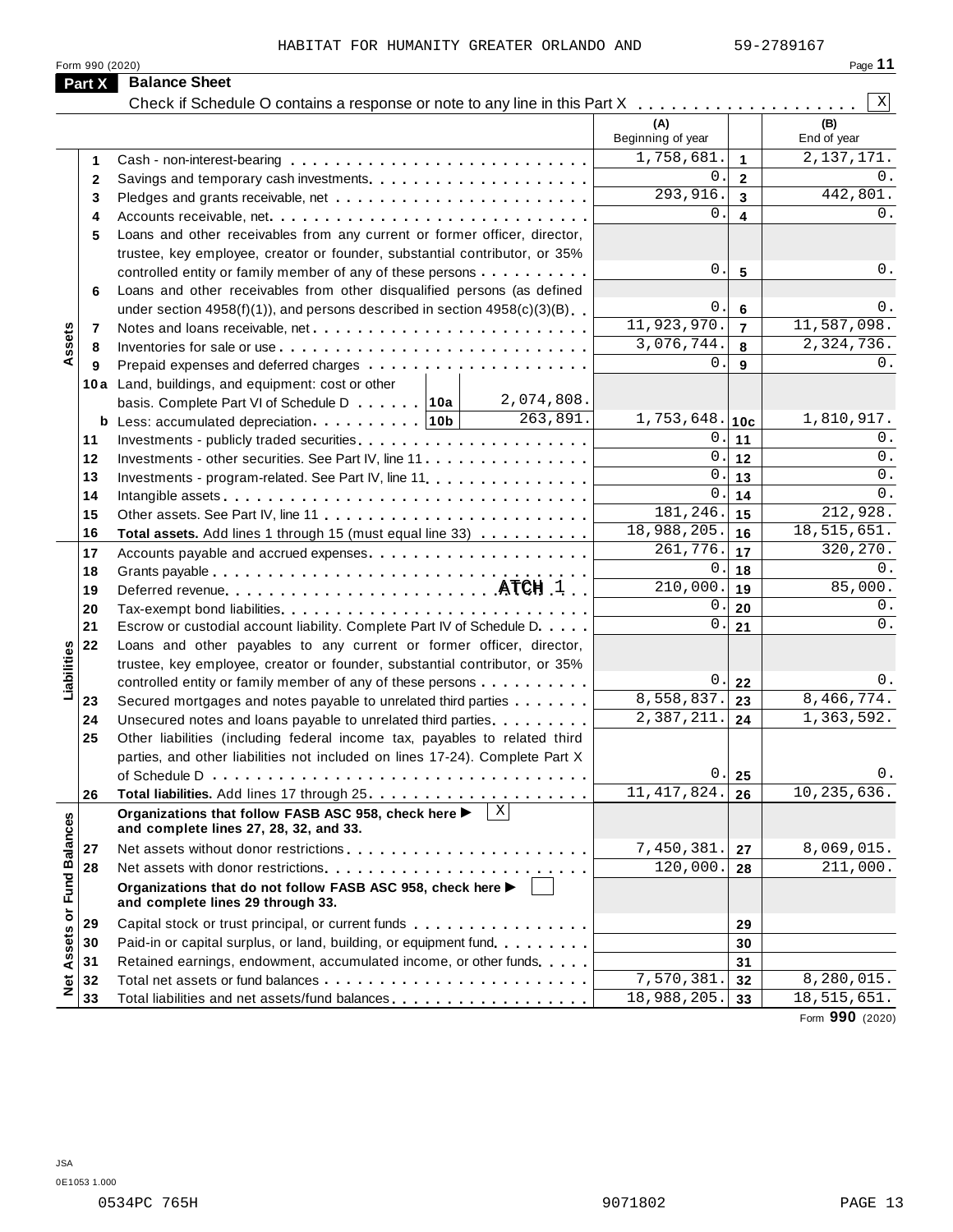| HABITAT FOR HUMANITY GREATER ORLANDO AND |  |  | 59-2789167 |
|------------------------------------------|--|--|------------|

|                 | Form 990 (2020)                                                                                                                                                                                                                                                                                                                                                   |                |                |                         | Page 12 |
|-----------------|-------------------------------------------------------------------------------------------------------------------------------------------------------------------------------------------------------------------------------------------------------------------------------------------------------------------------------------------------------------------|----------------|----------------|-------------------------|---------|
| <b>Part XI</b>  | <b>Reconciliation of Net Assets</b>                                                                                                                                                                                                                                                                                                                               |                |                |                         |         |
|                 |                                                                                                                                                                                                                                                                                                                                                                   |                |                |                         |         |
| 1               |                                                                                                                                                                                                                                                                                                                                                                   | $\mathbf{1}$   |                | 5,609,181.              |         |
| 2               | Total expenses (must equal Part IX, column (A), line 25)                                                                                                                                                                                                                                                                                                          | $\overline{2}$ |                | 4,899,547.              |         |
| 3               |                                                                                                                                                                                                                                                                                                                                                                   | 3              |                | 709,634.                |         |
| 4               | Net assets or fund balances at beginning of year (must equal Part X, line 32, column (A))                                                                                                                                                                                                                                                                         | 4              |                | 7,570,381.              |         |
| 5               |                                                                                                                                                                                                                                                                                                                                                                   | 5              |                |                         | $0$ .   |
| 6               |                                                                                                                                                                                                                                                                                                                                                                   | 6              |                |                         | 0.      |
| 7               |                                                                                                                                                                                                                                                                                                                                                                   | $\overline{7}$ |                |                         | 0.      |
| 8               |                                                                                                                                                                                                                                                                                                                                                                   | 8              |                |                         | 0.      |
| 9               | Other changes in net assets or fund balances (explain on Schedule O)                                                                                                                                                                                                                                                                                              | 9              |                |                         | 0.      |
| 10              | Net assets or fund balances at end of year. Combine lines 3 through 9 (must equal Part X, line                                                                                                                                                                                                                                                                    |                |                |                         |         |
|                 |                                                                                                                                                                                                                                                                                                                                                                   | 10             |                | 8,280,015.              |         |
| <b>Part XII</b> | <b>Financial Statements and Reporting</b>                                                                                                                                                                                                                                                                                                                         |                |                |                         |         |
|                 |                                                                                                                                                                                                                                                                                                                                                                   |                |                |                         |         |
| 1               | $X$ Accrual<br>Accounting method used to prepare the Form 990:  <br>Cash<br>Other<br>If the organization changed its method of accounting from a prior year or checked "Other," explain in<br>Schedule O.                                                                                                                                                         |                |                | Yes                     | No      |
|                 | 2a Were the organization's financial statements compiled or reviewed by an independent accountant?<br>If "Yes," check a box below to indicate whether the financial statements for the year were compiled or<br>reviewed on a separate basis, consolidated basis, or both:<br>Separate basis<br><b>Consolidated basis</b><br>Both consolidated and separate basis |                | 2a             |                         | Χ       |
|                 | <b>b</b> Were the organization's financial statements audited by an independent accountant?                                                                                                                                                                                                                                                                       |                | 2b             | X                       |         |
|                 | If "Yes," check a box below to indicate whether the financial statements for the year were audited on a<br>separate basis, consolidated basis, or both:<br>$\lfloor x \rfloor$ Consolidated basis<br>Separate basis<br>Both consolidated and separate basis                                                                                                       |                |                |                         |         |
|                 | c If "Yes" to line 2a or 2b, does the organization have a committee that assumes responsibility for oversight of                                                                                                                                                                                                                                                  |                |                |                         |         |
|                 | the audit, review, or compilation of its financial statements and selection of an independent accountant?                                                                                                                                                                                                                                                         |                | 2c             | Χ                       |         |
|                 | If the organization changed either its oversight process or selection process during the tax year, explain on<br>Schedule O.                                                                                                                                                                                                                                      |                |                |                         |         |
|                 | 3a As a result of a federal award, was the organization required to undergo an audit or audits as set forth in the                                                                                                                                                                                                                                                |                |                |                         |         |
|                 |                                                                                                                                                                                                                                                                                                                                                                   |                | 3a             |                         | X       |
|                 | b If "Yes," did the organization undergo the required audit or audits? If the organization did not undergo the                                                                                                                                                                                                                                                    |                |                |                         |         |
|                 | required audit or audits, explain why on Schedule O and describe any steps taken to undergo such audits                                                                                                                                                                                                                                                           |                | 3 <sub>b</sub> | $\mathbf{a} \mathbf{a}$ |         |

Form **990** (2020)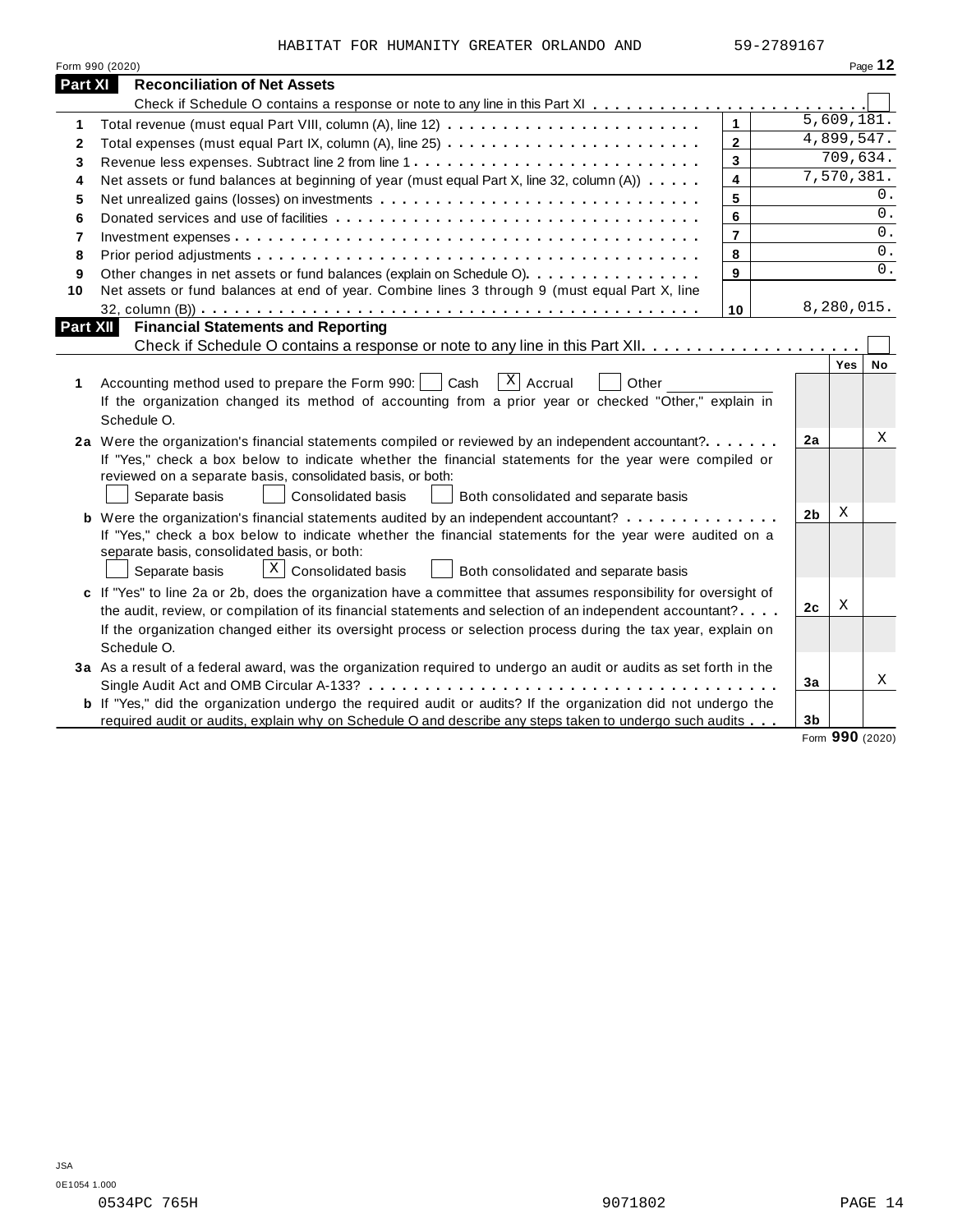**5**

**6 7** X

**8**

hospital's name, city, and state:

**section 170(b)(1)(A)(iv).** (Complete Part II.)

## OMB No. 1545-0047 **SCHEDULE A Public Charity Status and Public Support**

Complete if the organization is a section 501(c)(3) organization or a section 4947(a)(1) nonexempt charitable trust.<br>Attach to Form 990 or Form 990-EZ.

Complete if the organization is a section 501(c)(3) organization or a section 4947(a)(1) nonexempt charitable trust.<br>
Department of the Treasury Complete if the organization is a section 501(c)(3) organization or a sectio **Name of the organization** BEABITAT FOR HUMANITY GREATER ORLANDO AND **Fundance Employer identification** number **Part I Reason for Public Charity Status.** (All organizations must complete this part.) See instructions. The organization is not a private foundation because it is: (For lines 1 through 12, check only one box.) A church, convention of churches, or association of churches described in **section 170(b)(1)(A)(i).** A school described in **section 170(b)(1)(A)(ii).** (Attach Schedule E (Form 990 or 990-EZ).) A hospital or a cooperative hospital service organization described in **section 170(b)(1)(A)(iii).** A medical research organization operated in conjunction with a hospital described in **section 170(b)(1)(A)(iii).** Enter the An organization operated for the benefit of a college or university owned or operated by a governmental unit described in A federal, state, or local government or governmental unit described in **section 170(b)(1)(A)(v).** An organization that normally receives a substantial part of its support from a governmental unit or from the general public described in **section 170(b)(1)(A)(vi).** (Complete Part II.) A community trust described in **section 170(b)(1)(A)(vi).** (Complete Part II.) OSCEOLA COUNTY, INC. 59-2789167

|  | 9   An agricultural research organization described in section $170(b)(1)(A)(ix)$ operated in conjunction with a land-grant college |
|--|-------------------------------------------------------------------------------------------------------------------------------------|
|  | or university or a non-land-grant college of agriculture (see instructions). Enter the name, city, and state of the college or      |
|  | university:                                                                                                                         |

**10** An organization that normally receives (1) more than 331/3 % of its support from contributions, membership fees, and gross receipts from activities related to its exempt functions, subject to certain exceptions; and (2) no more than 331/3 % of its support from gross investment income and unrelated business taxable income (less section 511 tax) from businesses acquired by the organization after June 30, 1975. See **section 509(a)(2).** (Complete Part III.)

**11** An organization organized and operated exclusively to test for public safety. See **section 509(a)(4).**

**12** An organization organized and operated exclusively for the benefit of, to perform the functions of, or to carry out the purposes of one or more publicly supported organizations described in **section 509(a)(1)** or **section 509(a)(2).** See **section 509(a)(3).** Check the box in lines 12a through 12d that describes the type of supporting organization and complete lines 12e, 12f, and 12g.

**a Type I.**A supporting organization operated, supervised, or controlled by its supported organization(s), typically by giving the supported organization(s) the power to regularly appoint or elect a majority of the directors or trustees of the supporting organization. **You must complete Part IV, Sections A and B.**

**b Type II.** A supporting organization supervised or controlled in connection with its supported organization(s), by having control or management of the supporting organization vested in the same persons that control or manage the supported organization(s). **You must complete Part IV, Sections A and C.**

|  | c □ Type III functionally integrated. A supporting organization operated in connection with, and functionally integrated with, |
|--|--------------------------------------------------------------------------------------------------------------------------------|
|  | its supported organization(s) (see instructions). You must complete Part IV, Sections A, D, and E.                             |

**d Type III non-functionally integrated.** A supporting organization operated in connection with its supported organization(s) that is not functionally integrated. The organization generally must satisfy a distribution requirement and an attentiveness requirement (see instructions). **You must complete Part IV, Sections A and D, and Part V.**

**e** Check this box if the organization received a written determination from the IRS that it is a Type I, Type II, Type III

| functionally integrated, or Type III non-functionally integrated supporting organization. |          |                                                                                      |                                                                   |     |                                                         |                                                       |
|-------------------------------------------------------------------------------------------|----------|--------------------------------------------------------------------------------------|-------------------------------------------------------------------|-----|---------------------------------------------------------|-------------------------------------------------------|
|                                                                                           |          |                                                                                      |                                                                   |     |                                                         |                                                       |
| Provide the following information about the supported organization(s).<br>g               |          |                                                                                      |                                                                   |     |                                                         |                                                       |
| (i) Name of supported organization                                                        | (ii) EIN | (iii) Type of organization<br>(described on lines 1-10)<br>above (see instructions)) | (iv) Is the organization<br>listed in your governing<br>document? |     | (v) Amount of monetary<br>support (see<br>instructions) | (vi) Amount of<br>other support (see<br>instructions) |
|                                                                                           |          |                                                                                      | <b>Yes</b>                                                        | No. |                                                         |                                                       |
| (A)                                                                                       |          |                                                                                      |                                                                   |     |                                                         |                                                       |
| (B)                                                                                       |          |                                                                                      |                                                                   |     |                                                         |                                                       |
| (C)                                                                                       |          |                                                                                      |                                                                   |     |                                                         |                                                       |
| (D)                                                                                       |          |                                                                                      |                                                                   |     |                                                         |                                                       |
| (E)                                                                                       |          |                                                                                      |                                                                   |     |                                                         |                                                       |
| <b>Total</b>                                                                              |          |                                                                                      |                                                                   |     |                                                         |                                                       |
| For Paperwork Reduction Act Notice, see the Instructions for Form 990 or 990-EZ.          |          |                                                                                      |                                                                   |     |                                                         | Schedule A (Form 990 or 990-EZ) 2020                  |

JSA 0E1210 0.030 0534PC 765H 9071802 PAGE 15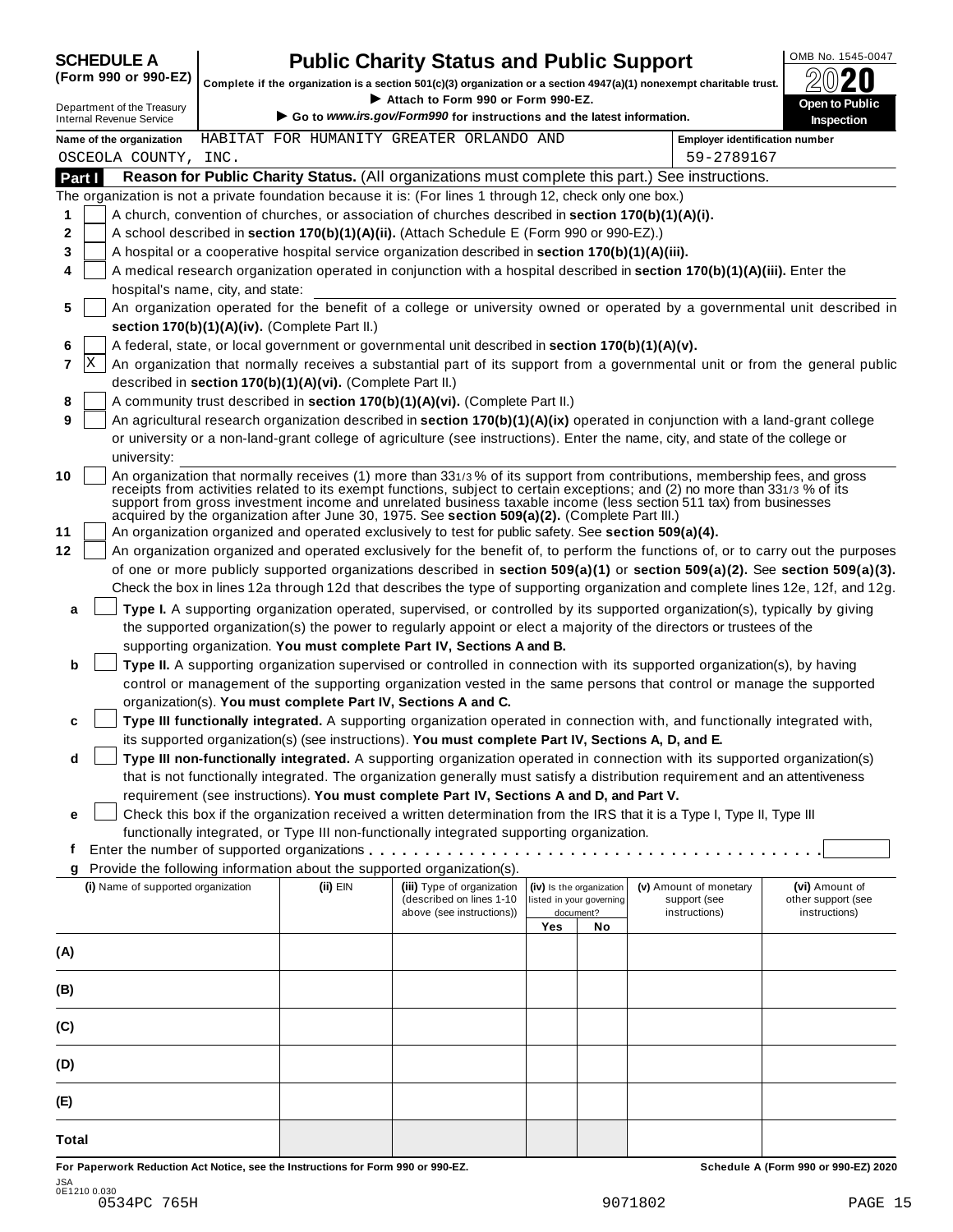#### Schedule <sup>A</sup> (Form <sup>990</sup> or 990-EZ) <sup>2020</sup> Page **2**

**Support Schedule for Organizations Described in Sections 170(b)(1)(A)(iv) and 170(b)(1)(A)(vi)** Complete only if you checked the box on line 5, 7, or 8 of Part I or if the organization failed to qualify under Part III. If the organization fails to qualify under the tests listed below, please complete Part III.) **Part II**

|              | <b>Section A. Public Support</b>                                                                                                                                                                                   |            |            |            |            |            |               |
|--------------|--------------------------------------------------------------------------------------------------------------------------------------------------------------------------------------------------------------------|------------|------------|------------|------------|------------|---------------|
|              | Calendar year (or fiscal year beginning in) ▶                                                                                                                                                                      | (a) 2016   | (b) 2017   | $(c)$ 2018 | $(d)$ 2019 | (e) 2020   | (f) Total     |
| 1.           | Gifts, grants, contributions, and<br>membership fees received. (Do not<br>include any "unusual grants.")                                                                                                           | 3,802,018. | 4,266,126. | 2,811,818. | 2,508,099. | 2,393,278. | 15,781,339.   |
| $\mathbf{2}$ | Tax revenues levied for the<br>organization's benefit and either paid to<br>or expended on its behalf                                                                                                              |            |            |            |            |            | 0.            |
| 3            | The value of services or facilities<br>furnished by a governmental unit to the<br>organization without charge                                                                                                      |            |            |            |            |            | 0.            |
| 4            | Total. Add lines 1 through 3                                                                                                                                                                                       | 3,802,018. | 4,266,126. | 2,811,818. | 2,508,099. | 2,393,278. | 15,781,339.   |
| 5            | The portion of total contributions by<br>each person (other than a<br>governmental unit or publicly<br>supported organization) included on<br>line 1 that exceeds 2% of the amount<br>shown on line 11, column (f) |            |            |            |            |            | 944,030.      |
| 6            | Public support. Subtract line 5 from line 4                                                                                                                                                                        |            |            |            |            |            | 14,837,309.   |
|              | <b>Section B. Total Support</b>                                                                                                                                                                                    |            |            |            |            |            |               |
|              | Calendar year (or fiscal year beginning in) ▶                                                                                                                                                                      | (a) 2016   | (b) 2017   | (c) 2018   | $(d)$ 2019 | (e) 2020   | (f) Total     |
| 7            | Amounts from line 4                                                                                                                                                                                                | 3,802,018. | 4,266,126. | 2,811,818. | 2,508,099  | 2,393,278. | 15,781,339.   |
| 8            | Gross income from interest, dividends,<br>payments received on securities loans,<br>rents, royalties, and income from<br>similar sources experiences                                                               | 4,261.     | 7,944.     | 11,840.    | 4,557.     | 16,460.    | 45,062.       |
| 9            | Net income from unrelated business<br>activities, whether or not the business<br>is regularly carried on the control of the set of the set of the set of the set of the set of the set of the s                    |            |            |            |            |            | 0.            |
| 10           | Other income. Do not include gain or<br>loss from the sale of capital assets<br>(Explain in Part VI.) ATCH 1                                                                                                       | 10,971.    | 33,716.    | 32,543.    | 220,093.   | 94,293.    | 391,616.      |
| 11           | Total support. Add lines 7 through 10                                                                                                                                                                              |            |            |            |            |            | 16, 218, 017. |
| 12           | Gross receipts from related activities, etc. (see instructions)                                                                                                                                                    |            |            |            |            | 12         | 18,648,278.   |
| 13           | First 5 years. If the Form 990 is for the organization's first, second, third, fourth, or fifth tax year as a section 501(c)(3)                                                                                    |            |            |            |            |            |               |
|              | <b>Section C. Computation of Public Support Percentage</b>                                                                                                                                                         |            |            |            |            |            |               |
| 14           | Public support percentage for 2020 (line 6, column (f), divided by line 11, column (f))                                                                                                                            |            |            |            |            | 14         | 91.49%        |
| 15           |                                                                                                                                                                                                                    |            |            |            |            | 15         | 93.34%        |
|              | 16a 331/3% support test - 2020. If the organization did not check the box on line 13, and line 14 is 331/3% or more, check this                                                                                    |            |            |            |            |            |               |
|              | box and stop here. The organization qualifies as a publicly supported organization $\ldots \ldots \ldots \ldots \ldots \ldots$                                                                                     |            |            |            |            |            | Χ             |
|              | b 331/3% support test - 2019. If the organization did not check a box on line 13 or 16a, and line 15 is 331/3% or more, check                                                                                      |            |            |            |            |            |               |
|              |                                                                                                                                                                                                                    |            |            |            |            |            |               |
|              | 17a 10%-facts-and-circumstances test - 2020. If the organization did not check a box on line 13, 16a, or 16b, and line 14 is                                                                                       |            |            |            |            |            |               |
|              | 10% or more, and if the organization meets the facts-and-circumstances test, check this box and stop here. Explain in                                                                                              |            |            |            |            |            |               |
|              | Part VI how the organization meets the facts-and-circumstances test. The organization qualifies as a publicly supported                                                                                            |            |            |            |            |            |               |
|              |                                                                                                                                                                                                                    |            |            |            |            |            |               |
|              | b 10%-facts-and-circumstances test - 2019. If the organization did not check a box on line 13, 16a, 16b, or 17a, and line                                                                                          |            |            |            |            |            |               |
|              | 15 is 10% or more, and if the organization meets the facts-and-circumstances test, check this box and stop here. Explain                                                                                           |            |            |            |            |            |               |
|              | in Part VI how the organization meets the facts-and-circumstances test. The organization qualifies as a publicly supported                                                                                         |            |            |            |            |            |               |
| 18           | Private foundation. If the organization did not check a box on line 13, 16a, 16b, 17a, or 17b, check this box and see                                                                                              |            |            |            |            |            |               |
|              |                                                                                                                                                                                                                    |            |            |            |            |            |               |
|              |                                                                                                                                                                                                                    |            |            |            |            |            |               |

**Schedule A (Form 990 or 990-EZ) 2020**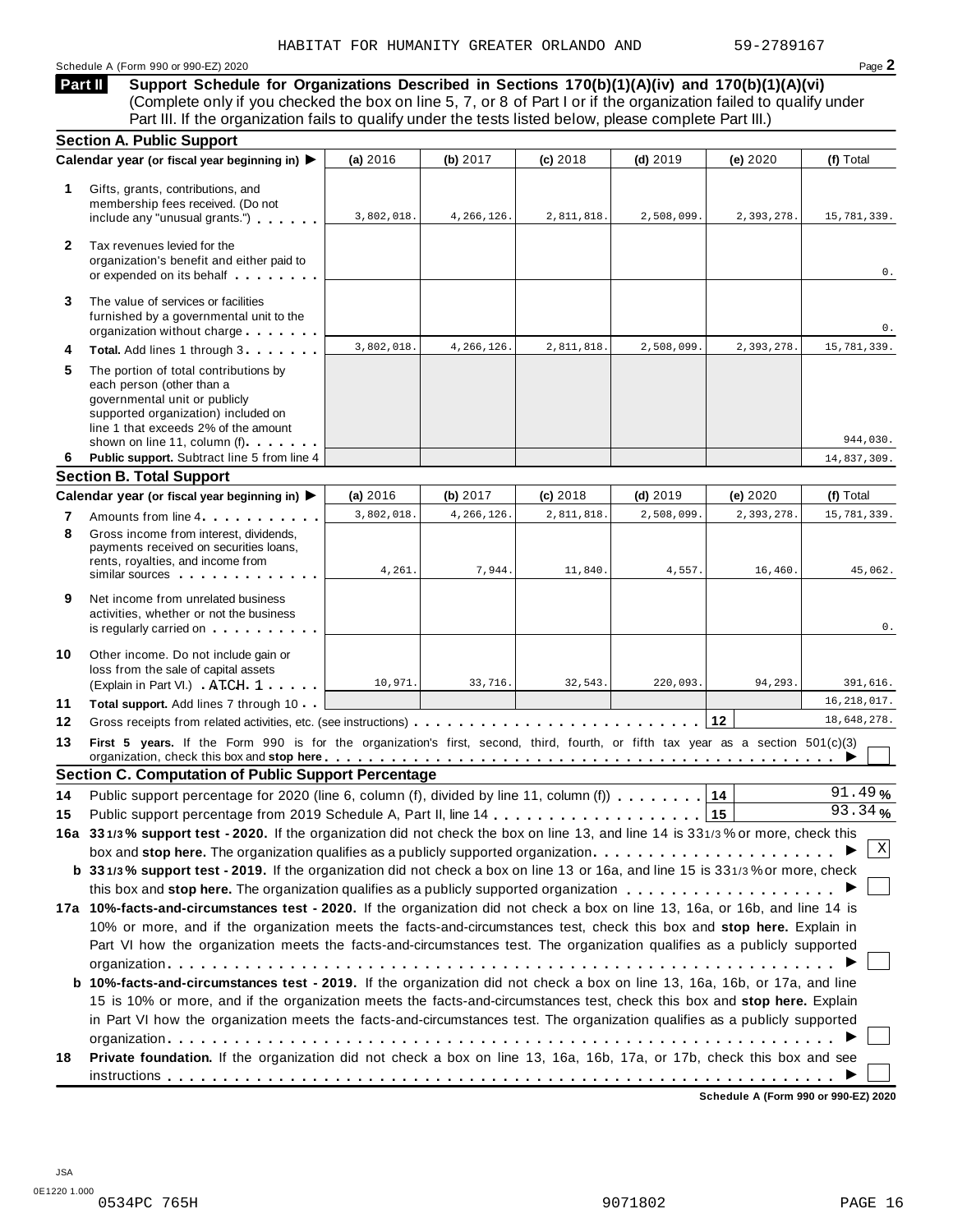#### Schedule <sup>A</sup> (Form <sup>990</sup> or 990-EZ) <sup>2020</sup> Page **3**

**Support Schedule for Organizations Described in Section 509(a)(2) Part III**

(Complete only if you checked the box on line 10 of Part I or if the organization failed to qualify under Part II. If the organization fails to qualify under the tests listed below, please complete Part II.)

|                      | <b>Section A. Public Support</b>                                                                                                                                                                                                                                                                                                            |          |          |            |            |          |           |
|----------------------|---------------------------------------------------------------------------------------------------------------------------------------------------------------------------------------------------------------------------------------------------------------------------------------------------------------------------------------------|----------|----------|------------|------------|----------|-----------|
|                      | Calendar year (or fiscal year beginning in) $\blacktriangleright$                                                                                                                                                                                                                                                                           | (a) 2016 | (b) 2017 | $(c)$ 2018 | $(d)$ 2019 | (e) 2020 | (f) Total |
| 1.                   | Gifts, grants, contributions, and membership fees                                                                                                                                                                                                                                                                                           |          |          |            |            |          |           |
|                      | received. (Do not include any "unusual grants.")                                                                                                                                                                                                                                                                                            |          |          |            |            |          |           |
| 2                    | Gross receipts from admissions, merchandise                                                                                                                                                                                                                                                                                                 |          |          |            |            |          |           |
|                      | sold or services performed, or facilities                                                                                                                                                                                                                                                                                                   |          |          |            |            |          |           |
|                      | furnished in any activity that is related to the                                                                                                                                                                                                                                                                                            |          |          |            |            |          |           |
|                      | organization's tax-exempt purpose                                                                                                                                                                                                                                                                                                           |          |          |            |            |          |           |
| 3                    | Gross receipts from activities that are not an                                                                                                                                                                                                                                                                                              |          |          |            |            |          |           |
|                      | unrelated trade or business under section 513                                                                                                                                                                                                                                                                                               |          |          |            |            |          |           |
| 4                    | Tax revenues levied for the                                                                                                                                                                                                                                                                                                                 |          |          |            |            |          |           |
|                      | organization's benefit and either paid to                                                                                                                                                                                                                                                                                                   |          |          |            |            |          |           |
|                      | or expended on its behalf <b>contained</b> on $\theta$                                                                                                                                                                                                                                                                                      |          |          |            |            |          |           |
| 5                    | The value of services or facilities                                                                                                                                                                                                                                                                                                         |          |          |            |            |          |           |
|                      | furnished by a governmental unit to the                                                                                                                                                                                                                                                                                                     |          |          |            |            |          |           |
|                      | organization without charge                                                                                                                                                                                                                                                                                                                 |          |          |            |            |          |           |
| 6                    | <b>Total.</b> Add lines 1 through 5                                                                                                                                                                                                                                                                                                         |          |          |            |            |          |           |
|                      | 7a Amounts included on lines 1, 2, and 3                                                                                                                                                                                                                                                                                                    |          |          |            |            |          |           |
|                      | received from disqualified persons                                                                                                                                                                                                                                                                                                          |          |          |            |            |          |           |
|                      | <b>b</b> Amounts included on lines 2 and 3                                                                                                                                                                                                                                                                                                  |          |          |            |            |          |           |
|                      | received from other than disqualified                                                                                                                                                                                                                                                                                                       |          |          |            |            |          |           |
|                      | persons that exceed the greater of \$5,000                                                                                                                                                                                                                                                                                                  |          |          |            |            |          |           |
|                      | or 1% of the amount on line 13 for the year<br>c Add lines 7a and 7b                                                                                                                                                                                                                                                                        |          |          |            |            |          |           |
| 8                    | <b>Public support.</b> (Subtract line 7c from                                                                                                                                                                                                                                                                                               |          |          |            |            |          |           |
|                      | $line 6.)$                                                                                                                                                                                                                                                                                                                                  |          |          |            |            |          |           |
|                      | <b>Section B. Total Support</b>                                                                                                                                                                                                                                                                                                             |          |          |            |            |          |           |
|                      | Calendar year (or fiscal year beginning in) ▶                                                                                                                                                                                                                                                                                               | (a) 2016 | (b) 2017 | $(c)$ 2018 | $(d)$ 2019 | (e) 2020 | (f) Total |
|                      |                                                                                                                                                                                                                                                                                                                                             |          |          |            |            |          |           |
| 9                    | Amounts from line 6<br><b>10a</b> Gross income from interest, dividends,                                                                                                                                                                                                                                                                    |          |          |            |            |          |           |
|                      | payments received on securities loans,                                                                                                                                                                                                                                                                                                      |          |          |            |            |          |           |
|                      | rents, royalties, and income from similar                                                                                                                                                                                                                                                                                                   |          |          |            |            |          |           |
|                      | SOUICES                                                                                                                                                                                                                                                                                                                                     |          |          |            |            |          |           |
|                      | <b>b</b> Unrelated business taxable income (less                                                                                                                                                                                                                                                                                            |          |          |            |            |          |           |
|                      | section 511 taxes) from businesses                                                                                                                                                                                                                                                                                                          |          |          |            |            |          |           |
|                      | acquired after June 30, 1975                                                                                                                                                                                                                                                                                                                |          |          |            |            |          |           |
|                      | c Add lines 10a and 10b                                                                                                                                                                                                                                                                                                                     |          |          |            |            |          |           |
| 11                   | Net income from unrelated business                                                                                                                                                                                                                                                                                                          |          |          |            |            |          |           |
|                      | activities not included in line 10b, whether                                                                                                                                                                                                                                                                                                |          |          |            |            |          |           |
|                      | or not the business is regularly carried on                                                                                                                                                                                                                                                                                                 |          |          |            |            |          |           |
| 12.                  | Other income. Do not include gain or                                                                                                                                                                                                                                                                                                        |          |          |            |            |          |           |
|                      | loss from the sale of capital assets                                                                                                                                                                                                                                                                                                        |          |          |            |            |          |           |
|                      | (Explain in Part VI.)                                                                                                                                                                                                                                                                                                                       |          |          |            |            |          |           |
| 13                   | Total support. (Add lines 9, 10c, 11,                                                                                                                                                                                                                                                                                                       |          |          |            |            |          |           |
|                      | and $12.$ ) $\qquad \qquad$ $\qquad \qquad$ $\qquad$ $\qquad$ $\qquad$ $\qquad$ $\qquad$ $\qquad$ $\qquad$ $\qquad$ $\qquad$ $\qquad$ $\qquad$ $\qquad$ $\qquad$ $\qquad$ $\qquad$ $\qquad$ $\qquad$ $\qquad$ $\qquad$ $\qquad$ $\qquad$ $\qquad$ $\qquad$ $\qquad$ $\qquad$ $\qquad$ $\qquad$ $\qquad$ $\qquad$ $\qquad$ $\qquad$ $\qquad$ |          |          |            |            |          |           |
| 14                   | First 5 years. If the Form 990 is for the organization's first, second, third, fourth, or fifth tax year as a section 501(c)(3)                                                                                                                                                                                                             |          |          |            |            |          |           |
|                      |                                                                                                                                                                                                                                                                                                                                             |          |          |            |            |          |           |
|                      | Section C. Computation of Public Support Percentage                                                                                                                                                                                                                                                                                         |          |          |            |            |          |           |
| 15                   | Public support percentage for 2020 (line 8, column (f), divided by line 13, column (f)                                                                                                                                                                                                                                                      |          |          |            |            | 15       | %         |
|                      | Public support percentage from 2019 Schedule A, Part III, line 15                                                                                                                                                                                                                                                                           |          |          |            |            | 16       | %         |
|                      |                                                                                                                                                                                                                                                                                                                                             |          |          |            |            |          |           |
|                      | Section D. Computation of Investment Income Percentage                                                                                                                                                                                                                                                                                      |          |          |            |            |          |           |
|                      | Investment income percentage for 2020 (line 10c, column (f), divided by line 13, column (f) $\ldots$ ,,,,,,,                                                                                                                                                                                                                                |          |          |            |            | 17       |           |
|                      |                                                                                                                                                                                                                                                                                                                                             |          |          |            |            | 18       |           |
|                      |                                                                                                                                                                                                                                                                                                                                             |          |          |            |            |          |           |
|                      | 19a 331/3% support tests - 2020. If the organization did not check the box on line 14, and line 15 is more than 331/3%, and line                                                                                                                                                                                                            |          |          |            |            |          |           |
|                      | 17 is not more than 331/3%, check this box and stop here. The organization qualifies as a publicly supported organization                                                                                                                                                                                                                   |          |          |            |            |          |           |
|                      | <b>b</b> 331/3% support tests - 2019. If the organization did not check a box on line 14 or line 19a, and line 16 is more than 331/3%, and                                                                                                                                                                                                  |          |          |            |            |          |           |
| 16<br>17<br>18<br>20 | line 18 is not more than 331/3%, check this box and stop here. The organization qualifies as a publicly supported organization<br>Private foundation. If the organization did not check a box on line 14, 19a, or 19b, check this box and see instructions                                                                                  |          |          |            |            |          | %<br>%    |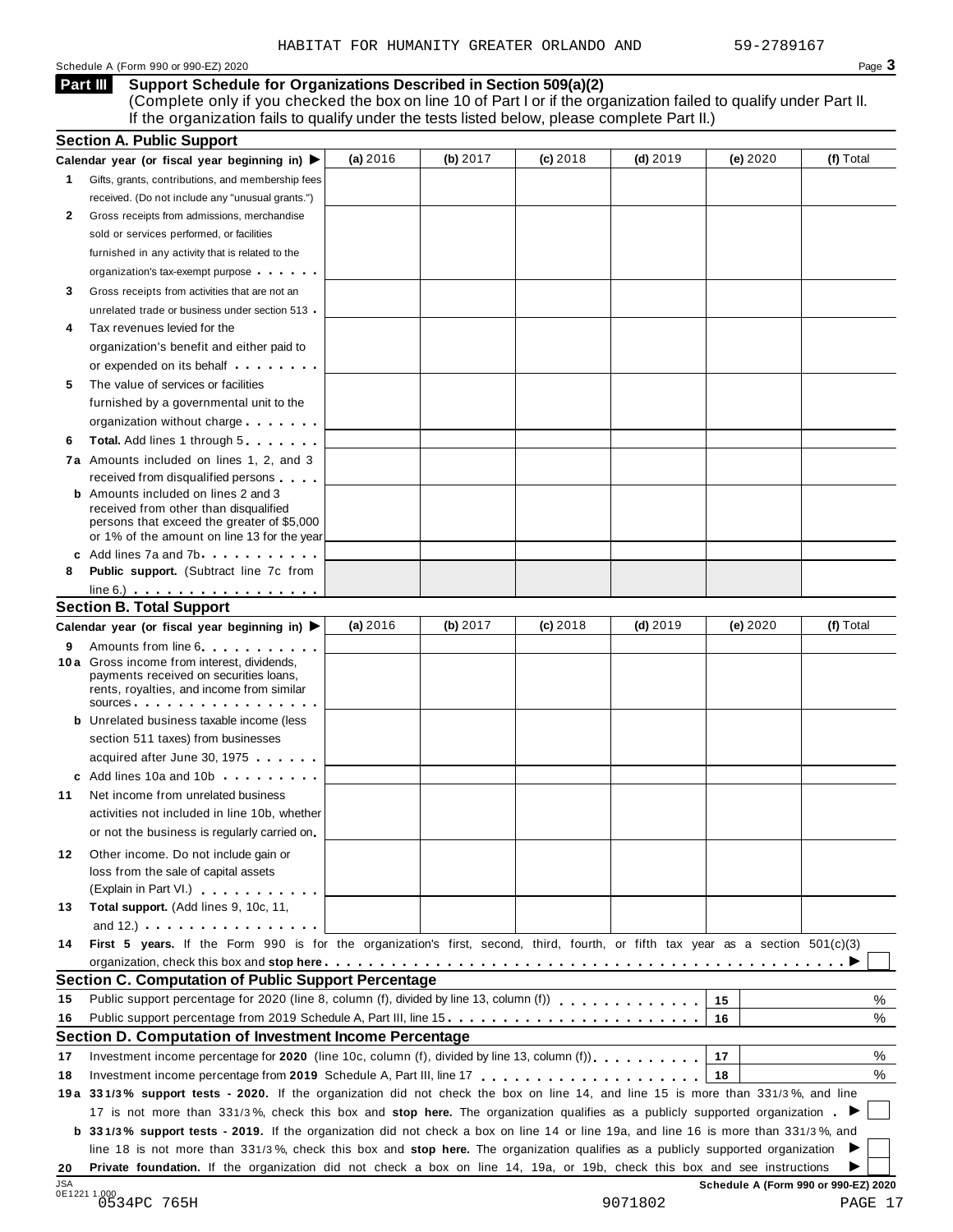**Yes No**

**2**

**3a**

**3b**

**3c**

**4a**

**4b**

**4c**

**5a**

**5b 5c**

**6**

**7**

**8**

**9a**

**9b**

**9c**

**10a**

#### **Part IV Supporting Organizations**

(Complete only if you checked a box in line 12 on Part I. If you checked box 12a, Part I, complete Sections A and B. If you checked box 12b, Part I, complete Sections A and C. If you checked box 12c, Part I, complete Sections A, D, and E. If you checked box 12d, Part I, complete Sections A and D, and complete Part V.)

### **Section A. All Supporting Organizations**

- **1** Are all of the organization's supported organizations listed by name in the organization's governing documents? *If "No," describe in Part VI how the supported organizations are designated. If designated by class or purpose, describe the designation. If historic and continuing relationship, explain.* **1**
- **2** Did the organization have any supported organization that does not have an IRS determination of status under section 509(a)(1) or (2)? *If"Yes," explain in Part VI how the organization determined that the supported organization was described in section 509(a)(1) or (2).*
- **3 a** Did the organization have a supported organization described in section 501(c)(4), (5), or (6)? *If "Yes," answer lines 3b and 3c below.*
- **b** Did the organization confirm that each supported organization qualified under section 501(c)(4), (5), or (6) and | satisfied the public support tests under section 509(a)(2)? *If "Yes," describe in Part VI when and how the organization made the determination.*
- **c** Did the organization ensure that all support to such organizations was used exclusively for section 170(c)(2)(B) purposes? *If"Yes," explain in Part VI what controls the organization put in place to ensure such use.*
- **4 a** Was any supported organization not organized in the United States ("foreign supported organization")? *If "Yes," and if you checked box 12a or 12b in Part I, answer lines 4b and 4c below.*
- **b** Did the organization have ultimate control and discretion in deciding whether to make grants to the foreign | supported organization? *If "Yes," describe in Part VI how the organization had such control and discretion despite being controlled or supervised by or in connection with its supported organizations.*
- **c** Did the organization support any foreign supported organization that does not have an IRS determination | under sections 501(c)(3) and 509(a)(1) or (2)? *If "Yes," explain in Part VI what controls the organization used to ensure that all support to the foreign supported organization was used exclusively for section 170(c)(2)(B) purposes.*
- **5 a** Did the organization add, substitute, or remove any supported organizations during the tax year? *If "Yes,"* answer lines 5b and 5c below (if applicable). Also, provide detail in Part VI, including (i) the names and EIN *numbers of the supported organizations added, substituted, or removed; (ii) the reasons for each such action;* (iii) the authority under the organization's organizing document authorizing such action; and (iv) how the action *was accomplished (such as by amendment to the organizing document).*
- **b Type I or Type II only.** Was any added or substituted supported organization part of a class already designated in the organization's organizing document?
- **c Substitutions only.** Was the substitution the result of an event beyond the organization's control?
- **6** Did the organization provide support (whether in the form of grants or the provision of services or facilities) to anyone other than (i) its supported organizations, (ii) individuals that are part of the charitable class benefited by one or more of its supported organizations, or (iii) other supporting organizations that also support or benefit one or more of the filing organization's supported organizations? *If"Yes," provide detail in Part VI.*
- **7** Did the organization provide a grant, loan, compensation, or other similar payment to a substantial contributor (as defined in section 4958(c)(3)(C)), a family member of a substantial contributor, or a 35% controlled entity with regard to a substantial contributor? *If"Yes," complete Part I of Schedule L (Form 990 or 990-EZ).*
- **8** Did the organization make a loan to a disqualified person (as defined in section 4958) not described in line 7? *If "Yes," complete Part I of Schedule L (Form 990 or 990-EZ).*
- **9a** Was the organization controlled directly or indirectly at any time during the tax year by one or more | disqualified persons, as defined in section 4946 (other than foundation managers and organizations described in section 509(a)(1) or (2))? *If"Yes," provide detail in Part VI.*
- **b** Did one or more disqualified persons (as defined in line 9a) hold a controlling interest in any entity in which | the supporting organization had an interest? *If"Yes," provide detail in Part VI.*
- **c** Did a disqualified person (as defined in line 9a) have an ownership interest in, or derive any personal benefit from, assets in which the supporting organization also had an interest? *If"Yes," provide detail in Part VI.*
- **10a** Was the organization subject to the excess business holdings rules of section 4943 because of section | 4943(f) (regarding certain Type II supporting organizations, and all Type III non-functionally integrated supporting organizations)? *If"Yes," answer line 10b below.*
	- **b** Did the organization have any excess business holdings in the tax year? *(Use Schedule C, Form 4720, to determine whether the organization had excess business holdings.)*

0E1229 1.010

**10b** JSA **Schedule A (Form 990 or 990-EZ) 2020**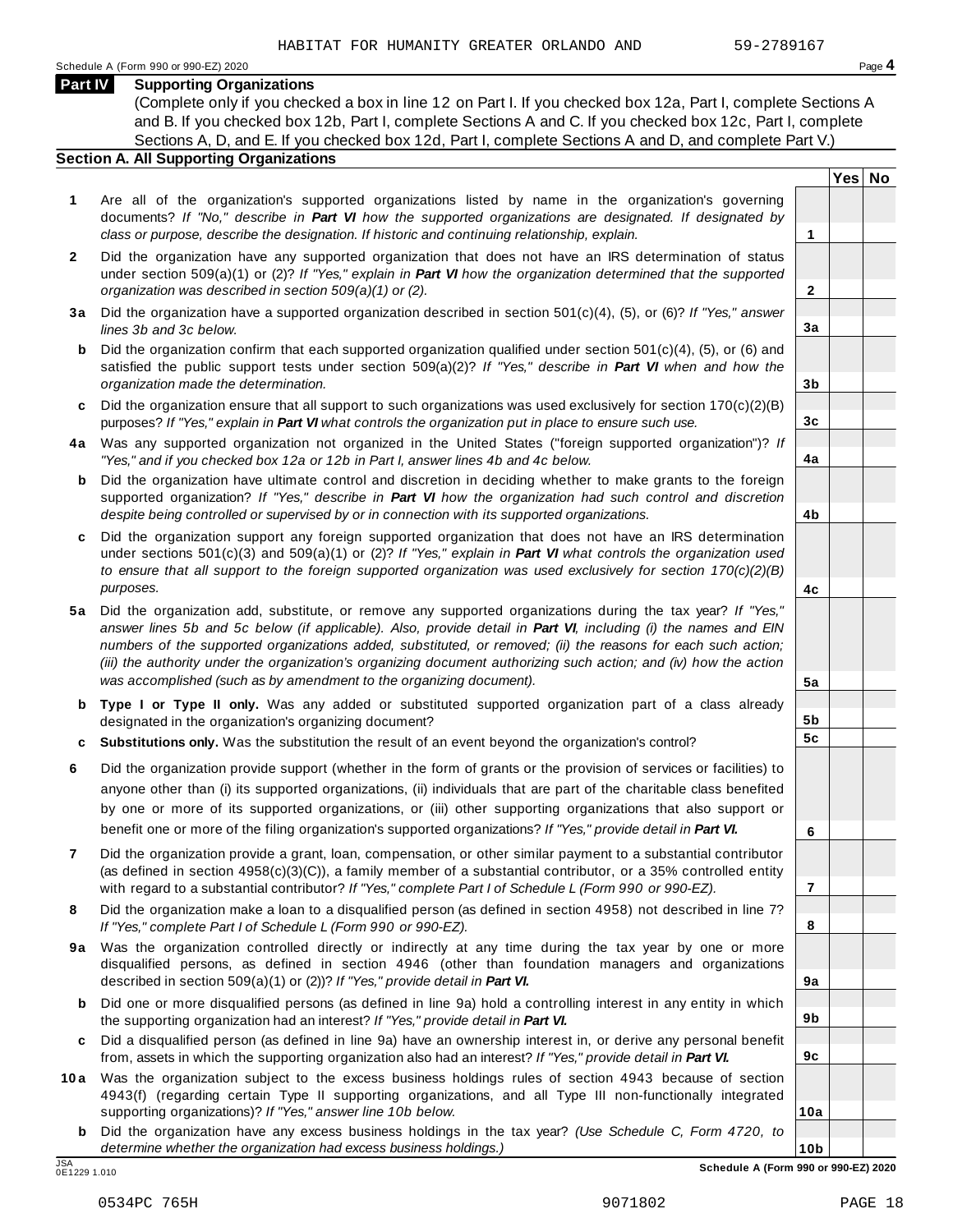**11a 11b**

**11c**

**2**

|                | Schedule A (Form 990 or 990-EZ) 2020                                                                           |        | Page 5 |
|----------------|----------------------------------------------------------------------------------------------------------------|--------|--------|
| <b>Part IV</b> | <b>Supporting Organizations (continued)</b>                                                                    |        |        |
|                |                                                                                                                | Yes No |        |
|                | Has the organization accepted a gift or contribution from any of the following persons?                        |        |        |
| a              | A person who directly or indirectly controls, either alone or together with persons described in lines 11b and |        |        |

- 11c below, the governing body of a supported organization? A family member of a person described in line 11a above? **b**
- A 35% controlled entity of a person described in line 11a or 11b above? *If"Yes" to line 11a, 11b, or 11c, provide* **c** *detail in Part VI.*

#### **Section B. Type I Supporting Organizations**

|                                                                                                                                                                                                                                                                                                                                                                                                                                                                                                                                                                                                                                                                                                                                                                                 |   | Yes |  |
|---------------------------------------------------------------------------------------------------------------------------------------------------------------------------------------------------------------------------------------------------------------------------------------------------------------------------------------------------------------------------------------------------------------------------------------------------------------------------------------------------------------------------------------------------------------------------------------------------------------------------------------------------------------------------------------------------------------------------------------------------------------------------------|---|-----|--|
| Did the governing body, members of the governing body, officers acting in their official capacity, or membership of one or<br>more supported organizations have the power to regularly appoint or elect at least a majority of the organization's officers,<br>directors, or trustees at all times during the tax year? If "No," describe in <b>Part VI</b> how the supported organization(s)<br>effectively operated, supervised, or controlled the organization's activities. If the organization had more than one supported<br>organization, describe how the powers to appoint and/or remove officers, directors, or trustees were allocated among the<br>supported organizations and what conditions or restrictions, if any, applied to such powers during the tax year. |   |     |  |
| Did the organization operate for the benefit of any supported organization other than the supported<br>organization(s) that operated, supervised, or controlled the supporting organization? If "Yes," explain in Part<br>VI how providing such benefit carried out the purposes of the supported organization(s) that operated,<br>supervised, or controlled the supporting organization.                                                                                                                                                                                                                                                                                                                                                                                      | ົ |     |  |

#### **Section C. Type II Supporting Organizations**

|                                                                                                                                                                                                                                                                                                                                                                               | 'Yes∣ No |  |
|-------------------------------------------------------------------------------------------------------------------------------------------------------------------------------------------------------------------------------------------------------------------------------------------------------------------------------------------------------------------------------|----------|--|
| Were a majority of the organization's directors or trustees during the tax year also a majority of the directors<br>or trustees of each of the organization's supported organization(s)? If "No," describe in Part VI how control<br>or management of the supporting organization was vested in the same persons that controlled or managed<br>the supported organization(s). |          |  |

### **Section D. All Type III Supporting Organizations**

|   |                                                                                                                                                                                                                                                                                                                                                                                                                                                                                          |  | Yes⊺ |  |
|---|------------------------------------------------------------------------------------------------------------------------------------------------------------------------------------------------------------------------------------------------------------------------------------------------------------------------------------------------------------------------------------------------------------------------------------------------------------------------------------------|--|------|--|
|   | Did the organization provide to each of its supported organizations, by the last day of the fifth month of the<br>organization's tax year, (i) a written notice describing the type and amount of support provided during the prior<br>tax year, (ii) a copy of the Form 990 that was most recently filed as of the date of notification, and (iii) copies of<br>the organization's governing documents in effect on the date of notification, to the extent not previously<br>provided? |  |      |  |
| 2 | Were any of the organization's officers, directors, or trustees either (i) appointed or elected by the supported<br>organization(s) or (ii) serving on the governing body of a supported organization? If "No," explain in <b>Part VI</b> how                                                                                                                                                                                                                                            |  |      |  |
|   | the organization maintained a close and continuous working relationship with the supported organization(s).                                                                                                                                                                                                                                                                                                                                                                              |  |      |  |
| 3 | By reason of the relationship described in line 2, above, did the organization's supported organizations have<br>a significant voice in the organization's investment policies and in directing the use of the organization's<br>income or assets at all times during the tax year? If "Yes," describe in Part VI the role the organization's                                                                                                                                            |  |      |  |
|   | supported organizations played in this regard.                                                                                                                                                                                                                                                                                                                                                                                                                                           |  |      |  |

#### **Section E. Type III Functionally Integrated Supporting Organizations**

|   | Check the box next to the method that the organization used to satisfy the Integral Part Test during the year (see instructions).                 |      |           |
|---|---------------------------------------------------------------------------------------------------------------------------------------------------|------|-----------|
|   | The organization satisfied the Activities Test. Complete line 2 below.                                                                            |      |           |
| b | The organization is the parent of each of its supported organizations. Complete line 3 below.                                                     |      |           |
|   | The organization supported a governmental entity. Describe in Part VI how you supported a governmental entity (see instructions).                 |      |           |
|   | $\Lambda$ and interest $\mathbf{T}$ and $\mathbf{A}$ are constant in the constant $\mathbf{A}$ and $\mathbf{A}$ and $\mathbf{A}$ and $\mathbf{A}$ | Yesl | <b>No</b> |

|   | Activities Test. Answer lines 2a and 2b below.                                                                                                                                                                                                                                                                                                                                                                                                                                                                                      |    |  |
|---|-------------------------------------------------------------------------------------------------------------------------------------------------------------------------------------------------------------------------------------------------------------------------------------------------------------------------------------------------------------------------------------------------------------------------------------------------------------------------------------------------------------------------------------|----|--|
| a | Did substantially all of the organization's activities during the tax year directly further the exempt purposes of<br>the supported organization(s) to which the organization was responsive? If "Yes," then in Part VI identify<br>those supported organizations and explain how these activities directly furthered their exempt purposes.<br>how the organization was responsive to those supported organizations, and how the organization determined<br>that these activities constituted substantially all of its activities. | 2a |  |
| b | Did the activities described in line 2a, above, constitute activities that, but for the organization's involvement,<br>one or more of the organization's supported organization(s) would have been engaged in? If "Yes," explain in<br>Part VI the reasons for the organization's position that its supported organization(s) would have engaged in<br>these activities but for the organization's involvement.                                                                                                                     | 2b |  |
| a | Parent of Supported Organizations. Answer lines 3a and 3b below.<br>Did the organization have the power to regularly appoint or elect a majority of the officers, directors, or<br>trustees of each of the supported organizations? If "Yes" or "No," provide details in Part VI.                                                                                                                                                                                                                                                   | 3a |  |
| b | Did the organization exercise a substantial degree of direction over the policies, programs, and activities of each<br>of its supported organizations? If "Yes," describe in Part VI the role played by the organization in this regard.                                                                                                                                                                                                                                                                                            | 3b |  |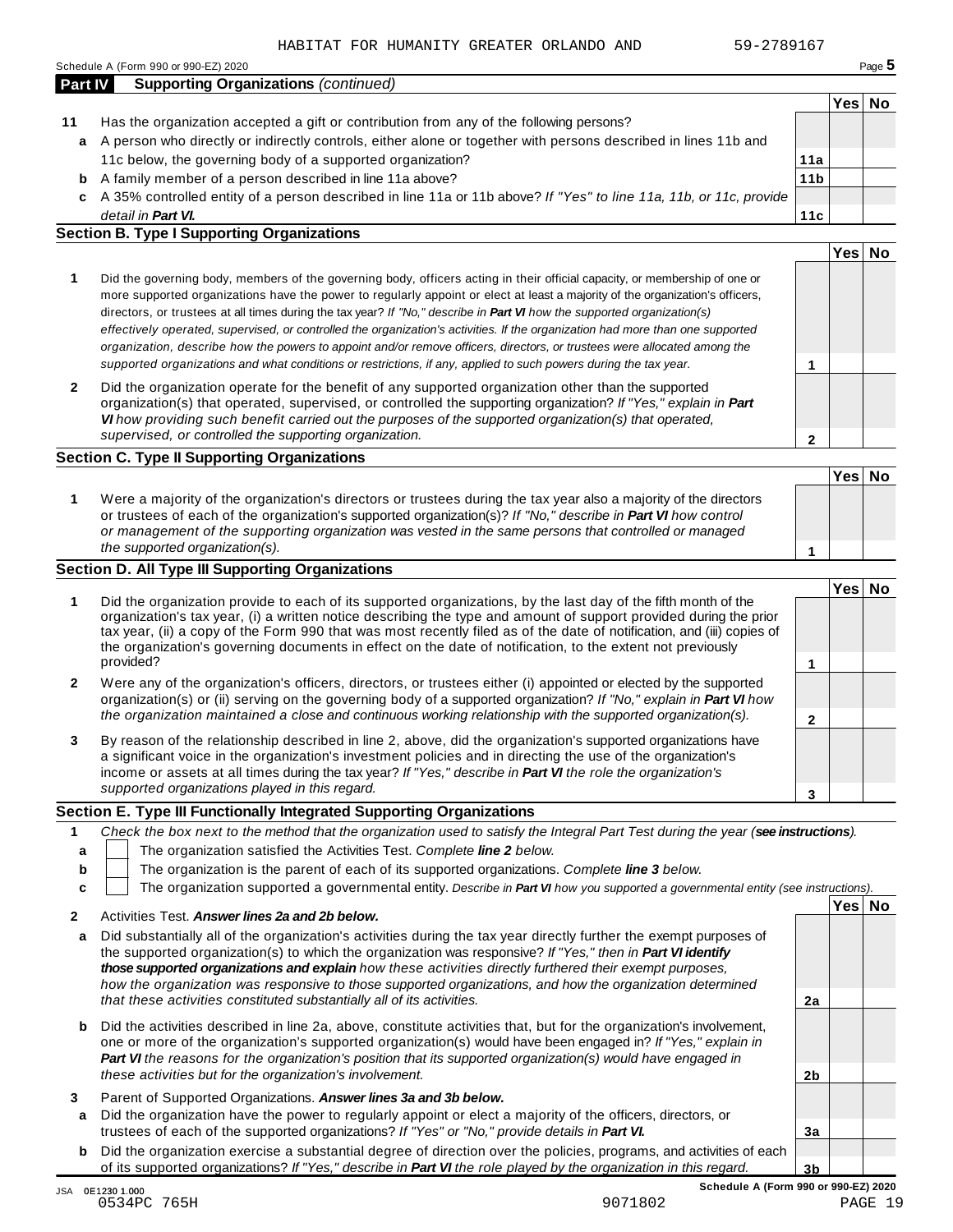| Schedule A (Form 990 or 990-EZ) 2020                                                                                                                                                                             |                         |                | Page $6$                       |
|------------------------------------------------------------------------------------------------------------------------------------------------------------------------------------------------------------------|-------------------------|----------------|--------------------------------|
| Type III Non-Functionally Integrated 509(a)(3) Supporting Organizations<br>Part V                                                                                                                                |                         |                |                                |
| Check here if the organization satisfied the Integral Part Test as a qualifying trust on Nov. 20, 1970 (explain in Part VI). See<br>1.                                                                           |                         |                |                                |
| instructions. All other Type III non-functionally integrated supporting organizations must complete Sections A through E.                                                                                        |                         |                |                                |
| <b>Section A - Adjusted Net Income</b>                                                                                                                                                                           |                         | (A) Prior Year | (B) Current Year<br>(optional) |
| Net short-term capital gain<br>1.                                                                                                                                                                                | $\mathbf{1}$            |                |                                |
| Recoveries of prior-year distributions<br>$\mathbf{2}$                                                                                                                                                           | $\mathbf 2$             |                |                                |
| Other gross income (see instructions)<br>3                                                                                                                                                                       | $\overline{\mathbf{3}}$ |                |                                |
| 4 Add lines 1 through 3.                                                                                                                                                                                         | $\overline{\mathbf{4}}$ |                |                                |
| Depreciation and depletion<br>5                                                                                                                                                                                  | 5                       |                |                                |
| 6 Portion of operating expenses paid or incurred for production or collection of<br>gross income or for management, conservation, or maintenance of property<br>held for production of income (see instructions) | 6                       |                |                                |
| 7 Other expenses (see instructions)                                                                                                                                                                              | $\overline{7}$          |                |                                |
| 8 Adjusted Net Income (subtract lines 5, 6, and 7 from line 4)                                                                                                                                                   | 8                       |                |                                |
| <b>Section B - Minimum Asset Amount</b>                                                                                                                                                                          |                         | (A) Prior Year | (B) Current Year<br>(optional) |
| Aggregate fair market value of all non-exempt-use assets (see<br>1<br>instructions for short tax year or assets held for part of year):                                                                          |                         |                |                                |
| a Average monthly value of securities                                                                                                                                                                            | 1a                      |                |                                |
| <b>b</b> Average monthly cash balances                                                                                                                                                                           | 1 <sub>b</sub>          |                |                                |
| c Fair market value of other non-exempt-use assets                                                                                                                                                               | 1 <sub>c</sub>          |                |                                |
| d Total (add lines 1a, 1b, and 1c)                                                                                                                                                                               | 1 <sub>d</sub>          |                |                                |
|                                                                                                                                                                                                                  |                         |                |                                |
| e Discount claimed for blockage or other factors (explain in detail in Part VI):                                                                                                                                 | 1e                      |                |                                |
| 2 Acquisition indebtedness applicable to non-exempt-use assets                                                                                                                                                   | $\overline{2}$          |                |                                |
| 3 Subtract line 2 from line 1d.                                                                                                                                                                                  | $\overline{\mathbf{3}}$ |                |                                |
| Cash deemed held for exempt use. Enter 0.015 of line 3 (for greater amount,<br>4<br>see instructions).                                                                                                           | 4                       |                |                                |
| 5 Net value of non-exempt-use assets (subtract line 4 from line 3)                                                                                                                                               | 5                       |                |                                |
| Multiply line 5 by 0.035.<br>6                                                                                                                                                                                   | 6                       |                |                                |
| 7 Recoveries of prior-year distributions                                                                                                                                                                         | $\overline{7}$          |                |                                |
| Minimum Asset Amount (add line 7 to line 6)<br>8                                                                                                                                                                 | 8                       |                |                                |
| <b>Section C - Distributable Amount</b>                                                                                                                                                                          |                         |                | <b>Current Year</b>            |
| Adjusted net income for prior year (from Section A, line 8, column A)<br>1.                                                                                                                                      | 1                       |                |                                |
| Enter 0.85 of line 1.<br>$\mathbf{2}$                                                                                                                                                                            | $\overline{\mathbf{c}}$ |                |                                |
| Minimum asset amount for prior year (from Section B, line 8, column A)<br>3                                                                                                                                      | 3                       |                |                                |
| Enter greater of line 2 or line 3.<br>4                                                                                                                                                                          | 4                       |                |                                |
| Income tax imposed in prior year<br>5                                                                                                                                                                            | 5                       |                |                                |
| Distributable Amount. Subtract line 5 from line 4, unless subject to<br>6                                                                                                                                        |                         |                |                                |

emergency temporary reduction (see instructions).

**7** Check here if the current year is the organization's first as a non-functionally integrated Type III supporting organization (see instructions).

**Schedule A (Form 990 or 990-EZ) 2020**

**6**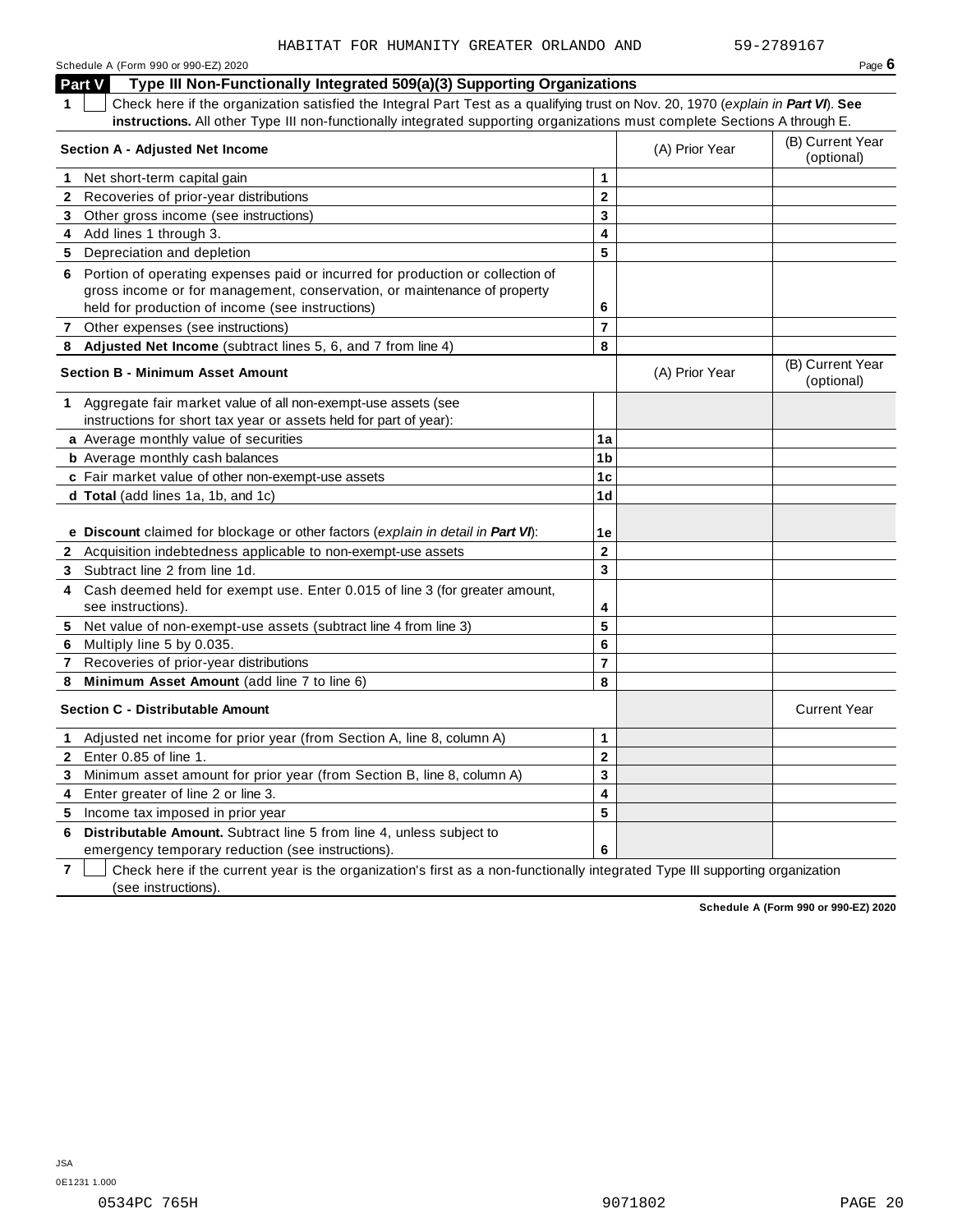|                                                                                                      | Schedule A (Form 990 or 990-EZ) 2020                                                       |                                            |                                               |                | Page 7                                        |  |  |
|------------------------------------------------------------------------------------------------------|--------------------------------------------------------------------------------------------|--------------------------------------------|-----------------------------------------------|----------------|-----------------------------------------------|--|--|
| Type III Non-Functionally Integrated 509(a)(3) Supporting Organizations (continued)<br><b>Part V</b> |                                                                                            |                                            |                                               |                |                                               |  |  |
|                                                                                                      | <b>Section D - Distributions</b>                                                           |                                            |                                               |                | <b>Current Year</b>                           |  |  |
| 1.                                                                                                   | Amounts paid to supported organizations to accomplish exempt purposes                      |                                            | $\mathbf 1$                                   |                |                                               |  |  |
| 2                                                                                                    | Amounts paid to perform activity that directly furthers exempt purposes of supported       |                                            |                                               |                |                                               |  |  |
|                                                                                                      | organizations, in excess of income from activity                                           |                                            | 2                                             |                |                                               |  |  |
| 3                                                                                                    | Administrative expenses paid to accomplish exempt purposes of supported organizations      |                                            |                                               | 3              |                                               |  |  |
| 4                                                                                                    | Amounts paid to acquire exempt-use assets                                                  |                                            |                                               | 4              |                                               |  |  |
| 5                                                                                                    | Qualified set-aside amounts (prior IRS approval required - provide details in Part VI)     |                                            |                                               | 5              |                                               |  |  |
| 6                                                                                                    | Other distributions (describe in Part VI). See instructions.                               |                                            |                                               | 6              |                                               |  |  |
| 7                                                                                                    | Total annual distributions. Add lines 1 through 6.                                         |                                            |                                               | $\overline{7}$ |                                               |  |  |
| 8                                                                                                    | Distributions to attentive supported organizations to which the organization is responsive |                                            |                                               |                |                                               |  |  |
|                                                                                                      | (provide details in Part VI). See instructions.                                            |                                            |                                               | 8              |                                               |  |  |
| 9                                                                                                    | Distributable amount for 2020 from Section C, line 6                                       |                                            |                                               | 9              |                                               |  |  |
| 10                                                                                                   | Line 8 amount divided by line 9 amount                                                     |                                            |                                               | 10             |                                               |  |  |
|                                                                                                      | <b>Section E - Distribution Allocations (see instructions)</b>                             | $\sf^{(i)}$<br><b>Excess Distributions</b> | (ii)<br><b>Underdistributions</b><br>Pre-2020 |                | (iii)<br>Distributable<br>Amount for 2020     |  |  |
| 1                                                                                                    | Distributable amount for 2020 from Section C, line 6                                       |                                            |                                               |                |                                               |  |  |
| $\overline{2}$                                                                                       | Underdistributions, if any, for years prior to 2020                                        |                                            |                                               |                |                                               |  |  |
|                                                                                                      | (reasonable cause required - explain in Part VI). See                                      |                                            |                                               |                |                                               |  |  |
|                                                                                                      | instructions.                                                                              |                                            |                                               |                |                                               |  |  |
| 3                                                                                                    | Excess distributions carryover, if any, to 2020                                            |                                            |                                               |                |                                               |  |  |
| a                                                                                                    | From 2015                                                                                  |                                            |                                               |                |                                               |  |  |
| b                                                                                                    | From 2016 $\frac{2016}{200}$                                                               |                                            |                                               |                |                                               |  |  |
| c                                                                                                    | From 2017                                                                                  |                                            |                                               |                |                                               |  |  |
| d                                                                                                    | From 2018                                                                                  |                                            |                                               |                |                                               |  |  |
| е                                                                                                    | From 2019 <b></b>                                                                          |                                            |                                               |                |                                               |  |  |
| f                                                                                                    | Total of lines 3a through 3e                                                               |                                            |                                               |                |                                               |  |  |
| g                                                                                                    | Applied to underdistributions of prior years                                               |                                            |                                               |                |                                               |  |  |
| h                                                                                                    | Applied to 2020 distributable amount                                                       |                                            |                                               |                |                                               |  |  |
| j.                                                                                                   | Carryover from 2015 not applied (see instructions)                                         |                                            |                                               |                |                                               |  |  |
|                                                                                                      | Remainder. Subtract lines 3g, 3h, and 3i from line 3f.                                     |                                            |                                               |                |                                               |  |  |
| 4                                                                                                    | Distributions for 2020 from                                                                |                                            |                                               |                |                                               |  |  |
|                                                                                                      | Section D, line 7:                                                                         |                                            |                                               |                |                                               |  |  |
| a                                                                                                    | Applied to underdistributions of prior years                                               |                                            |                                               |                |                                               |  |  |
| b                                                                                                    | Applied to 2020 distributable amount                                                       |                                            |                                               |                |                                               |  |  |
| c                                                                                                    | Remainder. Subtract lines 4a and 4b from line 4.                                           |                                            |                                               |                |                                               |  |  |
| 5                                                                                                    | Remaining underdistributions for years prior to 2020, if                                   |                                            |                                               |                |                                               |  |  |
|                                                                                                      | any. Subtract lines 3g and 4a from line 2. For result                                      |                                            |                                               |                |                                               |  |  |
|                                                                                                      | greater than zero, explain in Part VI. See instructions.                                   |                                            |                                               |                |                                               |  |  |
| 6                                                                                                    | Remaining underdistributions for 2020. Subtract lines 3h                                   |                                            |                                               |                |                                               |  |  |
|                                                                                                      | and 4b from line 1. For result greater than zero, explain in                               |                                            |                                               |                |                                               |  |  |
|                                                                                                      | <b>Part VI.</b> See instructions.                                                          |                                            |                                               |                |                                               |  |  |
| 7                                                                                                    | Excess distributions carryover to 2021. Add lines 3j                                       |                                            |                                               |                |                                               |  |  |
|                                                                                                      | and 4c.                                                                                    |                                            |                                               |                |                                               |  |  |
| 8                                                                                                    | Breakdown of line 7:                                                                       |                                            |                                               |                |                                               |  |  |
| а                                                                                                    | Excess from 2016                                                                           |                                            |                                               |                |                                               |  |  |
| b                                                                                                    | Excess from 2017                                                                           |                                            |                                               |                |                                               |  |  |
| c                                                                                                    | Excess from 2018                                                                           |                                            |                                               |                |                                               |  |  |
| d                                                                                                    | Excess from 2019                                                                           |                                            |                                               |                |                                               |  |  |
| е                                                                                                    | Excess from 2020                                                                           |                                            |                                               |                | <b>Calcedule A (Fause 000 as 000 F7) 2020</b> |  |  |

**Schedule A (Form 990 or 990-EZ) 2020**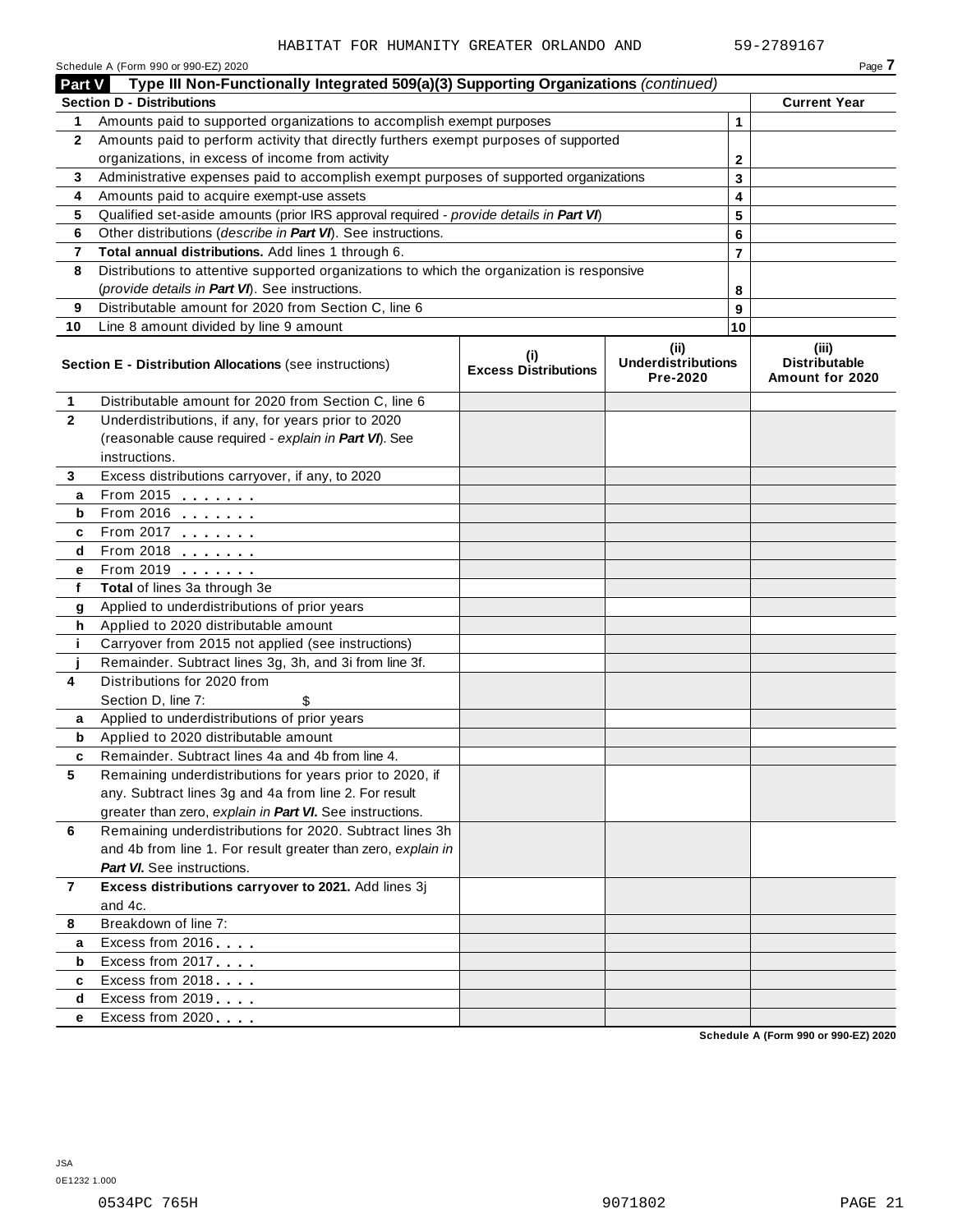<span id="page-19-0"></span>Schedule <sup>A</sup> (Form <sup>990</sup> or 990-EZ) <sup>2020</sup> Page **8**

**Supplemental Information.** Provide the explanations required by Part II, line 10; Part II, line 17a or 17b; Part **Part VI** III, line 12; Part IV, Section A, lines 1, 2, 3b, 3c, 4b, 4c, 5a, 6, 9a, 9b, 9c, 11a, 11b, and 11c; Part IV, Section B, lines 1 and 2; Part IV, Section C, line 1; Part IV, Section D, lines 2 and 3; Part IV, Section E, lines 1c, 2a, 2b, 3a and 3b; Part V, line 1; Part V, Section B, line 1e; Part V, Section D, lines 5, 6, and 8; and Part V, Section E, lines 2, 5, and 6. Also complete this part for any additional information. (See instructions.)

| SCHEDULE A, PART II - OTHER INCOME |         |         |         |          | ATTACHMENT |          |
|------------------------------------|---------|---------|---------|----------|------------|----------|
| DESCRIPTION                        | 2016    | 2017    | 2018    | 2019     | 2020       | TOTAL    |
| OTHER INCOME                       | 10,971. | 33,716. | 32,543. | 220,093. | 94,293.    | 391,616. |
| TOTALS                             | 10,971. | 33,716. | 32,543. | 220,093. | 94, 293.   | 391,616. |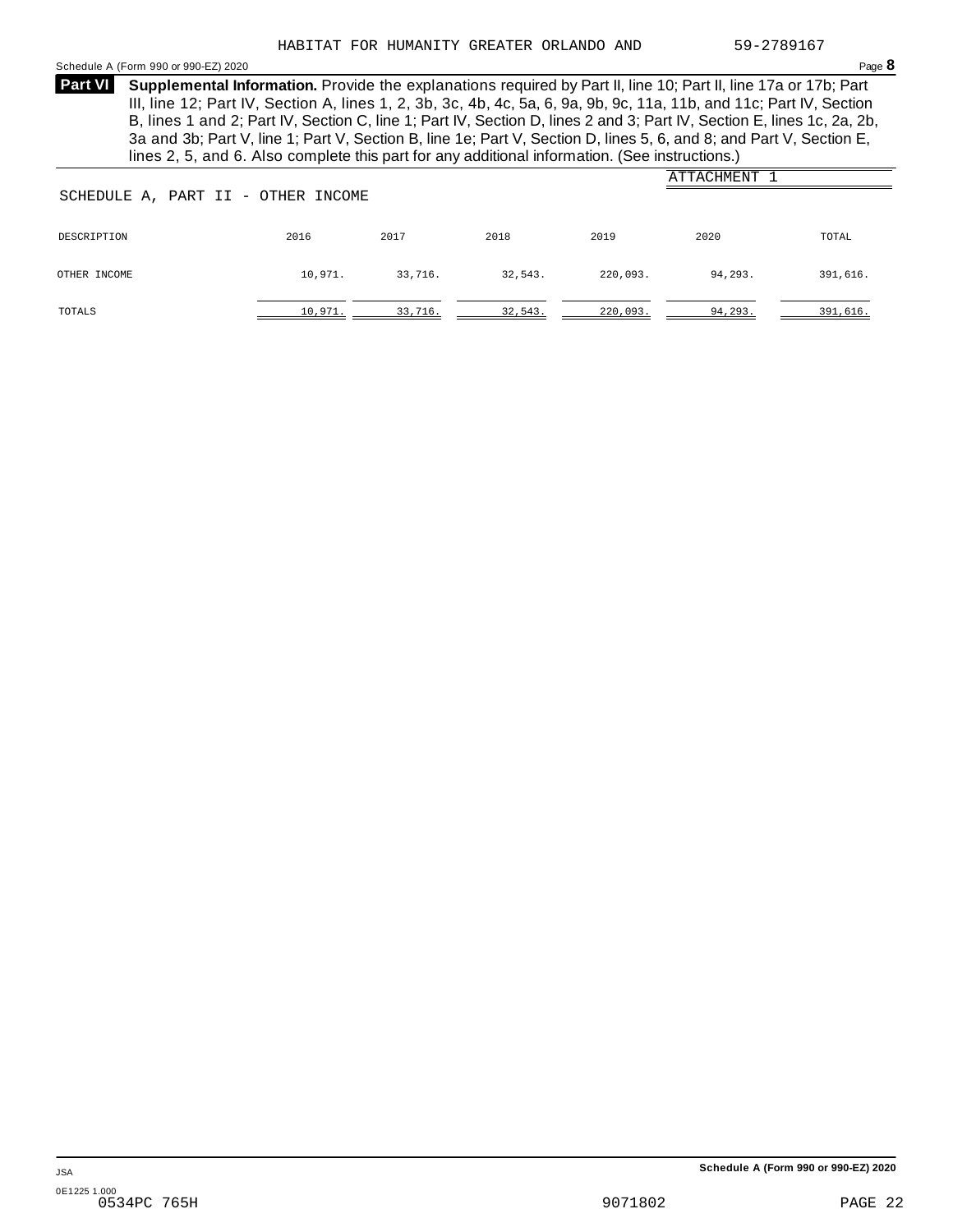| (Form 990, 990-EZ,         |
|----------------------------|
| or 990-PF)                 |
| Department of the Treasury |
| Internal Revenue Service   |

### **Schedule B chedule of Contributors**

(Form 990, 990-EZ,<br>
or 990-PF,<br>
Department of the Treasury **COLOCY**<br>
Internal Revenue Service **COLOCY**<br>
Name of the organization<br>
Name of the organization



HABITAT FOR HUMANITY GREATER ORLANDO AND

OSCEOLA COUNTY, INC. 59-2789167

**Organization type** (check one):

| Filers of:         | Section:                                                                    |
|--------------------|-----------------------------------------------------------------------------|
| Form 990 or 990-EZ | $\mathbf{X}$<br>$501(c)$ (3<br>) (enter number) organization                |
|                    | $4947(a)(1)$ nonexempt charitable trust not treated as a private foundation |
|                    | 527 political organization                                                  |
| Form 990-PF        | 501(c)(3) exempt private foundation                                         |
|                    | 4947(a)(1) nonexempt charitable trust treated as a private foundation       |
|                    | 501(c)(3) taxable private foundation                                        |

Check if your organization is covered by the **General Rule** or a **Special Rule.**

**Note:** Only a section 501(c)(7), (8), or (10) organization can check boxes for both the General Rule and a Special Rule. See instructions.

#### **General Rule**

For an organization filing Form 990, 990-EZ, or 990-PF that received, during the year, contributions totaling \$5,000 or more (in money or property) from any one contributor. Complete Parts I and II. See instructions for determining a contributor's total contributions.

#### **Special Rules**

 $\text{X}$  For an organization described in section 501(c)(3) filing Form 990 or 990-EZ that met the 33 1/3% support test of the regulations under sections 509(a)(1) and 170(b)(1)(A)(vi), that checked Schedule A (Form 990 or 990-EZ), Part II, line 13, 16a, or 16b, and that received from any one contributor, during the year, total contributions of the greater of **(1)** \$5,000; or **(2)** 2% of the amount on (i) Form 990, Part VIII, line 1h; or (ii) Form 990-EZ, line 1. Complete Parts I and II.

For an organization described in section 501(c)(7), (8), or (10) filing Form 990 or 990-EZ that received from any one contributor, during the year, total contributions of more than \$1,000 *exclusively* for religious, charitable, scientific, literary, or educational purposes, or for the prevention of cruelty to children or animals. Complete Parts I (entering "N/A" in column (b) instead of the contributor name and address), II, and III.

For an organization described in section 501(c)(7), (8), or (10) filing Form 990 or 990-EZ that received from any one contributor, during the year, contributions *exclusively* for religious, charitable, etc., purposes, but no such contributions totaled more than \$1,000. If this box is checked, enter here the total contributions that were received during the year for an *exclusively* religious, charitable, etc., purpose. Don't complete any of the parts unless the **General Rule** applies to this organization because it received *nonexclusively* religious, charitable, etc., contributions totaling \$5,000 or more during the year  $\ldots \ldots \ldots \ldots \ldots \ldots \ldots \ldots \ldots \vdots$ 

**Caution:** An organization that isn't covered by the General Rule and/or the Special Rules doesn't file Schedule B (Form 990, 990-EZ, or 990-PF), but it **must** answer "No" on Part IV, line 2, of its Form 990; or check the box on line H of its Form 990-EZ or on its Form 990-PF, Part I, line 2, to certify that it doesn't meet the filing requirements of Schedule B (Form 990, 990-EZ, or 990-PF).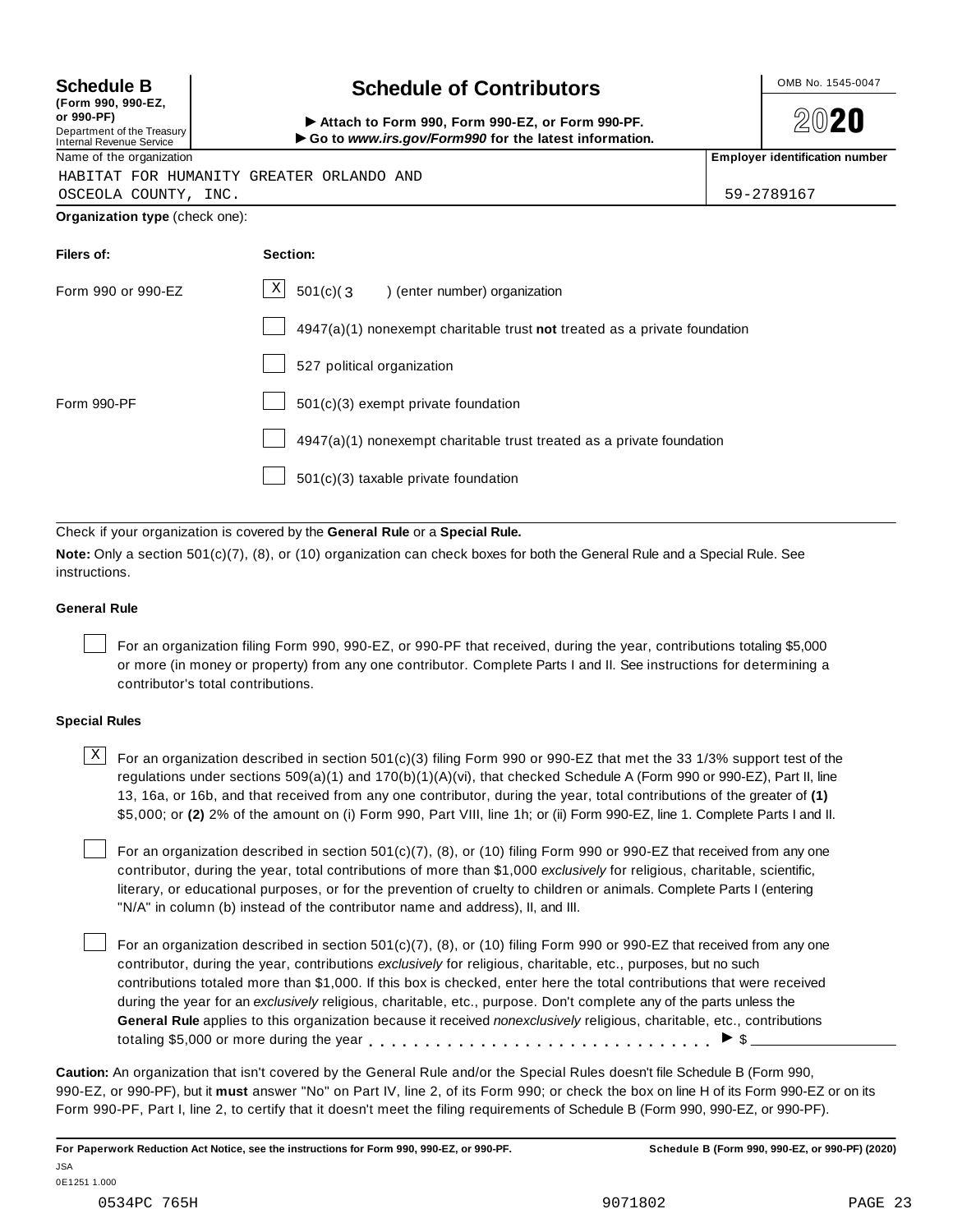|            | HABITAT FOR HUMANITY GREATER ORLANDO AND<br>Name of organization<br>OSCEOLA COUNTY, INC.       | <b>Employer identification number</b><br>59-2789167 |                                                                                                 |  |  |  |  |
|------------|------------------------------------------------------------------------------------------------|-----------------------------------------------------|-------------------------------------------------------------------------------------------------|--|--|--|--|
| Part I     | Contributors (see instructions). Use duplicate copies of Part I if additional space is needed. |                                                     |                                                                                                 |  |  |  |  |
| (a)<br>No. | (b)<br>Name, address, and ZIP + 4                                                              | (c)<br><b>Total contributions</b>                   | (d)<br>Type of contribution                                                                     |  |  |  |  |
| 1          | N/A                                                                                            | 26,667.<br>$\boldsymbol{\mathsf{S}}$                | Χ<br>Person<br>Payroll<br>Noncash<br>(Complete Part II for<br>noncash contributions.)           |  |  |  |  |
| (a)<br>No. | (b)<br>Name, address, and ZIP + 4                                                              | (c)<br><b>Total contributions</b>                   | (d)<br>Type of contribution                                                                     |  |  |  |  |
| 2          | N/A                                                                                            | 55,000.<br>$\boldsymbol{\mathsf{S}}$                | Χ<br>Person<br>Payroll<br>Noncash<br>(Complete Part II for<br>noncash contributions.)           |  |  |  |  |
| (a)<br>No. | (b)<br>Name, address, and ZIP + 4                                                              | (c)<br><b>Total contributions</b>                   | (d)<br>Type of contribution                                                                     |  |  |  |  |
| 3          | N/A                                                                                            | 117,736.<br>$\boldsymbol{\mathsf{S}}$               | Χ<br>Person<br>Payroll<br>Noncash<br>(Complete Part II for<br>noncash contributions.)           |  |  |  |  |
| (a)<br>No. | (b)<br>Name, address, and ZIP + 4                                                              | (c)<br><b>Total contributions</b>                   | (d)<br>Type of contribution                                                                     |  |  |  |  |
| 4          | N/A                                                                                            | 120,000.<br>\$                                      | Χ<br>Person<br>Payroll<br><b>Noncash</b><br>(Complete Part II for<br>noncash contributions.)    |  |  |  |  |
| (a)<br>No. | (b)<br>Name, address, and ZIP + 4                                                              | (c)<br><b>Total contributions</b>                   | (d)<br>Type of contribution                                                                     |  |  |  |  |
| 5          | N/A                                                                                            | 20,000.<br>\$                                       | Χ<br>Person<br>Payroll<br>Noncash<br>(Complete Part II for<br>noncash contributions.)           |  |  |  |  |
| (a)<br>No. | (b)<br>Name, address, and ZIP + 4                                                              | (c)<br><b>Total contributions</b>                   | (d)<br>Type of contribution                                                                     |  |  |  |  |
| 6          | N/A                                                                                            | 30,834.<br>\$                                       | Person<br>Payroll<br>$\mathbf X$<br>Noncash<br>(Complete Part II for<br>noncash contributions.) |  |  |  |  |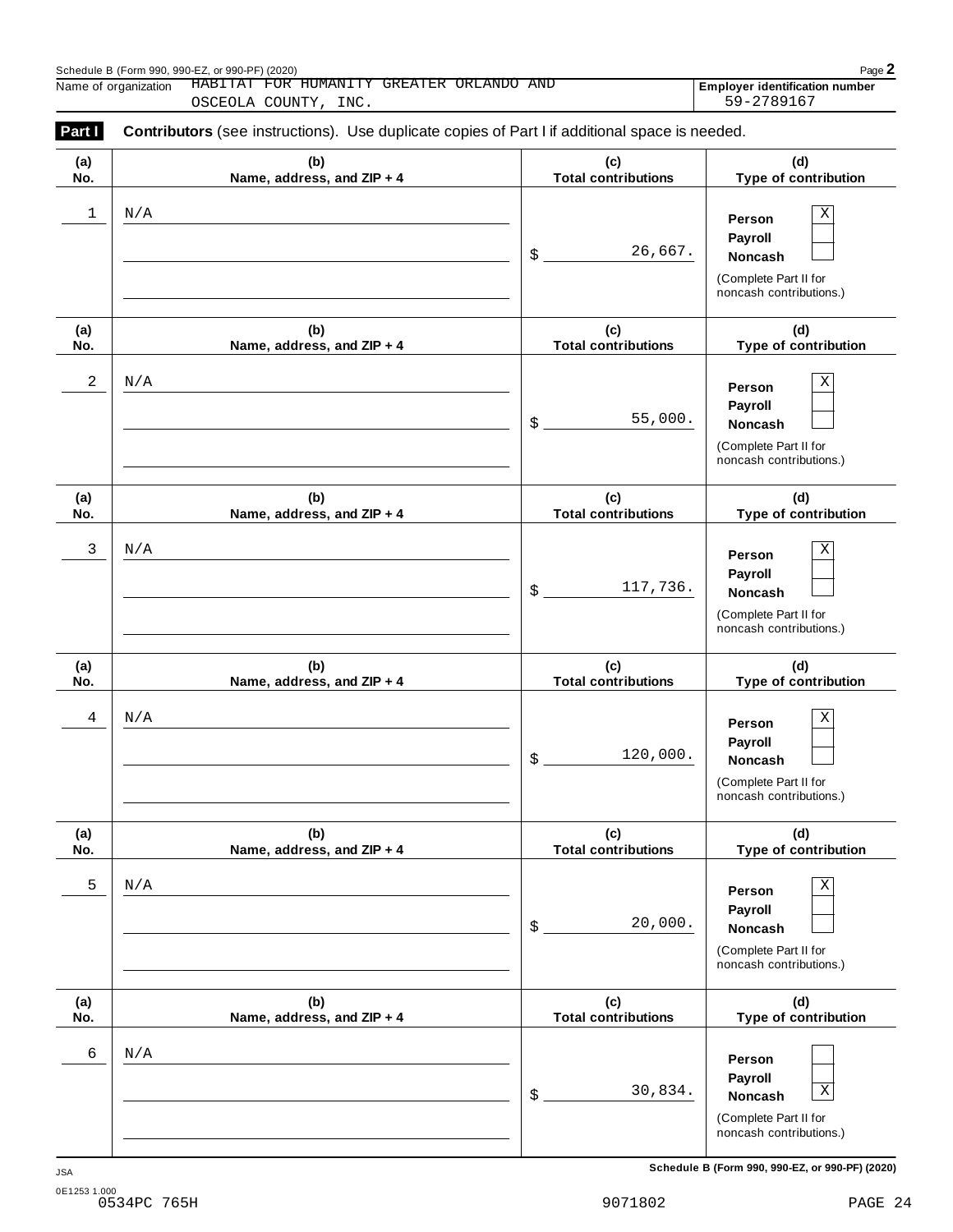|            | HABITAT FOR HUMANITY GREATER ORLANDO AND<br>Name of organization<br>OSCEOLA COUNTY, INC.       | Employer identification number<br>59-2789167 |                                                                                                             |  |  |  |  |
|------------|------------------------------------------------------------------------------------------------|----------------------------------------------|-------------------------------------------------------------------------------------------------------------|--|--|--|--|
| Part I     | Contributors (see instructions). Use duplicate copies of Part I if additional space is needed. |                                              |                                                                                                             |  |  |  |  |
| (a)<br>No. | (b)<br>Name, address, and ZIP + 4                                                              | (c)<br><b>Total contributions</b>            | (d)<br>Type of contribution                                                                                 |  |  |  |  |
| 7          | N/A                                                                                            | 250,000.<br>\$                               | Χ<br>Person<br>Payroll<br>Noncash<br>(Complete Part II for<br>noncash contributions.)                       |  |  |  |  |
| (a)<br>No. | (b)<br>Name, address, and ZIP + 4                                                              | (c)<br><b>Total contributions</b>            | (d)<br>Type of contribution                                                                                 |  |  |  |  |
| 8          | N/A                                                                                            | 8,173.<br>$\boldsymbol{\mathsf{S}}$          | Person<br>Payroll<br>$\overline{\textbf{X}}$<br>Noncash<br>(Complete Part II for<br>noncash contributions.) |  |  |  |  |
| (a)<br>No. | (b)<br>Name, address, and ZIP + 4                                                              | (c)<br><b>Total contributions</b>            | (d)<br><b>Type of contribution</b>                                                                          |  |  |  |  |
| 9          | N/A                                                                                            | 11,175.<br>$\boldsymbol{\mathsf{S}}$         | Χ<br>Person<br>Payroll<br>Noncash<br>(Complete Part II for<br>noncash contributions.)                       |  |  |  |  |
| (a)<br>No. | (b)<br>Name, address, and ZIP + 4                                                              | (c)<br><b>Total contributions</b>            | (d)<br>Type of contribution                                                                                 |  |  |  |  |
| 10         | N/A                                                                                            | 7,500.<br>\$                                 | Χ<br>Person<br>Payroll<br>Noncash<br>(Complete Part II for<br>noncash contributions.)                       |  |  |  |  |
| (a)<br>No. | (b)<br>Name, address, and ZIP + 4                                                              | (c)<br><b>Total contributions</b>            | (d)<br>Type of contribution                                                                                 |  |  |  |  |
| 11         | N/A                                                                                            | 15,000.<br>\$                                | $\mathbf X$<br>Person<br>Payroll<br>Noncash<br>(Complete Part II for<br>noncash contributions.)             |  |  |  |  |
| (a)<br>No. | (b)<br>Name, address, and ZIP + 4                                                              | (c)<br><b>Total contributions</b>            | (d)<br>Type of contribution                                                                                 |  |  |  |  |
| 12         | N/A                                                                                            | 150,000.<br>\$                               | $\mathbf X$<br>Person<br>Payroll<br>Noncash<br>(Complete Part II for<br>noncash contributions.)             |  |  |  |  |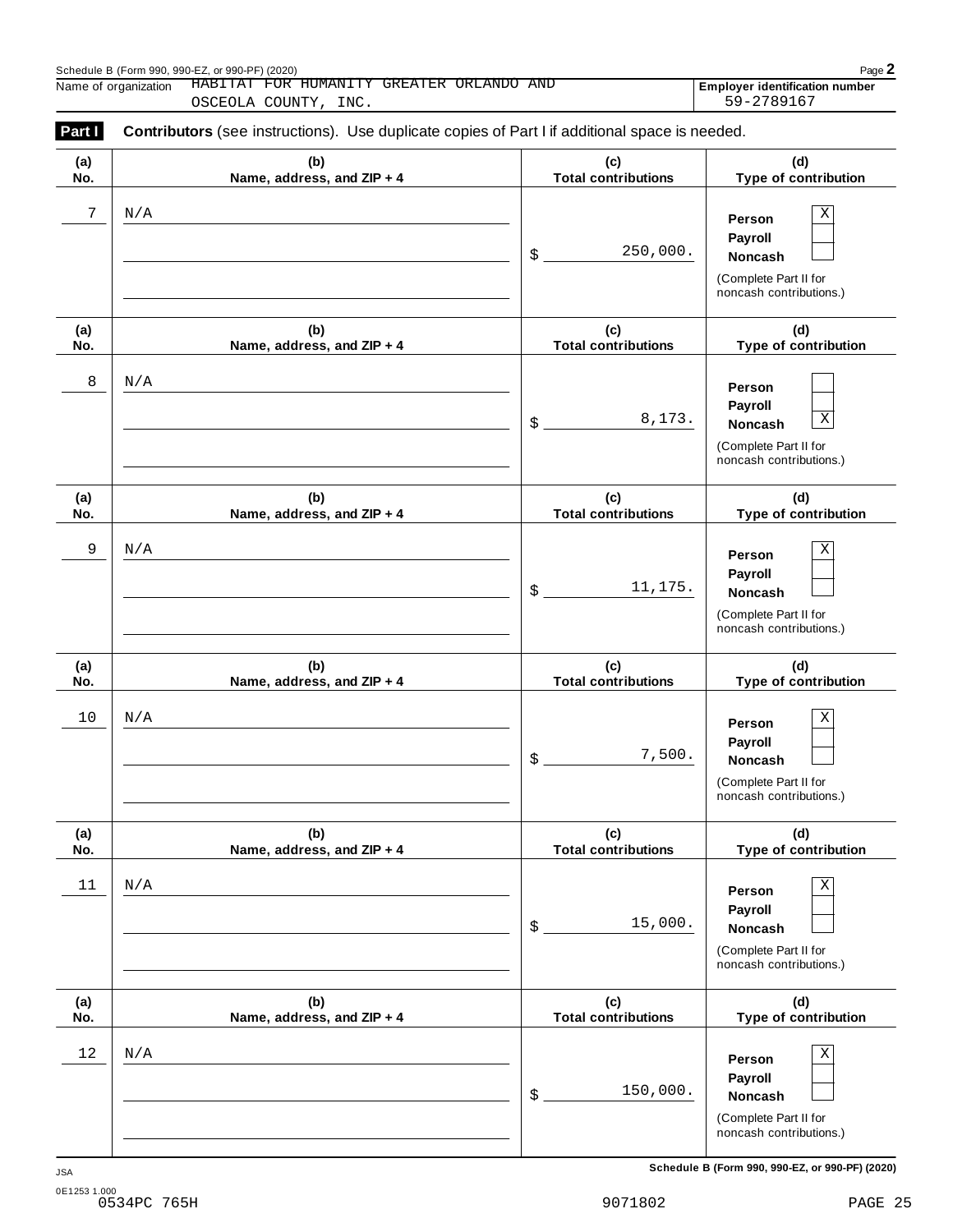|            | HABITAT FOR HUMANITY GREATER ORLANDO AND<br>Name of organization<br>OSCEOLA COUNTY, INC.       |                                    | Employer identification number<br>59-2789167                                                                |
|------------|------------------------------------------------------------------------------------------------|------------------------------------|-------------------------------------------------------------------------------------------------------------|
| Part I     | Contributors (see instructions). Use duplicate copies of Part I if additional space is needed. |                                    |                                                                                                             |
| (a)<br>No. | (b)<br>Name, address, and ZIP + 4                                                              | (c)<br><b>Total contributions</b>  | (d)<br>Type of contribution                                                                                 |
| 13         | N/A                                                                                            | 11,552.<br>$\sqrt[6]{\frac{1}{2}}$ | Person<br>Payroll<br>$\overline{\textbf{X}}$<br>Noncash<br>(Complete Part II for<br>noncash contributions.) |
| (a)<br>No. | (b)<br>Name, address, and ZIP + 4                                                              | (c)<br><b>Total contributions</b>  | (d)<br>Type of contribution                                                                                 |
| 14         | N/A                                                                                            | 30,834.<br>$\sqrt[6]{\frac{1}{2}}$ | Person<br>Payroll<br>$\mathbf X$<br>Noncash<br>(Complete Part II for<br>noncash contributions.)             |
| (a)<br>No. | (b)<br>Name, address, and ZIP + 4                                                              | (c)<br><b>Total contributions</b>  | (d)<br>Type of contribution                                                                                 |
| 15         | N/A                                                                                            | 7,500.<br>$\sqrt[6]{\frac{1}{2}}$  | Χ<br>Person<br>Payroll<br>Noncash<br>(Complete Part II for<br>noncash contributions.)                       |
| (a)<br>No. | (b)<br>Name, address, and ZIP + 4                                                              | (c)<br><b>Total contributions</b>  | (d)<br>Type of contribution                                                                                 |
| 16         | N/A                                                                                            | 11,552.<br>\$                      | Person<br>Payroll<br>$\mathbf X$<br>Noncash<br>(Complete Part II for<br>noncash contributions.)             |
| (a)<br>No. | (b)<br>Name, address, and ZIP + 4                                                              | (c)<br><b>Total contributions</b>  | (d)<br>Type of contribution                                                                                 |
| $17$       | N/A                                                                                            | 15,000.<br>\$                      | Person<br>Payroll<br>$\mathbf X$<br>Noncash<br>(Complete Part II for<br>noncash contributions.)             |
| (a)<br>No. | (b)<br>Name, address, and ZIP + 4                                                              | (c)<br><b>Total contributions</b>  | (d)<br>Type of contribution                                                                                 |
| 18         | N/A                                                                                            | 11,552.<br>\$                      | Person<br>Payroll<br>$\mathbf X$<br><b>Noncash</b><br>(Complete Part II for<br>noncash contributions.)      |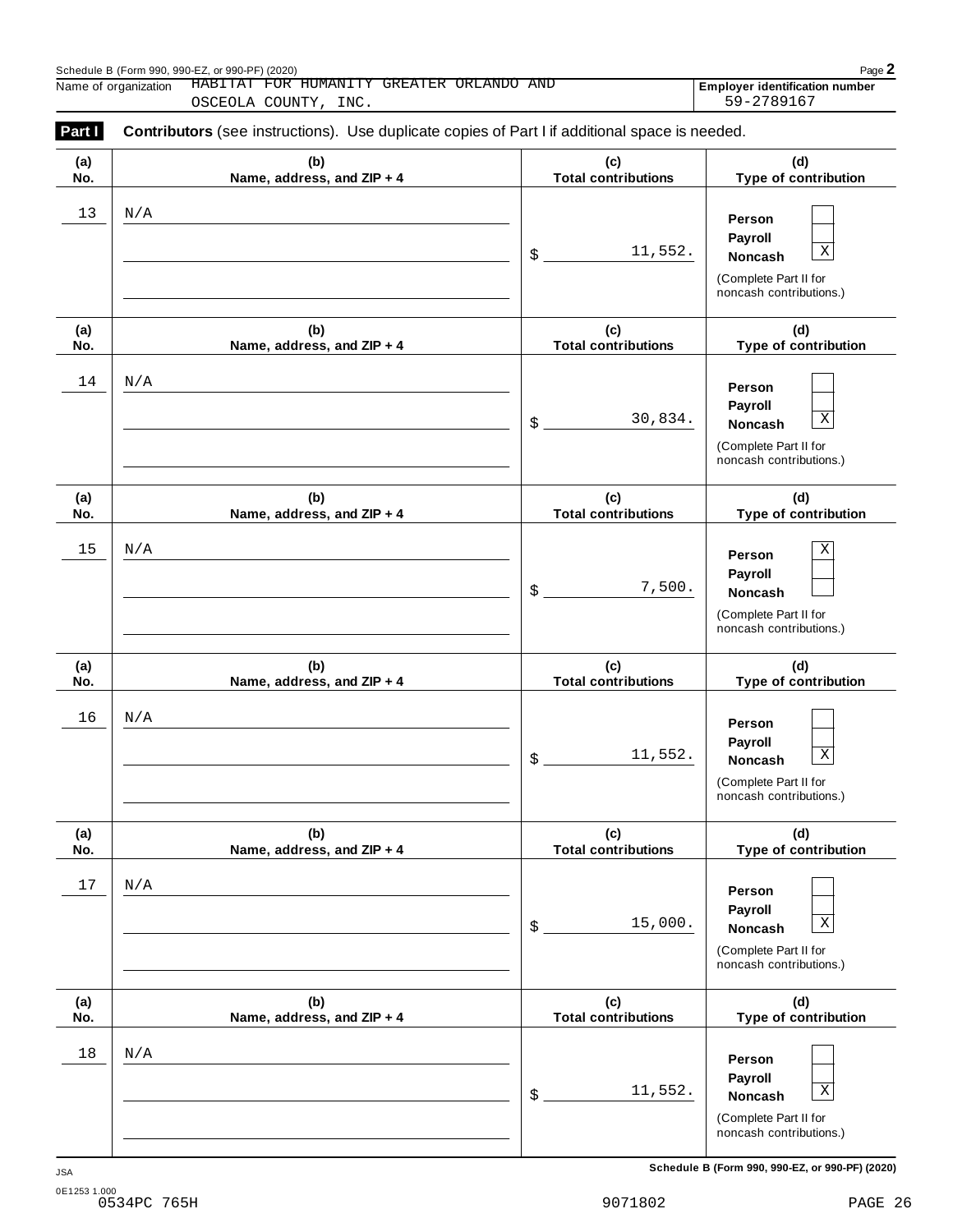|            | HABITAT FOR HUMANITY GREATER ORLANDO AND<br>Name of organization<br>OSCEOLA COUNTY, INC.       |                                      | Employer identification number<br>59-2789167                                                                |
|------------|------------------------------------------------------------------------------------------------|--------------------------------------|-------------------------------------------------------------------------------------------------------------|
| Part I     | Contributors (see instructions). Use duplicate copies of Part I if additional space is needed. |                                      |                                                                                                             |
| (a)<br>No. | (b)<br>Name, address, and ZIP + 4                                                              | (c)<br><b>Total contributions</b>    | (d)<br>Type of contribution                                                                                 |
| 19         | N/A                                                                                            | 10,000.<br>$\boldsymbol{\mathsf{S}}$ | Χ<br>Person<br>Payroll<br>Noncash<br>(Complete Part II for<br>noncash contributions.)                       |
| (a)<br>No. | (b)<br>Name, address, and ZIP + 4                                                              | (c)<br><b>Total contributions</b>    | (d)<br>Type of contribution                                                                                 |
| 20         | N/A                                                                                            | 52,000.<br>$\boldsymbol{\mathsf{S}}$ | Χ<br>Person<br>Payroll<br>Noncash<br>(Complete Part II for<br>noncash contributions.)                       |
| (a)<br>No. | (b)<br>Name, address, and ZIP + 4                                                              | (c)<br><b>Total contributions</b>    | (d)<br><b>Type of contribution</b>                                                                          |
| 21         | N/A                                                                                            | 125,000.<br>\$                       | Person<br>Payroll<br>$\overline{\textbf{X}}$<br>Noncash<br>(Complete Part II for<br>noncash contributions.) |
| (a)<br>No. | (b)<br>Name, address, and ZIP + 4                                                              | (c)<br><b>Total contributions</b>    | (d)<br>Type of contribution                                                                                 |
|            |                                                                                                | \$                                   | Person<br>Payroll<br>Noncash<br>(Complete Part II for<br>noncash contributions.)                            |
| (a)<br>No. | (b)<br>Name, address, and ZIP + 4                                                              | (c)<br><b>Total contributions</b>    | (d)<br>Type of contribution                                                                                 |
|            |                                                                                                | \$                                   | Person<br>Payroll<br>Noncash<br>(Complete Part II for<br>noncash contributions.)                            |
| (a)<br>No. | (b)<br>Name, address, and ZIP + 4                                                              | (c)<br><b>Total contributions</b>    | (d)<br>Type of contribution                                                                                 |
|            |                                                                                                | \$                                   | Person<br>Payroll<br>Noncash<br>(Complete Part II for<br>noncash contributions.)                            |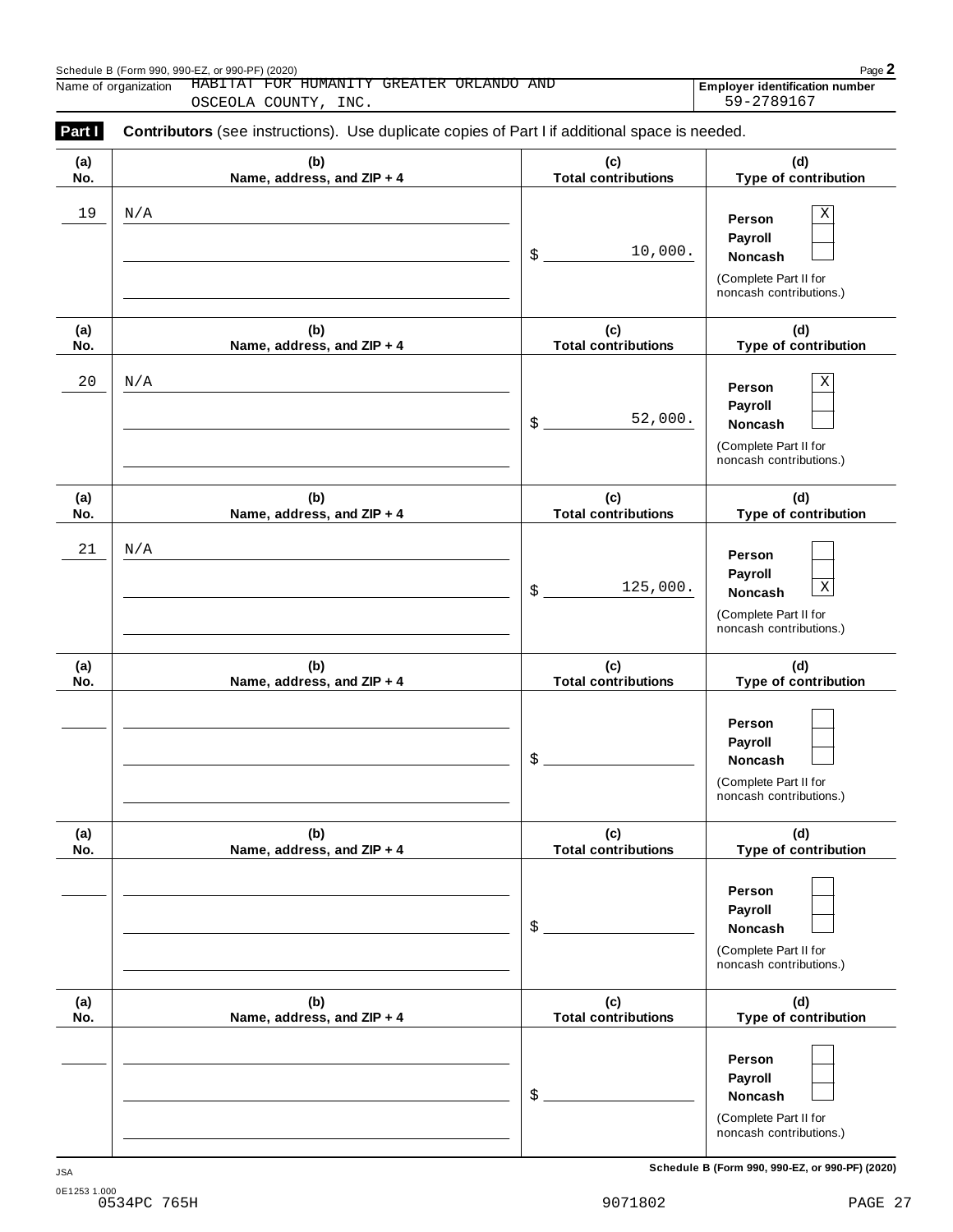|                           | Name of organization<br>HABITAT FOR HUMANITY GREATER ORLANDO AND<br>OSCEOLA COUNTY, INC.            |                                                 | 59-2789167 | <b>Employer identification number</b> |
|---------------------------|-----------------------------------------------------------------------------------------------------|-------------------------------------------------|------------|---------------------------------------|
| Part II                   | Noncash Property (see instructions). Use duplicate copies of Part II if additional space is needed. |                                                 |            |                                       |
| (a) No.<br>from<br>Part I | (b)<br>Description of noncash property given                                                        | (c)<br>FMV (or estimate)<br>(See instructions.) |            | (d)<br>Date received                  |
| 13                        | SITE DEVELOPMENT                                                                                    |                                                 |            |                                       |
|                           |                                                                                                     | $\mathbb{S}$                                    | 11,552.    | 12/31/2020                            |
| (a) No.<br>from<br>Part I | (b)<br>Description of noncash property given                                                        | (c)<br>FMV (or estimate)<br>(See instructions.) |            | (d)<br>Date received                  |
| 14                        | MATERIALS & LABOR                                                                                   |                                                 |            |                                       |
|                           |                                                                                                     | $\mathbb{S}$                                    | 30,834.    | 02/28/2021                            |
| (a) No.<br>from<br>Part I | (b)<br>Description of noncash property given                                                        | (c)<br>FMV (or estimate)<br>(See instructions.) |            | (d)<br>Date received                  |
| 8                         | SECURITY SYSTEM                                                                                     |                                                 |            |                                       |
|                           |                                                                                                     | $\mathbb S$                                     | 8,173.     | 12/31/2020                            |
| (a) No.<br>from<br>Part I | (b)<br>Description of noncash property given                                                        | (c)<br>FMV (or estimate)<br>(See instructions.) |            | (d)<br>Date received                  |
| 6                         | MATERIALS & LABOR                                                                                   |                                                 |            |                                       |
|                           |                                                                                                     | $$^{\circ}$                                     | 30,834.    | 02/28/2021                            |
| (a) No.<br>from<br>Part I | (b)<br>Description of noncash property given                                                        | (c)<br>FMV (or estimate)<br>(See instructions.) |            | (d)<br>Date received                  |
| 16                        | SITE DEVELOPMENT                                                                                    |                                                 |            |                                       |
|                           |                                                                                                     | $$^{\circ}$                                     | 11,552.    | 12/31/2020                            |
| (a) No.<br>from<br>Part I | (b)<br>Description of noncash property given                                                        | (c)<br>FMV (or estimate)<br>(See instructions.) |            | (d)<br>Date received                  |
| 17                        | MATERIALS & LABOR                                                                                   |                                                 |            |                                       |
|                           |                                                                                                     | $$^{\circ}$                                     | 15,000.    | 12/31/2020                            |
|                           |                                                                                                     |                                                 |            |                                       |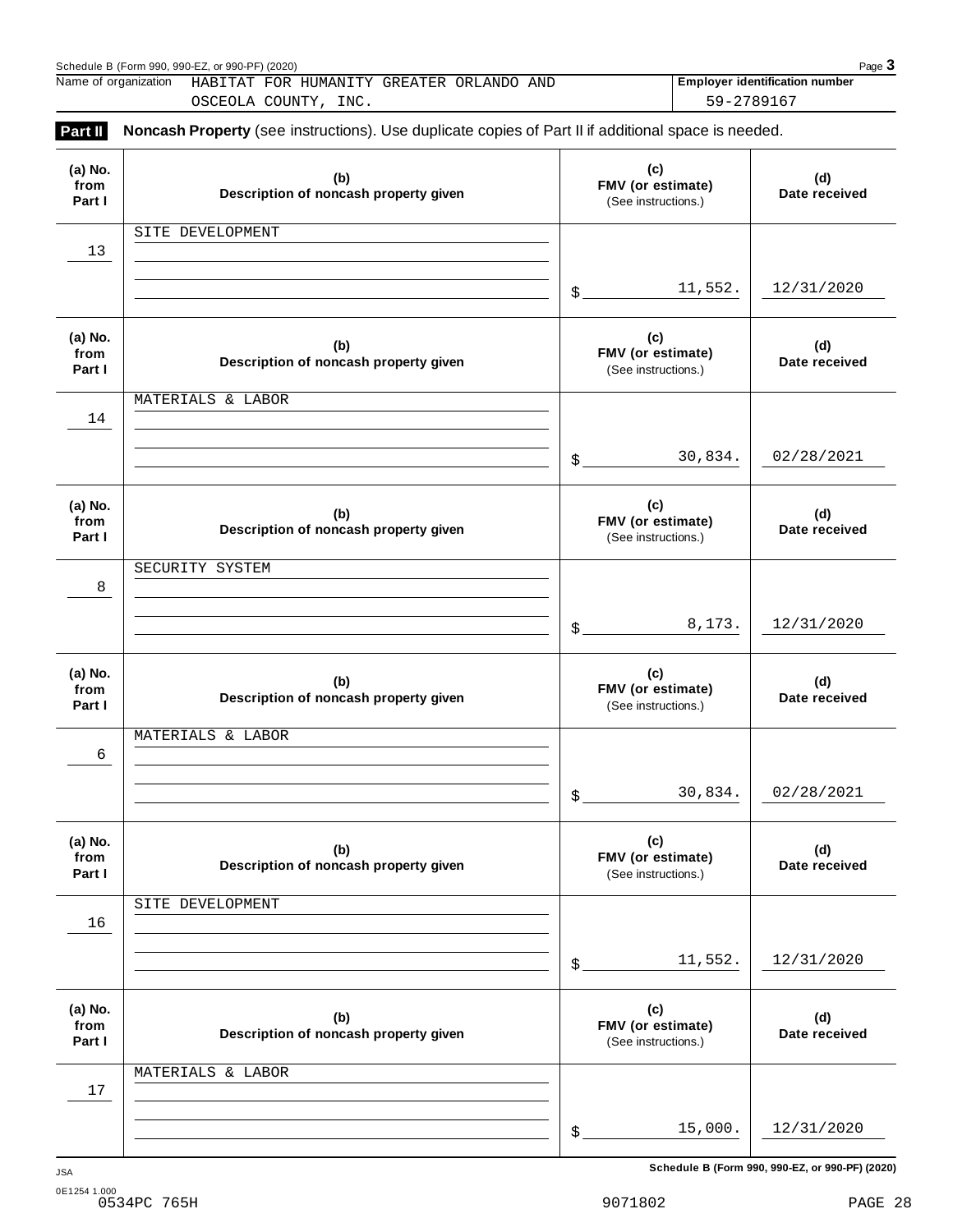|                           | Name of organization<br>HABITAT FOR HUMANITY GREATER ORLANDO AND<br>OSCEOLA COUNTY, INC.            |             | 59-2789167                                      | <b>Employer identification number</b> |
|---------------------------|-----------------------------------------------------------------------------------------------------|-------------|-------------------------------------------------|---------------------------------------|
| Part II                   | Noncash Property (see instructions). Use duplicate copies of Part II if additional space is needed. |             |                                                 |                                       |
| (a) No.<br>from<br>Part I | (b)<br>Description of noncash property given                                                        |             | (c)<br>FMV (or estimate)<br>(See instructions.) | (d)<br>Date received                  |
| 18                        | MATERIALS & LABOR                                                                                   |             |                                                 |                                       |
|                           |                                                                                                     | \$          | 11,552.                                         | 06/30/2021                            |
| (a) No.<br>from<br>Part I | (b)<br>Description of noncash property given                                                        |             | (c)<br>FMV (or estimate)<br>(See instructions.) | (d)<br>Date received                  |
| 21                        | LAND                                                                                                |             |                                                 |                                       |
|                           |                                                                                                     | \$          | 125,000.                                        | 06/30/2021                            |
| (a) No.<br>from<br>Part I | (b)<br>Description of noncash property given                                                        |             | (c)<br>FMV (or estimate)<br>(See instructions.) | (d)<br>Date received                  |
|                           |                                                                                                     |             |                                                 |                                       |
|                           |                                                                                                     | \$          |                                                 |                                       |
| (a) No.<br>from<br>Part I | (b)<br>Description of noncash property given                                                        |             | (c)<br>FMV (or estimate)<br>(See instructions.) | (d)<br>Date received                  |
|                           |                                                                                                     |             |                                                 |                                       |
|                           |                                                                                                     | \$          |                                                 |                                       |
| (a) No.<br>from<br>Part I | (b)<br>Description of noncash property given                                                        |             | (c)<br>FMV (or estimate)<br>(See instructions.) | (d)<br>Date received                  |
|                           |                                                                                                     |             |                                                 |                                       |
|                           |                                                                                                     | \$          |                                                 |                                       |
| (a) No.<br>from<br>Part I | (b)<br>Description of noncash property given                                                        |             | (c)<br>FMV (or estimate)<br>(See instructions.) | (d)<br>Date received                  |
|                           |                                                                                                     |             |                                                 |                                       |
|                           |                                                                                                     | $$^{\circ}$ |                                                 |                                       |
|                           |                                                                                                     |             |                                                 |                                       |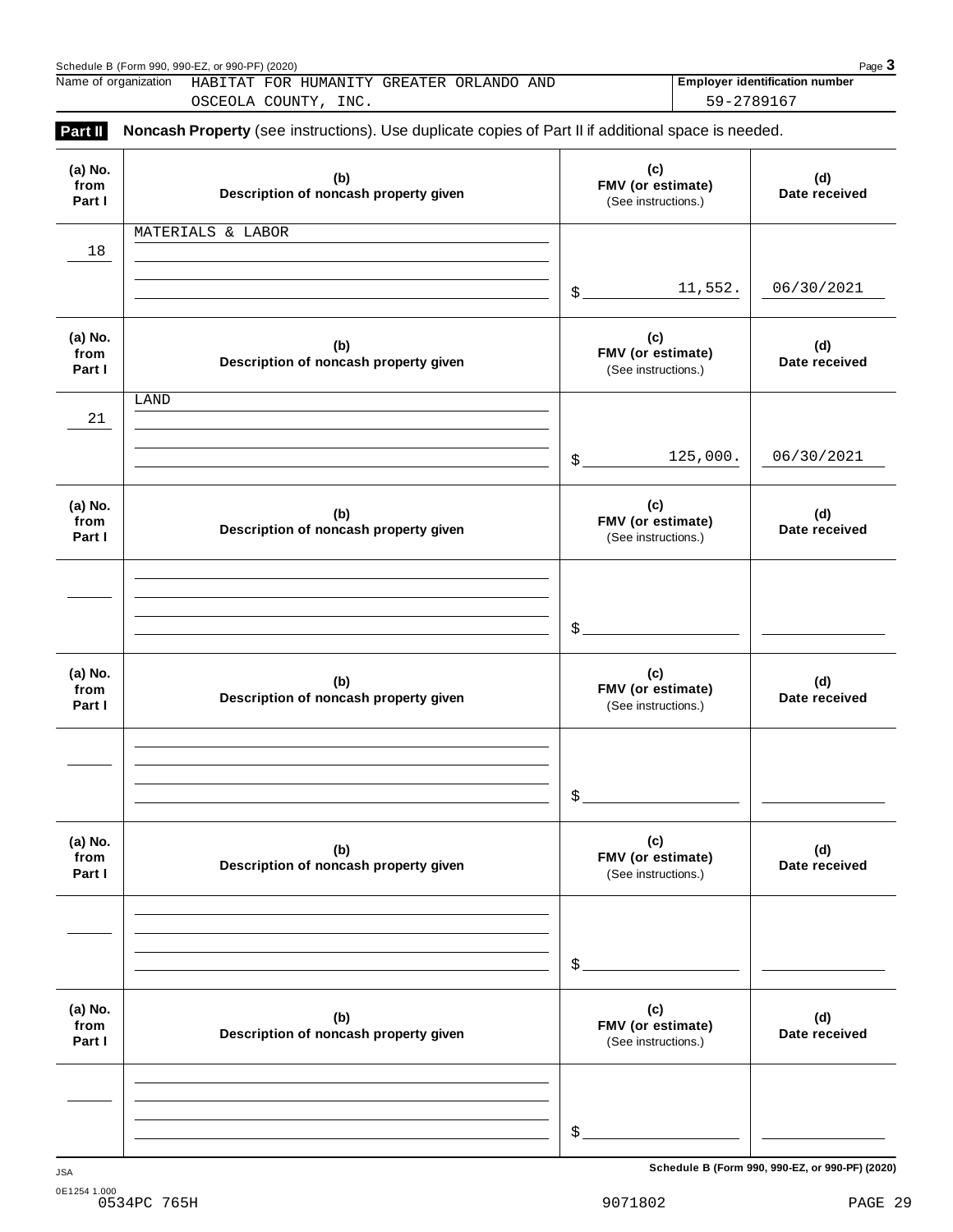|                           | Name of organization HABITAT FOR HUMANITY GREATER ORLANDO AND                                                                                                                                                                                                                                                                                                                                                                                                                                                                                                   |                      | <b>Employer identification number</b>    |
|---------------------------|-----------------------------------------------------------------------------------------------------------------------------------------------------------------------------------------------------------------------------------------------------------------------------------------------------------------------------------------------------------------------------------------------------------------------------------------------------------------------------------------------------------------------------------------------------------------|----------------------|------------------------------------------|
|                           | OSCEOLA COUNTY, INC.                                                                                                                                                                                                                                                                                                                                                                                                                                                                                                                                            |                      | 59-2789167                               |
| Part III                  | Exclusively religious, charitable, etc., contributions to organizations described in section 501(c)(7), (8), or<br>(10) that total more than \$1,000 for the year from any one contributor. Complete columns (a) through (e) and<br>the following line entry. For organizations completing Part III, enter the total of exclusively religious, charitable, etc.,<br>contributions of \$1,000 or less for the year. (Enter this information once. See instructions.) $\blacktriangleright$ \$<br>Use duplicate copies of Part III if additional space is needed. |                      |                                          |
| $(a)$ No.<br>from         |                                                                                                                                                                                                                                                                                                                                                                                                                                                                                                                                                                 |                      |                                          |
| Part I                    | (b) Purpose of gift                                                                                                                                                                                                                                                                                                                                                                                                                                                                                                                                             | (c) Use of gift      | (d) Description of how gift is held      |
|                           |                                                                                                                                                                                                                                                                                                                                                                                                                                                                                                                                                                 | (e) Transfer of gift |                                          |
|                           | Transferee's name, address, and ZIP + 4                                                                                                                                                                                                                                                                                                                                                                                                                                                                                                                         |                      | Relationship of transferor to transferee |
|                           |                                                                                                                                                                                                                                                                                                                                                                                                                                                                                                                                                                 |                      |                                          |
| (a) No.<br>from<br>Part I | (b) Purpose of gift                                                                                                                                                                                                                                                                                                                                                                                                                                                                                                                                             | (c) Use of gift      | (d) Description of how gift is held      |
|                           |                                                                                                                                                                                                                                                                                                                                                                                                                                                                                                                                                                 |                      |                                          |
|                           | Transferee's name, address, and ZIP + 4                                                                                                                                                                                                                                                                                                                                                                                                                                                                                                                         | (e) Transfer of gift | Relationship of transferor to transferee |
|                           |                                                                                                                                                                                                                                                                                                                                                                                                                                                                                                                                                                 |                      |                                          |
|                           |                                                                                                                                                                                                                                                                                                                                                                                                                                                                                                                                                                 |                      |                                          |
| from<br>Part I            | (b) Purpose of gift                                                                                                                                                                                                                                                                                                                                                                                                                                                                                                                                             | (c) Use of gift      | (d) Description of how gift is held      |
|                           |                                                                                                                                                                                                                                                                                                                                                                                                                                                                                                                                                                 |                      |                                          |
|                           |                                                                                                                                                                                                                                                                                                                                                                                                                                                                                                                                                                 | (e) Transfer of gift |                                          |
|                           | Transferee's name, address, and ZIP + 4                                                                                                                                                                                                                                                                                                                                                                                                                                                                                                                         |                      | Relationship of transferor to transferee |
|                           |                                                                                                                                                                                                                                                                                                                                                                                                                                                                                                                                                                 |                      |                                          |
| from<br>Part I            | (b) Purpose of gift                                                                                                                                                                                                                                                                                                                                                                                                                                                                                                                                             | (c) Use of gift      | (d) Description of how gift is held      |
| (a) No.<br>(a) No.        |                                                                                                                                                                                                                                                                                                                                                                                                                                                                                                                                                                 |                      |                                          |
|                           |                                                                                                                                                                                                                                                                                                                                                                                                                                                                                                                                                                 | (e) Transfer of gift |                                          |
|                           | Transferee's name, address, and ZIP + 4                                                                                                                                                                                                                                                                                                                                                                                                                                                                                                                         |                      | Relationship of transferor to transferee |
|                           |                                                                                                                                                                                                                                                                                                                                                                                                                                                                                                                                                                 |                      |                                          |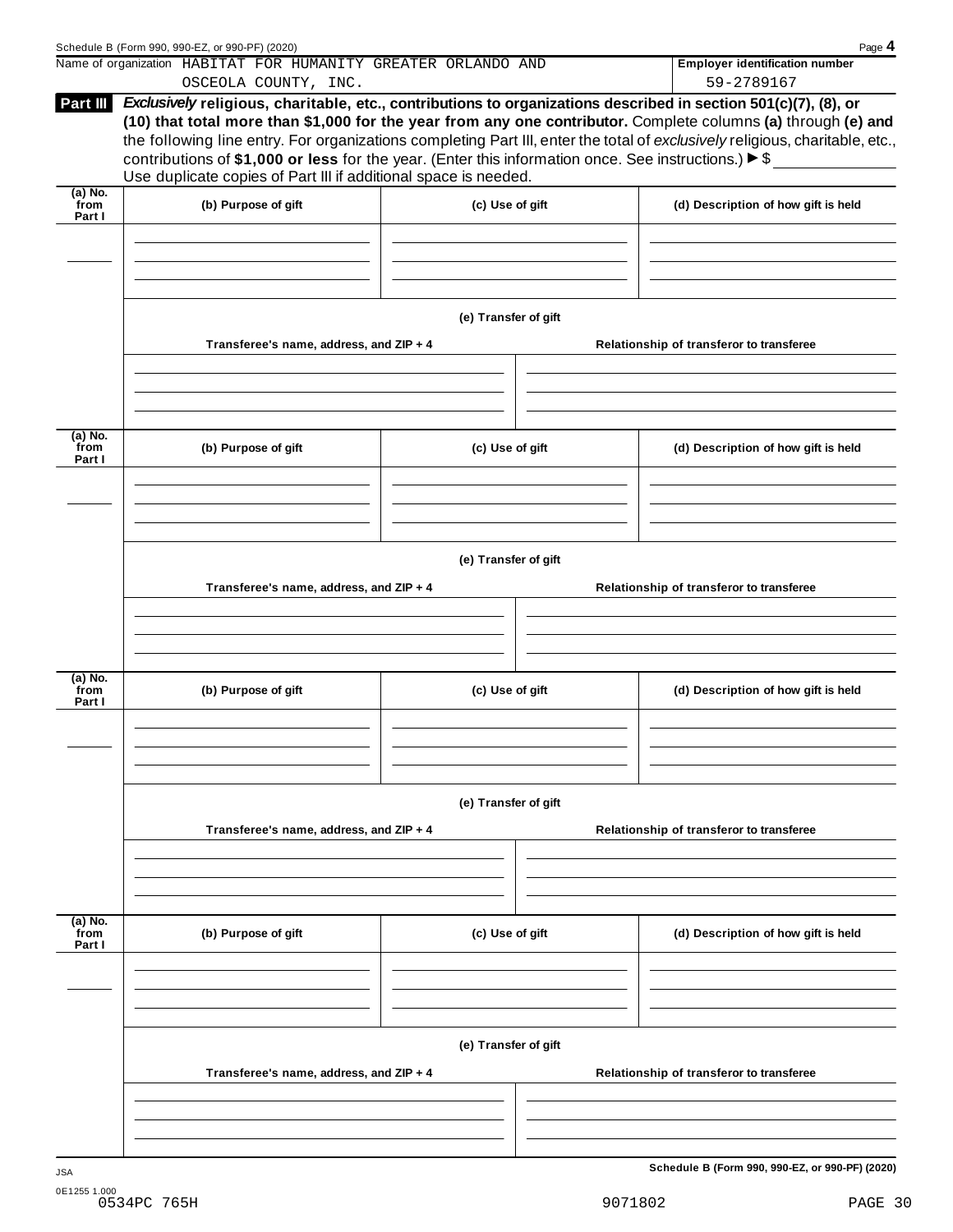| <b>SCHEDULE D</b> |  |
|-------------------|--|
| (Form 990)        |  |

# Supplemental Financial Statements<br>
Example if the organization answered "Yes" on Form 990,<br>
Part IV, line 6, 7, 8, 9, 10, 11a, 11b, 11c, 11d, 11e, 11f, 12a, or 12b.

Department of the Treasury<br>Department of the Treasury<br>Control **Public Inches Example 2014 Control in the Intervet intervention** and the latest information Internal Revenue Service I **Go to** *www.irs.gov/Form990* **for instructions and the latest information. Inspection Name of the organization Employer identification number** HABITAT FOR HUMANITY GREATER ORLANDO AND **Organizations Maintaining Donor Advised Funds or Other Similar Funds or Accounts. Part I | | Organizations Maintaining Donor Advised Funds or Other Similar Funds<br>Complete if the organization answered "Yes" on Form 990, Part IV, line 6. (a)** Donor advised funds **(b)** Funds and other accounts **1 2 3 4 5 6** Total number at end of year  $\dots\dots\dots\dots$ Aggregate value of contributions to (during year) Aggregate value of contributions to (during year)<br>Aggregate value of grants from (during year) Aggregate value of grants from (during year)<br>Aggregate value at end of year Did the organization inform all donors and donor advisors in writing that the assets held in donor advised funds are the organization's property, subject to the organization's exclusive legal control? **m** m m m m m m **y**  $\blacksquare$  Yes  $\blacksquare$  No Did the organization inform all grantees, donors, and donor advisors in writing that grant funds can be used only for charitable purposes and not for the benefit of the donor or donor advisor, or for any other purpose conferring impermissible private benefit? m m m m m m m m m m m m m m m m m m m m m m m m m m m m m m m m m m m m m m **Yes No Conservation Easements. Part II** Conservation Easements.<br>Complete if the organization answered "Yes" on Form 990, Part IV, line 7. **1** Purpose(s) of conservation easements held by the organization (check all that apply). Preservation of land for public use (for example, recreation or education) Protection of natural habitat Preservation of open space Preservation of a historically important land area Preservation of a certified historic structure **2** Complete lines 2a through 2d if the organization held a qualified conservation contribution in the form of a conservation easement on the last day of the tax year. **Held at the End** of the Tax Year **2a 2b 2c 2d a** Total number of conservation easements m m m m m m m m m m m m m m m m m m m m m m m m m m m **a** Total number of conservation easements ............................<br>**b** Total acreage restricted by conservation easements ..................... **b** Total acreage restricted by conservation easements<br>**c** Number of conservation easements on a certified historic structure included in (a) . . . . . . **d** Number of conservation easements included in (c) acquired after 7/25/06, and not on a | historic structure listed in the National Register m m m m m m m m m m m m m m m m m m m m m m m m **3 4 5 6 7 8 9** Number of conservation easements modified, transferred, released, extinguished, or terminated by the organization during the tax vear  $\blacktriangleright$ Number of states where property subject to conservation easement is located  $\blacktriangleright$ . Does the organization have a written policy regarding the periodic monitoring, inspection, handling of violations, and enforcement of the conservation easements it holds? music m m m m m m m m m m  $\Box$  Yes Staff and volunteer hours devoted to monitoring, inspecting, handling of violations, and enforcing conservation easements during the year <br>
> Amount of expenses incurred in monitoring, inspecting, handling of violations, and enforcing conservation easements during the year  $\triangleright$  s Does each conservation easement reported on line 2(d) above satisfy the requirements of section 170(h)(4)(B)(i) and section 170(h)(4)(B)(ii)? m m m m m m m m m m m m m m m m m m m m m m m m m m m m m m m m m m m m m m m m m m m m m **Yes No** In Part XIII, describe how the organization reports conservation easements in its revenue and expense statement and balance sheet, and include, if applicable, the text of the footnote to the organization's financial statements that describes the organization's accounting for conservation easements. **Organizations Maintaining Collections of Art, Historical Treasures, or Other Similar Assets. Part III Organizations Maintaining Collections of Art, Historical Treasures, or Organization answered "Yes" on Form 990, Part IV, line 8. 1a** If the organization elected, as permitted under FASB ASC 958, not to report in its revenue statement and balance sheet works of art, historical treasures, or other similar assets held for public exhibition, education, or research in furtherance of public service, provide in Part XIII the text of the footnote to its financial statements that describes these items. **b** If the organization elected, as permitted under FASB ASC 958, to report in its revenue statement and balance sheet works of art, historical treasures, or other similar assets held for public exhibition, education, or research in furtherance of public service, provide the following amounts relating to these items: provide the following amounts relating to these items:<br>**(i)** Revenue included on Form 990, Part VIII, line 1............................... **(ii)** Assets included in Form 990, Part X m m m m m m m m m m m m m m m m m m m m m m m m m m m m m m m m m m m m I \$ **2** If the organization received or held works of art, historical treasures, or other similar assets for financial gain, provide the following amounts required to be reported under FASB ASC 958 relating to these items: following amounts required to be reported under FASB ASC 958 relating to these items:<br>**a** Revenue included on Form 990, Part VIII, line 1 **Allian Concernance in the metal on Form 990**, Part VIII, line 1 **Allian Concernanc** Assets included in Form 990, Part X **<sup>b</sup>** m m m m m m m m m m m m m m m m m m m m m m m m m m m m m m m m m m m m m m I \$ OSCEOLA COUNTY, INC. 59-2789167  $\overline{\mathrm{x}}$  $\vert$  X  $\vert$  No

**For Paperwork Reduction Act Notice, see the Instructions for Form 990. Schedule D (Form 990) 2020**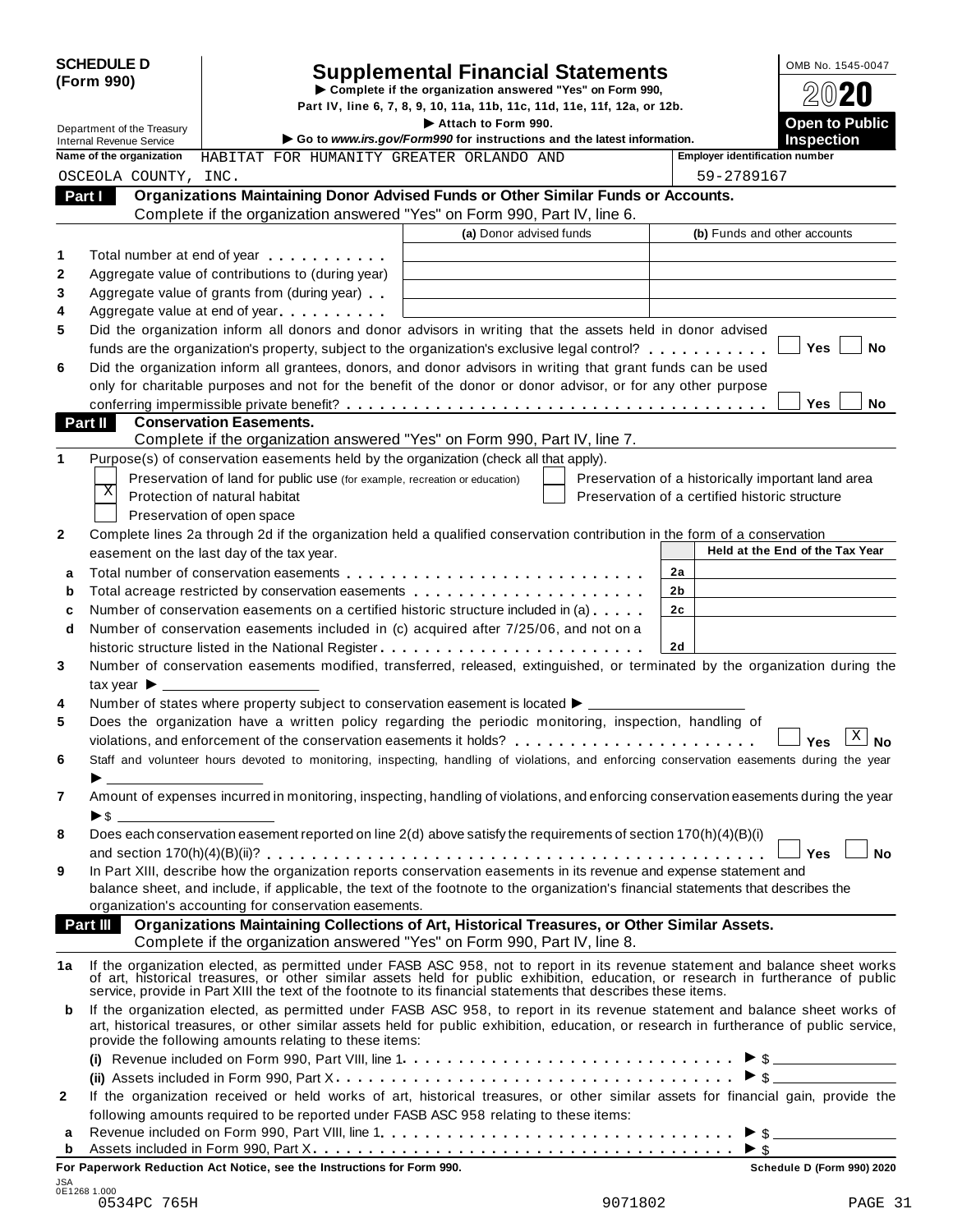|  | HABITAT FOR HUMANITY GREATER ORLANDO AND |  |  |
|--|------------------------------------------|--|--|
|  |                                          |  |  |

|    | Schedule D (Form 990) 2020                                                                                                                                                                                                     |                                                    |                |       |                                    |                |                                 |        |                     | Page 2   |
|----|--------------------------------------------------------------------------------------------------------------------------------------------------------------------------------------------------------------------------------|----------------------------------------------------|----------------|-------|------------------------------------|----------------|---------------------------------|--------|---------------------|----------|
|    | Organizations Maintaining Collections of Art, Historical Treasures, or Other Similar Assets (continued)<br><b>Part III</b>                                                                                                     |                                                    |                |       |                                    |                |                                 |        |                     |          |
| 3  | Using the organization's acquisition, accession, and other records, check any of the following that make significant use of its                                                                                                |                                                    |                |       |                                    |                |                                 |        |                     |          |
|    | collection items (check all that apply):                                                                                                                                                                                       |                                                    |                |       |                                    |                |                                 |        |                     |          |
| a  | Public exhibition                                                                                                                                                                                                              |                                                    | d              |       | Loan or exchange program           |                |                                 |        |                     |          |
| b  | Scholarly research                                                                                                                                                                                                             |                                                    | е              | Other |                                    |                |                                 |        |                     |          |
| c  | Preservation for future generations                                                                                                                                                                                            |                                                    |                |       |                                    |                |                                 |        |                     |          |
| 4  | Provide a description of the organization's collections and explain how they further the organization's exempt purpose in Part                                                                                                 |                                                    |                |       |                                    |                |                                 |        |                     |          |
|    | XIII.                                                                                                                                                                                                                          |                                                    |                |       |                                    |                |                                 |        |                     |          |
| 5  | During the year, did the organization solicit or receive donations of art, historical treasures, or other similar                                                                                                              |                                                    |                |       |                                    |                |                                 |        |                     |          |
|    | assets to be sold to raise funds rather than to be maintained as part of the organization's collection?                                                                                                                        |                                                    |                |       |                                    |                |                                 |        | Yes                 | No       |
|    | <b>Escrow and Custodial Arrangements.</b><br><b>Part IV</b>                                                                                                                                                                    |                                                    |                |       |                                    |                |                                 |        |                     |          |
|    | Complete if the organization answered "Yes" on Form 990, Part IV, line 9, or reported an amount on Form                                                                                                                        |                                                    |                |       |                                    |                |                                 |        |                     |          |
|    | 990, Part X, line 21.                                                                                                                                                                                                          |                                                    |                |       |                                    |                |                                 |        |                     |          |
|    | 1a Is the organization an agent, trustee, custodian or other intermediary for contributions or other assets not                                                                                                                |                                                    |                |       |                                    |                |                                 |        |                     |          |
|    |                                                                                                                                                                                                                                |                                                    |                |       |                                    |                |                                 |        | Yes                 | No       |
| b  | If "Yes," explain the arrangement in Part XIII and complete the following table:                                                                                                                                               |                                                    |                |       |                                    |                |                                 |        |                     |          |
|    |                                                                                                                                                                                                                                |                                                    |                |       |                                    |                |                                 | Amount |                     |          |
|    |                                                                                                                                                                                                                                |                                                    |                |       |                                    |                |                                 |        |                     |          |
| c  |                                                                                                                                                                                                                                |                                                    |                |       |                                    | 1с             |                                 |        |                     |          |
|    |                                                                                                                                                                                                                                |                                                    |                |       |                                    | 1 <sub>d</sub> |                                 |        |                     |          |
|    |                                                                                                                                                                                                                                |                                                    |                |       |                                    | 1e             |                                 |        |                     |          |
| f  |                                                                                                                                                                                                                                |                                                    |                |       |                                    | 1f             |                                 |        |                     |          |
| 2a | Did the organization include an amount on Form 990, Part X, line 21, for escrow or custodial account liability?                                                                                                                |                                                    |                |       |                                    |                |                                 |        | <b>Yes</b>          | No       |
|    | <b>b</b> If "Yes," explain the arrangement in Part XIII. Check here if the explanation has been provided on Part XIII                                                                                                          |                                                    |                |       |                                    |                |                                 |        |                     |          |
|    | <b>Endowment Funds.</b><br><b>Part V</b>                                                                                                                                                                                       |                                                    |                |       |                                    |                |                                 |        |                     |          |
|    | Complete if the organization answered "Yes" on Form 990, Part IV, line 10.                                                                                                                                                     |                                                    |                |       |                                    |                |                                 |        |                     |          |
|    |                                                                                                                                                                                                                                | (a) Current year                                   | (b) Prior year |       | (c) Two years back                 |                | (d) Three years back            |        | (e) Four years back |          |
| 1а | Beginning of year balance                                                                                                                                                                                                      |                                                    |                |       |                                    |                |                                 |        |                     |          |
| b  | Contributions <b>Contributions</b>                                                                                                                                                                                             |                                                    |                |       |                                    |                |                                 |        |                     |          |
| c  | Net investment earnings, gains,                                                                                                                                                                                                |                                                    |                |       |                                    |                |                                 |        |                     |          |
|    | and losses experiences and losses                                                                                                                                                                                              |                                                    |                |       |                                    |                |                                 |        |                     |          |
| d  | Grants or scholarships <b>State of State State</b>                                                                                                                                                                             |                                                    |                |       |                                    |                |                                 |        |                     |          |
| е  | Other expenditures for facilities                                                                                                                                                                                              |                                                    |                |       |                                    |                |                                 |        |                     |          |
|    | and programs                                                                                                                                                                                                                   | <u> 1989 - Andrea Stationen, Amerikaansk konst</u> |                |       |                                    |                |                                 |        |                     |          |
| f  | Administrative expenses                                                                                                                                                                                                        |                                                    |                |       |                                    |                |                                 |        |                     |          |
| g  | End of year balance                                                                                                                                                                                                            |                                                    |                |       |                                    |                |                                 |        |                     |          |
| 2  | Provide the estimated percentage of the current year end balance (line 1g, column (a)) held as:                                                                                                                                |                                                    |                |       |                                    |                |                                 |        |                     |          |
| a  | Board designated or quasi-endowment $\blacktriangleright$                                                                                                                                                                      |                                                    |                |       |                                    |                |                                 |        |                     |          |
| b  | Permanent endowment ▶                                                                                                                                                                                                          | ℅                                                  |                |       |                                    |                |                                 |        |                     |          |
| c  | %<br>Term endowment ▶                                                                                                                                                                                                          |                                                    |                |       |                                    |                |                                 |        |                     |          |
|    | The percentages on lines 2a, 2b, and 2c should equal 100%.                                                                                                                                                                     |                                                    |                |       |                                    |                |                                 |        |                     |          |
|    | 3a Are there endowment funds not in the possession of the organization that are held and administered for the                                                                                                                  |                                                    |                |       |                                    |                |                                 |        |                     |          |
|    | organization by:                                                                                                                                                                                                               |                                                    |                |       |                                    |                |                                 |        | <b>Yes</b>          | No       |
|    |                                                                                                                                                                                                                                |                                                    |                |       |                                    |                |                                 |        | 3a(i)               |          |
|    |                                                                                                                                                                                                                                |                                                    |                |       |                                    |                |                                 |        | 3a(ii)              |          |
|    | If "Yes" on line 3a(ii), are the related organizations listed as required on Schedule R?                                                                                                                                       |                                                    |                |       |                                    |                |                                 |        | 3b                  |          |
| 4  | Describe in Part XIII the intended uses of the organization's endowment funds.                                                                                                                                                 |                                                    |                |       |                                    |                |                                 |        |                     |          |
|    | <b>Part VI</b>                                                                                                                                                                                                                 |                                                    |                |       |                                    |                |                                 |        |                     |          |
|    | Land, Buildings, and Equipment.<br>Complete if the organization answered "Yes" on Form 990, Part IV, line 11a. See Form 990, Part X, line 10.                                                                                  |                                                    |                |       |                                    |                |                                 |        |                     |          |
|    | Description of property                                                                                                                                                                                                        | (a) Cost or other basis<br>(investment)            |                |       | (b) Cost or other basis<br>(other) |                | (c) Accumulated<br>depreciation |        | (d) Book value      |          |
| 1a |                                                                                                                                                                                                                                |                                                    |                |       | 289,250.                           |                |                                 |        |                     | 289,250. |
| b  | Buildings and the service of the service of the service of the service of the service of the service of the service of the service of the service of the service of the service of the service of the service of the service o |                                                    |                |       | 1,524,155.                         |                | 133,036.                        |        | 1,391,119.          |          |
|    | Leasehold improvements entitled and the set of the set of the set of the set of the set of the set of the set of the set of the set of the set of the set of the set of the set of the set of the set of the set of the set of |                                                    |                |       | 29,821.                            |                | 5,301                           |        |                     | 24,520.  |
| c  |                                                                                                                                                                                                                                |                                                    |                |       | 107,115.                           |                | 76,683                          |        |                     | 30,432.  |
| d  | Equipment                                                                                                                                                                                                                      |                                                    |                |       | 124,467.                           |                | 48,870                          |        |                     | 75,596.  |
|    |                                                                                                                                                                                                                                |                                                    |                |       |                                    |                |                                 |        | 1,810,917.          |          |
|    | Total. Add lines 1a through 1e. (Column (d) must equal Form 990, Part X, column (B), line 10c.)                                                                                                                                |                                                    |                |       |                                    |                |                                 |        |                     |          |

**Schedule D (Form 990) 2020**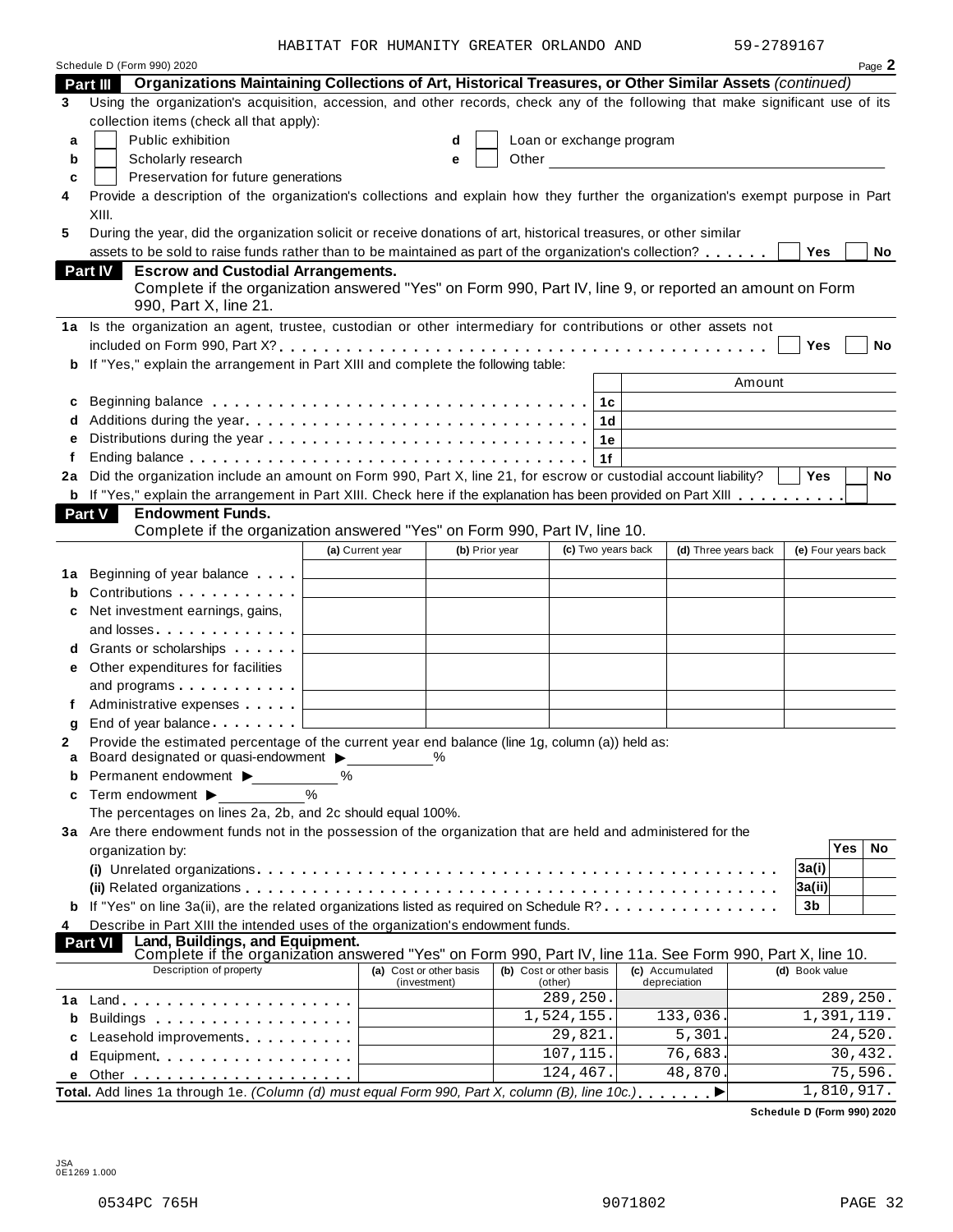| Schedule D (Form 990) 2020 |  |  |
|----------------------------|--|--|
|                            |  |  |

|                 | Schedule D (Form 990) 2020                                                               |                              | Page 3                                                                                                                                                                                                                                                                                                       |
|-----------------|------------------------------------------------------------------------------------------|------------------------------|--------------------------------------------------------------------------------------------------------------------------------------------------------------------------------------------------------------------------------------------------------------------------------------------------------------|
| <b>Part VII</b> | <b>Investments - Other Securities.</b>                                                   |                              | Complete if the organization answered "Yes" on Form 990, Part IV, line 11b. See Form 990, Part X, line 12.                                                                                                                                                                                                   |
|                 | (a) Description of security or category<br>(including name of security)                  | (b) Book value               | (c) Method of valuation:<br>Cost or end-of-year market value                                                                                                                                                                                                                                                 |
|                 | (1) Financial derivatives                                                                |                              |                                                                                                                                                                                                                                                                                                              |
|                 | (2) Closely held equity interests                                                        |                              |                                                                                                                                                                                                                                                                                                              |
|                 | $(3)$ Other                                                                              |                              |                                                                                                                                                                                                                                                                                                              |
| (A)             |                                                                                          |                              |                                                                                                                                                                                                                                                                                                              |
| (B)             |                                                                                          |                              |                                                                                                                                                                                                                                                                                                              |
| (C)             |                                                                                          |                              |                                                                                                                                                                                                                                                                                                              |
| (D)             |                                                                                          |                              |                                                                                                                                                                                                                                                                                                              |
| (E)             |                                                                                          |                              |                                                                                                                                                                                                                                                                                                              |
| (F)             |                                                                                          |                              |                                                                                                                                                                                                                                                                                                              |
| (G)             |                                                                                          |                              |                                                                                                                                                                                                                                                                                                              |
| (H)             |                                                                                          |                              |                                                                                                                                                                                                                                                                                                              |
|                 | Total. (Column (b) must equal Form 990, Part X, col. (B) line 12.) $\blacktriangleright$ |                              |                                                                                                                                                                                                                                                                                                              |
| Part VIII       | <b>Investments - Program Related.</b>                                                    |                              | Complete if the organization answered "Yes" on Form 990, Part IV, line 11c. See Form 990, Part X, line 13.                                                                                                                                                                                                   |
|                 | (a) Description of investment                                                            | (b) Book value               | (c) Method of valuation:                                                                                                                                                                                                                                                                                     |
|                 |                                                                                          |                              | Cost or end-of-year market value                                                                                                                                                                                                                                                                             |
| (1)             |                                                                                          |                              |                                                                                                                                                                                                                                                                                                              |
| (2)             |                                                                                          |                              |                                                                                                                                                                                                                                                                                                              |
| (3)             |                                                                                          |                              |                                                                                                                                                                                                                                                                                                              |
| (4)             |                                                                                          |                              |                                                                                                                                                                                                                                                                                                              |
| (5)             |                                                                                          |                              |                                                                                                                                                                                                                                                                                                              |
| (6)             |                                                                                          |                              |                                                                                                                                                                                                                                                                                                              |
| (7)             |                                                                                          |                              |                                                                                                                                                                                                                                                                                                              |
| (8)             |                                                                                          |                              |                                                                                                                                                                                                                                                                                                              |
| (9)             |                                                                                          |                              |                                                                                                                                                                                                                                                                                                              |
|                 | Total. (Column (b) must equal Form 990, Part X, col. (B) line $13$ .)                    |                              |                                                                                                                                                                                                                                                                                                              |
| Part IX         | Other Assets.                                                                            |                              | Complete if the organization answered "Yes" on Form 990, Part IV, line 11d. See Form 990, Part X, line 15.                                                                                                                                                                                                   |
|                 |                                                                                          | (a) Description              | (b) Book value                                                                                                                                                                                                                                                                                               |
| (1)             |                                                                                          |                              |                                                                                                                                                                                                                                                                                                              |
| (2)             |                                                                                          |                              |                                                                                                                                                                                                                                                                                                              |
| (3)             |                                                                                          |                              |                                                                                                                                                                                                                                                                                                              |
| (4)             |                                                                                          |                              |                                                                                                                                                                                                                                                                                                              |
| (5)             |                                                                                          |                              |                                                                                                                                                                                                                                                                                                              |
| (6)             |                                                                                          |                              |                                                                                                                                                                                                                                                                                                              |
| (7)             |                                                                                          |                              |                                                                                                                                                                                                                                                                                                              |
| (8)             |                                                                                          |                              |                                                                                                                                                                                                                                                                                                              |
| (9)             |                                                                                          |                              |                                                                                                                                                                                                                                                                                                              |
|                 |                                                                                          |                              |                                                                                                                                                                                                                                                                                                              |
| Part X          | <b>Other Liabilities.</b><br>line 25.                                                    |                              | Complete if the organization answered "Yes" on Form 990, Part IV, line 11e or 11f. See Form 990, Part X,                                                                                                                                                                                                     |
| 1.              |                                                                                          | (a) Description of liability | (b) Book value                                                                                                                                                                                                                                                                                               |
| (1)             | Federal income taxes                                                                     |                              |                                                                                                                                                                                                                                                                                                              |
| (2)             |                                                                                          |                              |                                                                                                                                                                                                                                                                                                              |
| (3)             |                                                                                          |                              |                                                                                                                                                                                                                                                                                                              |
| (4)             |                                                                                          |                              |                                                                                                                                                                                                                                                                                                              |
| (5)             |                                                                                          |                              |                                                                                                                                                                                                                                                                                                              |
| (6)             |                                                                                          |                              |                                                                                                                                                                                                                                                                                                              |
| (7)             |                                                                                          |                              |                                                                                                                                                                                                                                                                                                              |
| (8)             |                                                                                          |                              |                                                                                                                                                                                                                                                                                                              |
| (9)             |                                                                                          |                              |                                                                                                                                                                                                                                                                                                              |
|                 |                                                                                          |                              |                                                                                                                                                                                                                                                                                                              |
|                 |                                                                                          |                              |                                                                                                                                                                                                                                                                                                              |
|                 |                                                                                          |                              | 2. Liability for uncertain tax positions. In Part XIII, provide the text of the footnote to the organization's financial statements that reports the<br>organization's liability for uncertain tax positions under FASB ASC 740. Check here if the text of the footnote has been provided in Part XIII.<br>Χ |
|                 |                                                                                          |                              |                                                                                                                                                                                                                                                                                                              |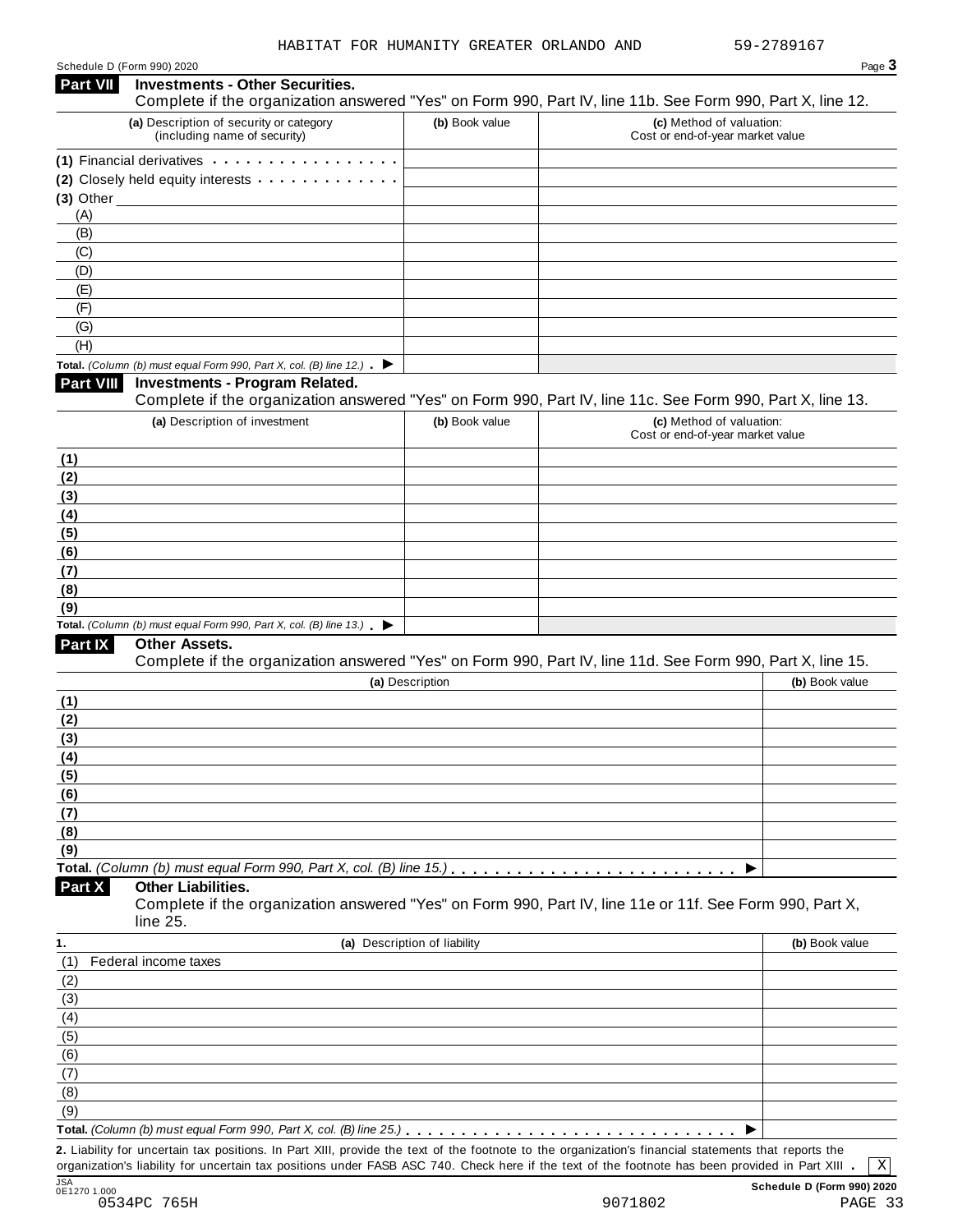|              | Schedule D (Form 990) 2020                                                                                                                                         |                | Page 4       |
|--------------|--------------------------------------------------------------------------------------------------------------------------------------------------------------------|----------------|--------------|
| Part XI      | Reconciliation of Revenue per Audited Financial Statements With Revenue per Return.<br>Complete if the organization answered "Yes" on Form 990, Part IV, line 12a. |                |              |
| 1            | Total revenue, gains, and other support per audited financial statements                                                                                           | $\mathbf 1$    | 5,825,646.   |
| $\mathbf{2}$ | Amounts included on line 1 but not on Form 990, Part VIII, line 12:                                                                                                |                |              |
| a            | 2a                                                                                                                                                                 |                |              |
| b            | 216, 465.<br>2 <sub>b</sub><br>Donated services and use of facilities                                                                                              |                |              |
| c            | 2c<br>Recoveries of prior year grants                                                                                                                              |                |              |
| d            | 2d                                                                                                                                                                 |                |              |
| e            |                                                                                                                                                                    | 2e             | 216,465.     |
| 3            |                                                                                                                                                                    | 3              | 5,609,181.   |
| 4            | Amounts included on Form 990, Part VIII, line 12, but not on line 1:                                                                                               |                |              |
| a            | 4a<br>Investment expenses not included on Form 990, Part VIII, line 7b                                                                                             |                |              |
| b            | 4b                                                                                                                                                                 |                |              |
| C            |                                                                                                                                                                    | 4c             |              |
| 5.           | Total revenue. Add lines 3 and 4c. (This must equal Form 990, Part I, line 12.)                                                                                    | 5              | 5,609,181.   |
| Part XII     | Reconciliation of Expenses per Audited Financial Statements With Expenses per Return.                                                                              |                |              |
|              | Complete if the organization answered "Yes" on Form 990, Part IV, line 12a.                                                                                        |                |              |
| 1            |                                                                                                                                                                    | $\mathbf{1}$   | 5, 116, 012. |
| 2            | Amounts included on line 1 but not on Form 990, Part IX, line 25:                                                                                                  |                |              |
| a            | 216,465.<br>2a                                                                                                                                                     |                |              |
| b            | 2 <sub>b</sub>                                                                                                                                                     |                |              |
| C            | 2c                                                                                                                                                                 |                |              |
| d            | 2d                                                                                                                                                                 |                |              |
| е            |                                                                                                                                                                    | 2е             | 216,465.     |
| 3            |                                                                                                                                                                    | 3              | 4,899,547.   |
| 4            | Amounts included on Form 990, Part IX, line 25, but not on line 1:                                                                                                 |                |              |
| a            | 4a<br>Investment expenses not included on Form 990, Part VIII, line 7b                                                                                             |                |              |
| b            |                                                                                                                                                                    |                |              |
| C            |                                                                                                                                                                    | 4с             |              |
| 5.           | Total expenses. Add lines 3 and 4c. (This must equal Form 990, Part I, line 18.).                                                                                  | $5\phantom{a}$ | 4,899,547.   |
|              | Part XIII Supplemental Information.                                                                                                                                |                |              |
|              | Provide the descriptions required for Part II, lines 3, 5, and 9; Part III, lines 1a and 4; Part IV, lines 1b and 2b; Part V, line 4; Part X, line                 |                |              |
|              | 2; Part XI, lines 2d and 4b; and Part XII, lines 2d and 4b. Also complete this part to provide any additional information.                                         |                |              |

SEE PAGE 5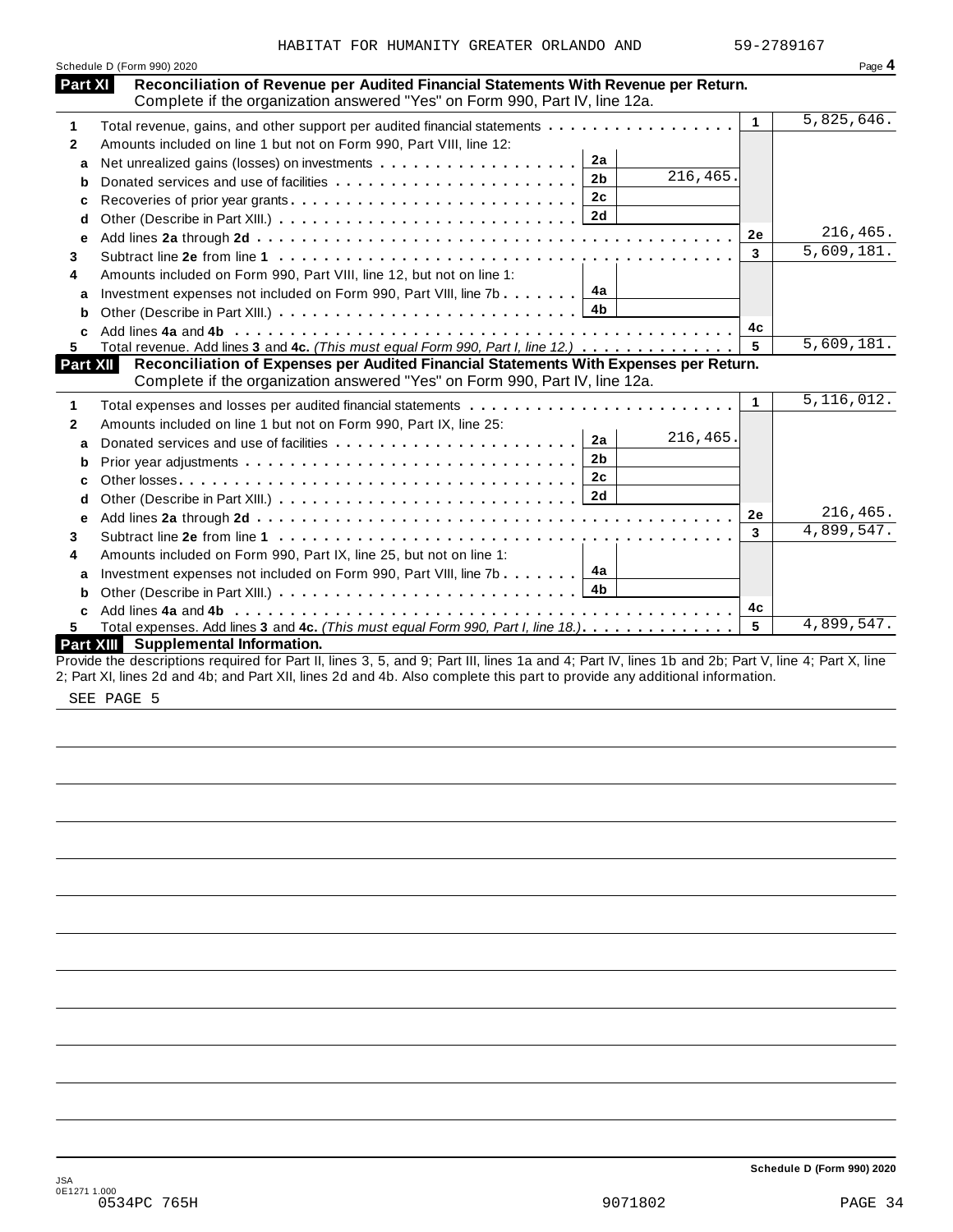FORM 990, SCHEDULE D, PART II, LINE 3 THE ORGANIZATION HOLDS A CONSERVATION EASEMENT THAT WAS PURCHASED IN A PRIOR YEAR IN CONJUNCTION WITH LAND PURCHASED FOR A HOUSING DEVELOPMENT PROJECT. THERE HAVE BEEN NO QUALIFIED CONSERVATION CONTRIBUTIONS MADE TO THE ORGANIZATION.

#### FORM 990, SCHEDULE D, PART X, LINE 2

HABITAT IS EXEMPT FROM FEDERAL INCOME TAX UNDER PROVISIONS OF SECTION 501(C)(3) OF THE INTERNAL REVENUE CODE AND FROM STATE INCOME TAXES UNDER SIMILAR PROVISIONS OF THE FLORIDA INCOME TAX CODE. FUNDING COMPANY WAS INCORPORATED UNDER THE FLORIDA REVISED LIMITED LIABILITY COMPANY ACT AND IS CONSIDERED A DISREGARDED ENTITY FOR FEDERAL AND STATE INCOME TAX PURPOSES. THEREFORE, NO PROVISION FOR INCOME TAXES HAS BEEN INCLUDED IN THE ACCOMPANYING CONSOLIDATED FINANCIAL STATEMENTS.

THE ORGANIZATION IDENTIFIES AND EVALUATES UNCERTAIN TAX POSITIONS, IF ANY, AND RECOGNIZES THE IMPACT OF UNCERTAIN TAX POSITIONS FOR WHICH THERE IS A LESS THAN MORE-LIKELY-THAN-NOT PROBABILITY OF THE POSITION BEING UPHELD WHEN REVIEWED BY THE RELEVANT TAXING AUTHORITY. SUCH POSITIONS ARE DEEMED TO BE UNRECOGNIZED TAX BENEFITS AND A CORRESPONDING LIABILITY IS ESTABLISHED ON THE CONSOLIDATED STATEMENTS OF FINANCIAL POSITION. THE ORGANIZATION HAS NOT RECOGNIZED A LIABILITY FOR UNCERTAIN TAX POSITIONS. IF THERE WERE AN UNRECOGNIZED TAX BENEFIT, THE ORGANIZATION WOULD RECOGNIZE INTEREST ACCRUED RELATED TO UNRECOGNIZED TAX BENEFITS IN INTEREST EXPENSE AND PENALTIES IN OPERATING EXPENSES.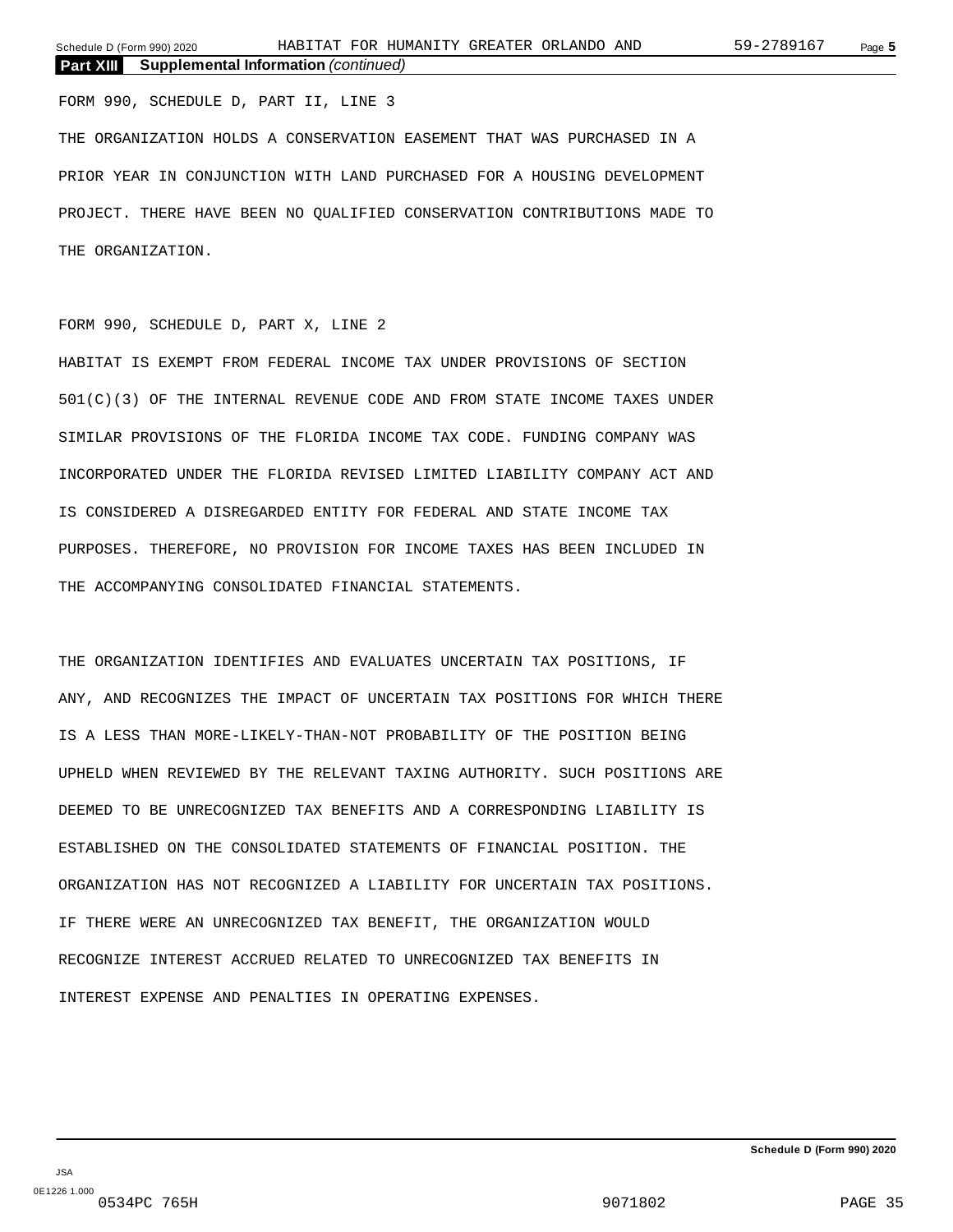|              | <b>SCHEDULE J</b>          | <b>Compensation Information</b>                                                                                                                                        | OMB No. 1545-0047     |     |             |
|--------------|----------------------------|------------------------------------------------------------------------------------------------------------------------------------------------------------------------|-----------------------|-----|-------------|
|              | (Form 990)                 | For certain Officers, Directors, Trustees, Key Employees, and Highest                                                                                                  |                       |     |             |
|              |                            | <b>Compensated Employees</b><br>Complete if the organization answered "Yes" on Form 990, Part IV, line 23.                                                             |                       |     |             |
|              | Department of the Treasury | Attach to Form 990.                                                                                                                                                    | <b>Open to Public</b> |     |             |
|              | Internal Revenue Service   | Go to www.irs.gov/Form990 for instructions and the latest information.                                                                                                 | <b>Inspection</b>     |     |             |
|              | Name of the organization   | <b>Employer identification number</b><br>HABITAT FOR HUMANITY GREATER ORLANDO AND                                                                                      |                       |     |             |
|              | OSCEOLA COUNTY, INC.       | 59-2789167                                                                                                                                                             |                       |     |             |
| Part I       |                            | <b>Questions Regarding Compensation</b>                                                                                                                                |                       |     |             |
|              |                            | 1a Check the appropriate box(es) if the organization provided any of the following to or for a person listed on Form                                                   |                       | Yes | No          |
|              |                            | 990, Part VII, Section A, line 1a. Complete Part III to provide any relevant information regarding these items.                                                        |                       |     |             |
|              |                            |                                                                                                                                                                        |                       |     |             |
|              |                            | First-class or charter travel<br>Housing allowance or residence for personal use                                                                                       |                       |     |             |
|              |                            | Travel for companions<br>Payments for business use of personal residence<br>Health or social club dues or initiation fees<br>Tax indemnification and gross-up payments |                       |     |             |
|              |                            | Discretionary spending account<br>Personal services (such as maid, chauffeur, chef)                                                                                    |                       |     |             |
|              |                            |                                                                                                                                                                        |                       |     |             |
| b            |                            | If any of the boxes on line 1a are checked, did the organization follow a written policy regarding payment                                                             |                       |     |             |
|              |                            | or reimbursement or provision of all of the expenses described above? If "No," complete Part III to                                                                    | 1b                    |     |             |
| $\mathbf{2}$ |                            | Did the organization require substantiation prior to reimbursing or allowing expenses incurred by all                                                                  |                       |     |             |
|              |                            | directors, trustees, and officers, including the CEO/Executive Director, regarding the items checked on line                                                           |                       |     |             |
|              |                            |                                                                                                                                                                        | $\mathbf{2}$          |     |             |
| 3            |                            | Indicate which, if any, of the following the organization used to establish the compensation of the                                                                    |                       |     |             |
|              |                            | organization's CEO/Executive Director. Check all that apply. Do not check any boxes for methods used by a                                                              |                       |     |             |
|              |                            | related organization to establish compensation of the CEO/Executive Director, but explain in Part III.                                                                 |                       |     |             |
|              |                            | X<br>Compensation committee<br>Written employment contract                                                                                                             |                       |     |             |
|              |                            | $\mathbf{X}$<br>Independent compensation consultant<br>Compensation survey or study                                                                                    |                       |     |             |
|              |                            | $\mathbf{x}$<br>Form 990 of other organizations<br>Approval by the board or compensation committee                                                                     |                       |     |             |
| 4            |                            | During the year, did any person listed on Form 990, Part VII, Section A, line 1a, with respect to the filing<br>organization or a related organization:                |                       |     |             |
| a            |                            |                                                                                                                                                                        | 4a                    |     | Χ           |
| b            |                            | Participate in or receive payment from a supplemental nonqualified retirement plan?                                                                                    | 4b                    |     | $\mathbf X$ |
| c            |                            | Participate in or receive payment from an equity-based compensation arrangement?                                                                                       | 4c                    |     | $\mathbf X$ |
|              |                            | If "Yes" to any of lines 4a-c, list the persons and provide the applicable amounts for each item in Part III.                                                          |                       |     |             |
|              |                            |                                                                                                                                                                        |                       |     |             |
|              |                            | Only section 501(c)(3), 501(c)(4), and 501(c)(29) organizations must complete lines 5-9.                                                                               |                       |     |             |
| 5            |                            | For persons listed on Form 990, Part VII, Section A, line 1a, did the organization pay or accrue any                                                                   |                       |     |             |
|              |                            | compensation contingent on the revenues of:                                                                                                                            |                       |     |             |
|              |                            |                                                                                                                                                                        | 5a                    |     | Χ           |
| b            |                            |                                                                                                                                                                        | 5b                    |     | X           |
|              |                            | If "Yes" on line 5a or 5b, describe in Part III.                                                                                                                       |                       |     |             |
| 6            |                            | For persons listed on Form 990, Part VII, Section A, line 1a, did the organization pay or accrue any                                                                   |                       |     |             |
|              |                            | compensation contingent on the net earnings of:                                                                                                                        |                       |     |             |
| a            |                            |                                                                                                                                                                        | 6a                    |     | Χ           |
| b            |                            |                                                                                                                                                                        | 6b                    |     | $\mathbf X$ |
|              |                            | If "Yes" on line 6a or 6b, describe in Part III.                                                                                                                       |                       |     |             |
| 7            |                            | For persons listed on Form 990, Part VII, Section A, line 1a, did the organization provide any nonfixed                                                                |                       |     |             |
|              |                            | payments not described on lines 5 and 6? If "Yes," describe in Part III.                                                                                               | $\overline{7}$        |     | Χ           |
| 8            |                            | Were any amounts reported on Form 990, Part VII, paid or accrued pursuant to a contract that was subject                                                               |                       |     |             |
|              |                            | to the initial contract exception described in Regulations section 53.4958-4(a)(3)? If "Yes," describe                                                                 | 8                     |     | Χ           |
| 9            |                            | If "Yes" on line 8, did the organization also follow the rebuttable presumption procedure described in                                                                 |                       |     |             |
|              |                            |                                                                                                                                                                        | 9                     |     |             |
|              |                            |                                                                                                                                                                        |                       |     |             |

**For Paperwork Reduction Act Notice, see the Instructions for Form 990. Schedule J (Form 990) 2020**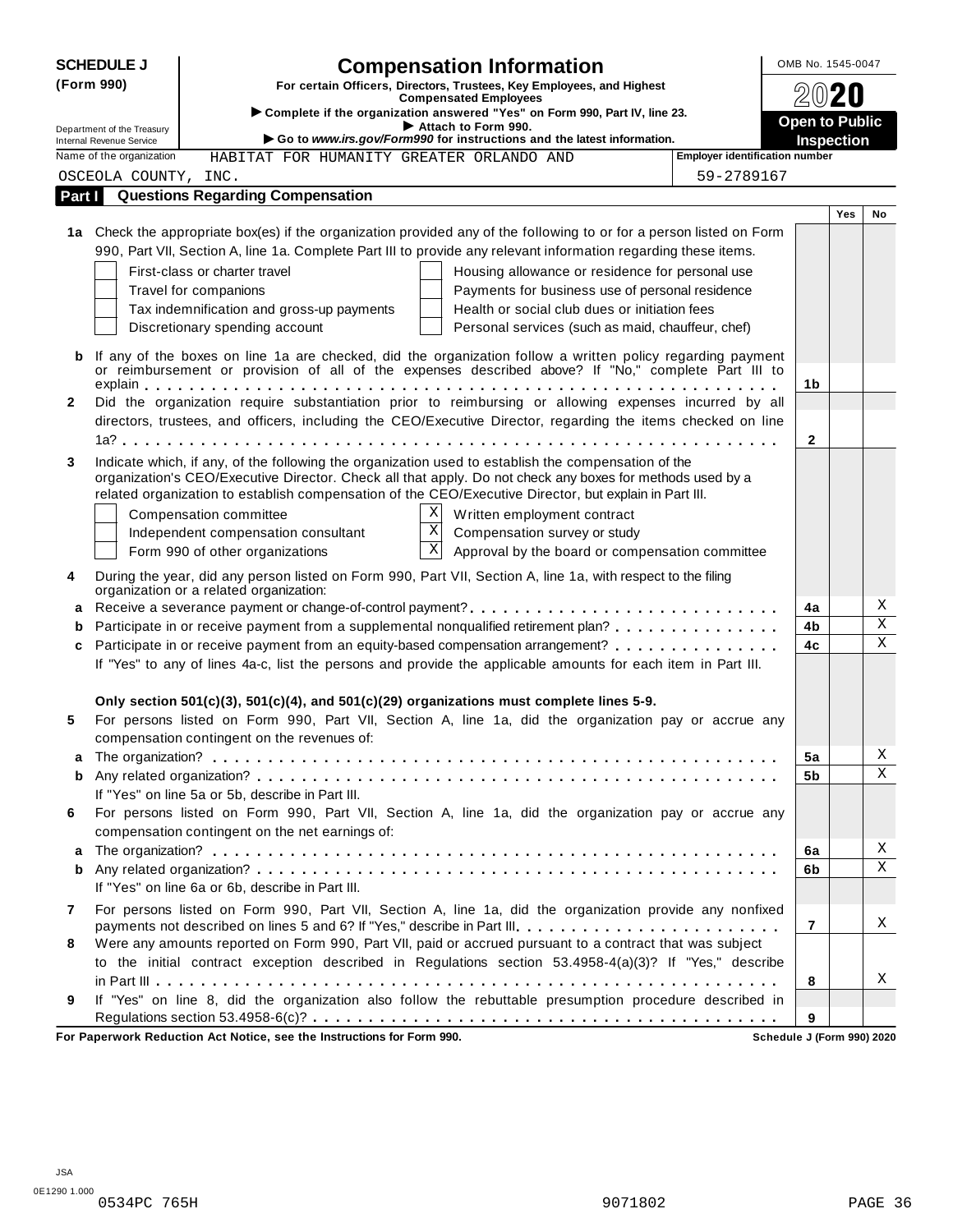#### **Part II Officers, Directors, Trustees, Key Employees, and Highest Compensated Employees.** Use duplicate copies ifadditional space is needed.

For each individual whose compensation must be reported on Schedule J, report compensation from the organization on row (i) and from related organizations, described in the instructions, on row (ii). Do not list any individuals that aren't listed on Form 990, Part VII.

Note: The sum of columns (B)(i)-(iii) for each listed individual must equal the total amount of Form 990, Part VII, Section A, line 1a, applicable column (D) and (E) amounts for that individual.

|                         |      |                          | (B) Breakdown of W-2 and/or 1099-MISC compensation |                                           | (C) Retirement and             | (D) Nontaxable | (E) Total of columns | (F) Compensation                                           |
|-------------------------|------|--------------------------|----------------------------------------------------|-------------------------------------------|--------------------------------|----------------|----------------------|------------------------------------------------------------|
| (A) Name and Title      |      | (i) Base<br>compensation | (ii) Bonus & incentive<br>compensation             | (iii) Other<br>reportable<br>compensation | other deferred<br>compensation | benefits       | $(B)(i)-(D)$         | in column (B) reported<br>as deferred on prior<br>Form 990 |
| CATHERINE STECK MCMANUS | (i)  | 181,557.                 | $\mathsf O$ .                                      | $\overline{0}$ .                          | 9,705.                         |                | 191,262.             |                                                            |
| 1PRESIDENT & CEO        | (ii) | $\overline{0}$ .         | $\overline{0}$ .                                   | $\overline{0}$ .                          |                                |                |                      |                                                            |
|                         | (i)  |                          |                                                    |                                           |                                |                |                      |                                                            |
| $\mathbf{2}$            | (ii) |                          |                                                    |                                           |                                |                |                      |                                                            |
|                         | (i)  |                          |                                                    |                                           |                                |                |                      |                                                            |
| $\mathbf{3}$            | (ii) |                          |                                                    |                                           |                                |                |                      |                                                            |
|                         | (i)  |                          |                                                    |                                           |                                |                |                      |                                                            |
| -4                      | (ii) |                          |                                                    |                                           |                                |                |                      |                                                            |
|                         | (i)  |                          |                                                    |                                           |                                |                |                      |                                                            |
| 5                       | (ii) |                          |                                                    |                                           |                                |                |                      |                                                            |
|                         | (i)  |                          |                                                    |                                           |                                |                |                      |                                                            |
| 6                       | (ii) |                          |                                                    |                                           |                                |                |                      |                                                            |
|                         | (i)  |                          |                                                    |                                           |                                |                |                      |                                                            |
| $\overline{7}$          | (ii) |                          |                                                    |                                           |                                |                |                      |                                                            |
|                         | (i)  |                          |                                                    |                                           |                                |                |                      |                                                            |
| 8                       | (ii) |                          |                                                    |                                           |                                |                |                      |                                                            |
|                         | (i)  |                          |                                                    |                                           |                                |                |                      |                                                            |
| 9                       | (ii) |                          |                                                    |                                           |                                |                |                      |                                                            |
|                         | (i)  |                          |                                                    |                                           |                                |                |                      |                                                            |
| 10                      | (ii) |                          |                                                    |                                           |                                |                |                      |                                                            |
|                         | (i)  |                          |                                                    |                                           |                                |                |                      |                                                            |
| 11                      | (ii) |                          |                                                    |                                           |                                |                |                      |                                                            |
|                         | (i)  |                          |                                                    |                                           |                                |                |                      |                                                            |
| 12                      | (ii) |                          |                                                    |                                           |                                |                |                      |                                                            |
|                         | (i)  |                          |                                                    |                                           |                                |                |                      |                                                            |
| $13$                    | (ii) |                          |                                                    |                                           |                                |                |                      |                                                            |
|                         | (i)  |                          |                                                    |                                           |                                |                |                      |                                                            |
| 14                      | (ii) |                          |                                                    |                                           |                                |                |                      |                                                            |
|                         | (i)  |                          |                                                    |                                           |                                |                |                      |                                                            |
| 15                      | (ii) |                          |                                                    |                                           |                                |                |                      |                                                            |
|                         | (i)  |                          |                                                    |                                           |                                |                |                      |                                                            |
| $16$                    | (ii) |                          |                                                    |                                           |                                |                |                      |                                                            |

**Schedule J (Form 990) 2020**

JSA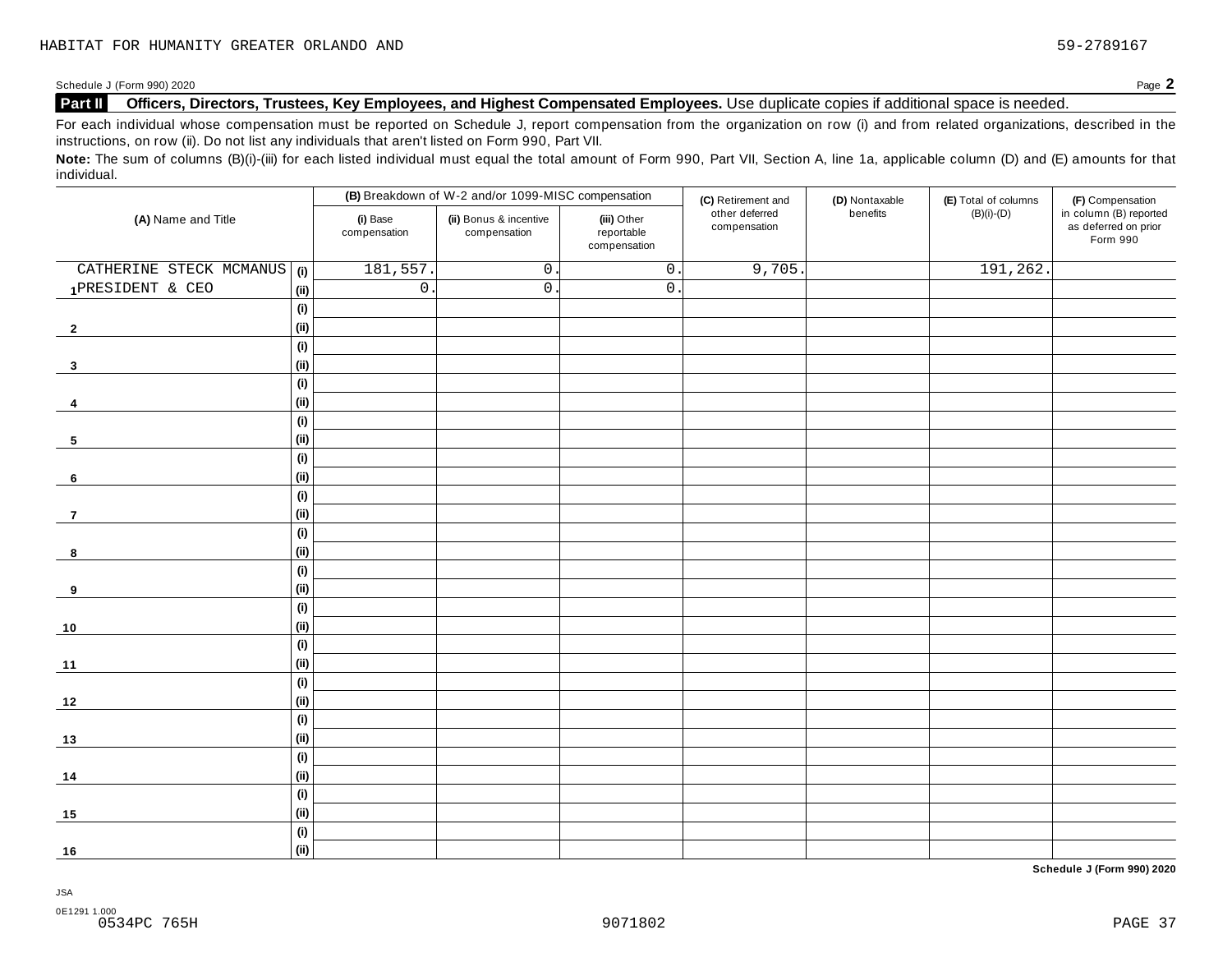Schedule J (Form 990) 2020 Page **3**

### **Part III Supplemental Information**

Provide the information, explanation, or descriptions required for Part I, lines 1a, 1b, 3, 4a, 4b, 4c, 5a, 5b, 6a, 6b, 7, and 8, and for Part II. Also complete this part for any additional information.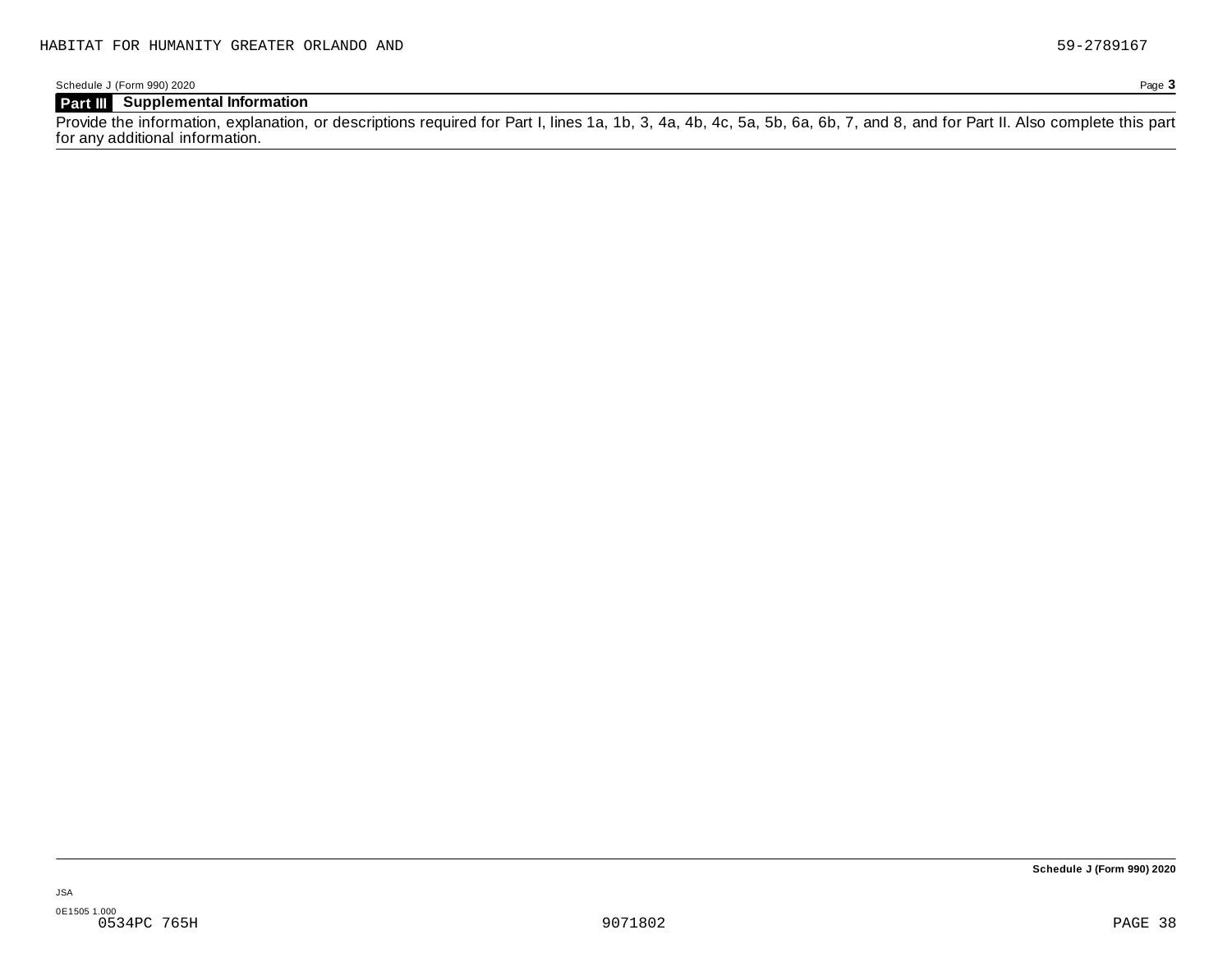|                | <b>SCHEDULE L</b>                                                                                                    |                                                                        |                             |                |              | <b>Transactions With Interested Persons</b>                                                                                                                                                                                    |                        |                                       |                                     |                                  | OMB No. 1545-0047         |             |                |
|----------------|----------------------------------------------------------------------------------------------------------------------|------------------------------------------------------------------------|-----------------------------|----------------|--------------|--------------------------------------------------------------------------------------------------------------------------------------------------------------------------------------------------------------------------------|------------------------|---------------------------------------|-------------------------------------|----------------------------------|---------------------------|-------------|----------------|
|                | (Form 990 or 990-EZ) ► Complete if the organization answered "Yes" on Form 990, Part IV, line 25a, 25b, 26, 27, 28a, |                                                                        |                             |                |              | 28b, or 28c, or Form 990-EZ, Part V, line 38a or 40b.                                                                                                                                                                          |                        |                                       |                                     |                                  |                           |             |                |
|                | Department of the Treasury<br><b>Internal Revenue Service</b>                                                        |                                                                        |                             |                |              | Attach to Form 990 or Form 990-EZ.<br>Go to www.irs.gov/Form990 for instructions and the latest information.                                                                                                                   |                        |                                       | <b>Open To Public</b><br>Inspection |                                  |                           |             |                |
|                | Name of the organization                                                                                             |                                                                        |                             |                |              | HABITAT FOR HUMANITY GREATER ORLANDO AND                                                                                                                                                                                       |                        | <b>Employer identification number</b> |                                     |                                  |                           |             |                |
|                | OSCEOLA COUNTY, INC.                                                                                                 |                                                                        |                             |                |              |                                                                                                                                                                                                                                |                        |                                       | 59-2789167                          |                                  |                           |             |                |
| Part I         |                                                                                                                      |                                                                        |                             |                |              | Excess Benefit Transactions (section 501(c)(3), section 501(c)(4), and 501(c)(29) organizations only).<br>Complete if the organization answered "Yes" on Form 990, Part IV, line 25a or 25b, or Form 990-EZ, Part V, line 40b. |                        |                                       |                                     |                                  |                           |             |                |
| $\mathbf 1$    | (a) Name of disqualified person                                                                                      |                                                                        |                             |                | organization | (b) Relationship between disqualified person and                                                                                                                                                                               |                        | (c) Description of transaction        |                                     |                                  |                           |             | (d) Corrected? |
| (1)            |                                                                                                                      |                                                                        |                             |                |              |                                                                                                                                                                                                                                |                        |                                       |                                     |                                  |                           |             | Yes No         |
| (2)            |                                                                                                                      |                                                                        |                             |                |              |                                                                                                                                                                                                                                |                        |                                       |                                     |                                  |                           |             |                |
| (3)            |                                                                                                                      |                                                                        |                             |                |              |                                                                                                                                                                                                                                |                        |                                       |                                     |                                  |                           |             |                |
| (4)            |                                                                                                                      |                                                                        |                             |                |              |                                                                                                                                                                                                                                |                        |                                       |                                     |                                  |                           |             |                |
| (5)            |                                                                                                                      |                                                                        |                             |                |              |                                                                                                                                                                                                                                |                        |                                       |                                     |                                  |                           |             |                |
| (6)            |                                                                                                                      |                                                                        |                             |                |              |                                                                                                                                                                                                                                |                        |                                       |                                     |                                  |                           |             |                |
| $\overline{2}$ | Enter the amount of tax incurred by the organization managers or disqualified persons during the year                |                                                                        |                             |                |              |                                                                                                                                                                                                                                |                        |                                       |                                     |                                  |                           |             |                |
|                |                                                                                                                      |                                                                        |                             |                |              |                                                                                                                                                                                                                                |                        |                                       |                                     |                                  |                           |             |                |
| 3              | Enter the amount of tax, if any, on line 2, above, reimbursed by the organization $\ldots \ldots \ldots$             |                                                                        |                             |                |              |                                                                                                                                                                                                                                |                        |                                       |                                     |                                  |                           |             |                |
|                |                                                                                                                      |                                                                        |                             |                |              |                                                                                                                                                                                                                                |                        |                                       |                                     |                                  |                           |             |                |
| Part II        |                                                                                                                      | Loans to and/or From Interested Persons.                               |                             |                |              |                                                                                                                                                                                                                                |                        |                                       |                                     |                                  |                           |             |                |
|                |                                                                                                                      | organization reported an amount on Form 990, Part X, line 5, 6, or 22. |                             |                |              | Complete if the organization answered "Yes" on Form 990-EZ, Part V, line 38a or Form 990, Part IV, line 26; or if the                                                                                                          |                        |                                       |                                     |                                  |                           |             |                |
|                | (a) Name of interested person                                                                                        | (b) Relationship                                                       | (c) Purpose of              | (d) Loan to or |              | (e) Original                                                                                                                                                                                                                   | (f) Balance due        |                                       |                                     | $(g)$ In default? $(h)$ Approved |                           | (i) Written |                |
|                |                                                                                                                      | with organization                                                      | loan                        | from the       |              | principal amount                                                                                                                                                                                                               |                        |                                       |                                     |                                  | by board or               | agreement?  |                |
|                |                                                                                                                      |                                                                        |                             | organization?  |              |                                                                                                                                                                                                                                |                        |                                       |                                     |                                  | committee?                |             |                |
|                |                                                                                                                      |                                                                        |                             | To             | From         |                                                                                                                                                                                                                                |                        | <b>Yes</b>                            | No                                  | <b>Yes</b>                       | No                        | Yes         | No             |
| (1)            |                                                                                                                      |                                                                        |                             |                |              |                                                                                                                                                                                                                                |                        |                                       |                                     |                                  |                           |             |                |
| (2)            |                                                                                                                      |                                                                        |                             |                |              |                                                                                                                                                                                                                                |                        |                                       |                                     |                                  |                           |             |                |
| (3)            |                                                                                                                      |                                                                        |                             |                |              |                                                                                                                                                                                                                                |                        |                                       |                                     |                                  |                           |             |                |
| (4)            |                                                                                                                      |                                                                        |                             |                |              |                                                                                                                                                                                                                                |                        |                                       |                                     |                                  |                           |             |                |
| (5)            |                                                                                                                      |                                                                        |                             |                |              |                                                                                                                                                                                                                                |                        |                                       |                                     |                                  |                           |             |                |
| (6)            |                                                                                                                      |                                                                        |                             |                |              |                                                                                                                                                                                                                                |                        |                                       |                                     |                                  |                           |             |                |
| (7)<br>(8)     |                                                                                                                      |                                                                        |                             |                |              |                                                                                                                                                                                                                                |                        |                                       |                                     |                                  |                           |             |                |
| (9)            |                                                                                                                      |                                                                        |                             |                |              |                                                                                                                                                                                                                                |                        |                                       |                                     |                                  |                           |             |                |
| (10)           |                                                                                                                      |                                                                        |                             |                |              |                                                                                                                                                                                                                                |                        |                                       |                                     |                                  |                           |             |                |
| Total          |                                                                                                                      |                                                                        |                             |                |              |                                                                                                                                                                                                                                | \$                     |                                       |                                     |                                  |                           |             |                |
| Part III       |                                                                                                                      | <b>Grants or Assistance Benefiting Interested Persons.</b>             |                             |                |              |                                                                                                                                                                                                                                |                        |                                       |                                     |                                  |                           |             |                |
|                |                                                                                                                      |                                                                        |                             |                |              | Complete if the organization answered "Yes" on Form 990, Part IV, line 27.                                                                                                                                                     |                        |                                       |                                     |                                  |                           |             |                |
|                | (a) Name of interested person                                                                                        |                                                                        | person and the organization |                |              | (b) Relationship between interested (c) Amount of assistance                                                                                                                                                                   | (d) Type of assistance |                                       |                                     |                                  | (e) Purpose of assistance |             |                |
| (1)            |                                                                                                                      |                                                                        |                             |                |              |                                                                                                                                                                                                                                |                        |                                       |                                     |                                  |                           |             |                |
| (2)            |                                                                                                                      |                                                                        |                             |                |              |                                                                                                                                                                                                                                |                        |                                       |                                     |                                  |                           |             |                |
| (3)            |                                                                                                                      |                                                                        |                             |                |              |                                                                                                                                                                                                                                |                        |                                       |                                     |                                  |                           |             |                |
| (4)            |                                                                                                                      |                                                                        |                             |                |              |                                                                                                                                                                                                                                |                        |                                       |                                     |                                  |                           |             |                |
| (5)            |                                                                                                                      |                                                                        |                             |                |              |                                                                                                                                                                                                                                |                        |                                       |                                     |                                  |                           |             |                |
| (6)            |                                                                                                                      |                                                                        |                             |                |              |                                                                                                                                                                                                                                |                        |                                       |                                     |                                  |                           |             |                |
| (7)            |                                                                                                                      |                                                                        |                             |                |              |                                                                                                                                                                                                                                |                        |                                       |                                     |                                  |                           |             |                |
| (8)            |                                                                                                                      |                                                                        |                             |                |              |                                                                                                                                                                                                                                |                        |                                       |                                     |                                  |                           |             |                |
|                |                                                                                                                      |                                                                        |                             |                |              |                                                                                                                                                                                                                                |                        |                                       |                                     |                                  |                           |             |                |
| (9)<br>(10)    |                                                                                                                      |                                                                        |                             |                |              |                                                                                                                                                                                                                                |                        |                                       |                                     |                                  |                           |             |                |

For Paperwork Reduction Act Notice, see the Instructions for Form 990 or 990-EZ. Schedule L (Form 990 or 990-E2) 2020

 $\cdot$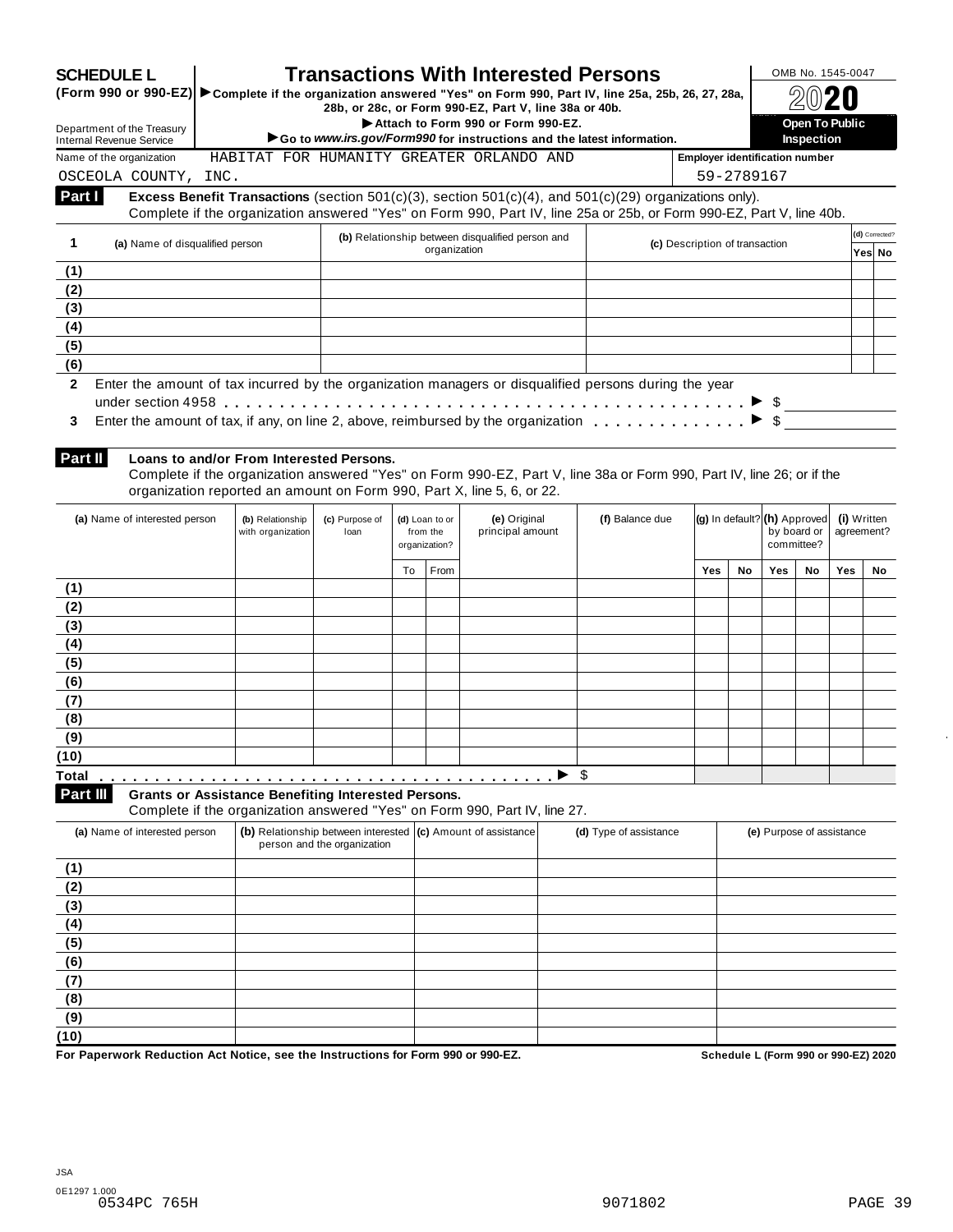### Schedule L (Form 990 or 990-EZ) 2020 Page 2

**Business Transactions Involving Interested Persons. Part IV** Business Transactions Involving Interested Persons.<br>Complete if the organization answered "Yes" on Form 990, Part IV, line 28a, 28b, or 28c.

| $\sim$ 0.11 proton in the original extraction and notice and out of order $\sim$ 0.011 proton and $\sim$ 0.011 proton in the $\sim$ |                                                                       |                              |                                |            |                                  |
|-------------------------------------------------------------------------------------------------------------------------------------|-----------------------------------------------------------------------|------------------------------|--------------------------------|------------|----------------------------------|
| (a) Name of interested person<br>ATTACHMENT 1                                                                                       | (b) Relationship between<br>interested person and the<br>organization | (c) Amount of<br>transaction | (d) Description of transaction | revenues?  | (e) Sharing of<br>organization's |
|                                                                                                                                     |                                                                       |                              |                                | <b>Yes</b> | No                               |
| (1)                                                                                                                                 |                                                                       |                              |                                |            |                                  |
| (2)                                                                                                                                 |                                                                       |                              |                                |            |                                  |
| (3)                                                                                                                                 |                                                                       |                              |                                |            |                                  |
| (4)                                                                                                                                 |                                                                       |                              |                                |            |                                  |
| (5)                                                                                                                                 |                                                                       |                              |                                |            |                                  |
| (6)                                                                                                                                 |                                                                       |                              |                                |            |                                  |
| (7)                                                                                                                                 |                                                                       |                              |                                |            |                                  |
| (8)                                                                                                                                 |                                                                       |                              |                                |            |                                  |
| (9)                                                                                                                                 |                                                                       |                              |                                |            |                                  |
| (10)                                                                                                                                |                                                                       |                              |                                |            |                                  |
| Part V<br><b>Supplemental Information</b>                                                                                           |                                                                       |                              |                                |            |                                  |

Provide additional information for responses to questions on Schedule L (see instructions).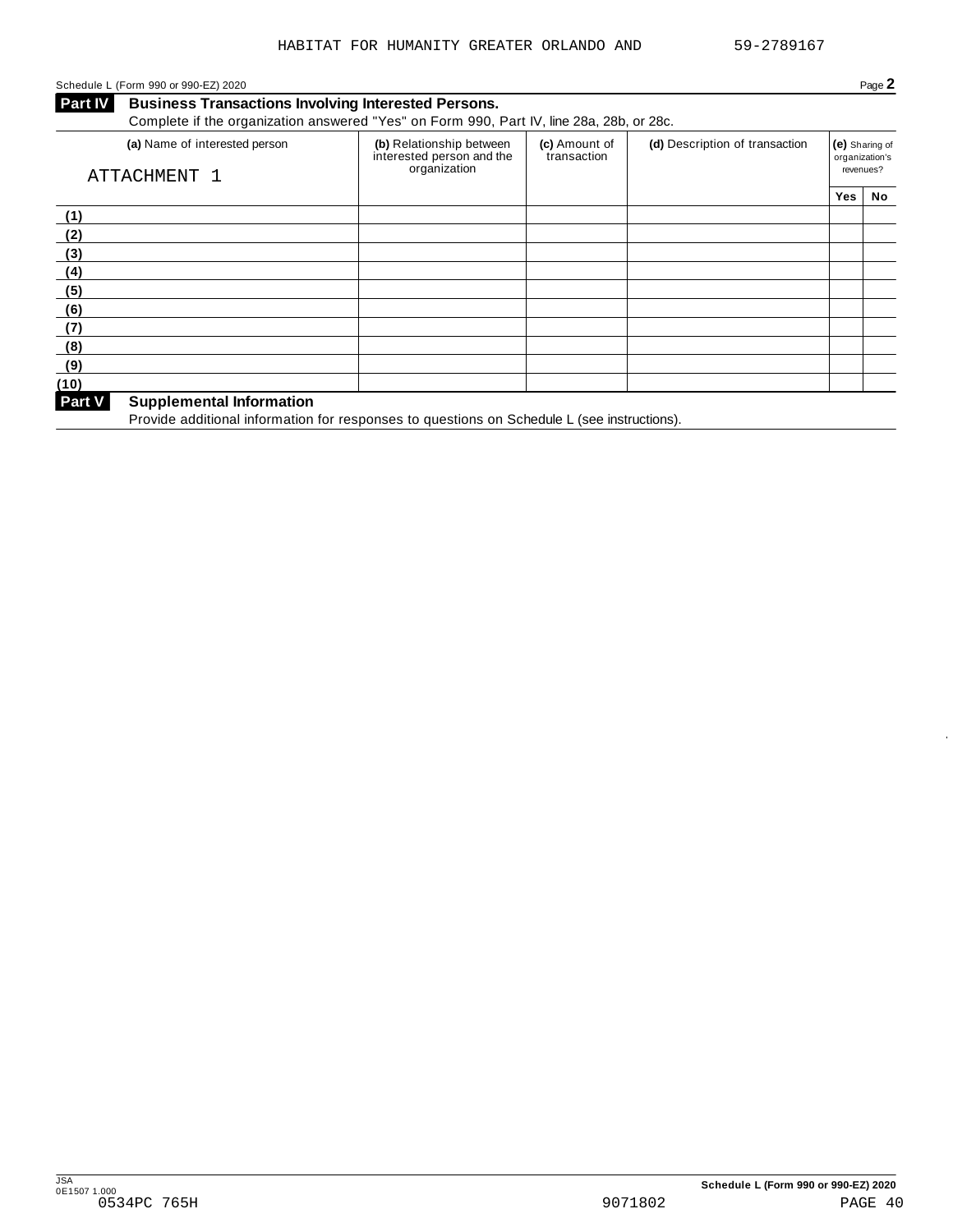### <span id="page-38-0"></span>Schedule L (Form 990 or 990-EZ) 2020 Page 2

**Business Transactions Involving Interested Persons. Part IV** Business Transactions Involving Interested Persons.<br>Complete if the organization answered "Yes" on Form 990, Part IV, line 28a, 28b, or 28c

|      | Complete in the eigenization anowered free only only see, i art iv, line zoa, zoo, or zoo. |                                                                       |  |                                |     |                                               |  |
|------|--------------------------------------------------------------------------------------------|-----------------------------------------------------------------------|--|--------------------------------|-----|-----------------------------------------------|--|
|      | (a) Name of interested person                                                              | (b) Relationship between<br>interested person and the<br>organization |  | (d) Description of transaction |     | (e) Sharing of<br>organization's<br>revenues? |  |
|      |                                                                                            |                                                                       |  |                                | Yes | No                                            |  |
| (1)  |                                                                                            |                                                                       |  |                                |     |                                               |  |
| (2)  |                                                                                            |                                                                       |  |                                |     |                                               |  |
| (3)  |                                                                                            |                                                                       |  |                                |     |                                               |  |
| (4)  |                                                                                            |                                                                       |  |                                |     |                                               |  |
| (5)  |                                                                                            |                                                                       |  |                                |     |                                               |  |
| (6)  |                                                                                            |                                                                       |  |                                |     |                                               |  |
| (7)  |                                                                                            |                                                                       |  |                                |     |                                               |  |
| (8)  |                                                                                            |                                                                       |  |                                |     |                                               |  |
| (9)  |                                                                                            |                                                                       |  |                                |     |                                               |  |
| (10) |                                                                                            |                                                                       |  |                                |     |                                               |  |

#### **Supplemental Information**

**Part V** Supplemental Information<br>Provide additional information for responses to questions on Schedule L (see instructions). ATTACHMENT 1

SCHEDULE L, PART IV

| (A) NAME OF INTERESTED PERSON FITA MCCAULEY       |                                                             |
|---------------------------------------------------|-------------------------------------------------------------|
| (B) RELATIONSHIP                                  | HABITAT FOR HUMANITY BOARD MEMBER, GROSVENOR SERVICES OWNER |
| (C) AMOUNT                                        | 6.328.                                                      |
| (D) DESCRIPTION OF TRANSACTION CLEANING SERVICES  |                                                             |
| (E) SHARING ORGANIZATION REVENUE? YES X NO        |                                                             |
|                                                   |                                                             |
| (A) NAME OF INTERESTED PERSON PETE BARR, JR.      |                                                             |
| (B) RELATIONSHIP                                  | HABITAT FOR HUMANITY BOARD MEMBER, & BARR MARKETING OWNER   |
| (C) AMOUNT                                        | 36.600.                                                     |
| (D) DESCRIPTION OF TRANSACTION MARKETING SERVICES |                                                             |
| (E) SHARING ORGANIZATION REVENUE? YES X NO        |                                                             |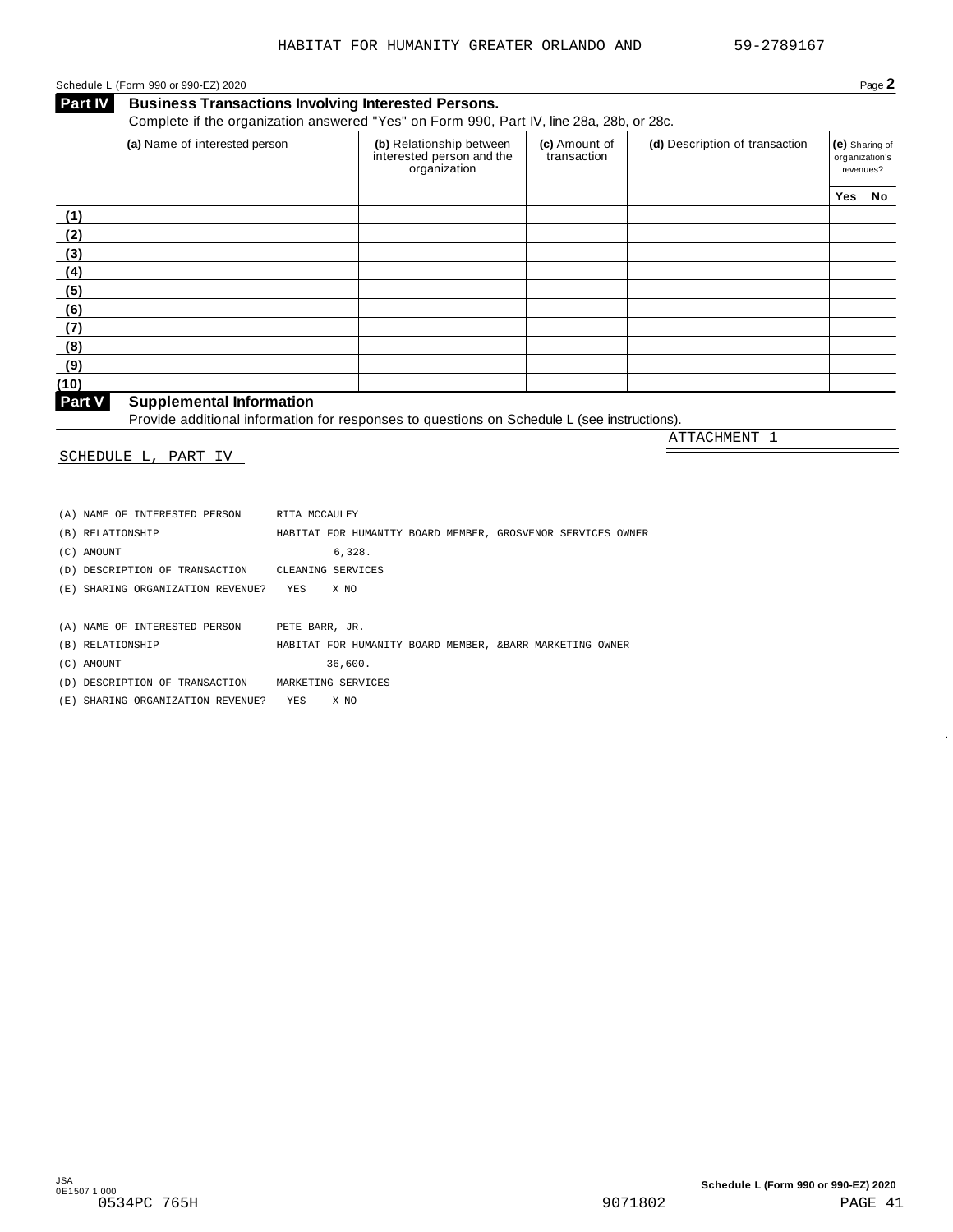# SCHEDULE M<br>
(Form 990) **Supplementary of the organizations answered** "Yes" on Form 990 Part IV lines 29 or 30

**Department of the Treasury<br>Internal Revenue Service** 

**Examplete** if the organizations answered "Yes" on Form 990, Part Ⅳ, lines 29 or 30. 
<br>
■ **Open to Public** Internal Revenue Service **Open to Public** I **Go to** *www.irs.gov/Form990* **for instructions and the latest information. Inspection**

Name of the organization **Employer identification number** HABITAT FOR HUMANITY GREATER ORLANDO AND

|                 | unulini ton hommulti onulinin onulining mo |  |  |            |
|-----------------|--------------------------------------------|--|--|------------|
| OSCEOLA COUNTY, | INC.                                       |  |  | 59-2789167 |

| Part I       | <b>Types of Property</b>                                                                                                                                                                                                       |                               |                                                                                           |                                                                                    |                                                              |
|--------------|--------------------------------------------------------------------------------------------------------------------------------------------------------------------------------------------------------------------------------|-------------------------------|-------------------------------------------------------------------------------------------|------------------------------------------------------------------------------------|--------------------------------------------------------------|
|              |                                                                                                                                                                                                                                | (a)<br>Check if<br>applicable | (b)<br>Number of contributions or<br>items contributed                                    | (c)<br>Noncash contribution<br>amounts reported on<br>Form 990, Part VIII, line 1g | (d)<br>Method of determining<br>noncash contribution amounts |
| 1.           |                                                                                                                                                                                                                                |                               |                                                                                           |                                                                                    |                                                              |
| $\mathbf{2}$ |                                                                                                                                                                                                                                |                               | <u> 1989 - Johann Barn, amerikansk politiker (</u>                                        |                                                                                    |                                                              |
| 3            |                                                                                                                                                                                                                                |                               |                                                                                           |                                                                                    |                                                              |
| 4            |                                                                                                                                                                                                                                |                               |                                                                                           |                                                                                    |                                                              |
| 5            | Clothing and household                                                                                                                                                                                                         |                               |                                                                                           |                                                                                    |                                                              |
|              |                                                                                                                                                                                                                                |                               |                                                                                           |                                                                                    |                                                              |
| 6            |                                                                                                                                                                                                                                |                               |                                                                                           | <u> 1980 - Johann Barbara, martxa alemaniar a</u>                                  |                                                              |
| 7            | Boats and planes entertainment and planes are all the set of the set of the set of the set of the set of the set of the set of the set of the set of the set of the set of the set of the set of the set of the set of the set |                               |                                                                                           |                                                                                    |                                                              |
| 8            |                                                                                                                                                                                                                                |                               |                                                                                           |                                                                                    |                                                              |
| 9            |                                                                                                                                                                                                                                |                               |                                                                                           |                                                                                    |                                                              |
| 10           |                                                                                                                                                                                                                                |                               | the control of the control of the control of the control of the control of                |                                                                                    |                                                              |
| 11           | Securities - Partnership, LLC,                                                                                                                                                                                                 |                               |                                                                                           |                                                                                    |                                                              |
|              |                                                                                                                                                                                                                                |                               | <u> 1989 - Johann Barn, mars eta inperiodo</u>                                            |                                                                                    |                                                              |
| 12           | Securities - Miscellaneous                                                                                                                                                                                                     |                               |                                                                                           |                                                                                    |                                                              |
| 13           | Qualified conservation                                                                                                                                                                                                         |                               |                                                                                           |                                                                                    |                                                              |
|              | contribution - Historic                                                                                                                                                                                                        |                               |                                                                                           |                                                                                    |                                                              |
|              |                                                                                                                                                                                                                                |                               |                                                                                           |                                                                                    |                                                              |
| 14           | Qualified conservation                                                                                                                                                                                                         |                               |                                                                                           |                                                                                    |                                                              |
|              |                                                                                                                                                                                                                                |                               |                                                                                           |                                                                                    |                                                              |
| 15           |                                                                                                                                                                                                                                |                               |                                                                                           |                                                                                    |                                                              |
| 16           |                                                                                                                                                                                                                                |                               |                                                                                           | the control of the control of the control of the control of                        |                                                              |
| 17           |                                                                                                                                                                                                                                |                               |                                                                                           |                                                                                    |                                                              |
| 18           |                                                                                                                                                                                                                                |                               |                                                                                           |                                                                                    |                                                              |
| 19           | Food inventory $\ldots \ldots \ldots$ . $\Box$                                                                                                                                                                                 |                               |                                                                                           |                                                                                    |                                                              |
| 20           | Drugs and medical supplies equal to the state of the state of the state of the state of the state of the state of the state of the state of the state of the state of the state of the state of the state of the state of the  |                               |                                                                                           |                                                                                    |                                                              |
| 21           |                                                                                                                                                                                                                                |                               |                                                                                           |                                                                                    |                                                              |
| 22           |                                                                                                                                                                                                                                |                               |                                                                                           |                                                                                    |                                                              |
| 23           |                                                                                                                                                                                                                                |                               |                                                                                           |                                                                                    |                                                              |
| 24           | Archeological artifacts <u>  _ _ _ _ _   _ _ _ _ _ _ _ _ _ _</u>                                                                                                                                                               |                               |                                                                                           |                                                                                    |                                                              |
| 25           | Other $\blacktriangleright$ ( ATCH 1<br>$\overline{\phantom{a}}$                                                                                                                                                               |                               | $\overline{1}14.$                                                                         | 159,148.                                                                           |                                                              |
| 26           | Other $\blacktriangleright$ ( $\_\_\_\_\_\_\_\_\$ )                                                                                                                                                                            |                               | <u> 1990 - Johann Barbara, martin a</u>                                                   |                                                                                    |                                                              |
| 27           | Other $\blacktriangleright$ ( $\_\_\_\_\_\_\_\_$ )                                                                                                                                                                             |                               | the contract of the contract of the contract of the contract of the contract of           |                                                                                    |                                                              |
|              | 28 Other $\blacktriangleright$ (                                                                                                                                                                                               |                               | the control of the control of the control of the control of the control of the control of |                                                                                    |                                                              |
|              | 29 Number of Forms 8283 received by the organization during the tax year for contributions for                                                                                                                                 |                               |                                                                                           |                                                                                    |                                                              |
|              |                                                                                                                                                                                                                                |                               |                                                                                           |                                                                                    | 29                                                           |
|              | which the organization completed Form 8283, Part V, Donee Acknowledgement                                                                                                                                                      |                               |                                                                                           |                                                                                    | Yes  <br>No                                                  |
|              | 30a During the year, did the organization receive by contribution any property reported in Part I, lines 1 through                                                                                                             |                               |                                                                                           |                                                                                    |                                                              |
|              | 28, that it must hold for at least three years from the date of the initial contribution, and which isn't required                                                                                                             |                               |                                                                                           |                                                                                    |                                                              |
|              |                                                                                                                                                                                                                                |                               |                                                                                           |                                                                                    | Χ<br>30a                                                     |
|              |                                                                                                                                                                                                                                |                               |                                                                                           |                                                                                    |                                                              |
|              | <b>b</b> If "Yes," describe the arrangement in Part II.                                                                                                                                                                        |                               |                                                                                           |                                                                                    |                                                              |
| 31           | Does the organization have a gift acceptance policy that requires the review of any nonstandard                                                                                                                                |                               |                                                                                           |                                                                                    | Χ                                                            |
|              |                                                                                                                                                                                                                                |                               |                                                                                           |                                                                                    | 31                                                           |
|              | 32a Does the organization hire or use third parties or related organizations to solicit, process, or sell noncash                                                                                                              |                               |                                                                                           |                                                                                    | Χ                                                            |
|              |                                                                                                                                                                                                                                |                               |                                                                                           |                                                                                    | 32a                                                          |
|              | <b>b</b> If "Yes," describe in Part II.                                                                                                                                                                                        |                               |                                                                                           |                                                                                    |                                                              |
| 33           | If the organization didn't report an amount in column (c) for a type of property for which column (a) is checked,<br>describe in Part II.                                                                                      |                               |                                                                                           |                                                                                    |                                                              |

**For Paperwork Reduction Act Notice, see the Instructions for Form 990. Schedule M (Form 990) 2020**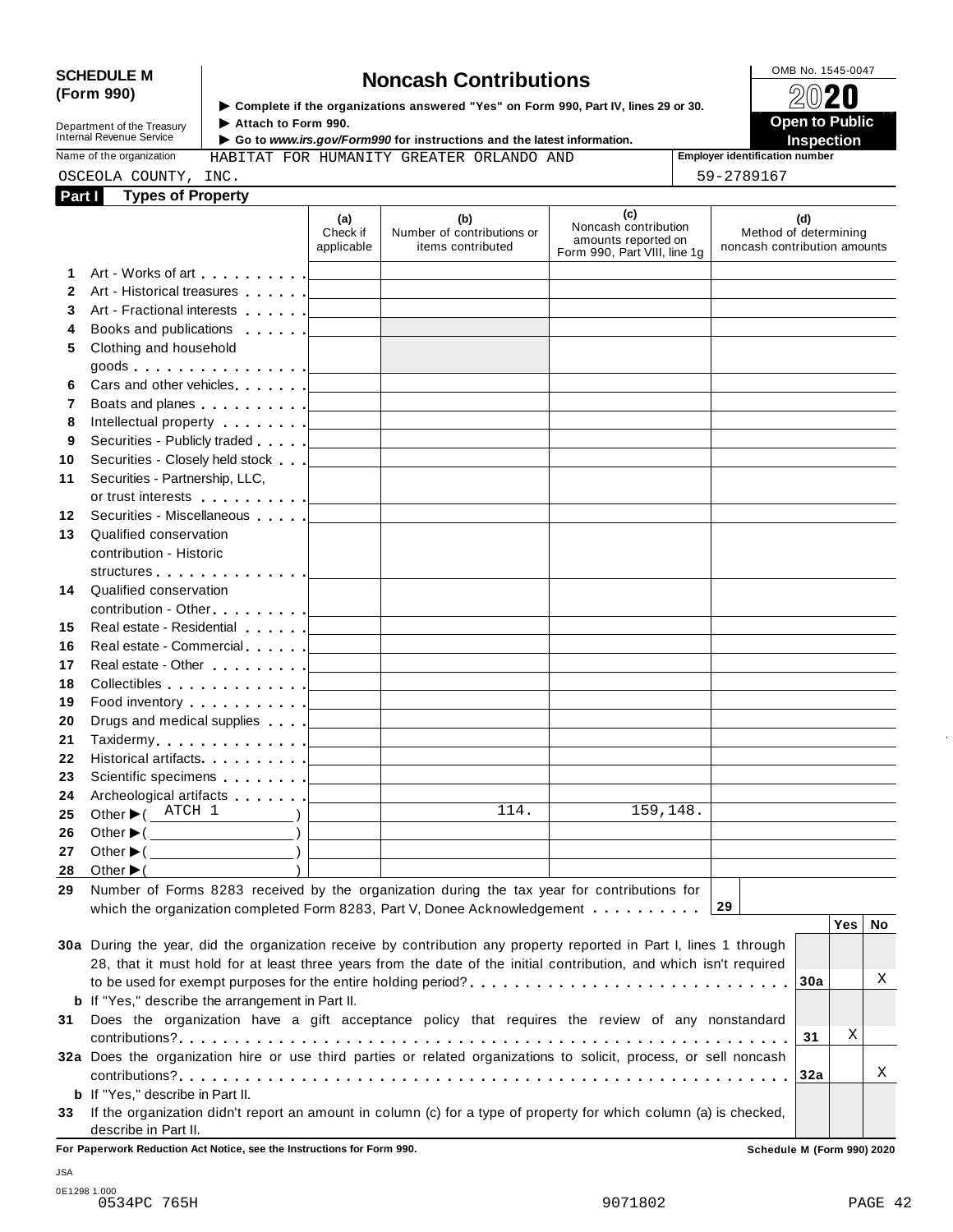<span id="page-40-0"></span>Schedule M (Form 990) (2020) Page **2**

**Supplemental Information.** Provide the information required by Part I, lines 30b, 32b, and 33, and whether the organization is reporting in Part I, column (b), the number of contributions, the number of items received, or a combination of both. Also complete this part for any additional information. **Part II**

ATTACHMENT 1

### SCHEDULE M, PART I - OTHER NONCASH CONTRIBUTIONS

| DESCRIPTION            | CHECK<br>A | NUMBER OF<br>$\Delta$ B)<br>CONTRIBUTIONS | REVENUES<br>(C)<br>REPORTED | METHOD OF<br>D)<br>DETERMINING |
|------------------------|------------|-------------------------------------------|-----------------------------|--------------------------------|
| CONSTRUCTION MATERIALS | Χ          | 114.                                      | 159,148.                    | BOOK VALUE                     |
| TOTALS                 |            | 114                                       | 159,148.                    |                                |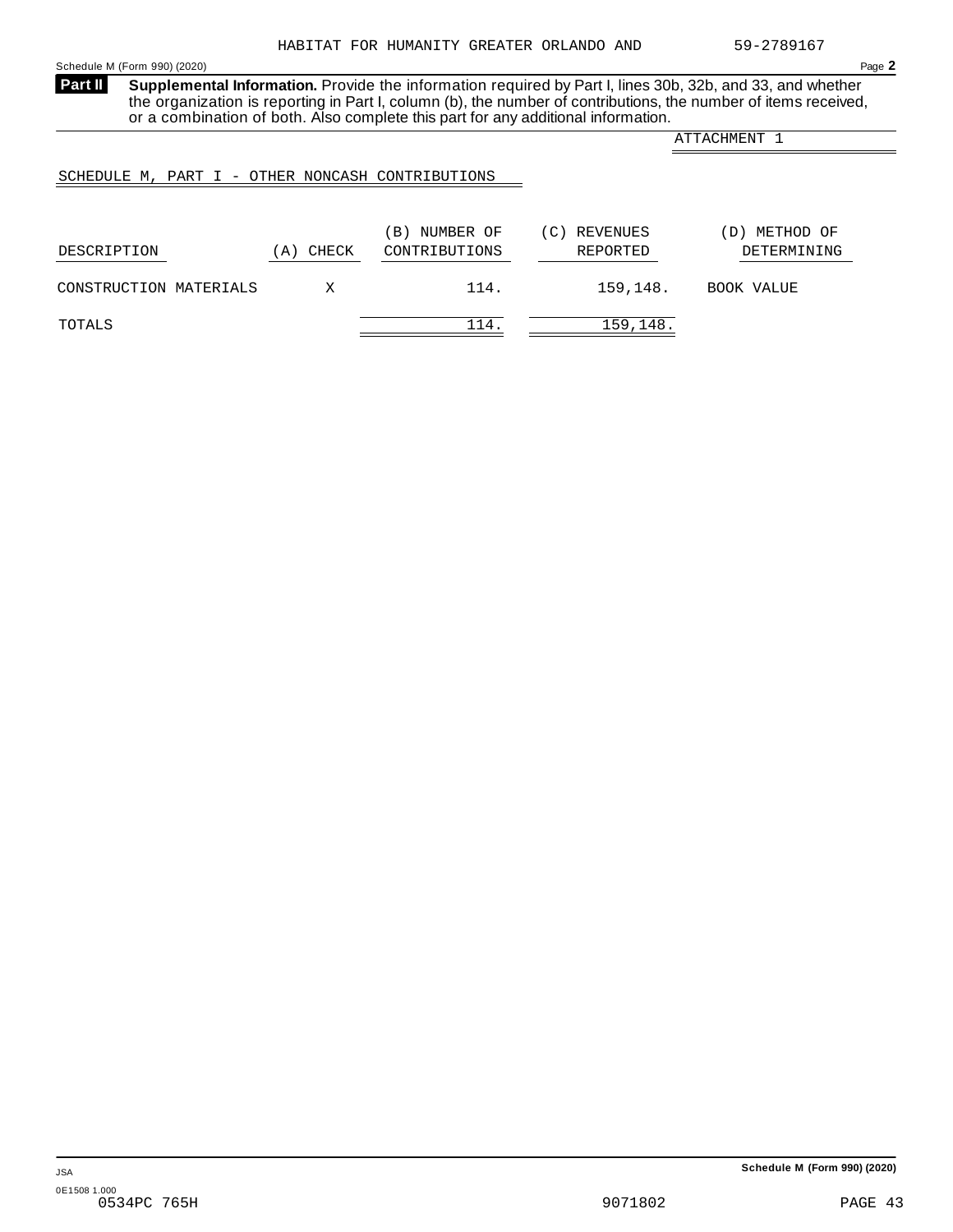### **SCHEDULE O** Supplemental Information to Form 990 or 990-EZ DAMB No. 1545-0047

**(Form 990 or 990-EZ) Complete to provide information for responses to specific questions on** plete to provide information for responses to specific questions on  $\bigotimes_{\mathbb{Z}}\mathbb{Q}$  20 **EVECT**<br>
Attach to Form 990 or 990-EZ.<br>
and the Communication of the Communication of the Communication of the Communication of the Communication of the Communication of the Communication of the Communication of the Commu > Attach to Form 990 or 990-EZ.<br>Information about Schedule O (Form 990 or 990-EZ) and its instructions is at www.irs.gov/form990. Inspection



Department of the Treasury<br>Internal Revenue Service

|                          |             |  |                                | .                                     |
|--------------------------|-------------|--|--------------------------------|---------------------------------------|
| Name of the organization | HABITAT FOR |  | . HUMANITY GREATER ORLANDO AND | <b>Employer identification number</b> |
| OSCEOLA COUNTY           | INC.        |  |                                | 59-2789167                            |

FORM 990, PART I, LINE 1 DESCRIPTION OF ORGANIZATION MISSION:

WE BUILD HOMES. WE REVITALIZE NEIGHBORHOODS. WE STRENGTHEN COMMUNITIES. BUT MOST IMPORTANTLY, WE CHANGE LIVES AS WE WORK TO PROVIDE AFFORDABLE HOUSING FOR FAMILIES IN NEED. THROUGH SHELTER, WE EMPOWER. SINCE OUR INCEPTION IN 1986, HABITAT ORLANDO & OSCEOLA HAS BUILT MORE THAN 385 HOMES AND REHABBED MORE THAN 265 HOMES, SERVING MORE THAN 4,500 MEN, WOMEN, AND CHILDREN. NO MATTER WHO WE ARE OR WHERE WE COME FROM, WE ALL DESERVE TO HAVE A DECENT LIFE. WE DESERVE TO FEEL STRENGTH AND STABILITY DAY AFTER DAY. WE DESERVE TO KNOW WE HAVE THE POWER TO TAKE CARE OF OURSELVES AND BUILD OUR OWN FUTURES. AT HABITAT ORLANDO & OSCEOLA, THIS IS WHAT UNITES US. FOR EVERY NAIL THAT IS HAMMERED, EVERY HOUSE THAT IS SOLD, EVERY RESIDENT THAT IS EMPOWERED AND EVERY NEIGHBORHOOD THAT IS ENHANCED, WE ARE ONE STEP CLOSER TO ELIMINATING SUBSTANDARD HOUSING AND DEVELOPING THRIVING COMMUNITIES.

FORM 990, PART VI, LINE 11 THE DRAFT RETURN IS SUBMITTED VIA EMAIL TO THE TREASURER AND GOVERNING BODY FOR REVIEW BEFORE FILING THE FORM.

FORM 990, PART VI, SECTION B, LINE 12C ANY POTENTIAL CONFLICTS OF INTEREST ARE REVIEWED BY THE BOARD OF DIRECTORS AND/OR THE RELEVANT COMMITTEE. MINUTES OF THE DISCUSSION,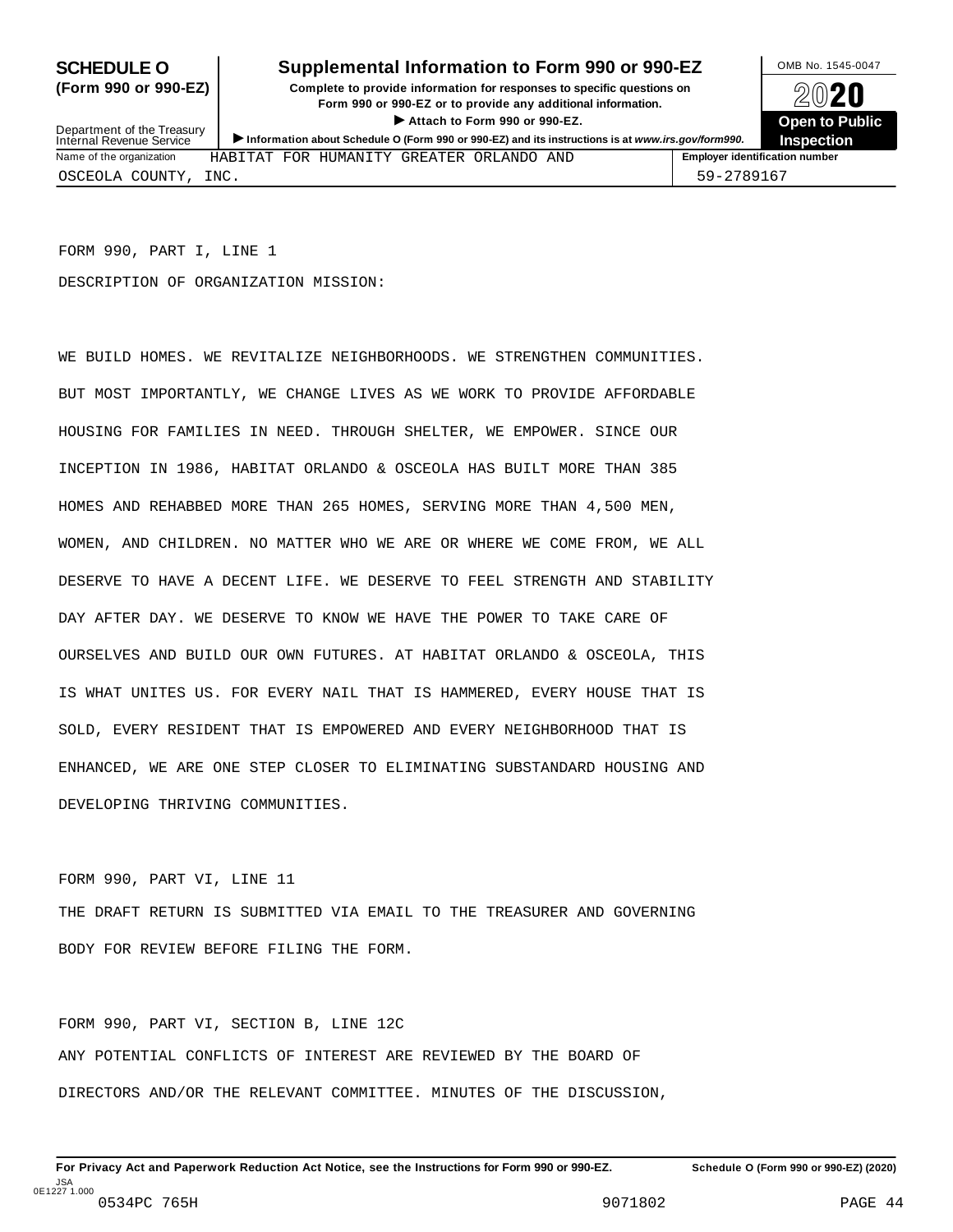<span id="page-42-0"></span>

| Schedule O (Form 990 or 990-EZ) 2020 |  |  |                                          |  |  | Page 2                                |  |
|--------------------------------------|--|--|------------------------------------------|--|--|---------------------------------------|--|
| Name of the organization             |  |  | HABITAT FOR HUMANITY GREATER ORLANDO AND |  |  | <b>Employer identification number</b> |  |
| OSCEOLA COUNTY, INC.                 |  |  |                                          |  |  | 59-2789167                            |  |

RESOLUTION AND ANY VOTES ARE RECORDED IN THE MINUTES.

FORM 990, PART VI, SECTION B, LINE 15A

THE PRESIDENT/CEO'S COMPENSATION IS REVIEWED ANNUALLY BY THE BOARD OF

DIRECTORS OR EXECUTIVE COMMITTEE WITH APPROPRIATE COMPARABLE SALARY DATA.

FORM 990, PART VI, SECTION C, LINE 19

FINANCIAL STATEMENTS, GOVERNING DOCUMENTS AND CONFLICT OF INTEREST POLICY

ARE AVAILABLE UPON REQUEST.

FORM 990, PART X - DEFERRED REVENUE

BEGINNING ENDING DESCRIPTION BOOK VALUE BOOK VALUE DEFERRED REVENUE 210,000. 85,000. TOTALS 210,000. 85,000.

ATTACHMENT 1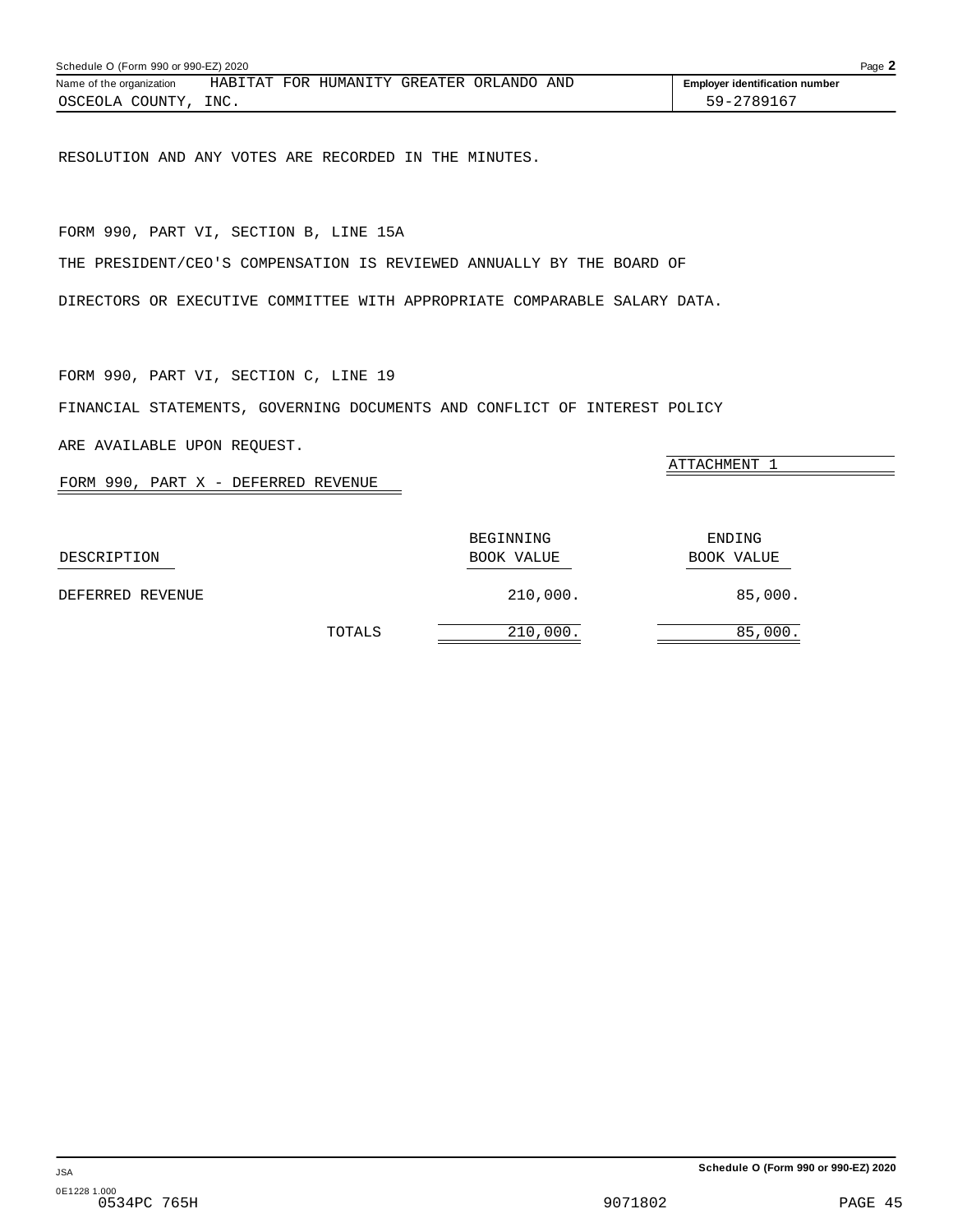## OMB No. 1545-0047 **SCHEDULE R (Form 990) Related Organizations and Unrelated Partnerships**

 $\triangleright$  Complete if the organization answered "Yes" on Form 990, Part IV, line 33, 34, 35b, 36, or 37.



Department of the Treasury

Department of the Treasury Departo Public<br>Internal Revenue Service Marketing of the Treasury Marketing of the United Service of the Departo Public<br>Name of the organization HABITAT FOR HUMANITY GREATER ORLANDO AND Repection HABITAT FOR HUMANITY GREATER ORLANDO AND

OSCEOLA COUNTY, INC. 59-2789167

#### **Part I Identification of Disregarded Entities.** Complete if the organization answered "Yes" on Form 990, Part IV, line 33.

| (a)<br>Name, address, and EIN (if applicable) of disregarded entity | (b)<br>Primary activity | (c)<br>Legal domicile (state<br>or foreign country) | (d)<br>Total income | (e)<br>End-of-year assets | (f)<br>Direct controlling<br>entity |
|---------------------------------------------------------------------|-------------------------|-----------------------------------------------------|---------------------|---------------------------|-------------------------------------|
| 59-2789167<br>(1) HFHGO FUNDING COMPANY I, LLC                      |                         |                                                     |                     |                           |                                     |
| 4116 SILVER STAR ROAD<br>ORLANDO, FL 32808                          | FINANCING               | FL                                                  | 59,928.             | 3,394,664.  HFHGO         |                                     |
| (2)                                                                 |                         |                                                     |                     |                           |                                     |
|                                                                     |                         |                                                     |                     |                           |                                     |
| (3)                                                                 |                         |                                                     |                     |                           |                                     |
|                                                                     |                         |                                                     |                     |                           |                                     |
| (4)                                                                 |                         |                                                     |                     |                           |                                     |
|                                                                     |                         |                                                     |                     |                           |                                     |
| (5)                                                                 |                         |                                                     |                     |                           |                                     |
|                                                                     |                         |                                                     |                     |                           |                                     |
| (6)                                                                 |                         |                                                     |                     |                           |                                     |
|                                                                     |                         |                                                     |                     |                           |                                     |

**Identification of Related Tax-Exempt Organizations.** Complete if the organization answered "Yes" on Form 990, Part IV, line 34, because it had **Part II** one or more related tax-exempt organizations during the tax year.

| (a)<br>Name, address, and EIN of related organization | (b)<br>Primary activity | (c)<br>Legal domicile (state<br>or foreign country) | (d)<br>Exempt Code section | (e)<br>Public charity status<br>(if section $501(c)(3)$ ) | (f)<br>Direct controlling<br>entity | <b>(g)</b><br>Section 512(b)(13)<br>controlled<br>entity? |    |
|-------------------------------------------------------|-------------------------|-----------------------------------------------------|----------------------------|-----------------------------------------------------------|-------------------------------------|-----------------------------------------------------------|----|
|                                                       |                         |                                                     |                            |                                                           |                                     | Yes                                                       | No |
| (1)                                                   |                         |                                                     |                            |                                                           |                                     |                                                           |    |
| (2)                                                   |                         |                                                     |                            |                                                           |                                     |                                                           |    |
| (3)                                                   |                         |                                                     |                            |                                                           |                                     |                                                           |    |
| (4)                                                   |                         |                                                     |                            |                                                           |                                     |                                                           |    |
| (5)                                                   |                         |                                                     |                            |                                                           |                                     |                                                           |    |
| (6)                                                   |                         |                                                     |                            |                                                           |                                     |                                                           |    |
| (7)                                                   |                         |                                                     |                            |                                                           |                                     |                                                           |    |

**For Paperwork Reduction Act Notice, see the Instructions for Form 990. Schedule R (Form 990) 2020**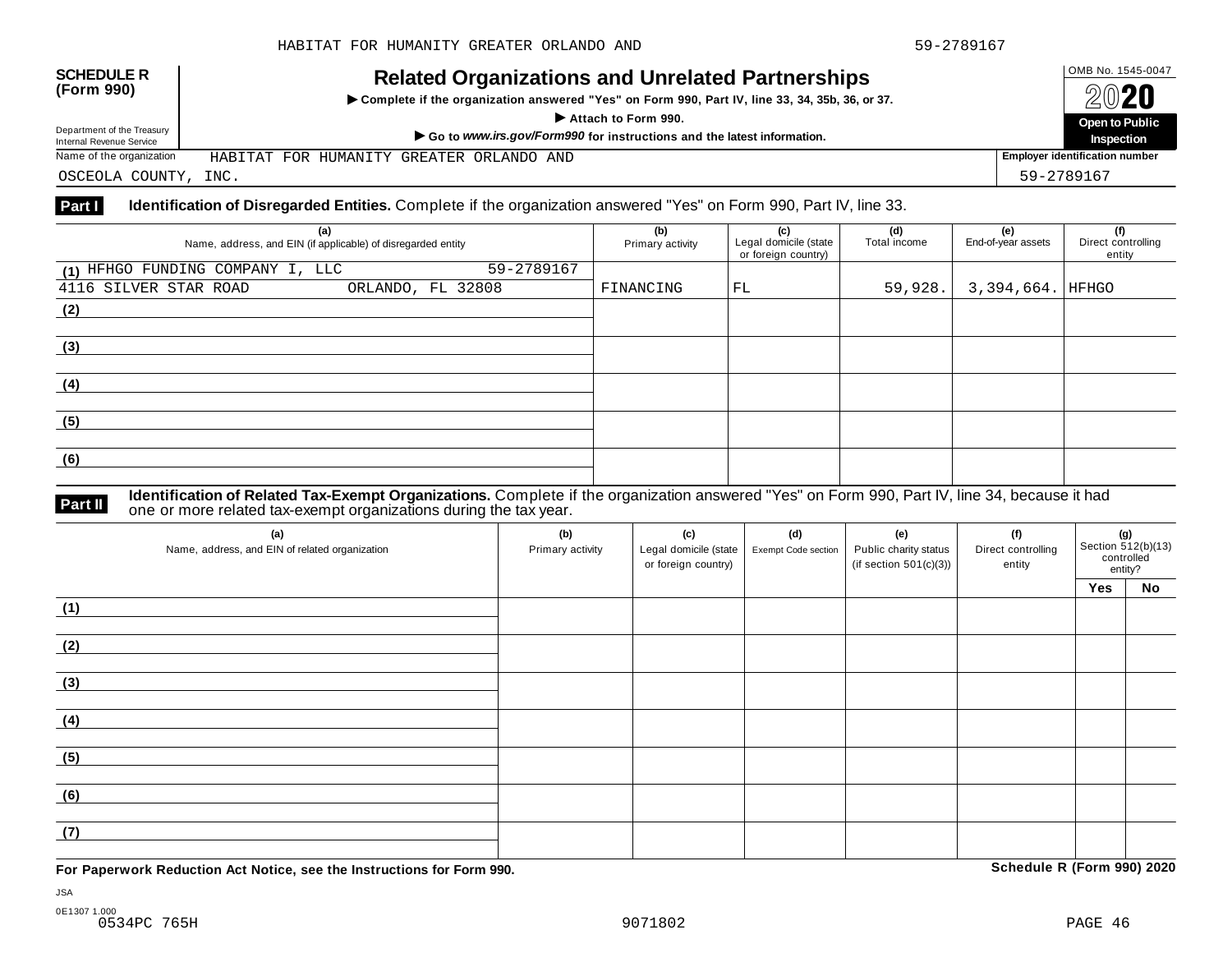Schedule <sup>R</sup> (Form 990) <sup>2020</sup> Page **2**

**Identification of Related Organizations Taxable as a Partnership.** Complete if the organization answered "Yes" on Form 990, Part IV, line 34, **because it had one or more related organizations Taxable as a Partnership.** Complete if the organization of Related organizations treated as a partnership during the tax year.

| (a)<br>Name, address, and EIN of<br>related organization | ັ<br>(b)<br>Primary activity | (c)<br>Legal<br>domicile<br>(state or<br>foreign<br>country) | .<br>(d)<br>Direct controlling<br>entity | ັ<br>(e)<br>Predominant<br>income (related,<br>unrelated,<br>excluded from<br>tax under<br>sections 512 - 514) | (f)<br>Share of total<br>income | (g)<br>Share of end-of-<br>year assets | (h)<br>Disproportionate<br>allocations? | (i)<br>Code V - UBI<br>amount in box 20<br>of Schedule K-1<br>(Form 1065) |  | (j)<br>General or<br>managing<br>partner? |        | (k)<br>Percentage<br>ownership |
|----------------------------------------------------------|------------------------------|--------------------------------------------------------------|------------------------------------------|----------------------------------------------------------------------------------------------------------------|---------------------------------|----------------------------------------|-----------------------------------------|---------------------------------------------------------------------------|--|-------------------------------------------|--------|--------------------------------|
|                                                          |                              |                                                              |                                          |                                                                                                                |                                 |                                        | Yes No                                  |                                                                           |  |                                           | Yes No |                                |
| (1)                                                      |                              |                                                              |                                          |                                                                                                                |                                 |                                        |                                         |                                                                           |  |                                           |        |                                |
| (2)                                                      |                              |                                                              |                                          |                                                                                                                |                                 |                                        |                                         |                                                                           |  |                                           |        |                                |
| (3)                                                      |                              |                                                              |                                          |                                                                                                                |                                 |                                        |                                         |                                                                           |  |                                           |        |                                |
| (4)                                                      |                              |                                                              |                                          |                                                                                                                |                                 |                                        |                                         |                                                                           |  |                                           |        |                                |
| (5)                                                      |                              |                                                              |                                          |                                                                                                                |                                 |                                        |                                         |                                                                           |  |                                           |        |                                |
| (6)                                                      |                              |                                                              |                                          |                                                                                                                |                                 |                                        |                                         |                                                                           |  |                                           |        |                                |
| (7)                                                      |                              |                                                              |                                          |                                                                                                                |                                 |                                        |                                         |                                                                           |  |                                           |        |                                |

# **Part IV** Identification of Related Organizations Taxable as a Corporation or Trust. Complete if the organization answered "Yes" on Form 990, Part IV,<br>line 34, because it had one or more related organizations treated as a

| (a)<br>Name, address, and EIN of related organization | (b)<br>Primary activity | (c)<br>Legal domicile<br>(state or foreign<br>country) | (d)<br>Direct controlling<br>entity | (e)<br>Type of entity<br>$(C \text{ comp}, S \text{ comp}, \text{ or trust})$ | (f)<br>Share of total<br>income | (g) (h) $\left\{\n \begin{array}{c}\n \text{(g)} \\  \text{Share of } \\  \text{end-of-year assets}\n \end{array}\n \right.\n \right\} \n \begin{array}{c}\n \text{(h)} \\  \text{Percentage} \\  \text{S12(b)(13)} \\  \text{countrolled} \\  \text{entity?}\n \end{array}$ |        |
|-------------------------------------------------------|-------------------------|--------------------------------------------------------|-------------------------------------|-------------------------------------------------------------------------------|---------------------------------|------------------------------------------------------------------------------------------------------------------------------------------------------------------------------------------------------------------------------------------------------------------------------|--------|
| (1)                                                   |                         |                                                        |                                     |                                                                               |                                 |                                                                                                                                                                                                                                                                              | Yes No |
| (2)                                                   |                         |                                                        |                                     |                                                                               |                                 |                                                                                                                                                                                                                                                                              |        |
| (3)                                                   |                         |                                                        |                                     |                                                                               |                                 |                                                                                                                                                                                                                                                                              |        |
| (4)                                                   |                         |                                                        |                                     |                                                                               |                                 |                                                                                                                                                                                                                                                                              |        |
| (5)                                                   |                         |                                                        |                                     |                                                                               |                                 |                                                                                                                                                                                                                                                                              |        |
| (6)                                                   |                         |                                                        |                                     |                                                                               |                                 |                                                                                                                                                                                                                                                                              |        |
| (7)                                                   |                         |                                                        |                                     |                                                                               |                                 |                                                                                                                                                                                                                                                                              |        |

**Schedule R (Form 990) 2020**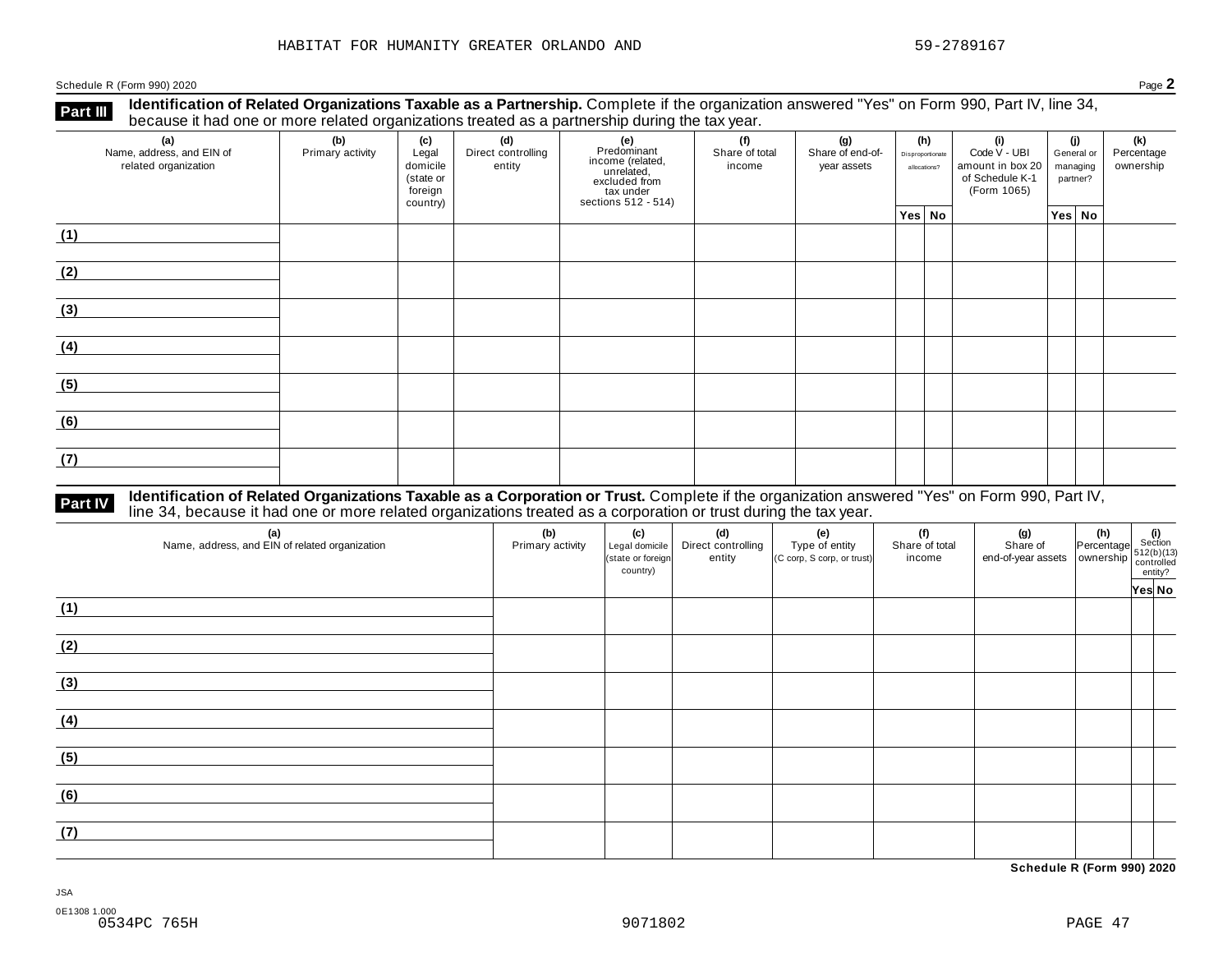Schedule R (Form 990) 2020 Page 3

| <b>Part V</b> | Transactions With Related Organizations. Complete if the organization answered "Yes" on Form 990, Part IV, line 34, 35b, or 36.                                              |                                                        |        |
|---------------|------------------------------------------------------------------------------------------------------------------------------------------------------------------------------|--------------------------------------------------------|--------|
|               | Note: Complete line 1 if any entity is listed in Parts II, III, or IV of this schedule.                                                                                      |                                                        | Yes No |
|               | During the tax year, did the organization engage in any of the following transactions with one or more related organizations listed in Parts II-IV?                          |                                                        |        |
| a             |                                                                                                                                                                              | 1a                                                     |        |
| b             |                                                                                                                                                                              | 1 <sub>b</sub>                                         |        |
|               |                                                                                                                                                                              | 1 <sub>c</sub>                                         |        |
| d             |                                                                                                                                                                              | 1 <sub>d</sub>                                         |        |
|               |                                                                                                                                                                              | 1е                                                     |        |
|               |                                                                                                                                                                              |                                                        |        |
|               |                                                                                                                                                                              | 1f                                                     |        |
|               |                                                                                                                                                                              | 1 <sub>g</sub>                                         |        |
| h             |                                                                                                                                                                              | 1 <sub>h</sub><br>11                                   |        |
|               |                                                                                                                                                                              | 1j                                                     |        |
|               |                                                                                                                                                                              |                                                        |        |
|               |                                                                                                                                                                              | 1k                                                     |        |
|               |                                                                                                                                                                              | 11                                                     |        |
|               |                                                                                                                                                                              | 1m                                                     |        |
|               |                                                                                                                                                                              | 1n                                                     |        |
|               |                                                                                                                                                                              | 1o                                                     |        |
|               |                                                                                                                                                                              |                                                        |        |
|               |                                                                                                                                                                              | 1p                                                     |        |
| a             |                                                                                                                                                                              | 1q                                                     |        |
|               |                                                                                                                                                                              |                                                        |        |
|               |                                                                                                                                                                              | 1r                                                     |        |
|               |                                                                                                                                                                              | 1s                                                     |        |
| $\mathbf{2}$  | If the answer to any of the above is "Yes," see the instructions for information on who must complete this line, including covered relationships and transaction thresholds. |                                                        |        |
|               | (b)<br>(a)<br>Name of related organization<br>Transaction                                                                                                                    | (c)<br>(d)<br>Amount involved<br>Method of determining |        |
|               | $type(a-s)$                                                                                                                                                                  | amount involved                                        |        |
|               |                                                                                                                                                                              |                                                        |        |
|               |                                                                                                                                                                              |                                                        |        |
| (1)           |                                                                                                                                                                              |                                                        |        |
| (2)           |                                                                                                                                                                              |                                                        |        |
|               |                                                                                                                                                                              |                                                        |        |
| (3)           |                                                                                                                                                                              |                                                        |        |
|               |                                                                                                                                                                              |                                                        |        |
| (4)           |                                                                                                                                                                              |                                                        |        |
|               |                                                                                                                                                                              |                                                        |        |
| (5)           |                                                                                                                                                                              |                                                        |        |
|               |                                                                                                                                                                              |                                                        |        |
| (6)           |                                                                                                                                                                              |                                                        |        |
| JSA           |                                                                                                                                                                              | Schedule R (Form 990) 2020                             |        |
|               | 0E1309 1 000                                                                                                                                                                 |                                                        |        |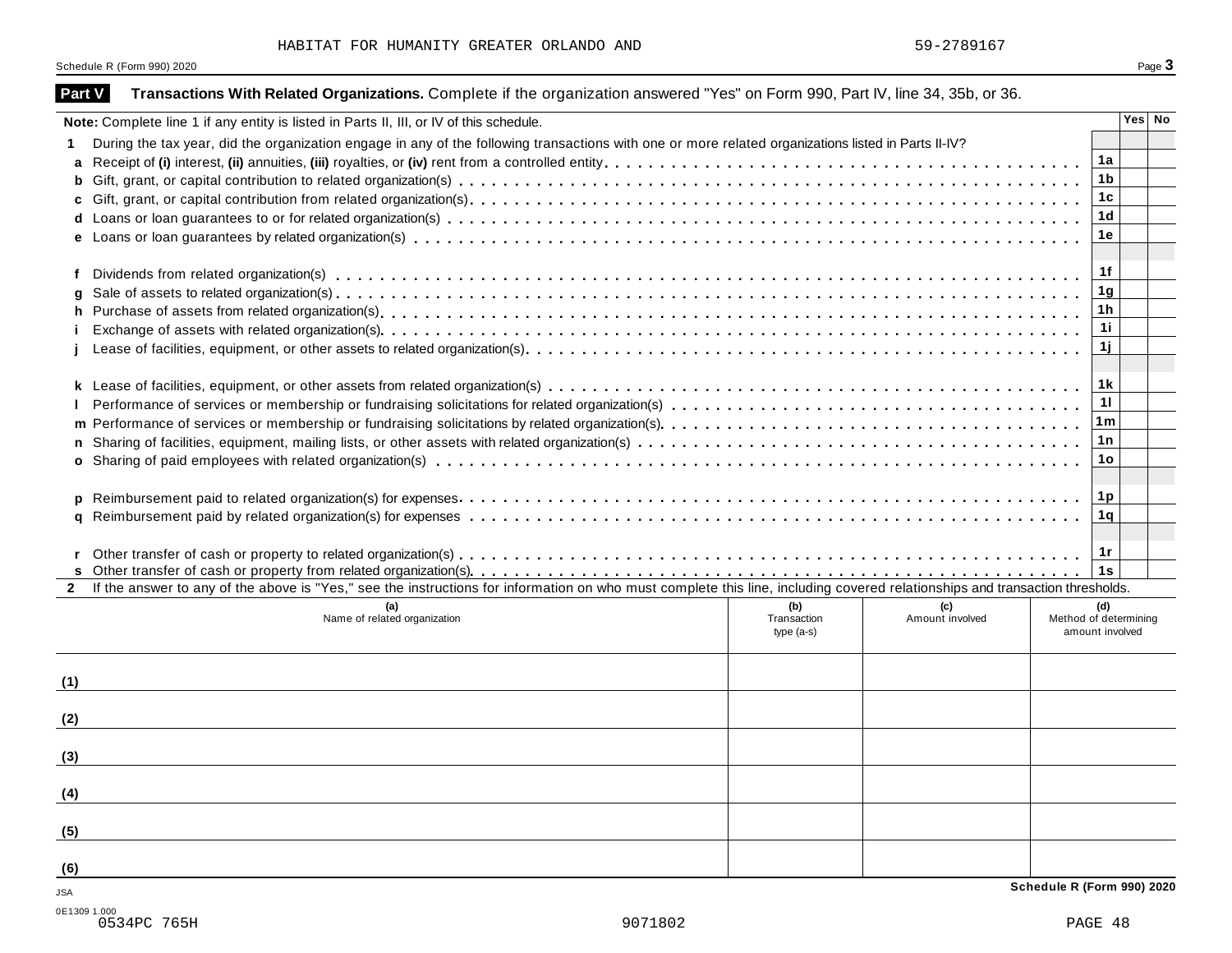### **Part VI Unrelated Organizations Taxable as a Partnership.** Complete if the organization answered "Yes" on Form 990, Part IV, line 37.

Provide the following information for each entity taxed as a partnership through which the organization conducted more than five percent of its activities (measured by total assets or gross revenue) that was not a related organization. See instructions regarding exclusion for certain investment partnerships.

|                                                       |                         |                                                        |                                                                                                                                             |  |  | . .                             |                                          |                                         |        |                                                                           |                                                                |  |  |
|-------------------------------------------------------|-------------------------|--------------------------------------------------------|---------------------------------------------------------------------------------------------------------------------------------------------|--|--|---------------------------------|------------------------------------------|-----------------------------------------|--------|---------------------------------------------------------------------------|----------------------------------------------------------------|--|--|
| (a)<br>Name, address, and EIN of entity               | (b)<br>Primary activity | (c)<br>Legal domicile<br>(state or foreign<br>country) | (d)<br>Predominant<br>income (related, Are all partners<br>unrelated, excluded 501(c)(3)<br>from tax under<br>sections 512 - 514)<br>Yes No |  |  | (f)<br>Share of<br>total income | (g)<br>Share of<br>end-of-year<br>assets | (h)<br>Disproportionate<br>allocations? |        | (i)<br>Code V - UBI<br>amount in box 20<br>of Schedule K-1<br>(Form 1065) | (i)<br>General or Percentage<br>managing ownership<br>partner? |  |  |
|                                                       |                         |                                                        |                                                                                                                                             |  |  |                                 |                                          |                                         | Yes No |                                                                           | $Yes \mid No$                                                  |  |  |
| (1)<br><u>and the state of the state of the state</u> |                         |                                                        |                                                                                                                                             |  |  |                                 |                                          |                                         |        |                                                                           |                                                                |  |  |
| (2)                                                   |                         |                                                        |                                                                                                                                             |  |  |                                 |                                          |                                         |        |                                                                           |                                                                |  |  |
| (3)                                                   |                         |                                                        |                                                                                                                                             |  |  |                                 |                                          |                                         |        |                                                                           |                                                                |  |  |
| (4)                                                   |                         |                                                        |                                                                                                                                             |  |  |                                 |                                          |                                         |        |                                                                           |                                                                |  |  |
| (5)                                                   |                         |                                                        |                                                                                                                                             |  |  |                                 |                                          |                                         |        |                                                                           |                                                                |  |  |
| (6)                                                   |                         |                                                        |                                                                                                                                             |  |  |                                 |                                          |                                         |        |                                                                           |                                                                |  |  |
| (7)                                                   |                         |                                                        |                                                                                                                                             |  |  |                                 |                                          |                                         |        |                                                                           |                                                                |  |  |
| (8)                                                   |                         |                                                        |                                                                                                                                             |  |  |                                 |                                          |                                         |        |                                                                           |                                                                |  |  |
| (9)                                                   |                         |                                                        |                                                                                                                                             |  |  |                                 |                                          |                                         |        |                                                                           |                                                                |  |  |
| (10)                                                  |                         |                                                        |                                                                                                                                             |  |  |                                 |                                          |                                         |        |                                                                           |                                                                |  |  |
| (11)                                                  |                         |                                                        |                                                                                                                                             |  |  |                                 |                                          |                                         |        |                                                                           |                                                                |  |  |
| (12)                                                  |                         |                                                        |                                                                                                                                             |  |  |                                 |                                          |                                         |        |                                                                           |                                                                |  |  |
| (13)                                                  |                         |                                                        |                                                                                                                                             |  |  |                                 |                                          |                                         |        |                                                                           |                                                                |  |  |
|                                                       |                         |                                                        |                                                                                                                                             |  |  |                                 |                                          |                                         |        |                                                                           |                                                                |  |  |
| (14)                                                  |                         |                                                        |                                                                                                                                             |  |  |                                 |                                          |                                         |        |                                                                           |                                                                |  |  |
| (15)                                                  |                         |                                                        |                                                                                                                                             |  |  |                                 |                                          |                                         |        |                                                                           |                                                                |  |  |
| (16)                                                  |                         |                                                        |                                                                                                                                             |  |  |                                 |                                          |                                         |        |                                                                           |                                                                |  |  |

**Schedule R (Form 990) 2020**